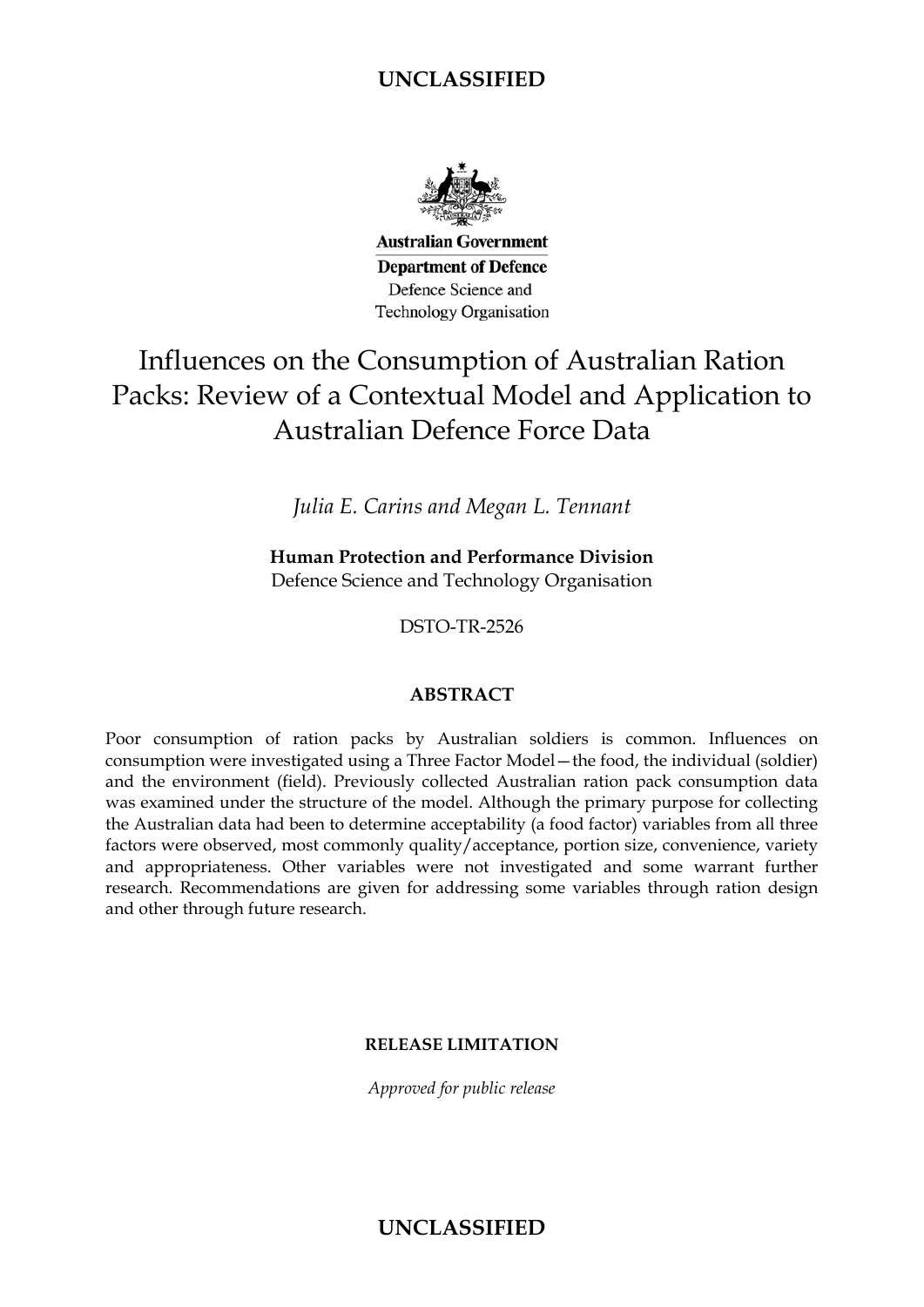*Published by*

*Human Protection and Performance Division DSTO Defence Science and Technology Organisation 506 Lorimer St Fishermans Bend, Victoria 3207 Australia* 

*Telephone: (03) 9626 7000 Fax: (03) 9626 7999* 

*© Commonwealth of Australia 2011 AR-014-951 March 2011* 

#### **APPROVED FOR PUBLIC RELEASE**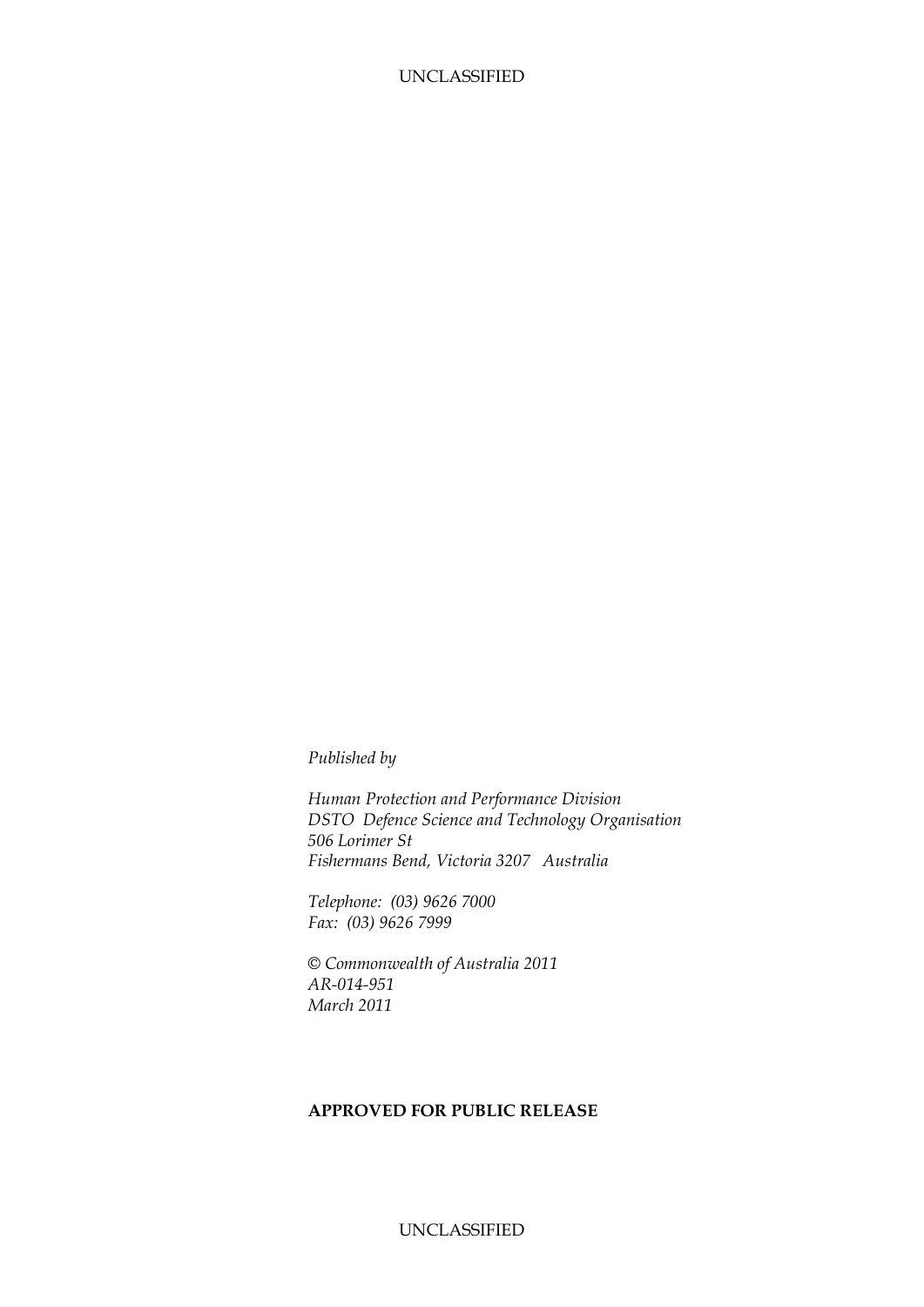# Influences on the Consumption of Australian Ration Packs: Review of a Contextual Model and Application to Australian Defence Force Data

# Executive Summary

It might be assumed that soldiers will consume sufficient food to match their energy expenditure; however research indicates that soldiers do not consume ration packs in their entirety, with energy intake regularly falling short of energy expenditure, increasing the chance of decline in both physical and cognitive performance.

The motivations to eat (or not to eat) are not necessarily well understood. It is crucial for us to gain an understanding of this to align ration pack design with the desires and motivation of the consumers and positively influence ration pack consumption.

A Three Factor Model—the food, the individual (soldier) and the environment (field) was used to organise variables involved in the eating context. A review of Australian ration pack surveys was conducted to uncover which variables were evident in the existing data and which warrant further investigation. Although the primary purpose of the surveys was to examine acceptability—one variable within the food factor variables from all three factors were observed. The most common variables found were—quality/acceptance, portion size, convenience, variety and appropriateness.

Before our next efforts in ration pack design it seems essential to consider three questions—what variables influence consumption, what do we already know about the impact of these variables and what variables are worthy of further investigation.

In terms of *food*—analysis of acceptability and consumption data suggested a weak correlation at best. Ration design should continue to maximise the acceptability of ration foods as well as providing main meals that are appealing when eaten hot or cold, ensuring compatible items are present and maximising variety within and across menus. Portion size could be increased which may result in higher consumption.

In terms of *soldiers*—little data was found and further investigation is warranted to determine soldier preferences and dietary influences. Including familiar brands may lift expectations of ration food and in turn increase acceptability and consumption. Consideration should be given to utilising social facilitation and social modelling where practical to increase consumption.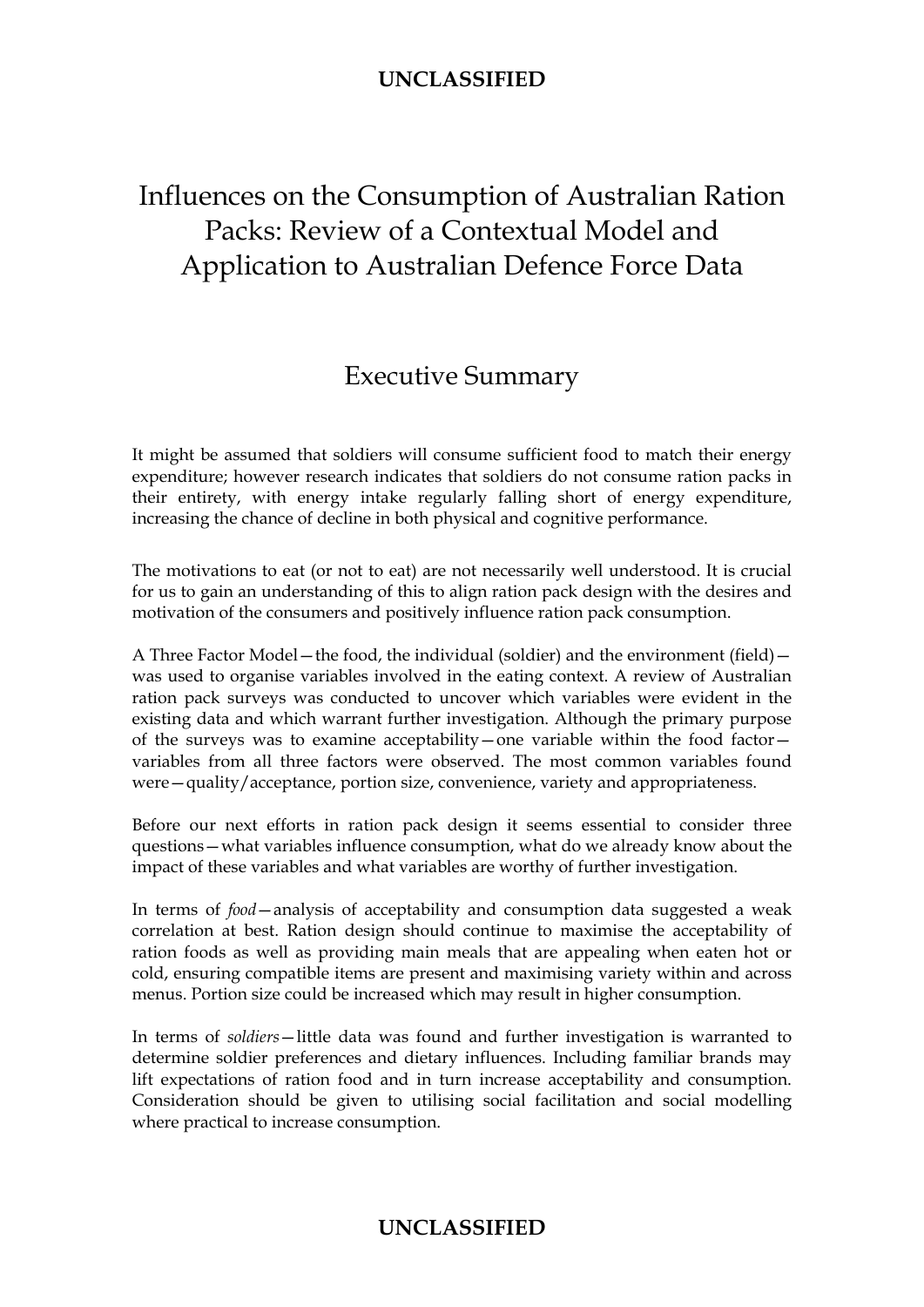In terms of the *environment*—feeding in the field differs greatly from the normal eating situation, and rations should be designed for this environment. Findings suggest they should be robust, reasonably light and not require excessive amounts of water for preparation. Meals or snacks need to be quick and easy to prepare and eat, and waste should be kept to a minimum, to make the experience convenient. We need to resolve whether camouflage packaging is essential and whether snack-based or meal-based rations are preferred and ultimately consumed well.

Recommendations are given for addressing these variables through ration design and further research.

Underconsumption of ration packs is a common problem. Food is fuel for a soldier's body and we need to optimise consumption to ensure soldiers perform at their best. The findings from this review give us guidance for future ration design, and investigation of the other variables described in the Three Factor Model will provide further guidance.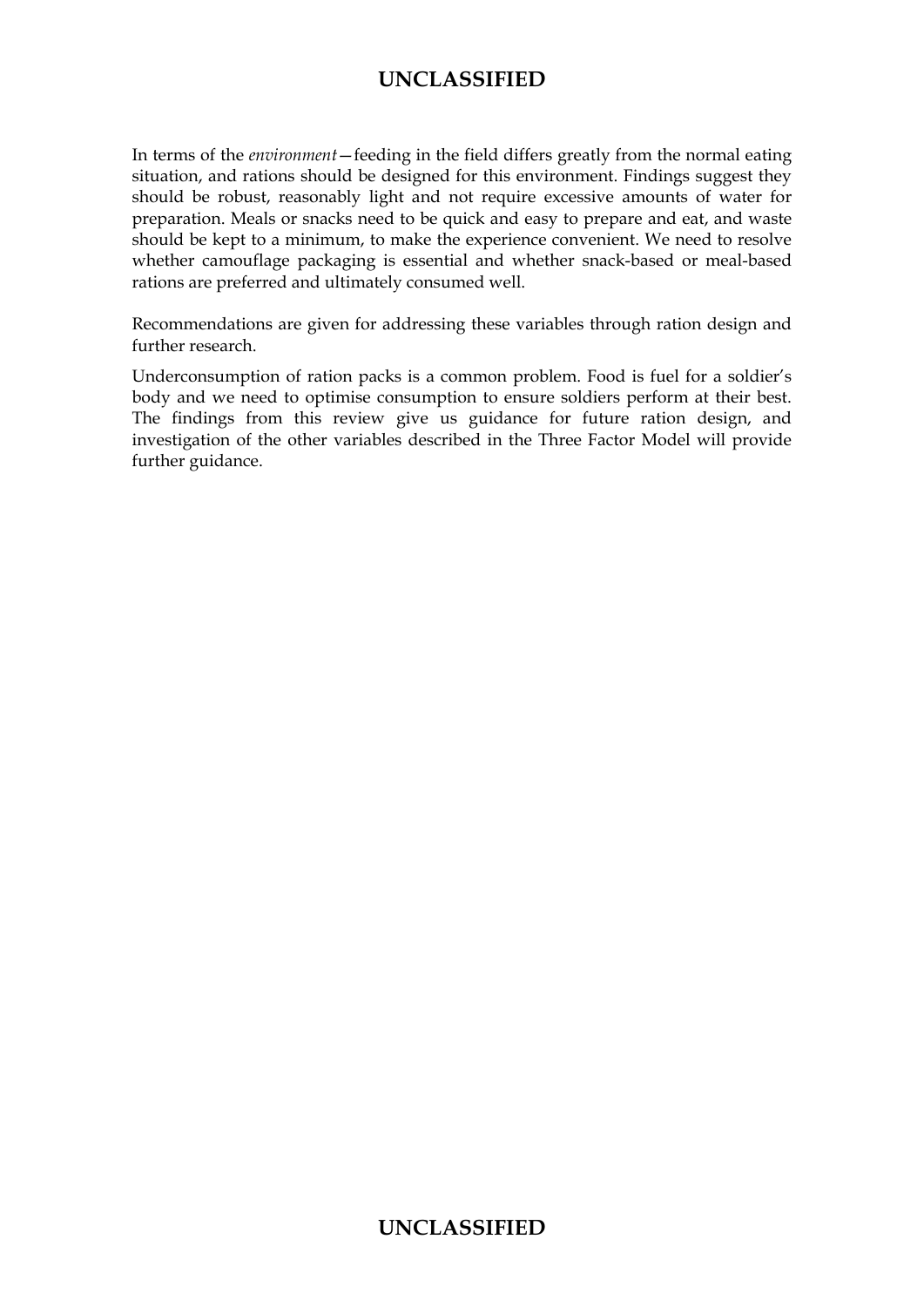## Authors

## **Julia E. Carins** Human Protection and Performance Division

*Julia Carins, BSc, MBA (Tech Mgt) is part of the Nutrition and Food Technology group of the Human Protection and Performance Division. Since joining DSTO in 1996, she has been involved with many research projects of varying nature, including work on the development of a prototype hot weather ration, iron supplementation for female cadets, calcium intake of female cadets, salivary markers of immune function, nutritional analysis of combat ration pack items and determination of food acceptability. Her special interests are the behavioural aspects of eating, food preferences, food attitudes and eating patterns.* 

## **Megan L. Tennant**

\_\_\_\_\_\_\_\_\_\_\_\_\_\_\_\_\_\_\_\_ \_\_\_\_\_\_\_\_\_\_\_\_\_\_\_\_\_\_\_\_\_\_\_\_\_\_\_\_\_\_\_\_\_\_\_\_\_\_\_\_\_\_\_\_\_\_\_\_

\_\_\_\_\_\_\_\_\_\_\_\_\_\_\_\_\_\_\_\_ \_\_\_\_\_\_\_\_\_\_\_\_\_\_\_\_\_\_\_\_\_\_\_\_\_\_\_\_\_\_\_\_\_\_\_\_\_\_\_\_\_\_\_\_\_\_\_\_

*Megan Tennant is a student from Monash University, who joined DSTO as part of the Summer Vacation Student program during 2009/2010. Megan was completing her undergraduate degree, a Bachelor of Nutrition and Dietetics.*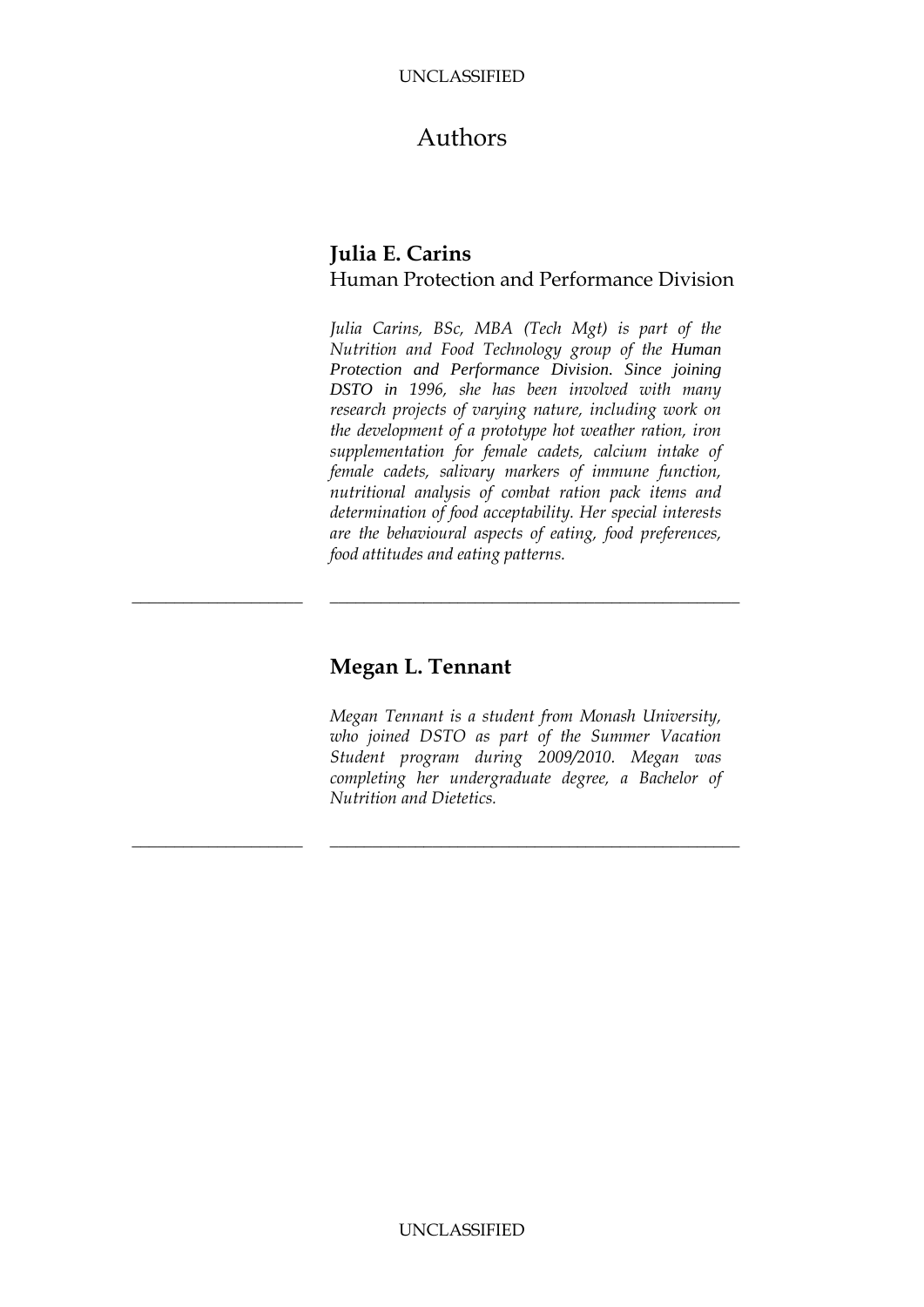# **Contents**

|                                                                               | 1.1 |       |                                                                |  |
|-------------------------------------------------------------------------------|-----|-------|----------------------------------------------------------------|--|
| 2.                                                                            |     |       |                                                                |  |
| 3.                                                                            |     |       |                                                                |  |
| The Influence of Variables related to the Food on CRP Acceptability  4<br>3.1 |     |       |                                                                |  |
|                                                                               |     | 3.1.1 |                                                                |  |
|                                                                               |     | 3.1.2 |                                                                |  |
|                                                                               |     | 3.1.3 |                                                                |  |
|                                                                               |     | 3.1.4 |                                                                |  |
|                                                                               |     | 3.1.5 |                                                                |  |
|                                                                               |     | 3.1.6 |                                                                |  |
|                                                                               |     | 3.1.7 |                                                                |  |
|                                                                               | 3.2 |       | The Influence of Variables related to the Individual on CRP    |  |
|                                                                               |     |       |                                                                |  |
|                                                                               | 3.3 |       | The Influence of Variables related to the Environment on CRP   |  |
|                                                                               |     |       |                                                                |  |
|                                                                               |     | 3.3.1 |                                                                |  |
|                                                                               |     | 3.3.2 |                                                                |  |
|                                                                               |     | 3.3.3 |                                                                |  |
|                                                                               |     | 3.3.4 |                                                                |  |
|                                                                               |     | 3.3.5 |                                                                |  |
|                                                                               |     | 3.3.6 |                                                                |  |
|                                                                               | 3.4 |       | Patterns in Consumption, and Comparison with other Measures  9 |  |
|                                                                               |     |       |                                                                |  |
|                                                                               | 4.1 |       |                                                                |  |
|                                                                               |     | 4.1.1 |                                                                |  |
|                                                                               |     | 4.1.2 |                                                                |  |
|                                                                               |     | 4.1.3 |                                                                |  |
|                                                                               |     | 4.1.4 |                                                                |  |
|                                                                               |     | 4.1.5 |                                                                |  |
|                                                                               |     | 4.1.6 |                                                                |  |
|                                                                               |     | 4.1.7 |                                                                |  |
|                                                                               | 4.2 |       |                                                                |  |
|                                                                               |     | 4.2.1 |                                                                |  |
|                                                                               |     | 4.2.2 |                                                                |  |
|                                                                               |     | 4.2.3 |                                                                |  |
|                                                                               |     | 4.2.4 | Religious, cultural and other dietary influences (e.g.         |  |
|                                                                               |     |       |                                                                |  |
|                                                                               |     | 4.2.5 |                                                                |  |
|                                                                               |     | 4.2.6 |                                                                |  |
|                                                                               |     | 4.2.7 |                                                                |  |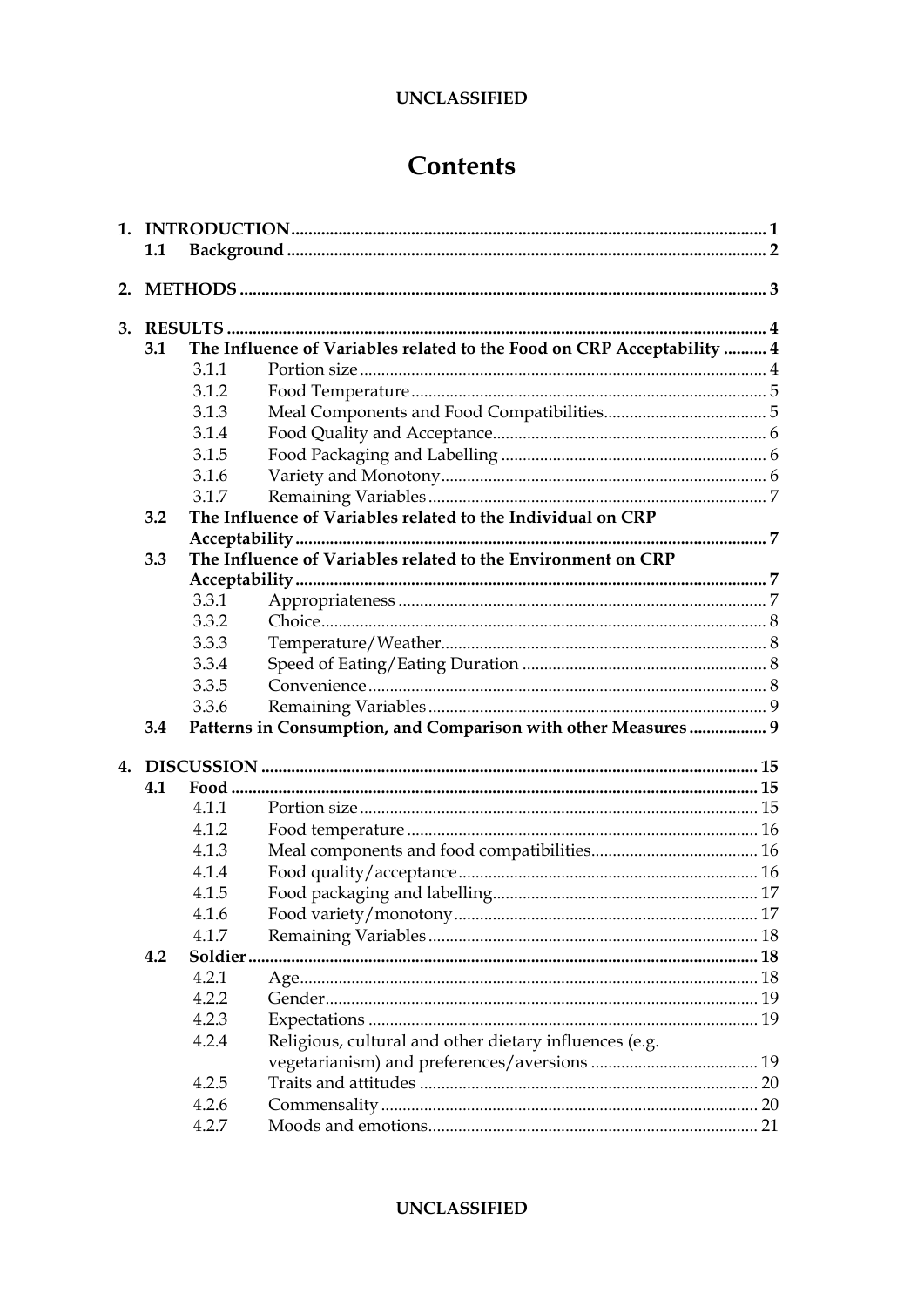|    |     | 4.2.8              |                                                            |  |
|----|-----|--------------------|------------------------------------------------------------|--|
|    | 4.3 |                    |                                                            |  |
|    |     | 4.3.1              |                                                            |  |
|    |     | 4.3.2              |                                                            |  |
|    |     | 4.3.3              |                                                            |  |
|    |     | 4.3.4              |                                                            |  |
|    |     | 4.3.5              |                                                            |  |
|    |     | 4.3.6              |                                                            |  |
|    |     | 4.3.7              |                                                            |  |
|    | 4.4 |                    | Patterns in Consumption, Comparison with other Measures 23 |  |
|    |     |                    |                                                            |  |
|    |     |                    |                                                            |  |
| 6. |     |                    |                                                            |  |
|    |     |                    |                                                            |  |
|    |     |                    |                                                            |  |
|    |     |                    |                                                            |  |
|    |     |                    | APPENDIX A: LIST OF REPORTS AND BRIEF DESCRIPTION  33      |  |
|    |     |                    |                                                            |  |
|    |     |                    |                                                            |  |
|    |     | <b>APPENDIX B:</b> | <b>CONSUMPTION OF RATION PACKS DURING TRIALS 40</b>        |  |
|    |     |                    |                                                            |  |
|    |     | <b>APPENDIX C:</b> | <b>IDENTIFICATION OF THE FACTORS IN EACH REPORT  46</b>    |  |
|    |     |                    | C.1.                                                       |  |
|    |     |                    | C.2.                                                       |  |
|    |     |                    | C.3.                                                       |  |
|    |     |                    |                                                            |  |
|    |     | <b>APPENDIX D:</b> | <b>DESCRIPTION OF FINDINGS FOR EACH FACTOR  52</b>         |  |
|    |     |                    |                                                            |  |
|    |     |                    | D.2.                                                       |  |
|    |     |                    |                                                            |  |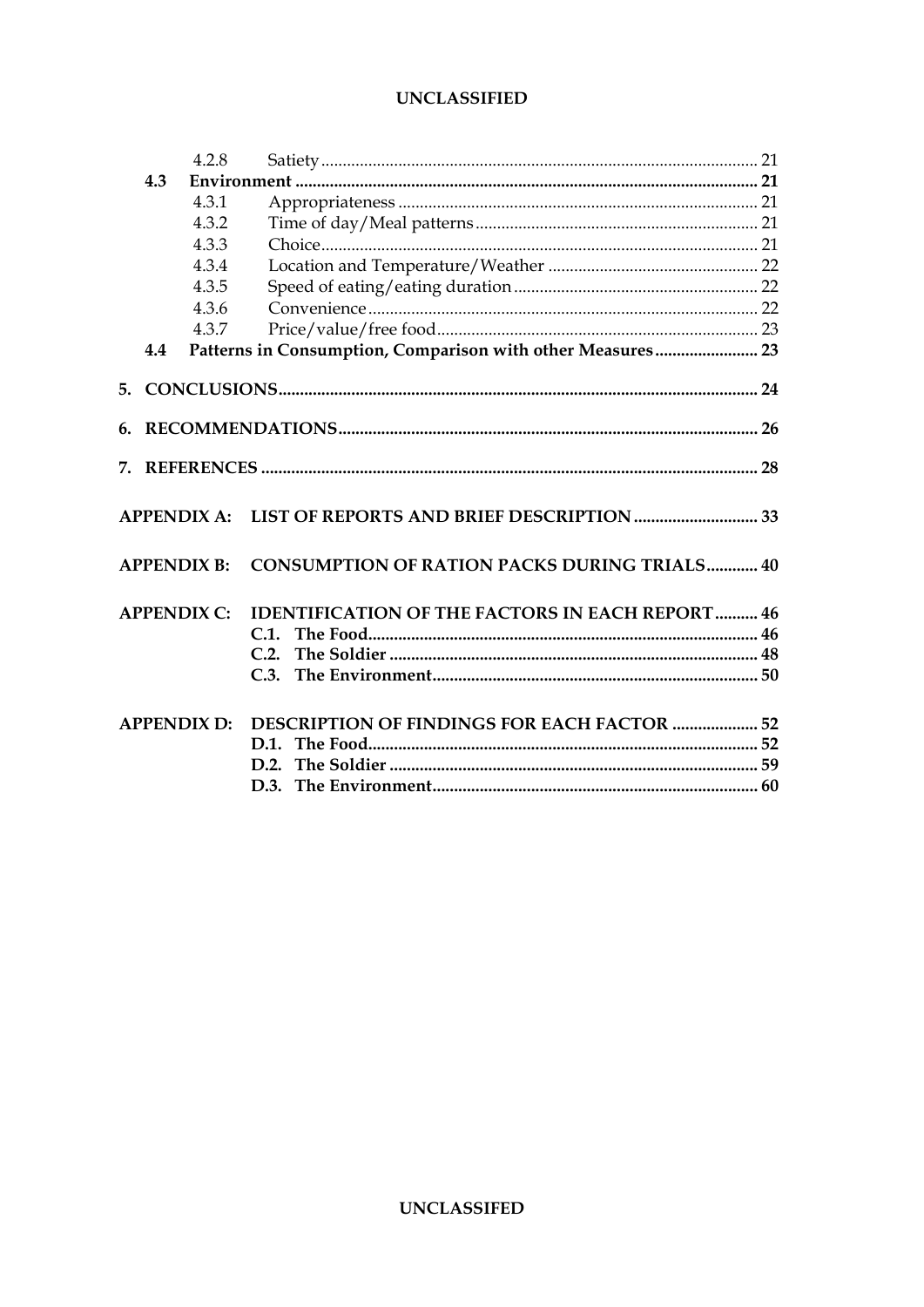# **1. Introduction**

<span id="page-7-0"></span>Current doctrine stipulates that for Australian Defence Force (ADF) feeding, as far as practicable "the rationing plan should … provide for the use of fresh foodstuffs and organised messing. Where this is impracticable, fresh foodstuffs are partly or completely replaced by CRs (combat rations)" [\(Department of Defence 2009\)](#page-34-1). Further, "CRP (combat ration packs) are designed to provide ADF personnel with enough nutritional sustenance to satisfy the daily requirement" (ibid). The daily energy expenditure of soldiers during typical field exercises has been reported at 15-16 MJ, so the energy availability for CRP has been set at 16 MJ [\(Forbes-Ewan 2009\)](#page-35-0).

Research indicates that when fed with Combat Ration Packs (CRP), soldiers do not consume the CRP in their entirety discarding many items ([Forbes-Ewan](#page-35-1) *et al.* 1988, [Forbes-Ewan 2001](#page-35-2), [Carins 2002](#page-34-2), [Booth](#page-34-3) *et al.* 2003). The almost universal finding is that they do not consume sufficient quantities of their rations to balance energy intake with energy expenditure. As a result, they lose weight. This underconsumption and resulting energy imbalance are associated with an increased likelihood of decline in both physical and cognitive performance. In operational situations this decline may result in critical errors in judgement or diminished performance that may result in failure to achieve the mission, or risk the personal safety of the individual or those around them.

It might be assumed that soldiers will consume sufficient food to match their energy expenditure and to maintain energy balance. This assumption stems from the theory of homeostasis, where physiological processes ensure that humans eat enough food to maintain short-term energy needs and long-term regulation of a fairly constant body weight. During field exercises soldiers often do not meet short-term needs, with energy intake regularly falling short of energy expenditure by as much as 10–50% [\(Baker-Fulco 1995,](#page-34-4) [Mudambo,](#page-36-0)  [Scrimgeour and Rennie 1997](#page-36-0), [Booth](#page-34-3) *et al.* 2003). Generally, this deficit is recovered when soldiers return from the field and can freely eat freshly prepared foods.

Unfortunately, the motivation to eat (or not to eat as the case may be) is not well understood. It is tempting to assume that soldiers will eat their rations 'if they are hungry' or 'if they like them'. However, the evidence suggests that this may be an oversimplification of the situation.

It is important to gain a good understanding of the behavioural aspects of eating if we wish to positively influence ration pack consumption, and indeed healthy eating habits in general. It is also crucial to have an understanding of this behaviour in order to steer ration pack design in a direction that aligns with the desires and motivation of the consumers and provides the sustenance that they need.

This literature review was conducted to analyse information from past Australian military ration pack surveys and trials, in order to identify possible reasons for reported underconsumption. Many of the surveys have previously given us insight into the acceptability or 'liking' of particular food items, and have influenced menu design and product choice. This review aims to investigate what other factors the surveys revealed, what the implications are for future ration pack design, and for further investigation of the eating behaviours exhibited by ADF members.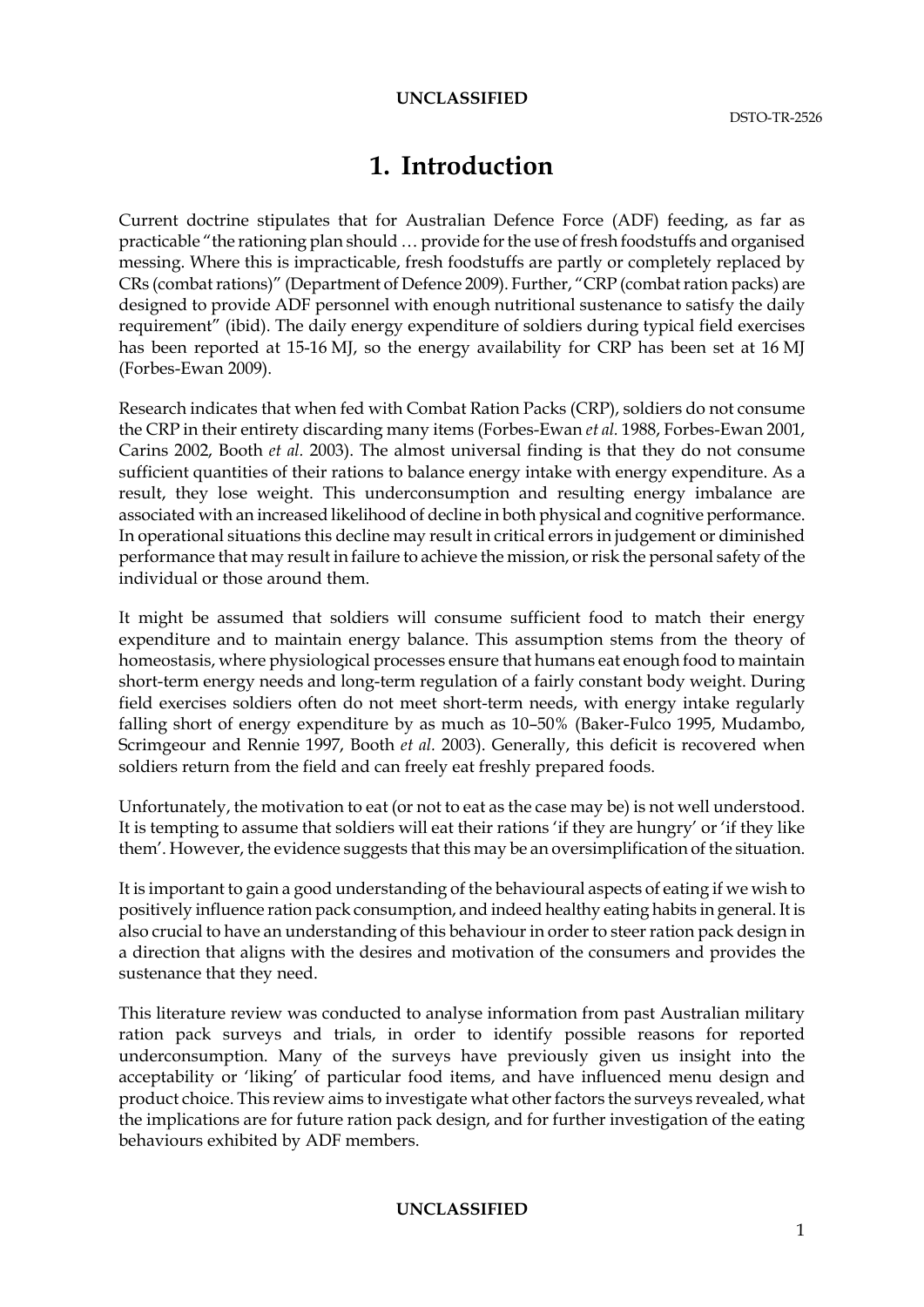## <span id="page-8-0"></span>**1.1 Background**

Theories of food choice—which encompass both the choice *to* eat and the choice of *what* to eat—examine the factors that influence eating behaviour. This type of research assumes that eating is not just a simple decision to consume foods containing a range of nutrients, at a particular time, to satisfy a desire and sustain our bodies. Physiological signals (hunger), sensory appeal (taste), learning/experience, social factors (e.g. religion, class, culture, education and familiarity), cost, convenience and many other factors influence our food choices.

Product developers are interested in factors that will increase the likeability or desirability of a product, resulting in their product becoming more likely to be chosen. Health professionals are interested in how people choose foods from a range of alternatives and how that ultimately affects their health. Consumption of food from military field rations is a different situation again. The food is provided—there is little or no choice—and often the food may be presented in a different form to that normally encountered, typically as long-shelf-life food with very plain packaging.

Dr Herbert Meiselman, an expert in the fields of sensory and consumer research, and formerly a research psychologist with the US Army Natick Soldier Systems Center has a long-standing research interest in the contextual or situational aspects of eating. He proposed a model based on three factors—the *food*, the *individual* and the *situation/environment*—to organise the variables involved in the eating context [\(Meiselman 1996](#page-36-1)). This model is based around the concept that *food* is consumed by *individuals* in a particular *environment*, and that the context the set of events and experiences that are not part of the actual eating but have some relationship to it—will have a bearing on the actual eating itself ([Rozin and Tuorila 1993\)](#page-36-2).

Recently this Three Factor Model has been applied to the consumption of ration packs, with the aim of determining which variables may increase or decrease ration consumption [\(Meiselman 2010\)](#page-36-3). Table 1 shows the factors and the variables within each factor in Meiselman's Three Factor Model.

By using this model—the food (ration), the individual (soldier) and the environment (field exercise or operation)—we were able to systematically examine past Australian studies of ration pack consumption and acceptability.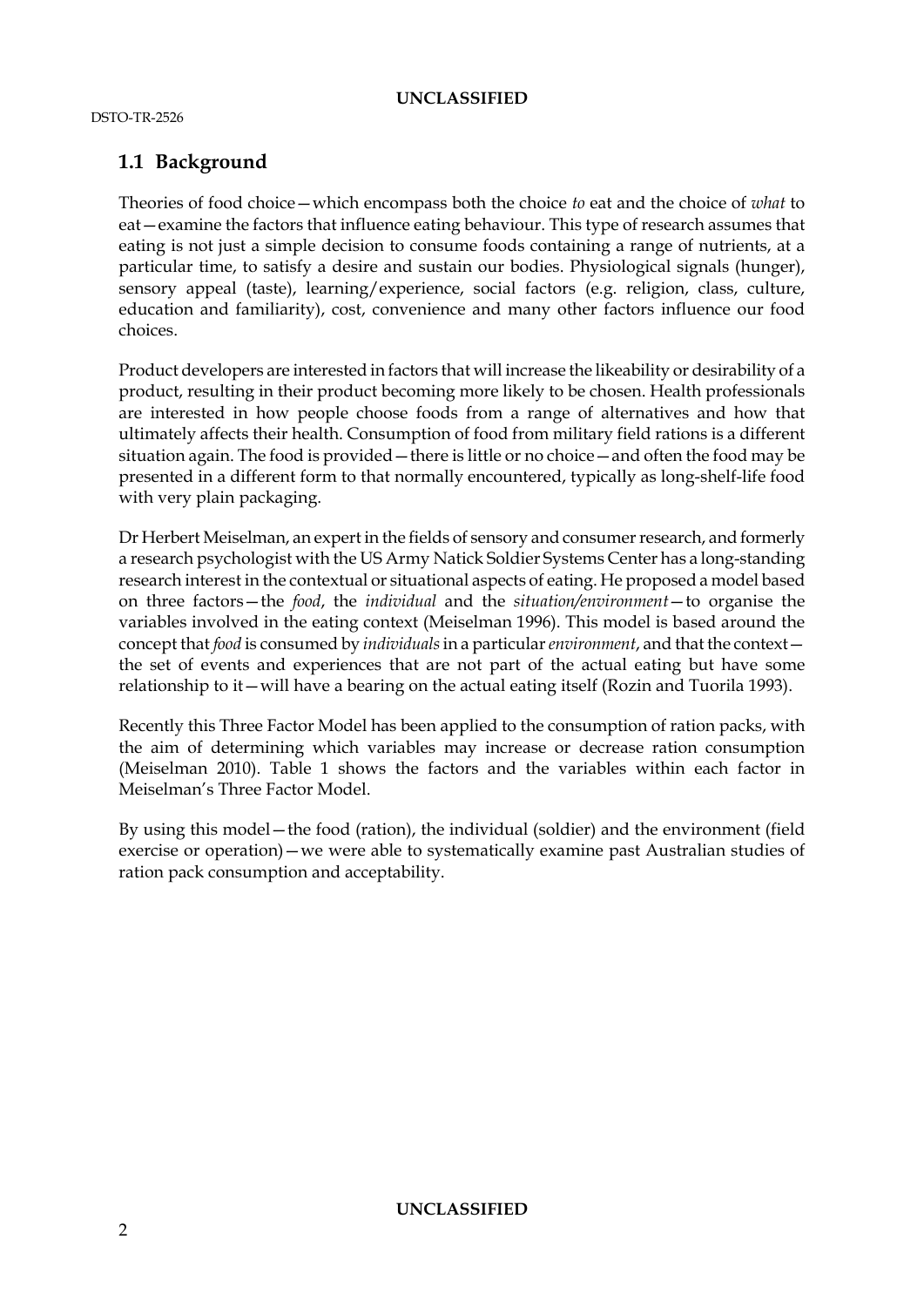| Food                       | Individual (Soldier)          | <b>Environment (Field)</b> |
|----------------------------|-------------------------------|----------------------------|
| • Portion size             | Age                           | • Appropriateness          |
| • Food temperature         | $\blacksquare$ Gender         | ■ Time of day              |
| • Food compatibilities     | ■ Expectations                | • Choice                   |
| • Food quality/acceptance  | • Religious influences        | • Location                 |
| • Food packaging and       | • Other dietary influences    | • Temperature/weather      |
| labelling                  | (e.g. vegetarianism)          |                            |
| • Packaging effort         | • Traits and attitudes        | • Speed of eating/         |
|                            |                               | eating duration            |
| • Food presentation        | • Cross-cultural food and     | • Convenience              |
|                            | dietary preferences/aversions |                            |
| • Food variety/monotony    | • Commensality                | • Price/value/free food    |
| • Sensory-specific satiety | • Moods and emotions          |                            |
| • Food authenticity/       | $\blacksquare$ Satiety        |                            |
| country of origin          |                               |                            |

*Table 1: Meiselman's Three Factor Model and variables* 

# **2. Methods**

<span id="page-9-0"></span>A literature review was conducted of reports and surveys of CRP acceptability and consumption carried out by the Australian Department of Defence dating back to 1961. A list of the reports, together with a brief description of each report, is shown in Appendix A.

A total of 36 reports were reviewed, with the number of reports addressing each ADF combat ration as follows:

- Combat Ration One Man (CR1M) 12
- Patrol Ration One Man (PR1M) 9
- Group feeding ration: Combat Ration Ten Man (CR10M), or Combat Ration Five Man (CR5M) – 6
- Special purpose combat rations, e.g. Training Ration, prototype Hot-Weather Ration (HWR), prototype Light-Weight Ration (LWR) and Emergency Flying Ration (EFR) – 5
- Individual Meal Combat Ration (IMCR), a CRP that was developed in the 1980s and discontinued in the 1990s – 2
- Unspecified ration types 2

Most surveys were conducted during field exercises, where the soldiers were consuming the rations. Details of how consumption was measured in each study is given in Appendix B.

The aim of the current review was to identify common reasons for the under consumption of rations. Each report was examined for findings relating to the variables described in the Three Factor Model. Variables that emerged repeatedly were identified, as were areas which had not previously received any attention.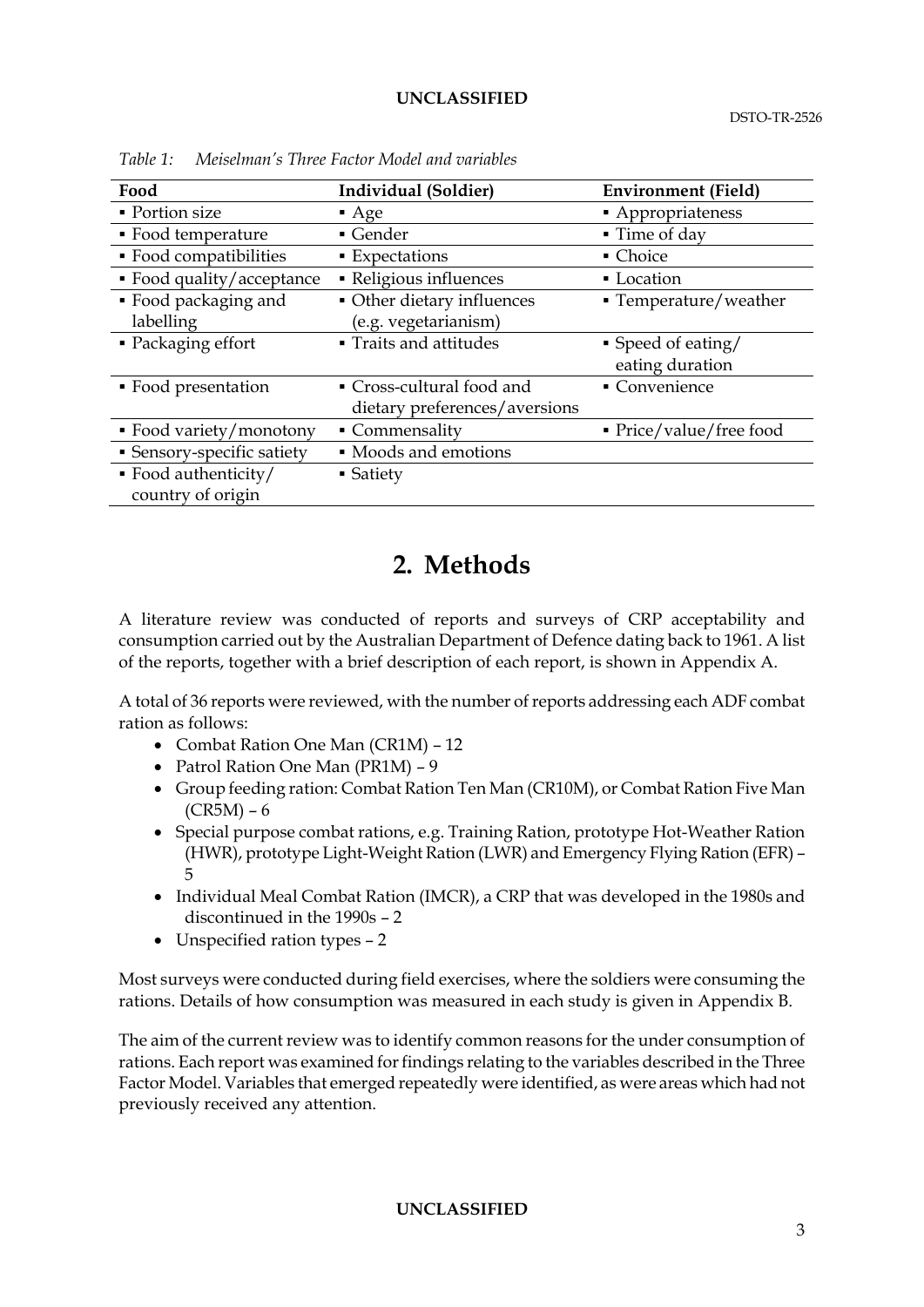#### DSTO-TR-2526

It needs to be kept in mind that the design of each reviewed study or survey was not based on the model. Generally, the main design focus was acceptability of individual products (ratings of liking) or acceptance of the ration (inferred from consumption data). For this review, the reports were examined to determine if any variables from the model had been uncovered in the course of the research, and to compare the findings of the reports.

Where discard rates, consumption rates, acceptability scores and ratings of demand were given for each item, they were extracted to enable comparisons across studies. SPSS Statistics 17.0 was used to perform statistical analyses. Means and standard deviations (SD) and 95% confidence intervals (95% CI) were calculated. Percent discards and reported consumption were rescaled to determine calculated percent consumption. Acceptability results were rescaled to consistently follow a scale of 1 to 5. Comparisons were made between consumption data and acceptability and demand. Patterns in consumption rates over the years were examined. Regression analysis was performed to determine whether acceptability is a predictor of reported or actual consumption. Comparisons were made over time, and across types of ration items.

# **3. Results**

<span id="page-10-0"></span>Examination of past Australian surveys and studies of ration pack usage found that variables of all three factors have been observed to affect ration pack consumption. Many of the reports and surveys did not directly examine the variables—recall that none of the studies were designed based on Meiselman's Three Factor Model—instead they pursued a line of questioning related to one or two variables. Information about variables was often revealed in the additional comments or free text answers from participants.

The majority of the surveys tested consumer acceptability (liking) and service suitability (fit for purpose) of the various ration packs. Variables concerning the food and the environment received more research attention than the individual/soldier. Many of the questions concerning the food and the environment were found to align with the variables in Meiselman's model, however the design of the surveys did not allow for detailed examination of the individual/soldier variables as described by Meiselman (2010).

Results were tabulated to determine which variables were commonly identified and which were not (see Appendix C). Descriptive notes of the findings in each report can be found in Appendix D. The most commonly studied variables were quality/acceptance, portion size, convenience, variety and appropriateness. Results for individual variables are reported below.

## <span id="page-10-1"></span>**3.1 The Influence of Variables related to the Food on CRP Acceptability**

## <span id="page-10-2"></span>3.1.1 Portion size

In 27 of 36 studies (75%) soldiers were asked if they thought they had adequate quantities of each item in their ration pack. The standard question format was: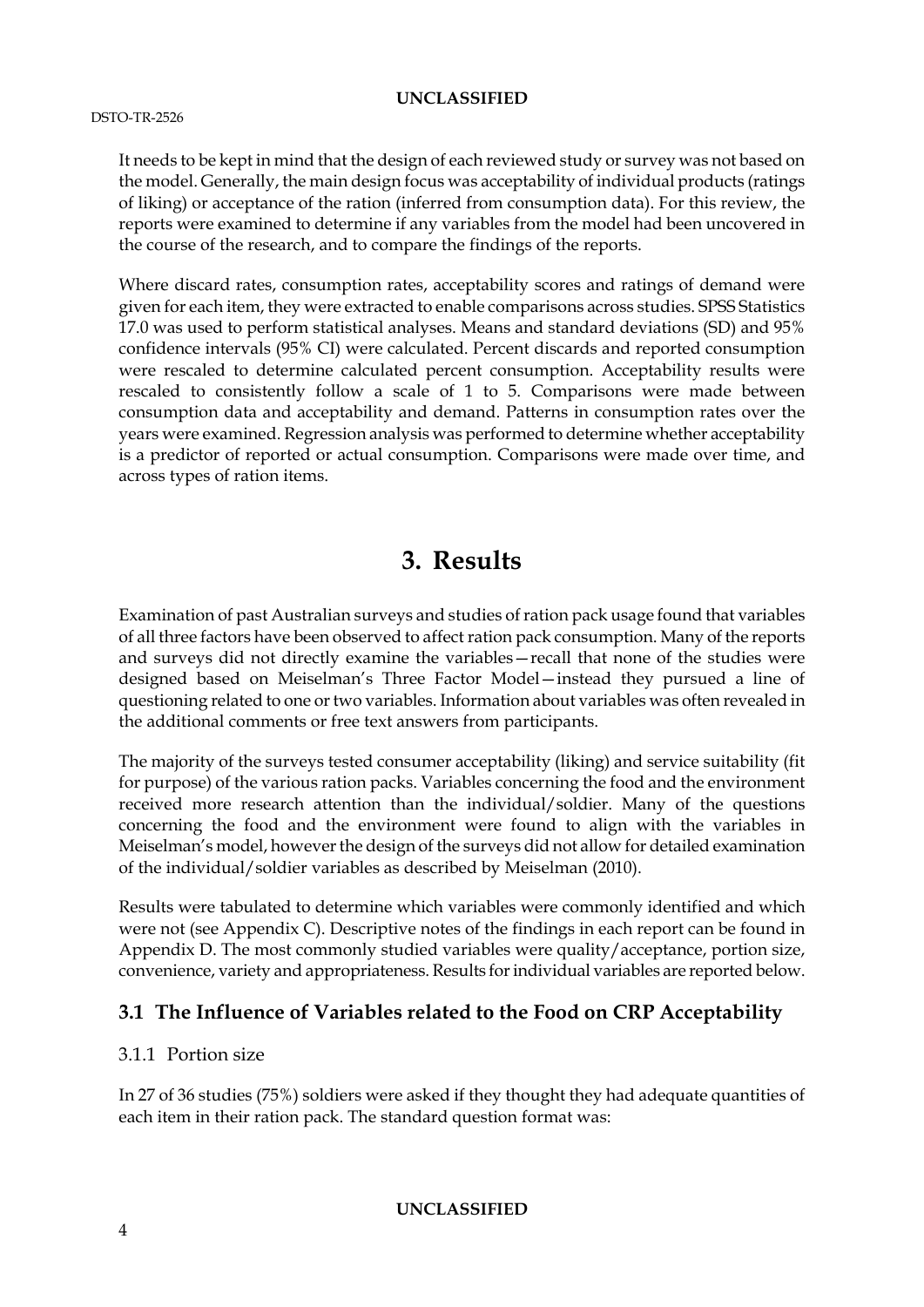*Item X* Amount provided: 1) Not enough 2) Enough 3) Too much Generally the findings were positive, with the majority of rations considered to provide enough food overall, and most responses for individual items fell into the *enough* category.

Twelve reports listed items that soldiers felt were provided in insufficient quantities [\(Hutchinson 1962,](#page-35-3) [Smith 1964,](#page-36-4) [Smith 1965,](#page-36-5) [Younger 1966b,](#page-37-0) [Hutchinson, Gillis and Hope 1971](#page-35-4), [Badcock and Lichtenstein 1978,](#page-34-5) [Lichtenstein 1979b](#page-35-5), [Lichtenstein 1979a](#page-35-6), [Lichtenstein and](#page-36-6)  [Venkata-Raman 1979,](#page-36-6) [Badcock 1985,](#page-34-6) [Forbes-Ewan and Waters 1987,](#page-35-7) [Forbes-Ewan 2001\)](#page-35-2). Most of these reports stated that the rations did not contain enough brew gear (coffee/tea, sweetened condensed milk and sugar). Items that were listed less often were main meals<sup>[1](#page-11-2)</sup>, snacks, biscuits, cheese, drink powders, rice, canned fruit, chocolate, bread, pudding, cake, dried vegetables, and dried fruit.

In most instances, rations were considered to have sufficient food overall. Three rations were considered to have insufficient food, a Prototype Patrol Ration containing ~11 700 kJ [\(Smith](#page-36-5)  [1965\)](#page-36-5), a Combat Ration One Man containing ~14 000 kJ ([Forbes-Ewan and Waters 1986](#page-35-8)) and most recently a Combat Ration One Man containing ~15 000 kJ [\(Forbes-Ewan 2001\)](#page-35-2).

## <span id="page-11-0"></span>3.1.2 Food Temperature

<u>.</u>

Ten reports discussed the issue of heating foods, or having food at the right temperature for consumption. Being able to heat food items was important to the majority of respondents, and most were able to heat foods at least some of the time ([Forbes-Ewan 2001,](#page-35-2) [Carins 2002\)](#page-34-2). Main meals were found to be unpalatable when cold ([Dowman, McLelland and Reck 1970,](#page-34-7) [Forbes-](#page-35-8)[Ewan and Waters 1986,](#page-35-8) [Driver](#page-34-8) *et al.* 1996, [Stephenson, Cavanough and Driver 1998\)](#page-37-1), a finding that is supported by recent investigations (Carins, unpublished data). Many considered it was important for main meals to be able to be eaten cold [\(Dowman, McLelland and Reck 1970](#page-34-7), [Forbes-Ewan and Waters 1986,](#page-35-8) [Probert, Bandara and Jayasena 2010\)](#page-36-7), and in one study a clear desire was expressed for a main meal that could be eaten cold ([Stephenson, Cavanough and](#page-37-1)  [Driver 1998\)](#page-37-1). In a recent study, main meals that were designed to be eaten cold were more acceptable and had a higher consumption than other meals (Kullen *et al.* [in preparation\)](#page-35-9).

## <span id="page-11-1"></span>3.1.3 Meal Components and Food Compatibilities

The structure of rations—either meal components or food compatibilities—was examined in eleven reports. There were requests for specific breakfast items [\(Forbes-Ewan and Waters](#page-35-8)  [1986,](#page-35-8) [Carins 2002\)](#page-34-2). Main meals were popular; there were data suggesting that a menu composed entirely of snacks would be inappropriate ([Driver](#page-34-8) *et al.* 1996) and there were requests for the inclusion of three meals when the ration contained only two ([Hutchinson,](#page-35-10)  [Reck and McLelland 1970](#page-35-10)). On the other hand, one report proposed the adoption of a midday snack, and a snack-based ration was found to be more acceptable than a meal-based ration in two studies [\(Rayner ~1966,](#page-36-8) Kullen *et al.* [in preparation](#page-35-9)). In one survey, spreads provided in

<span id="page-11-2"></span><sup>&</sup>lt;sup>1</sup> Main meals refer to food items, generally casserole style meals, that form the main part of a meal. They may be eaten without accompaniment (e.g. Spaghetti Bolognaise) or with complimentary food items (e.g. BBQ Beef might be consumed with rice or noodles)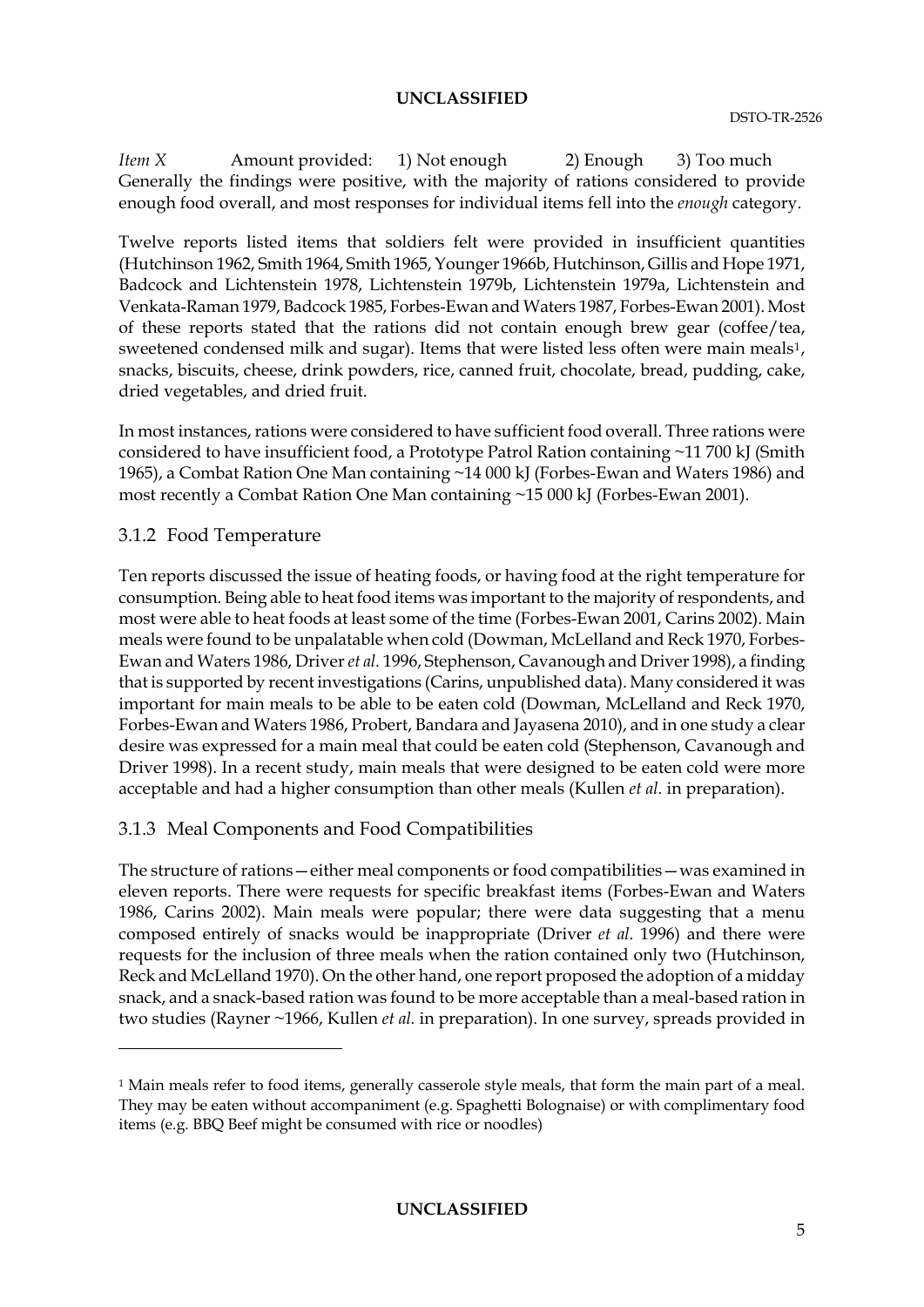the CR5M were found to be of no use, because a cereal supplement was not provided regularly ([Driver](#page-34-8) *et al.* 1996).

## <span id="page-12-0"></span>3.1.4 Food Quality and Acceptance

All reports included details of the acceptability of the items contained in the ration packs of interest (see Appendix C, part a). Most surveys asked the participants to rate the quality, liking for, or acceptability of items using an hedonic scale.

Common reasons for not liking or rejecting food included observations that they were *too salty, too fatty* or *too bland* ([Younger 1964,](#page-37-2) [Badcock and Lichtenstein 1978,](#page-34-5) [Forbes-Ewan and](#page-35-8)  [Waters 1986,](#page-35-8) [Forbes-Ewan 2001\)](#page-35-2). There were also issues with the reconstitution of meat when using freeze dried meals [\(Younger 1964,](#page-37-2) [Badcock and Lichtenstein 1978,](#page-34-5) [Lichtenstein and](#page-36-6)  [Venkata-Raman 1979\)](#page-36-6). Sometimes the meat was still hard in the middle, which was seen as unacceptable by the participants. It was found that during long deployments, acceptability dropped as the length of time consuming the rations increased [\(Forbes-Ewan 2001\)](#page-35-2).

Individual items were consistently found to be greatly liked or greatly disliked in these reports. Sweetened condensed milk was a popular and acceptable item in almost every survey. Other popular items were cheese, sweet biscuits, confectionery, fruit items (canned fruit and dried fruit) and rice (but only in older surveys—rice has not been popular in recent times). Conversely, many main meals and meats have been criticised, mainly due to the selection of poor quality ingredients. Meats were perceived to be fatty, tough or containing large amounts of gristle. Other disliked items were egg dishes, curry powder, butter concentrate, soup, fruit drink powders, potato and onion powder and freeze dried rice (in more recent surveys). See Appendix D.1 for further detail.

## <span id="page-12-1"></span>3.1.5 Food Packaging and Labelling

In 20 of the 36 surveys (56%) questions were included to investigate the effect of changes to the packaging. Some of the reported findings fit best under the variables of appropriateness and convenience, and have been addressed in those sections (Sections 3.3.1 and 3.3.4).

Meiselman's model discusses packaging and labelling in the food context in terms of names, labels and brands. These types of issues were not investigated in the work examined, except for one report proposing the inclusion of nutrition information on the packaging of the ration items to allow the user to make more informed discards [\(Forbes-Ewan and Waters 1986\)](#page-35-8).

## <span id="page-12-2"></span>3.1.6 Variety and Monotony

Limited variety in the rations was a complaint in 20 of 36 reports (56%). A need for more variety in the rations was expressed, or that the current foods were monotonous in one or more of taste, texture and appearance. Biscuits, sweets and main/meat meals were particularly mentioned as being monotonous (see Appendix D.1 for further detail).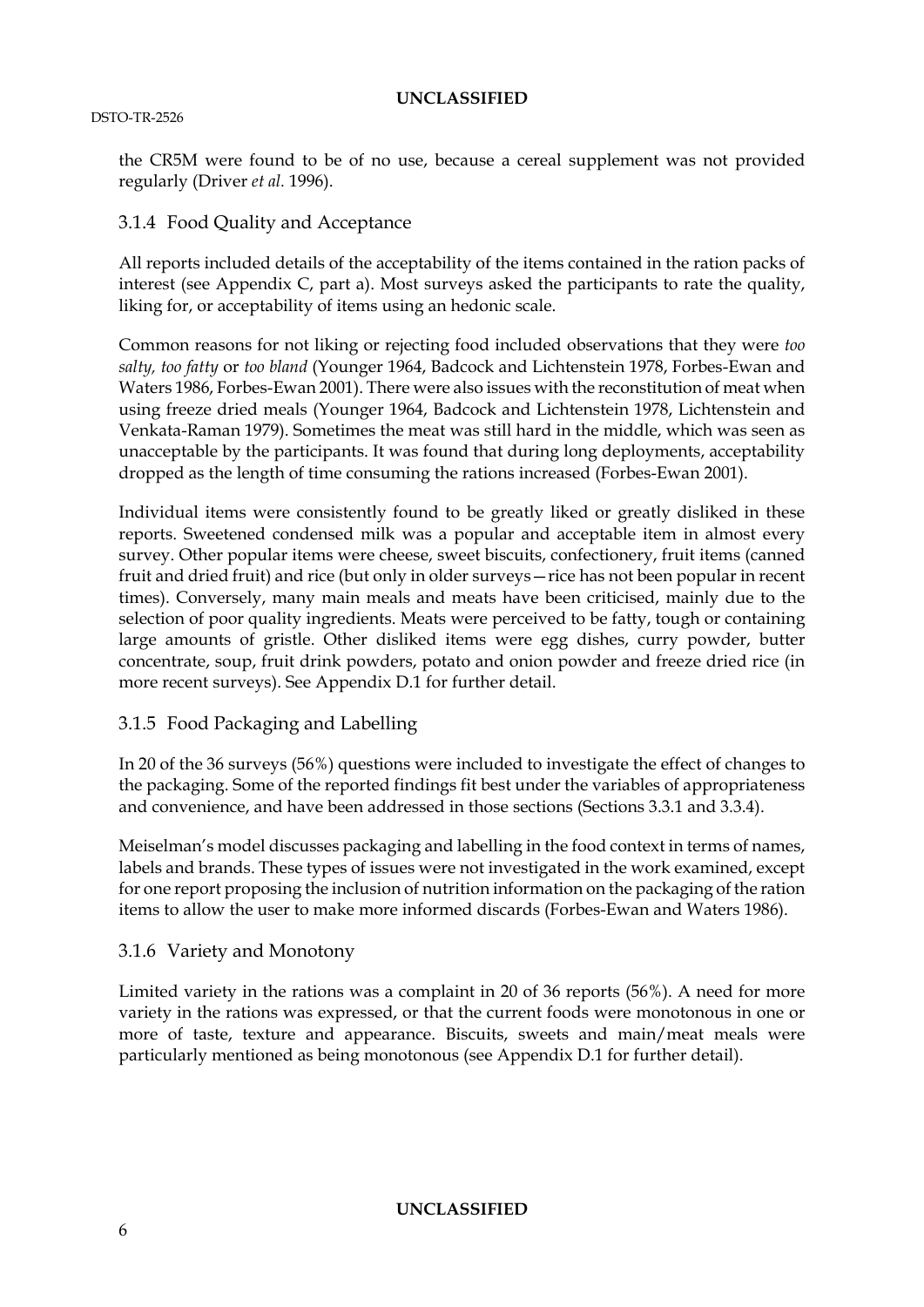## <span id="page-13-0"></span>3.1.7 Remaining Variables

The four remaining variables—packaging effort, food presentation, sensory-specific satiety and food authenticity/country of origin—were not explored in depth in any of the reports.

## <span id="page-13-1"></span>**3.2 The Influence of Variables related to the Individual on CRP Acceptability**

The individual, or soldier, was the least researched factor. Despite this, some findings did emerge. Younger soldiers were found to dislike kidney, offal and the egg dishes ([James and](#page-35-11)  [Row 1970,](#page-35-11) [Forbes-Ewan and Waters 1987\)](#page-35-7), a finding that relates to the variables age and preferences. Increasing support for vegetarian menus was seen [\(Forbes-Ewan 2001](#page-35-2), [Carins](#page-34-2)  [2002\)](#page-34-2) and rations were designed at one point to be acceptable to both Australians and Pacific Islanders ([Smith 1965](#page-36-5), [Younger 1966b](#page-37-0)), findings that fit under the variable of cultural or dietary influences.

Group influence (part of commensality) was suspected to have contributed to a higher-thanusual rate of return of meat blocks from one group, the researchers noting that "several of them were very outspoken in expressing their dislike of the meat blocks to the project officer. No doubt they were even more outspoken to their companions" ([Hutchinson and](#page-35-12)  [McNaughton 1961\)](#page-35-12). Some researchers examined satiety, finding that either the rations achieved [\(Hutchinson 1962,](#page-35-3) [Dowman, McLelland and Reck 1970\)](#page-34-7) or failed in this respect [\(Hutchinson and McNaughton 1961,](#page-35-12) [Smith 1965](#page-36-5), [Hutchinson, Gillis and Hope 1971\)](#page-35-4).

There were no findings related to gender, religious influences or traits/attitudes.

## <span id="page-13-2"></span>**3.3 The Influence of Variables related to the Environment on CRP Acceptability**

## <span id="page-13-3"></span>3.3.1 Appropriateness

The research reviewed did not specifically examine appropriateness of the food included in CRP to the environment although some findings could be interpreted as relevant to this variable. Many of these related to how appropriate rations were to situations, for example when water supply was limited ([Stephenson, Cavanough and Driver 1998\)](#page-37-1). Lightweight options were considered appropriate for some groups [\(Driver](#page-34-8) *et al.* 1996, [Stephenson,](#page-37-1)  [Cavanough and Driver 1998\)](#page-37-1).

Early studies contained reports of pouches and packages rupturing and leaking, tainted food and requests for stronger packaging ([Younger 1966b](#page-37-0), [Younger 1967b](#page-37-3), [Poole 1968](#page-36-9), [Dowman,](#page-34-7)  [McLelland and Reck 1970](#page-34-7), [James and Row 1970](#page-35-11), [Badcock and Lichtenstein 1978](#page-34-5), [Lichtenstein](#page-35-6)  [1979a,](#page-35-6) [Rayner ~1966](#page-36-8)). The potential for packaging to compromise a soldier's position was also a concern, with packaging considered too noisy, shiny or lacking camouflage ([Badcock and](#page-34-5)  [Lichtenstein 1978](#page-34-5), [Lichtenstein 1979b,](#page-35-5) [Stephenson, Cavanough and Driver 1998,](#page-37-1) [Forbes-Ewan](#page-35-2)  [2001\)](#page-35-2).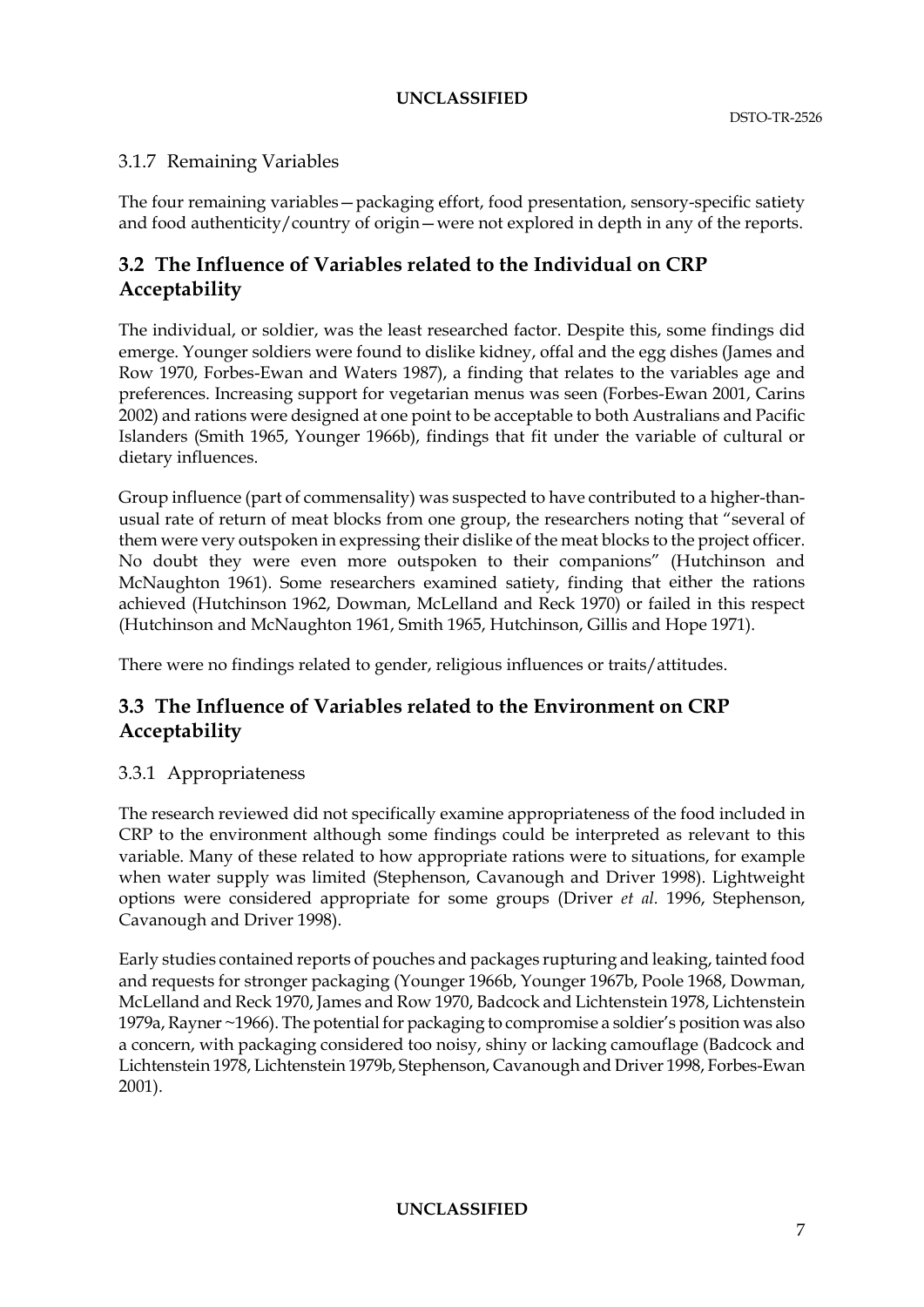## <span id="page-14-0"></span>3.3.2 Choice

Choice was not broadly examined in the trials and surveys. Two trials did allow for choice of food items [\(Younger 1964,](#page-37-2) [Booth](#page-34-9) *et al.* 2001). Both these reports tested low-energy rations (providing one half or two thirds of the energy that is regularly provided in rations). The element of choice was introduced in the hope that soldiers would consume as much of the ration as possible, however there were still significant discards.

## <span id="page-14-1"></span>3.3.3 Temperature/Weather

Few reports made comparisons based on weather or climate. Those soldiers who consumed the CR1M in a hot climate rated it less acceptable and consumed less of it than soldiers rationed with the CR1M in temperate climates. It was also noted that the ration chocolate tended to melt, and there were too many hot drinks [\(Carins 2002](#page-34-2)). Conversely hot drinks and soup appeared to be acceptable in the heat in two studies [\(Badcock 1985,](#page-34-6) [Forbes-Ewan and](#page-35-7)  [Waters 1987](#page-35-7)). When a ration that was specifically designed for hot weather was consumed in a hot environment, it was found to be more acceptable than the existing CR1M [\(Kullen](#page-35-9) *et al.* in [preparation\)](#page-35-9).

## <span id="page-14-2"></span>3.3.4 Speed of Eating/Eating Duration

Two reports found that there was a lack of time to eat, or that meals had to be rushed [\(Stephenson, Cavanough and Driver 1998,](#page-37-1) Kullen *et al.* [in preparation](#page-35-9)). Many other reports made reference to specific items taking too long to prepare, but these have been dealt with under the convenience variable.

## <span id="page-14-3"></span>3.3.5 Convenience

Inconvenient aspects of rations were identified in many reports. The most common complaints were in regard to the time required to prepare meals, and load carriage of either rations or the water needed to reconstitute dried items.

Boxed matches were found to break too easily, became damp and were hard to light ([Poole](#page-36-9)  [1968,](#page-36-9) [Stephenson, Cavanough and Driver 1998](#page-37-1)). The release of vial matches has helped rectify this problem ([McLaughlin and Thomson 2002](#page-36-10)). Another complaint was that the plastic spoons break too easily [\(Stephenson, Cavanough and Driver 1998\)](#page-37-1). Although individually these may be only minor inconveniences, they can combine to cause a substantial inconvenience collectively, resulting in difficulties in preparing and then consuming meals.

Changes in packaging have also resulted in ration pack items that are easier for the soldier to use or carry. The removal of cans (in favour of retort pouches or freeze dried meals) was well received [\(Driver](#page-34-8) *et al.* 1996, [Carins 2002](#page-34-2)). On the negative side, the contribution of the packaging to waste was also noted ([Hutchinson, Gillis and Hope 1971](#page-35-4), [Forbes-Ewan and](#page-35-8)  [Waters 1986,](#page-35-8) [Stephenson, Cavanough and Driver 1998\)](#page-37-1), although there was no indication that this problem has increased due to changes in packaging over time.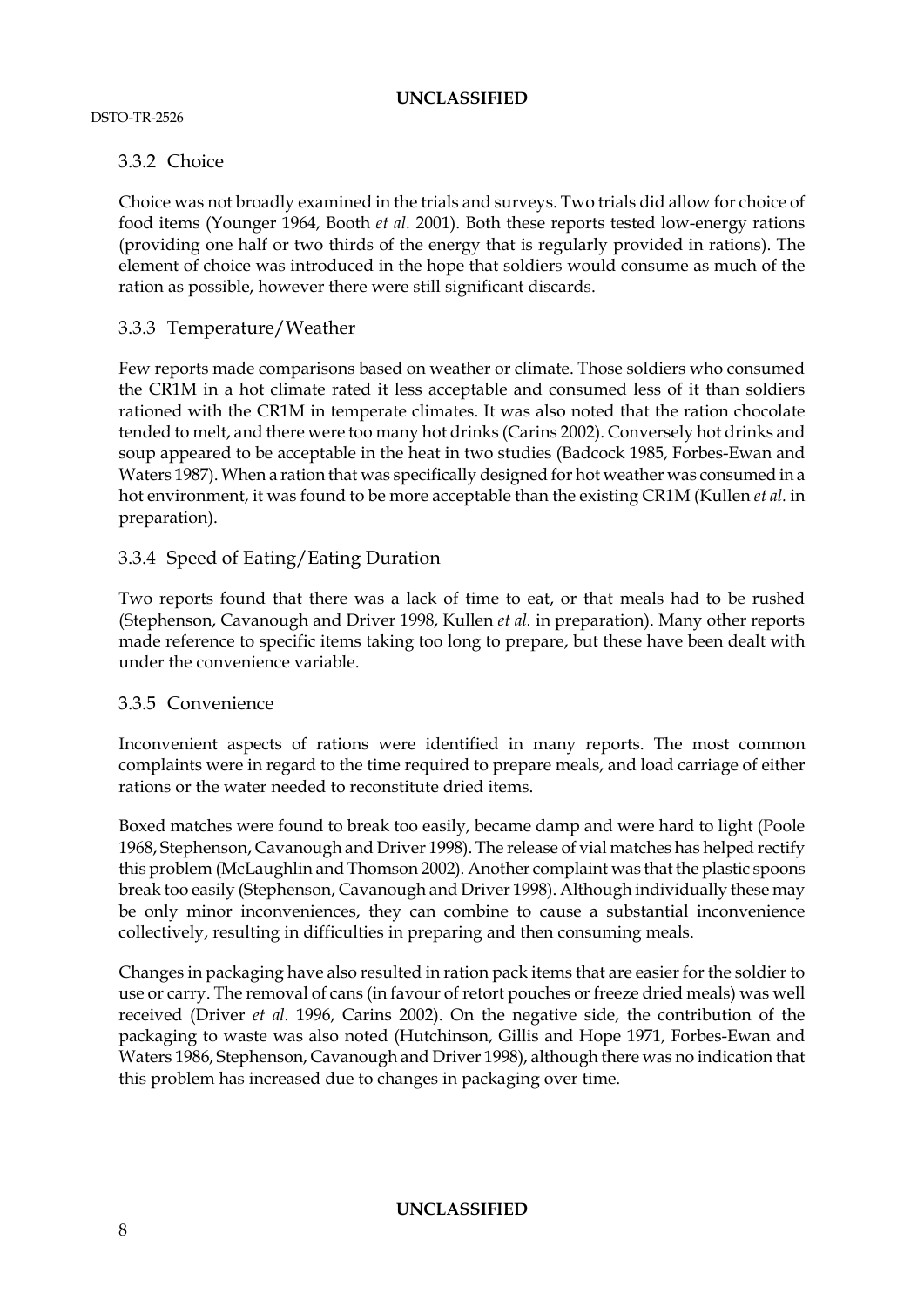## <span id="page-15-0"></span>3.3.6 Remaining Variables

Time of day/meal patterns, location, and price/value/free food were not examined in any of the reports.

## <span id="page-15-1"></span>**3.4 Patterns in Consumption, and Comparison with other Measures**

Two methods of recording consumption were used in these reports—counting discarded items ('percent discards') and reporting the amount of an item consumed ('reported percent consumption'). Percent discards demonstrated a 'flooring effect', due to a large number of early studies that reported a very low level of discards ([Figure 1a](#page-15-2)). More recent studies that examined reported percent consumption displayed approximately normal distributions [\(Figure 1](#page-15-2)b).





<span id="page-15-2"></span>*Figure 1a: Mean % discards for all ration items Figure 1b: Mean reported %consumption for all (8 studies) ration items (4 studies)* 

To compare data from the two different methods, a variable—'calculated percent consumption'—was created where, depending on the method used:

 Calculated percent consumption = 100 – percent discards; or Calculated percent consumption = reported percent consumption.

Calculated percent consumption generally decreased with time, with recent studies showing a lower level of consumption ([Figure 2,](#page-16-0) [Table 2\)](#page-16-1). This downward trend in consumption with time was found to be significant (F=567.3, p<0.001,  $R^2$  = 0.44). A recent study that did not fit this trend ([McLaughlin and Hay in preparation](#page-36-11)) tested a light-weight ration which provided about half the amount of food available in a regular ration pack.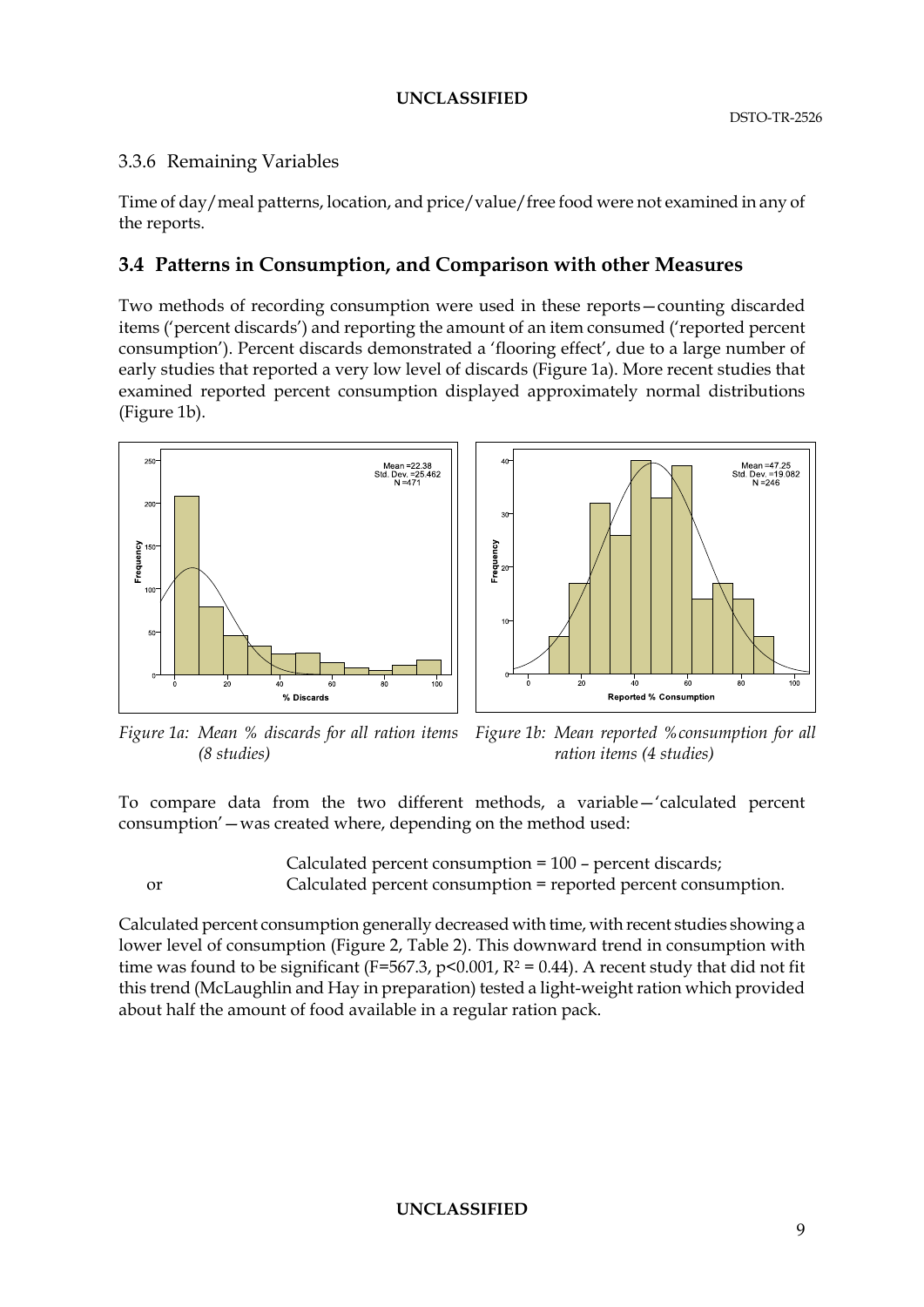

<span id="page-16-0"></span>*Figure 2: Calculated percentage consumption over time* 

| Data                    | (Report)                                            |     | <b>Calculated Percent Consumption</b> |      |           |
|-------------------------|-----------------------------------------------------|-----|---------------------------------------|------|-----------|
| Set.                    |                                                     | N   | Mean                                  | SD   | 95% CI    |
| 1                       | (Kullen <i>et al.</i> in preparation)               | 114 | 50                                    | 29.1 | 44–55     |
| $\overline{2}$          | (McLaughlin and Hay in preparation)                 | 33  | 76                                    | 27.2 | 66-85     |
| 3                       | (Carins and Thomson 2004)                           | 51  | 41                                    | 13.6 | $37 - 45$ |
| $\overline{\mathbf{4}}$ | (Probert, Bandara and Jayasena 2010)<br>(2002 data) | 69  | 36                                    | 13.7 | $33 - 39$ |
| 5                       | (Carins 2002)                                       | 66  | 55                                    | 16.4 | $51 - 59$ |
| 7                       | (Probert, Bandara and Jayasena 2010)<br>(1998 data) | 60  | 57                                    | 22.6 | $51 - 63$ |
| 10                      | (Lichtenstein 1979b)                                | 34  | 91                                    | 12.8 | 87–96     |
| 11                      | (Lichtenstein 1979a)                                | 146 | 83                                    | 17.1 | 80-85     |
| 12                      | (Badcock and Lichtenstein 1978)                     | 54  | 90                                    | 8.8  | 88-92     |
| 13                      | (Hutchinson, Gillis and Hope 1971)                  | 15  | 94                                    | 5.5  | 91-97     |
| 14                      | (Hutchinson 1962)                                   | 36  | 92                                    | 8.4  | 89-94     |
| 15                      | (Hutchinson and McNaughton 1961)                    | 43  | 95                                    | 5.0  | 94-97     |

<span id="page-16-1"></span>*Table 2: Mean calculated percent consumption for all ration pack items (12 studies)* 

A ceiling effect was evident in the calculated percent consumption data as it is essentially the reverse of the percent discards variable [\(Figure 3](#page-17-0)).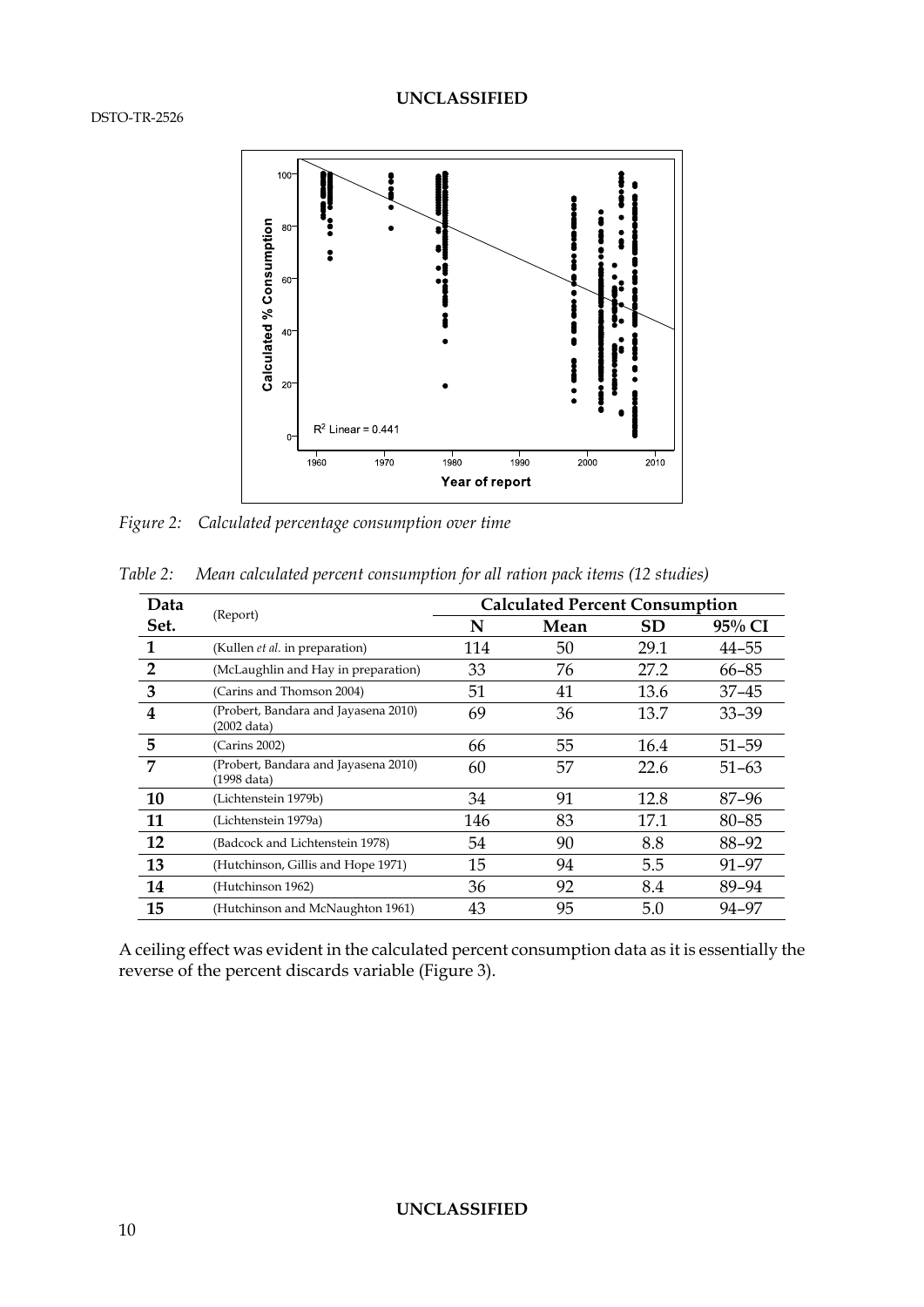

<span id="page-17-0"></span>*Figure 3: Mean calculated percent consumption for all ration items (12 studies)* 

Ratings of 'demand for more' (where  $1 =$  not enough and  $3 =$  too much) were examined in six studies. This variable displayed a normal distribution [\(Figure 4](#page-17-1)) and ratings remained reasonably consistent over time ([Table 3\)](#page-18-0).



<span id="page-17-1"></span>*Figure 4: Mean rating of 'Demand for More' of all ration pack items (6 studies)*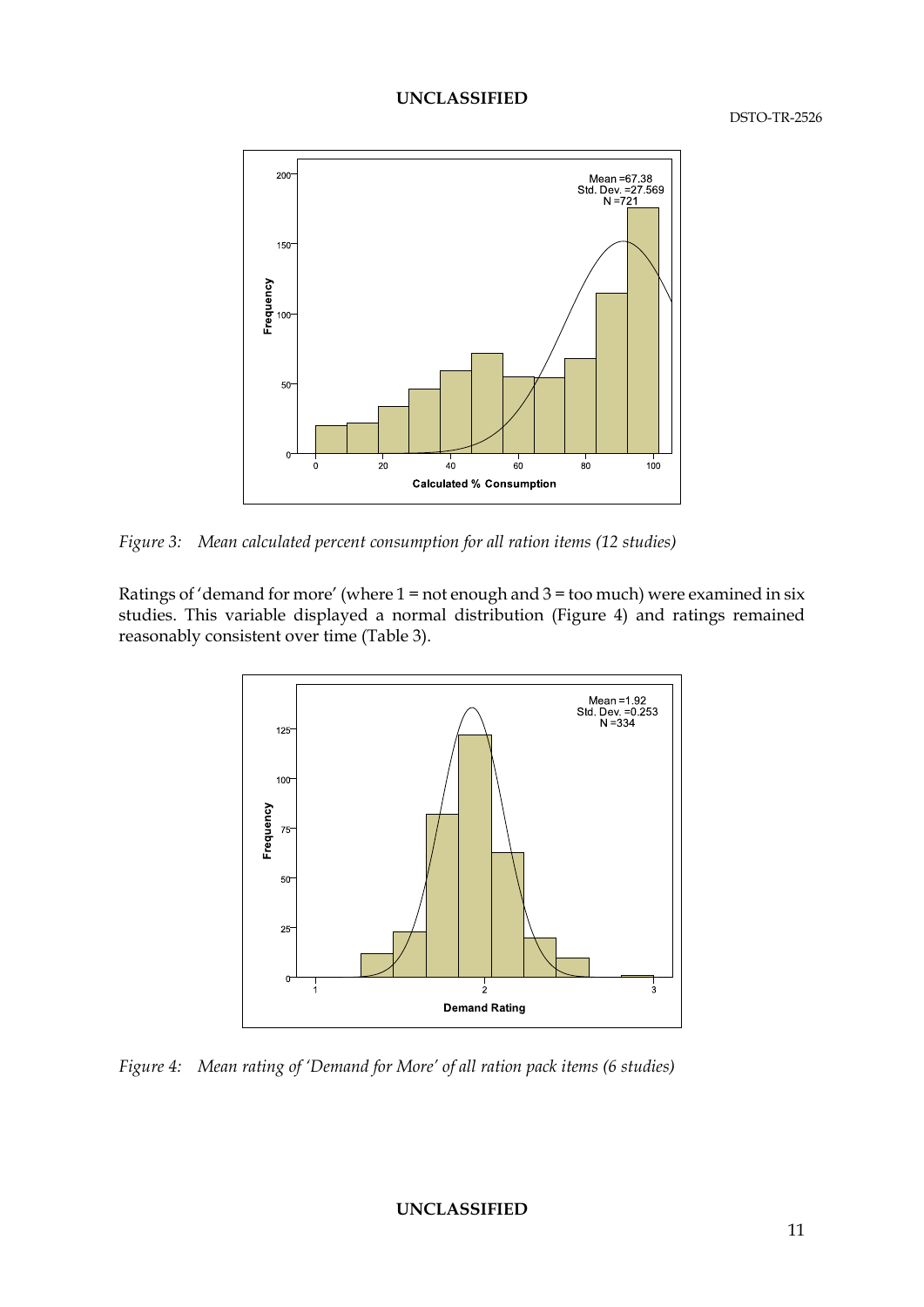| Data              |                                            |     | <b>Demand for More</b> |     |             |  |  |
|-------------------|--------------------------------------------|-----|------------------------|-----|-------------|--|--|
| <b>Set</b><br>No. | (Report)                                   | N   | Mean                   | SD  | $95\%$ CI   |  |  |
| 6                 | (McLaughlin and Thomson 2002)              | 47  | 1.9                    | 0.1 | $1.9 - 2.0$ |  |  |
| 8                 | (Stephenson, Cavanough and Driver<br>1998) | 6   | 2.0                    | 0.2 | $1.8 - 2.2$ |  |  |
| 9                 | (Badcock 1985)                             | 47  | 2.0                    | 0.3 | $1.9 - 2.1$ |  |  |
| 10                | (Lichtenstein 1979b)                       | 34  | 1.7                    | 0.2 | $1.7 - 1.8$ |  |  |
| 11                | (Lichtenstein 1979a)                       | 146 | 1.9                    | 0.2 | $1.8 - 1.9$ |  |  |
| 12                | (Badcock and Lichtenstein 1978)            | 54  | 21                     | 0.2 | $2.1 - 2.2$ |  |  |

<span id="page-18-0"></span>*Table 3: Mean rating of 'demand for more' for all ration pack items across six studies* 

Mean acceptability ratings were examined in fifteen studies and displayed a normal distribution ([Figure 5](#page-18-1)).



<span id="page-18-1"></span>*Figure 5: Mean acceptability rating for all ration pack items (15 studies)* 

Mean acceptability varied between studies, but did not appear to increase or decrease over time ([Table 4\)](#page-19-0).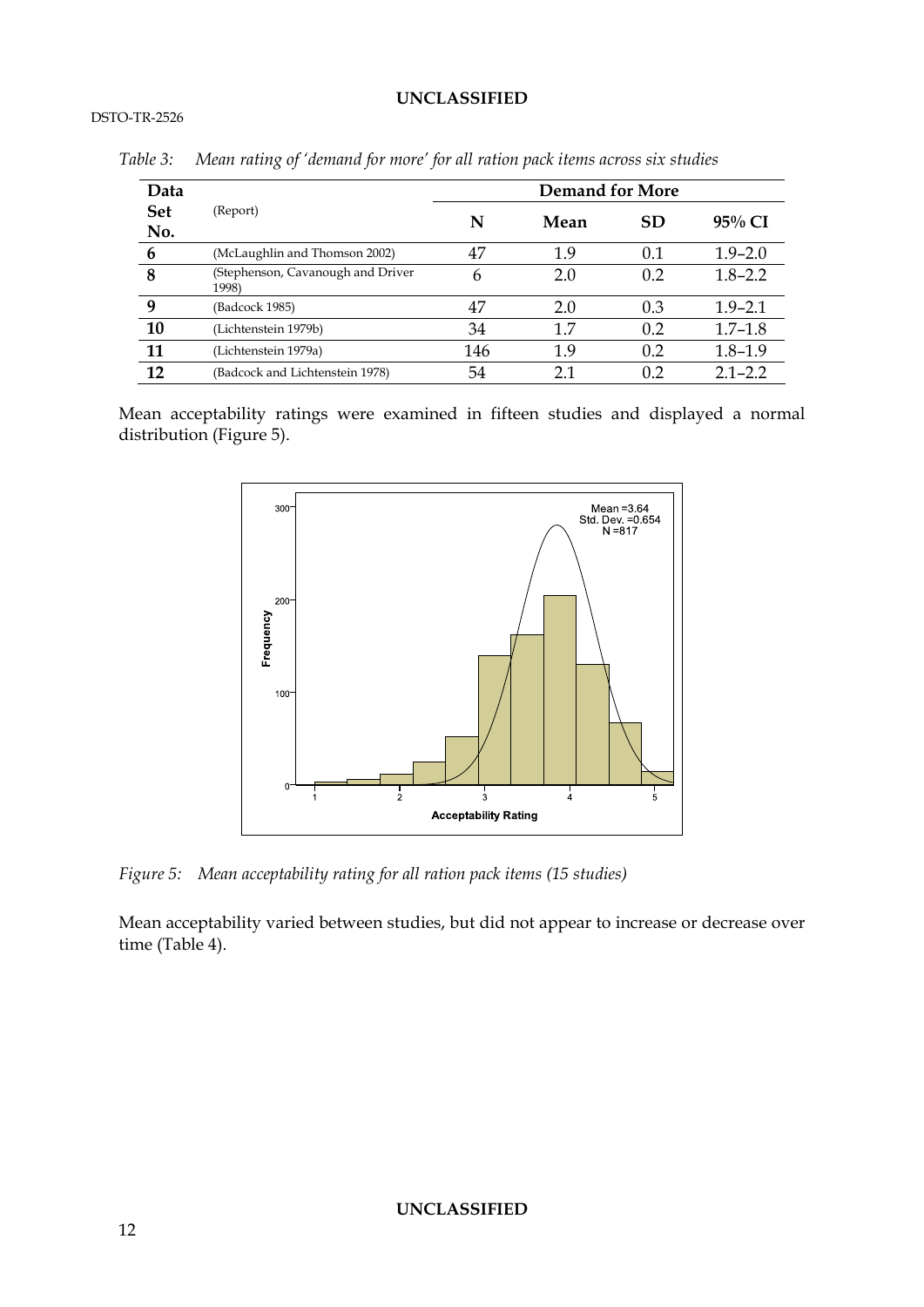| Data              |                                                               | <b>Acceptability</b> (Scale of 1-5) |      |           |             |
|-------------------|---------------------------------------------------------------|-------------------------------------|------|-----------|-------------|
| <b>Set</b><br>No. | (Report)                                                      | N                                   | Mean | <b>SD</b> | $95\%$ CI   |
| 1                 | (Kullen <i>et al.</i> in preparation)                         | 114                                 | 4.2  | 0.5       | $4.1 - 4.3$ |
| $\overline{2}$    | (McLaughlin and Hay in preparation)                           | 33                                  | 3.9  | 0.5       | $3.7 - 4.0$ |
| 3                 | (Carins and Thomson 2004)                                     | 51                                  | 3.5  | 0.4       | $3.4 - 3.6$ |
| $\boldsymbol{4}$  | (Probert, Bandara and Jayasena 2010)<br>$(2002 \text{ data})$ | 69                                  | 3.3  | 0.3       | $3.2 - 3.4$ |
| 5                 | (Carins 2002)                                                 | 66                                  | 3.3  | 0.5       | $3.2 - 3.4$ |
| 6                 | (McLaughlin and Thomson 2002)                                 | 47                                  | 3.4  | 0.3       | $3.3 - 3.5$ |
| 7                 | (Probert, Bandara and Jayasena 2010)<br>(1998 data)           | 60                                  | 3.5  | 0.3       | $3.4 - 3.6$ |
| 8                 | (Stephenson, Cavanough and Driver<br>1998)                    | 20                                  | 2.3  | 0.5       | $2.1 - 2.6$ |
| 9                 | (Badcock 1985)                                                | 47                                  | 4.0  | 0.4       | $3.8 - 4.1$ |
| 10                | (Lichtenstein 1979b)                                          | 34                                  | 3.8  | 0.8       | $3.5 - 4.1$ |
| 11                | (Lichtenstein 1979a)                                          | 146                                 | 3.8  | 0.7       | $3.7 - 3.9$ |
| 12                | (Badcock and Lichtenstein 1978)                               | 54                                  | 3.8  | 0.5       | $3.7 - 4.0$ |
| 13                | (Hutchinson, Gillis and Hope 1971)                            | 15                                  | 4.1  | 0.3       | $3.9 - 4.2$ |
| 14                | (Hutchinson 1962)                                             | 36                                  | 2.5  | 0.8       | $2.1 - 2.8$ |
| 15                | (Hutchinson and McNaughton 1961)                              | 43                                  | 3.7  | 0.6       | $3.5 - 3.9$ |

<span id="page-19-0"></span>*Table 4: Mean acceptability ratings for all ration pack items across fifteen studies* 

Acceptability was examined to see if it could be used as a predictor of consumption. Regression analysis suggested that the variation explained by acceptability was not due to chance (F=50.5, p<0.001), but the model demonstrated very poor predictability ( $R^2$  = 0.07), with acceptability explaining only 7% of the variance in consumption. The ceiling effect seen with this data reduces the power of this test ([Figure 6](#page-20-0)a). Data from the last ten years were examined separately to determine whether there was a relationship between these two variables in the current climate of low ration consumption. Regression analysis demonstrated a similar result of poor predictability (F=56.3, p<0.001,  $R^2$  = 0.14), with acceptability explaining only 14% of the variance in consumption [\(Figure 6](#page-20-0)b). No ceiling effect was evident. This data shows all items were moderately acceptable through to highly acceptable, but consumption ranged anywhere from zero to 100 percent.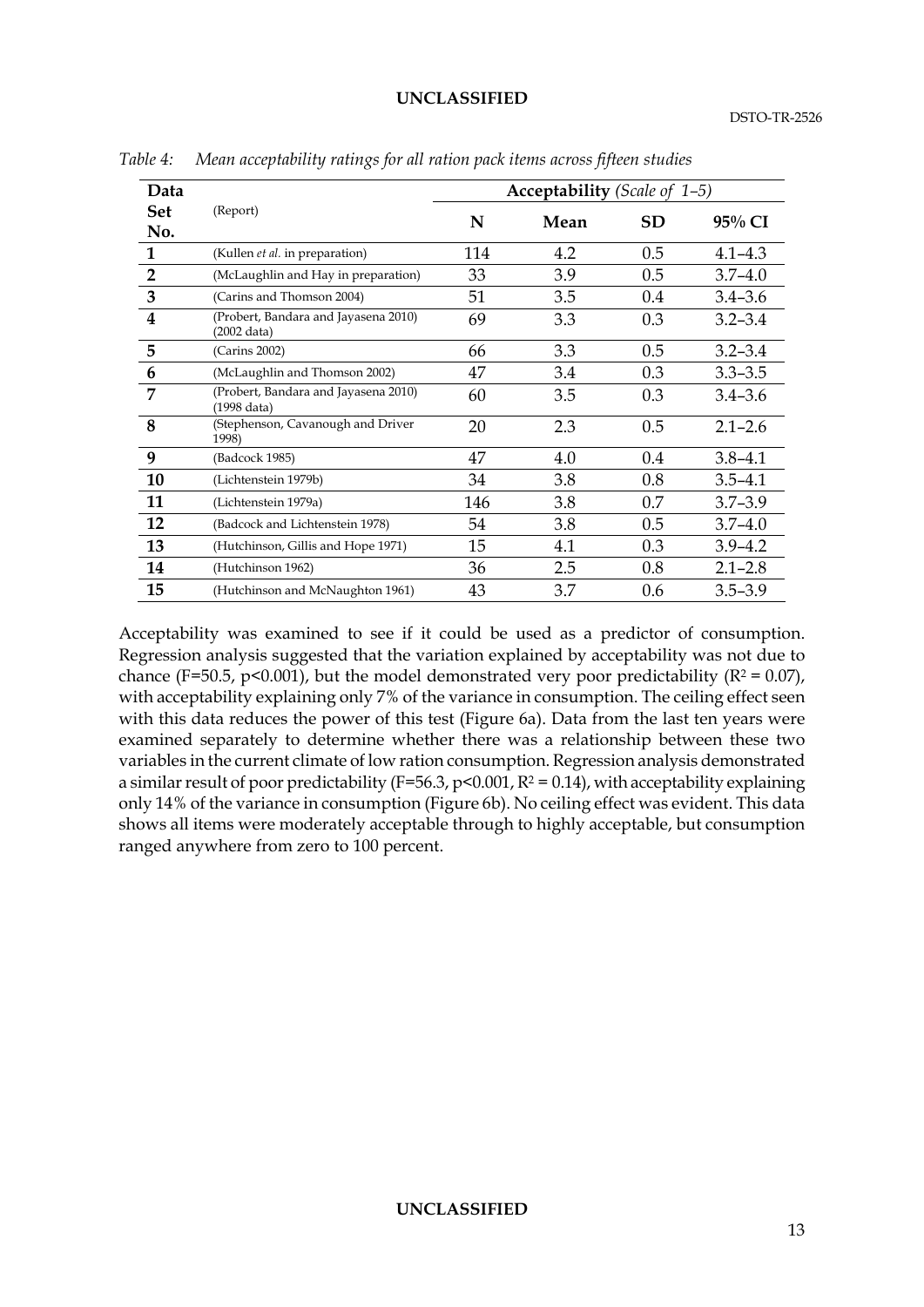



<span id="page-20-0"></span>*Figure 6a: Scatter plot of consumption vs. acceptability, 12 studies, 1961–2007* 

*Figure 6b: Scatter plot of consumption vs. acceptability, 6 studies, 2002–2008* 

Ration pack items were categorised into groups to determine if acceptability was an important determinant of consumption for some types of food items but not others. Four major types were examined—meal items, snacks, drinks, and 'other items'. Twelve minor types were examined—casserole style meals with meat, casserole style meals without meat, brew items, condiments, confectionery, dried fruit, wet fruit, drinks, soup, starch, biscuits, and muesli bars.

Acceptability was found to be a reasonable predictor of consumption for some types of ration pack items. [Table 5](#page-20-1) shows the results of regression analysis for the types of food where acceptability was found to be a reasonable predictor of consumption. Visual representations of some data can be seen in [Figure 7,](#page-21-3) showing the relationship between acceptability and consumption for a major type (meal items) and a minor type (biscuits).

| <b>Food Item Classification</b> | Acceptability |                |      |         |
|---------------------------------|---------------|----------------|------|---------|
|                                 | N             | $\mathbf{R}^2$ | F    | n       |
| Major types                     |               |                |      |         |
| Meal Items                      | 87            | 0.36           | 46.7 | < 0.001 |
| <b>Snacks</b>                   | 125           | 0.21           | 33.2 | < 0.001 |
| <b>Minor</b> types              |               |                |      |         |
| Casserole meals with meat       | 48            | 0.32           | 21.7 | < 0.001 |
| Starch                          | 14            | 0.44           | 9.4  | 0.01    |
| <b>Biscuits</b>                 | 30            | 0.54           | 32.3 | < 0.001 |
| Muesli bars                     | 20            | 0.37           | 10 4 | 0.005   |

<span id="page-20-1"></span>*Table 5: Regression analysis for ration pack item types, 2002-2008 data (only best predictors are shown)*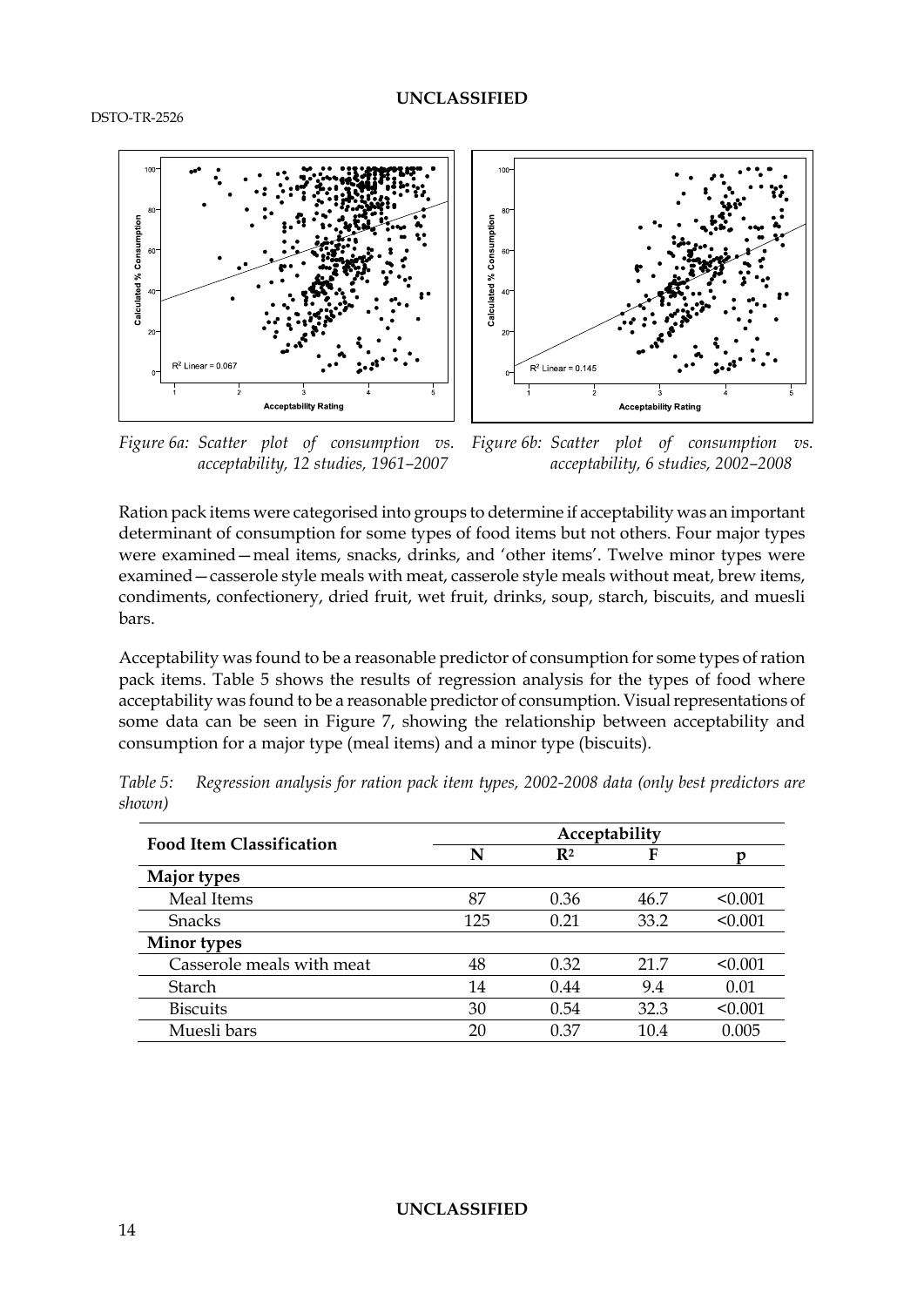

<span id="page-21-3"></span>*Figure 7a: Scatter plot of consumption vs. acceptability for meal items* 



*Figure 7b: Scatter plot of consumption vs. acceptability for biscuits* 

## **4. Discussion**

<span id="page-21-0"></span>To quote the earliest report reviewed: "The problem is usually not so much what the individual should eat as to what he will eat!" ([Langtry and Munro 1955\)](#page-35-13). Therefore, when designing ration packs it is essential to consider not only what soldiers *should* be eating, but also what ration pack items they *will* eat, and the factors that determine what they will eat.

Surveys of Australian military ration packs contained findings in common with the variables of Meiselman's Three Factor Model of influences on ration consumption [\(Meiselman 2010\)](#page-36-3). However, many of these surveys did not examine or explain in any depth how any of these variables may have influenced consumption, and it was assumed that these collectively led to lower consumption of items in the pack.

## <span id="page-21-1"></span>**4.1 Food**

#### <span id="page-21-2"></span>4.1.1 Portion size

It has been shown that a larger portion size will generally lead to greater consumption ([Rolls,](#page-36-12)  [Roe and Meengs 2006](#page-36-12)). This review indicates which foods are likely to be eaten in greater quantity should more be provided. Consumption might be increased by providing larger portions of these foods, and by increasing the amount of items that are well consumed but not necessarily considered insufficient. Items that are nutrient dense—such as bread, rice, noodles or biscuits—would be prime candidates for this increase, because they offer substantial nutritional reward for a relatively small increase in availability. Larger portions (rather than additional packets of the same item), would allow access to extra food without the burden of inconvenience.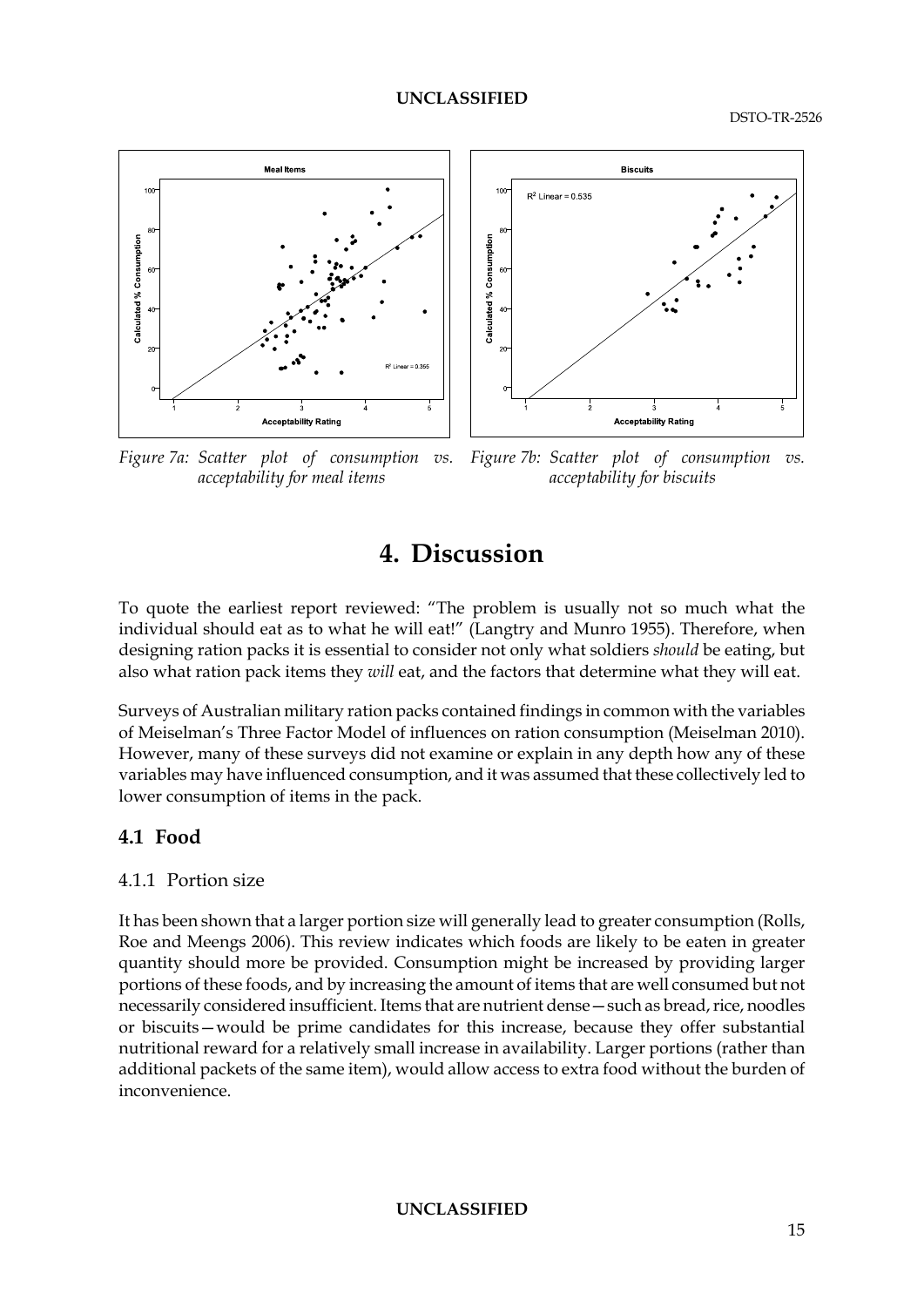There are potential complications to take into account when considering increasing portion size, including the increase in weight and the criticality of acceptability of the items in question. There is no point offering more of something that may simply be discarded, or increasing the size and bulk of the ration for no benefit.

Although studies examined how many troops were satisfied with the portion sizes provided in the ration, or the sufficiency of food overall, when weight loss was reported ([Hutchinson](#page-35-12)  [and McNaughton 1961,](#page-35-12) [Hutchinson 1962,](#page-35-3) [Younger 1966b](#page-37-0), [Booth](#page-34-9) *et al.* 2001), the majority of troops still considered they had sufficient food.

## <span id="page-22-0"></span>4.1.2 Food temperature

Food temperature is an important aspect to consider as consumers have expectations about the temperatures at which foods should be served. If the consumer is presented with a food that is not at the expected temperature, that item may be judged unpalatable.

Many surveys reported that the main meals are unacceptable when eaten cold. The main meals items currently provided in ration packs are notorious for presenting poorly when cold. Sauces separate, fat congeals and the flavours are weak. A main meal that may be acceptable when hot may not be acceptable if a soldier has insufficient time to heat that item. Consumption may be increased if main meals in ration packs can be formulated so that they are acceptable either hot or cold.

## <span id="page-22-1"></span>4.1.3 Meal components and food compatibilities

People do not normally consume food as random items throughout the day; rather food items are consumed together as meals, and a set of meals makes up the day's consumption. Foods may be combined for functional benefit (bread on which to spread jam), for flavour enhancement (addition of condiments) or for customary reasons. Similarly, meals that occur at certain times of the day have regular components.

Soldiers may have certain expectations as to the composition of each meal. When items are missing from a usual combination, then the act of consuming the remaining item(s) may seem pointless or at best less enjoyable.

The present review did not shed much light on this area—breakfast items were noted as absent, as was the lack of items to use with spreads. Some considered a snack-based ration appropriate and others preferred a meal-based ration. This is an area that warrants further investigation.

This concept also overlaps with the variable 'expectations' (a component of the factor *the individual* or *soldier*). It is important to consider the ways in which the two variables interact.

## <span id="page-22-2"></span>4.1.4 Food quality/acceptance

Meiselman ([2010\)](#page-36-3) considers acceptability or 'liking' of a food to be a major influence on consumption. If people like a food, then they are more likely to eat it.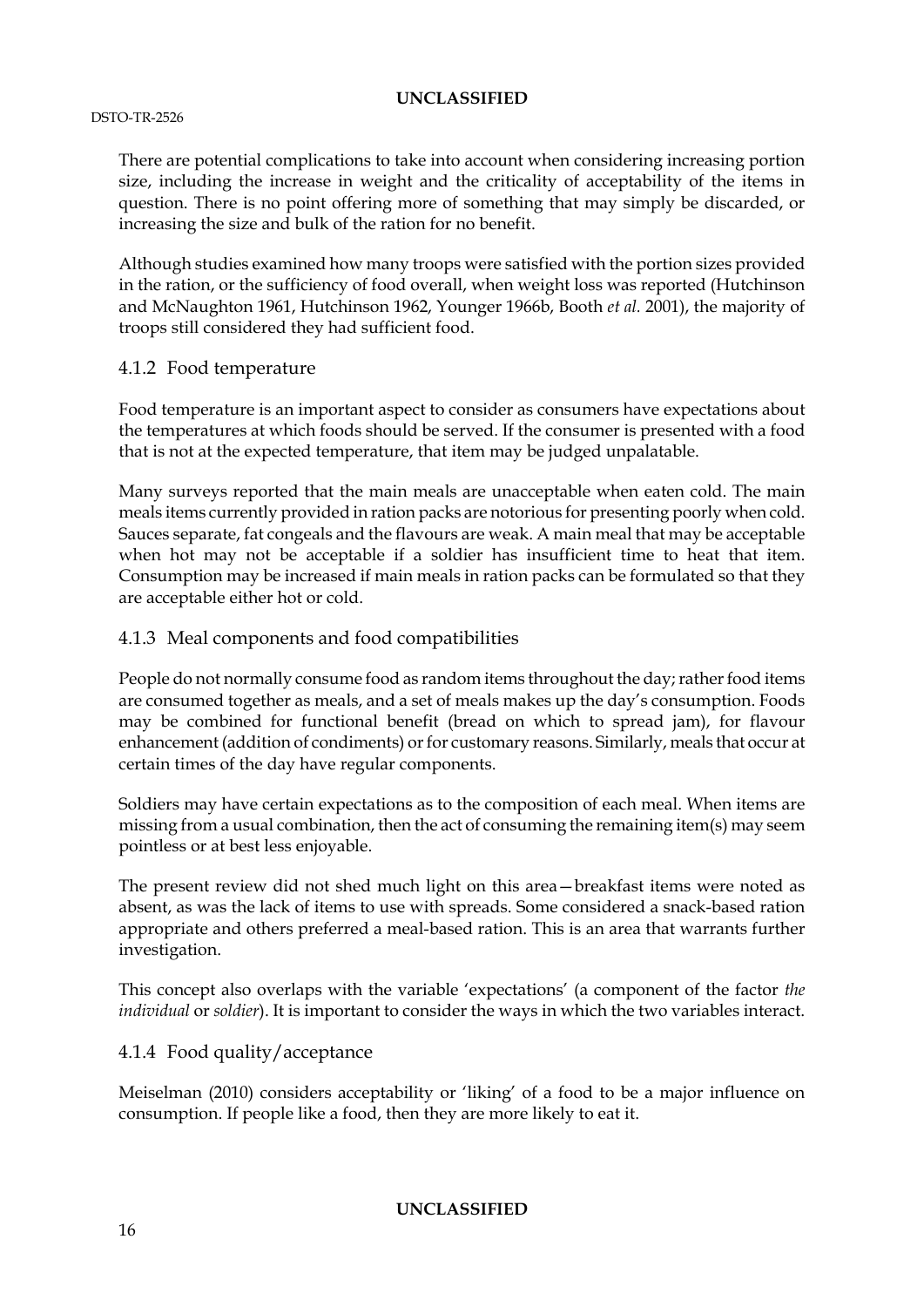Some patterns emerged during this review—some food items have been consistently 'liked', for example the condensed milk, while other items such as soup, rice, curry powder and butter concentrate have usually been 'disliked.' Given that acceptance of a food is regarded as one of the most important variables influencing consumption, it seems inappropriate that some foods which have continually been 'disliked' remain in the ration packs. A poorly liked product that has remained is freeze dried rice—the reasoning being that it is a good source of carbohydrate. If soldiers are not consuming the rice, then it is not a good source of carbohydrate, and it would be appropriate to conduct research into improvements to the rice (e.g. alternative varieties or different processing) or substitute another, more acceptable, carbohydrate source. Alternatively the butter concentrate present in the CR5M (group feeder), is also often disliked. However it serves a dual purpose (not only as a spread, but as an agent to grease tins for cooking and in which to fry foods). It is unlikely to be used as a spread; rather it is more likely to be used as a frying agent, and it may be appropriate to leave it in the ration for this purpose.

Highly acceptable foods do not always have high consumption rates, and in turn some items of only moderate acceptability can have quite high consumption rates. This was seen in a number of reports. Kullen *et al.* [\(in preparation](#page-35-9)) found that foods from core food groups with lower acceptability were consumed more than novelty foods such as chocolate that had a higher acceptability. This could be because soldiers may perceive foods such as main meals as being more important to consume as they represent the bulk of the meal and will be more filling. Another reason could be that chocolate may be well liked in normal conditions, but may not be as appealing in the heat. In some cases, lack of time or opportunity may prevent the consumption of highly acceptable items. The relationship between consumption and acceptability is discussed further in Section 4.4.

## <span id="page-23-0"></span>4.1.5 Food packaging and labelling

Food packaging and labelling is important so the soldier can identify the food and therefore make an informed decision about its consumption (especially when plain packaging does not provide much information). It may indicate whether the item is a product that the soldier prefers (a recognisable name), how to consume it (instructions) or it may present other information (ingredients or nutritional content).

Forbes-Ewan & Waters [\(1986](#page-35-8)) suggested that nutrition information should appear on the packaging of the ration item to inform soldiers of the nutritional value of their rations, to allow them to make more informed choice as to which items to discard. This is in place today in the form of a nutrition information panel. Guidance on how to interpret this information and how to use ration packs would assist greatly to ensure this information has the desired impact.

## <span id="page-23-1"></span>4.1.6 Food variety/monotony

Increased variety can improve consumption of foods ([Rolls 1995](#page-36-13)). Based on the high number of requests in the surveys for more variety, increasing variety and decreasing monotony is a potentially effective approach to increasing consumption. This issue needs to be addressed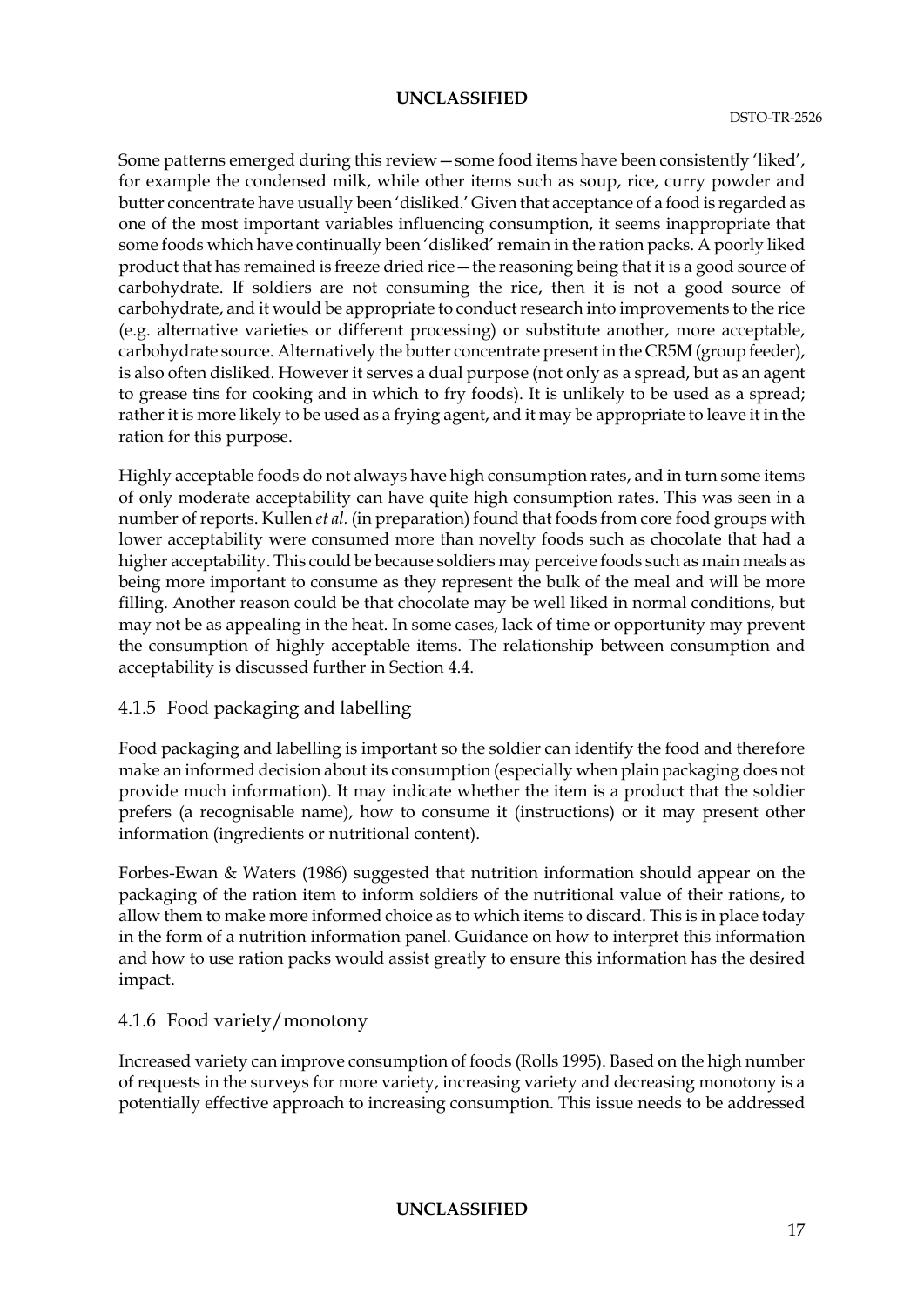within menus, across menus and in the distribution system to ensure that adequate variety is built into the suite of rations, and that this level of variety reaches the soldier.

## <span id="page-24-0"></span>4.1.7 Remaining Variables

Food presentation can increase the immediate desire for a food when it is offered to a diner, and as a result could increase consumption. It is important that ration foods present well once opened or prepared. Findings from our review indicate that the appearance of some foods was off-putting, and although these may have been due to ingredient quality or recipe formulation rather than presentation, it demonstrates why it is crucial to have a product that is visually appealing.

Sensory-specific satiety can be considered as variety at the finest level, and is believed to influence consumption. Sensory-specific satiety occurs when the individual has reached satiation of one particular food [\(Rolls 1995,](#page-36-13) [Stroebele and De Castro 2004\)](#page-37-4). Variety within a meal or across courses assists in the reduction of sensory-specific satiety. Rations should be designed to contain a large number of items within each ration menu, rather than large portions of only a few items. This will allow transition from one flavour to another and encourage eating to continue.

Familiarity with a food is believed to be a determinant of food choice ([Steptoe, Pollard and](#page-37-5)  [Wardle 1995\)](#page-37-5); foods that are authentic with respect to tradition, culture or ethnicity are likely to be recognised as familiar and therefore consumed in greater quantities. The essence of the 'food authenticity/country of origin' variable is not so much choosing foods for ration packs that suit a particular set of tastes (which is covered under the *individual/soldier* factor), but ensuring that foods are true to their origins and are recognisable as such. Australian CRP are now packed in New Zealand, and contain an increasing number of items manufactured in New Zealand. It is unclear what impact this may have on consumption either via this variable, or via the expectations of the soldier.

## <span id="page-24-1"></span>**4.2 Soldier**

Rations must be designed to suit the majority of troops, but may not be suited to each individual. Future research in this area would be useful to identify why soldiers underconsume rations.

## <span id="page-24-2"></span>4.2.1 Age

Results from the most recent Defence census show that 51% of permanent ADF members are less than 30 years of age ([Department of Defence 2007\)](#page-34-11). This young group may have different food preferences than soldiers in an older age bracket. In order to design strategies to tempt consumers, market researchers profile groups of consumers and describe their common behaviours. One set of profiles is based on age, or generations, and the majority of permanent ADF members would belong to 'Generation Y' (those born after 1977). Generation Y is described as highly brand conscious, convenience focused and having a low tolerance of imitations [\(Thach and Olsen 2006\)](#page-37-6). Whilst still valuing 'word of mouth', Generation Y has grown up in a media-saturated world, and is accustomed to the concepts of customisation,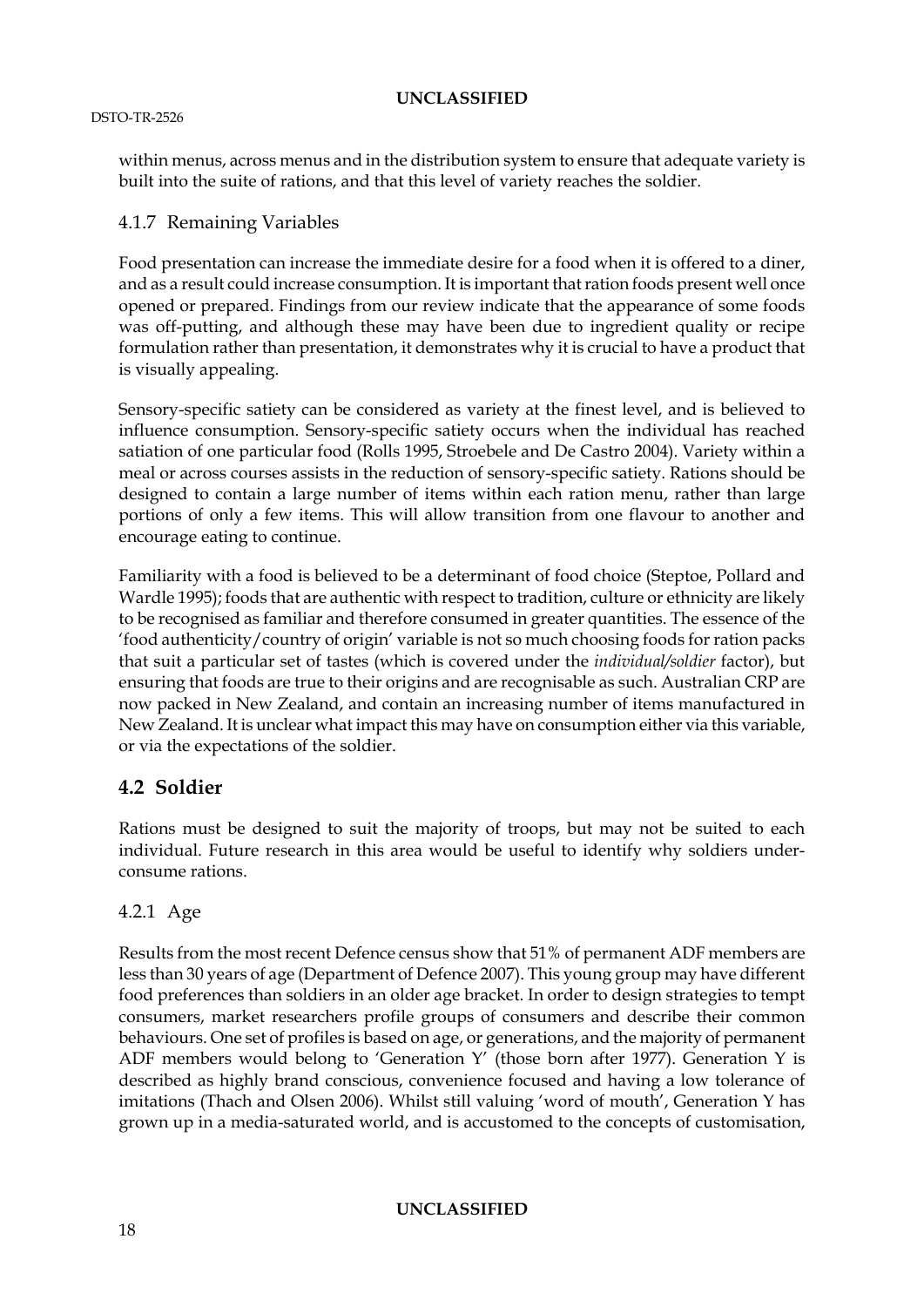grab and go, convenience and ready to eat [\(Boss 2007](#page-34-12)). Their key nutritional focus is the potential of foods to provide them with energy and immunity ([Katz 2007\)](#page-35-14). Further information about food preferences for the different age groups could be used as guidance for the inclusion of age-appropriate foods in ration packs.

## <span id="page-25-0"></span>4.2.2 Gender

The vast majority (87%) of permanent ADF members are male ([Department of Defence 2007\)](#page-34-11). Further, currently only males are permitted in 'combat roles' (where there is a chance of handto-hand fighting), so males are by far the predominant consumers of CRP.

Males and females have different food preferences—women have a greater preference for vegetables, salads, fruits and 'healthy' food than men [\(Meiselman 2010\)](#page-36-3). Incorporation of foods similar to these may increase consumption of the ration items by Service women, but we need to be sure that the changes do not reduce the acceptability of the ration pack for men. Further research in this area needs to address whether there is a gender difference in combat ration pack consumption or acceptability, and what the implications of these differences may be, considering the small proportion of women in the ADF.

## <span id="page-25-1"></span>4.2.3 Expectations

Soldiers generally have low expectations of the food items in the ration packs, the result being product ratings that move in the direction of the expectations [\(Cardello, Bell and Kramer 1996](#page-34-13), [Cardello 2007\)](#page-34-14). Addressing the consumers' attitudes towards ration packs is not an easy task; however, Meiselman suggests incorporating familiar branded products into the ration to raise the expectations of the food, and therefore the rating [\(Meiselman 2010\)](#page-36-3).

The way food is packaged and labelled can attract a consumer and increase the chance of consumption. This is especially true for branding, and applies in both the positive and negative direction. The general public is attracted by popular and highly visible brands, and less so to plain brand items. This could be true of military foods too—soldiers desire brand name foods and may shy away from items packed in drab green/brown packaging. Poor expectations of military foods have been observed, consumers likening it to airline or hospital food [\(Cardello, Bell and Kramer 1996\)](#page-34-13). Whilst we saw no investigation of this in the studies we reviewed, there was evidence of 'jack rations' (rations provided by the troops themselves) being taken into the field in preference to consuming the same product types contained in the ration pack (e.g. instant noodles). We can speculate that this may be a practice that supports the notion of brand preference, or that expectations are low due to prior bad experiences with the product.

## <span id="page-25-2"></span>4.2.4 Religious, cultural and other dietary influences (e.g. vegetarianism) and preferences/aversions

Our review did not reveal many findings in the area of religious, cultural or other dietary influences. As our ADF population is a subset of the increasingly diverse Australian population we expect that consumption of some items would be acceptable to some individuals and not to others, and that this situation may become more common. This is a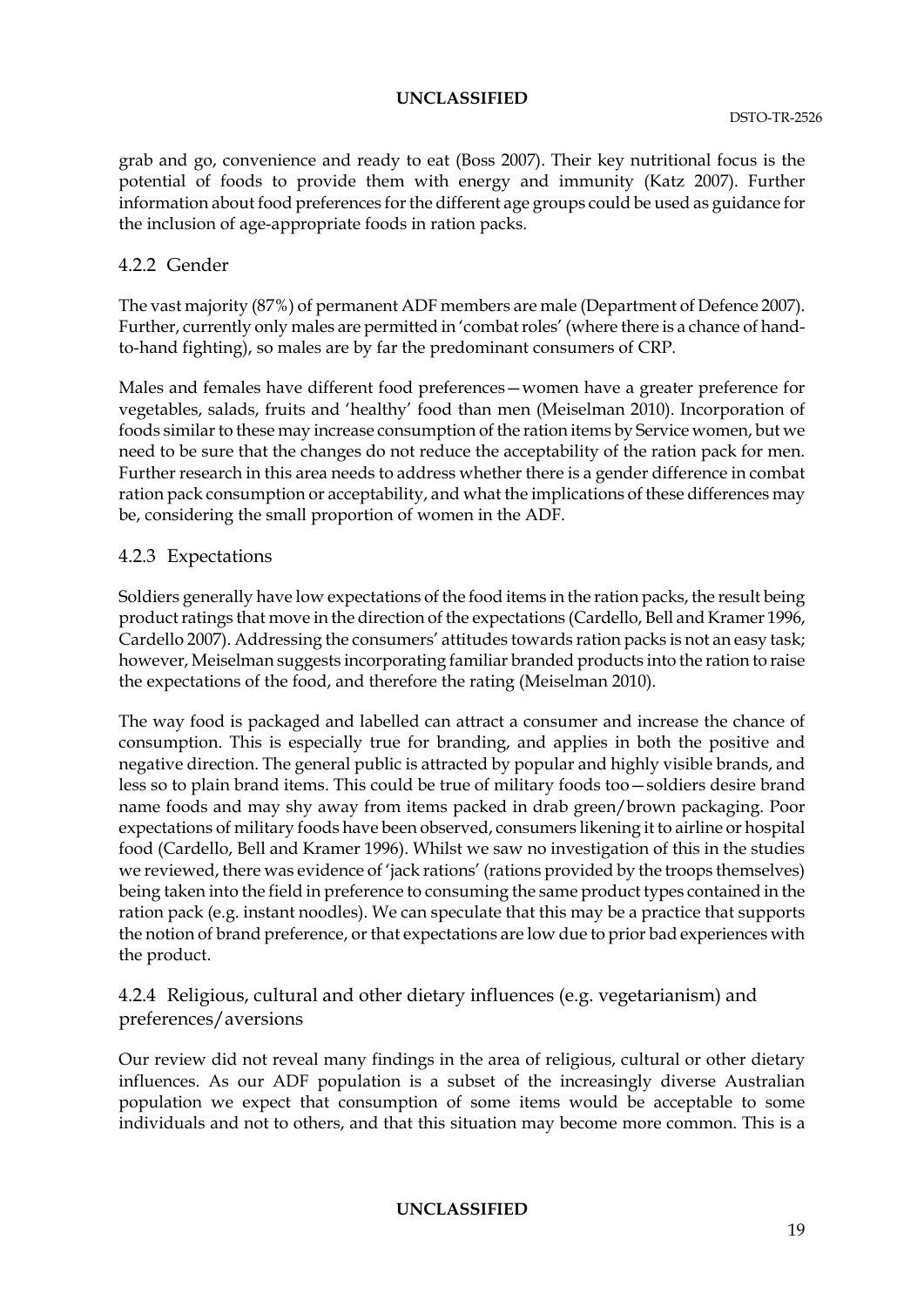complex problem to address. Variety within and across menus may go some way towards improving the situation, but the ideal solution—whereby the logistics system is able to deliver the preferred menu to an individual at any given time—may not be practicable in an operational situation.

## <span id="page-26-0"></span>4.2.5 Traits and attitudes

Traits and attitudes both influence behaviour. Traits can be defined as response tendencies in a given domain, whereas attitudes refer to the expressions of these traits, are evaluative and directed at something in particular ([Ajzen 1988\)](#page-38-0).

Meiselman [\(2010](#page-36-3)) considers five trait/attitudes to be important to ration pack design—Food Neophobia, Food Involvement, Dietary Restraint, Sensation Seeking and Variety Seeking. People who are food neophobic are reluctant to try new foods, whereas those who are food neophilic are people who like to try new foods. Food involvement determines how important food is to a person. Dietary restraint refers to a person's ability to control eating (for example when dieting). Sensation seeking and variety seeking refer to a level of need for sensation or variety (possibly via food).

Considering these traits/attitudes, it is easy to see why individual characteristics could have a large influence on ration consumption. Food neophobic soldiers may be hesitant to try novel foods or foods from foreign countries. A highly food-involved soldier will find it more important to spend time heating or preparing meals. Soldiers with a high level of dietary restraint may choose to under consume rations in an attempt to control (or reduce) their body weight. Sensation seekers and variety seekers may be frustrated by the foods contained in ration packs. All of these areas would benefit from further study.

## <span id="page-26-1"></span>4.2.6 Commensality

Commensality (social facilitation) is one of the variables that are believed to increase consumption markedly. Eating in a social situation results in an increased duration of the meal, an increased amount of time for eating, and an increased consumption [\(Meiselman 1996](#page-36-1), [Stroebele and De Castro 2004\)](#page-37-4).

Social modelling is another way to increase consumption. Children tend to copy their parents' eating patterns and adolescents adopt their peer groups' eating habits. Social modelling has been observed in the military context, where soldiers exposed to positive comments about ration foods consumed more of the ration and rated the ration more positively in comparison to the control ([Engell](#page-35-15) *et al.* 1990).

Eating together in a military situation may not always be possible, but it may be appropriate for commanders to consider and encourage this where it is practicable. It may also be beneficial to promote social modelling, e.g. by encouraging superior officers to set a good example of ration consumption by word and action.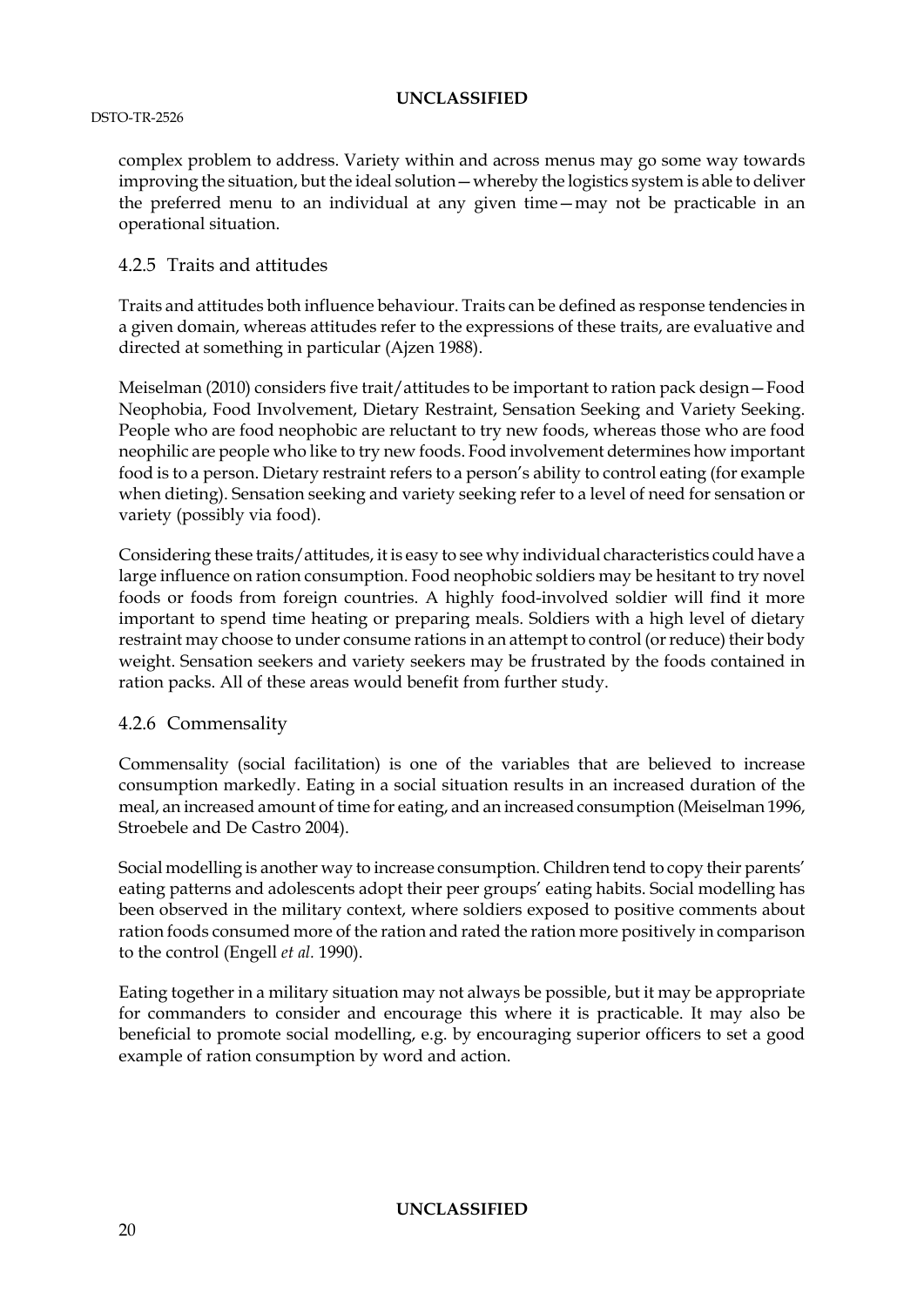## <span id="page-27-0"></span>4.2.7 Moods and emotions

Moods and emotions can affect food consumption, and conversely consumption of some foods can affect mood. In the military context, fear is the emotion most likely to interfere with consumption and has been shown to do so ([Popper](#page-36-14) *et al.* 1989). Consumption of caffeine can alter mood, and has been investigated in the military as a means to maintain or increase cognitive and physical performance under certain conditions ([Tharion, Shukitt-Hale and](#page-37-7)  [Lieberman 2003](#page-37-7), [McLellan, Bell and Kamimori 2004](#page-36-15), [McLellan](#page-36-16) *et al.* 2005). The consumption of food is commonly believed to have a profound effect on soldier morale.

## <span id="page-27-1"></span>4.2.8 Satiety

Satiety is an area of uncertainty in the military context. It is not known if soldiers eat to satiation when in the field, or if they even feel normal levels of hunger. It has been suggested that there is a need for more research in this area ([Meiselman 2010\)](#page-36-3).

## <span id="page-27-2"></span>**4.3 Environment**

## <span id="page-27-3"></span>4.3.1 Appropriateness

A major aspect of ration pack design involves choosing the individual items, their packaging and the entire ration to suit the situation in which it is intended to be used.

Some findings suggested that the packaging used was not appropriate to the environment in which it was to be used. The most appropriate rations would be robust, but not excessively heavy or bulky. Items need to strike a balance between being light (which often means dehydrated), and requiring minimal additional water (for reconstitution). Whether it is more appropriate to have three meals (including a distinct breakfast item) or a snack-based menu is unclear. The review findings suggest that packaging that is camouflaged and quiet is most appropriate, but recent investigations suggest that this may be unnecessary, or at least that the requirement for it is not clear (Carins, unpublished data).

## <span id="page-27-4"></span>4.3.2 Time of day/Meal patterns

There are customs that dictate what types of meals are usual and at what times of day these occur, and these may differ from person to person depending on that person's background. The meal pattern over the day (large infrequent meals versus small frequent snacking) or the type of meal served at a particular time of day (cold meal versus hot meal) may vary. Meiselman ([2010\)](#page-36-3) suggests that when rations are aligned with these patterns, consumption is maximised. We need further information on what is considered customary by our soldiers, and whether structuring rations based on time of day and meal patterns will enhance consumption.

## <span id="page-27-5"></span>4.3.3 Choice

An element of choice was introduced in two studies [\(Younger 1964,](#page-37-2) [Booth](#page-34-9) *et al.* 2001) in the hope that soldiers would consume as much of the ration as possible. However, there were still significant discards, and ration consumption was not optimal. Rolls [\(1995](#page-36-13)) states that when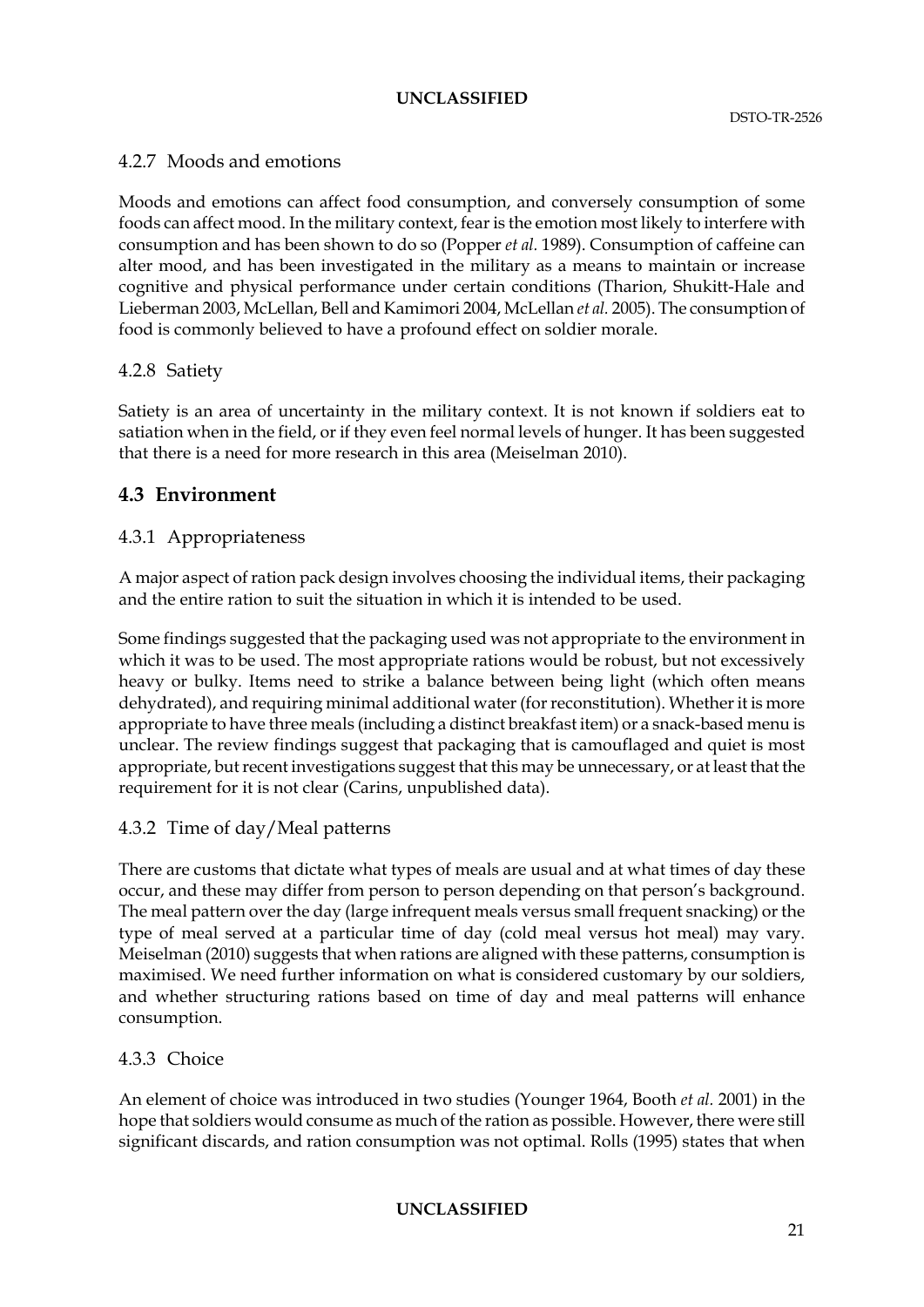people have to eat foods that they have not been able to personally select, those foods tend to be less acceptable.

It is difficult to imagine how introducing an element of choice to consumption of combat rations could be practicable. Some distribution systems may allow for choice between menus at the end point, and be driven by demand, but the choice would still be quite limited compared to a free-living situation. The benefit of having greater choice may not justify the cost involved in implementing a far more flexible distribution system.

## <span id="page-28-0"></span>4.3.4 Location and Temperature/Weather

The field conditions experienced by soldiers are not comparable to any other eating situation, nor are they under the control of the commanding officer. The harsh conditions typically encountered are not conducive to optimal eating, or even to the supplying of many popular food items. It is therefore important to understand the conditions likely to be experienced, and to ensure that ration packs consist of foods that will still be palatable when consumed in operational environments.

Kullen *et al.* (in preparation) tested a hot weather ration that included items considered to be suitable a hot climate, using the CR1M as a comparison (control). The hot weather ration was found to be more acceptable, and was better consumed than the CR1M during a field exercise in a hot and humid environment.

A 'one-size-fits-all' ration is unlikely to be consumed well in the various conditions experienced by today's soldier. Chocolate that melts in the heat, bars that become brittle in the cold, and dried items that require the addition of water in a dry environment are of limited use under those conditions.

Further research to characterise the conditions that soldiers experience, the acceptability of food items in different conditions, and the effects of the varying conditions on the physiology of the soldier would greatly benefit ration pack design.

## <span id="page-28-1"></span>4.3.5 Speed of eating/eating duration

The most common reason for not consuming an item during the trial of the prototype hot weather ration previously mentioned was *No Time* (Kullen *et al.* [in preparation\)](#page-35-9). This is not uncommon—similar results have been documented in the US military [\(Popper](#page-36-14) *et al.* 1989). It is essential that ration meals are quick and easy to prepare and eat. With such limited time, consumption can be severely curbed, as soldiers eat only what they can in the short meal breaks they have. Recent investigations suggest that preference is given to other tasks over eating—when a group takes a break the commander will eat what he can in two or three minutes to enable him to attend to other tasks (Carins, unpublished data).

## <span id="page-28-2"></span>4.3.6 Convenience

Convenience includes the amount of time and the amount of effort required to perform the actions, in this case preparing and eating rations [\(Jaeger and Cardello 2007](#page-35-16)). Soldiers who are generally time poor and who may be exhausted must expend time and effort to prepare food,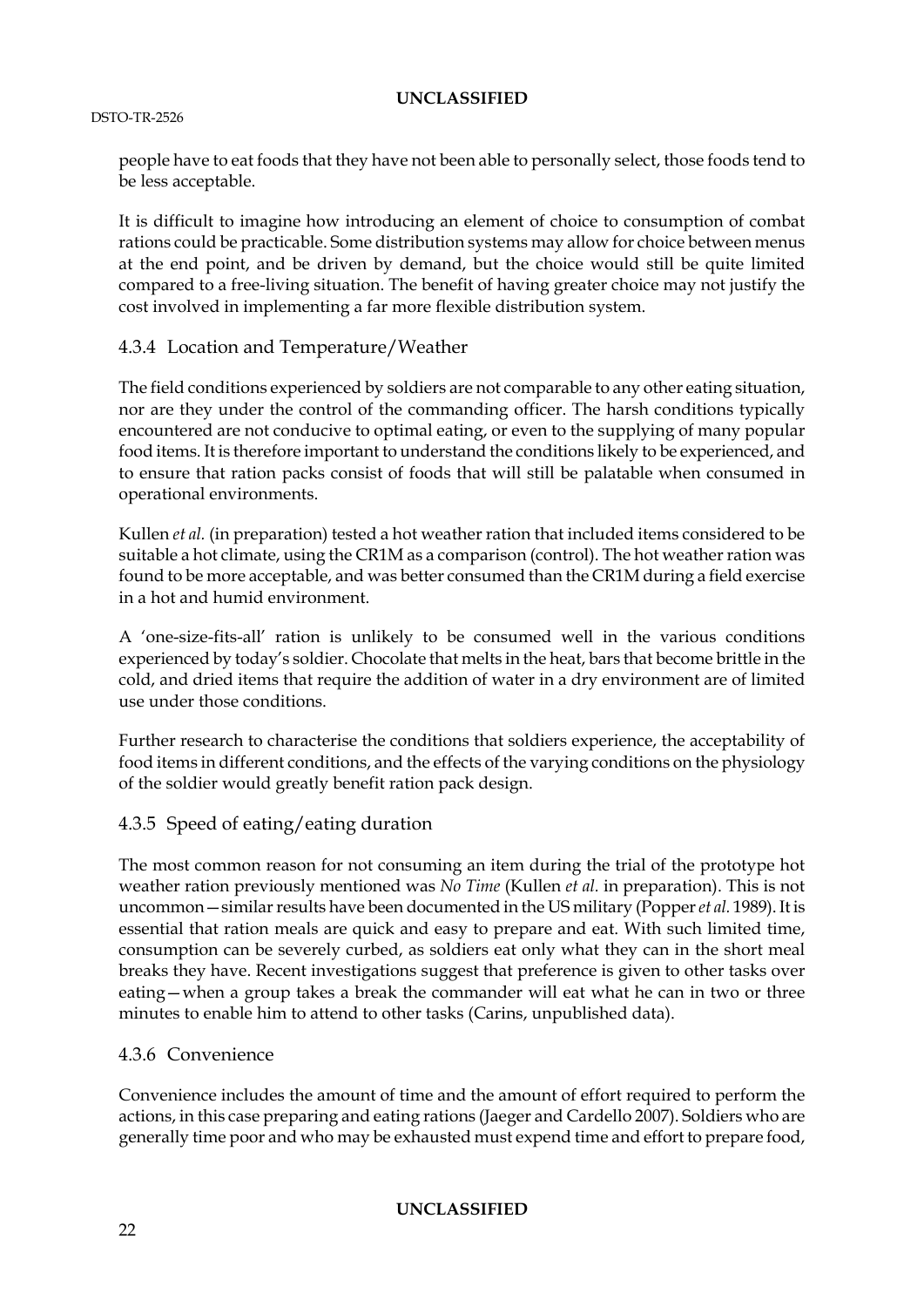consume it and clean up afterwards. Effort is also expended carrying the food into and waste out of the field.

Inconvenient aspects of CRP were found during this review, reinforcing the need for ration pack design to incorporate items that are quick and easy to use, light-weight and not excessively packaged. It has also been suggested that it is important to consider convenience more widely—beyond the human factors aspects of the packaging—to include ration distribution and post-consumption stages ([Jaeger and Cardello 2007](#page-35-16)). The findings of this review support this idea; soldiers nominated inconvenient aspects of the rations concerning food preparation, but they also found rations inconvenient in terms of load carriage and waste disposal.

## <span id="page-29-0"></span>4.3.7 Price/value/free food

Price is a major determinant of food choice, and affects food choice via two mechanisms [\(Steptoe, Pollard and Wardle 1995](#page-37-5)). A high price may reduce an individual's ability to consume that item (affordability) but also may enhance the desirability of that item (perception of high quality/elitism). A low price may make an item more affordable, but may also imply inferior quality.

Military rations are provided free-of-charge, so in theory consumption should be positively enhanced. But there may be a perception that the food is inferior, and that may lead to decreased consumption. In the absence of any data we cannot speculate as to how this variable is affecting consumption of ration packs. It would be interesting to consider whether the practice of taking jack rations into the field constitutes an attempt to satisfy the need to have high quality or elite items available for consumption, or rather an expression of preference for particular items.

## <span id="page-29-1"></span>**4.4 Patterns in Consumption, Comparison with other Measures**

Consumption rates of ration pack items decreased over the 50-year-period covered by this review. The reasons for this are unclear. Acceptability ratings and the desire for more individual ration pack items (demand) has changed little over the years, suggesting that there are other reasons why consumption rates have declined. Practices or duties in the field may have changed over the years, resulting in less available time to eat. Cultural norms may place less importance on taking time out to eat a proper meal than they did decades ago. Commercial items may be more readily available for use in the field as jack rations, effectively reducing dependence upon ration pack items.

Acceptability or liking is considered to be a major influence on consumption [\(Meiselman](#page-36-3)  [2010\)](#page-36-3), however most of our data did not support this. It is possible that liking in a free-living situation is a prominent determinant of consumption, but when military rations are being consumed other factors come into play.

The variation explained by acceptability was not attributable to chance, however acceptability was not a good predictor of consumption for ration pack items in general. For items that are designed to be used as required—for example condiments and drinks—this is not a surprising finding; these items may be well liked but not always consumed. But our results also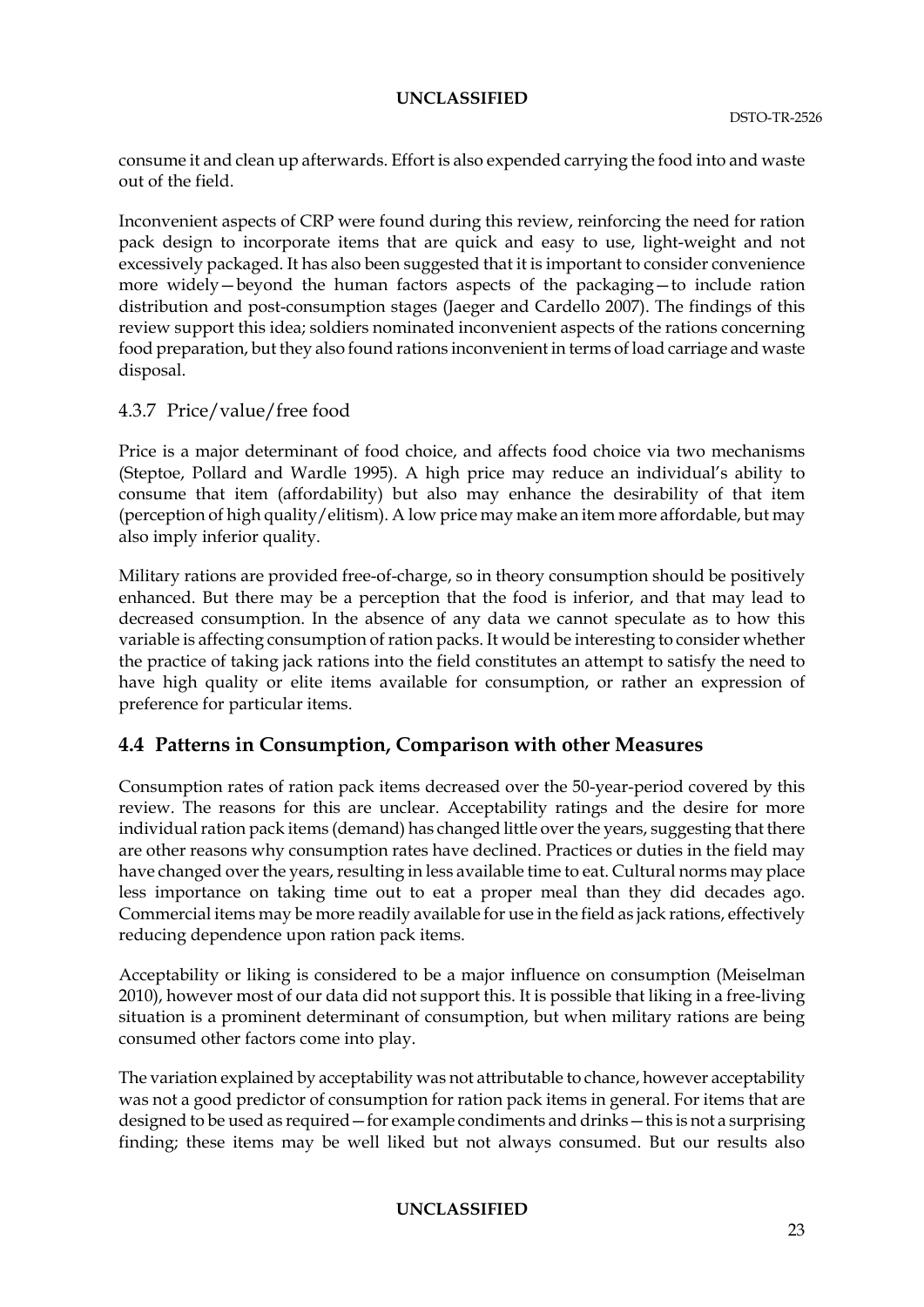indicated that acceptability was a poor predictor of consumption for many individual item types (casserole style meals without meat, brew items, condiments, confectionery, dried fruit, wet fruit and soup). Acceptability demonstrated a more predictive power for consumption levels of casserole style meals with meat, starchy items (e.g. potato and onion powder, noodles), biscuits and muesli bars, although these models still contained large amounts of variation that was not explained.

The recent data (2002–2008) showed that even when soldiers found an item to be highly acceptable, they were no more likely to eat that item than an item they found only moderately acceptable. It suggests that there are other influences on consumption that have not been incorporated into this model. Therefore, we should continue to consider acceptability of ration pack items when designing ration packs, but we should also be searching for other factors that make major contributions to consumption rates.

# **5. Conclusions**

<span id="page-30-0"></span>The model of Meiselman [\(2010](#page-36-3)) and supporting literature demonstrate that 'the food,' 'the soldier' and 'the environment' all influence consumption. From a review of DSTO's research in this area over 50 years, it is clear that some of Meiselman's variables have often been examined and some never considered.

Future efforts in ration pack design would benefit significantly from the answers to three questions. What variables influence consumption? What do we already know in these areas? What variables are worthy of further investigation?

In terms of the *food* the focus of our previous research and design efforts has been concerned with optimising the sensory quality (acceptability) of ration pack items. Although an important characteristic of the food—ration design should continue to maximise acceptability—placing all our eggs in this basket may overstate the influence of this variable. Analysis of the acceptability and consumption data shows acceptability to be, at best, only a moderate predictor of consumption.

We have some indication that food temperature plays a part in ration pack consumption, as does food compatibility and variety. The provision of main meals that are appealing when eaten hot or cold is essential, as are ensuring that compatible items are present and maximising variety within and across menus. Results for the portion size variable (as determined by perceptions of sufficiency) suggest a desire for more food or larger portions, which may result in higher consumption if more food is provided.

We have not investigated the effects of food presentation, sensory-specific satiety and food authenticity. There are significant deficiencies in our knowledge of the importance and influence of these variables on consumption in the military field environment. Until further research is conducted, our efforts in this area might best be focused on providing foods that present well in the conditions likely to be experienced, combine well to reduce premature satiation and are not poor adaptations of the food types and items they represent.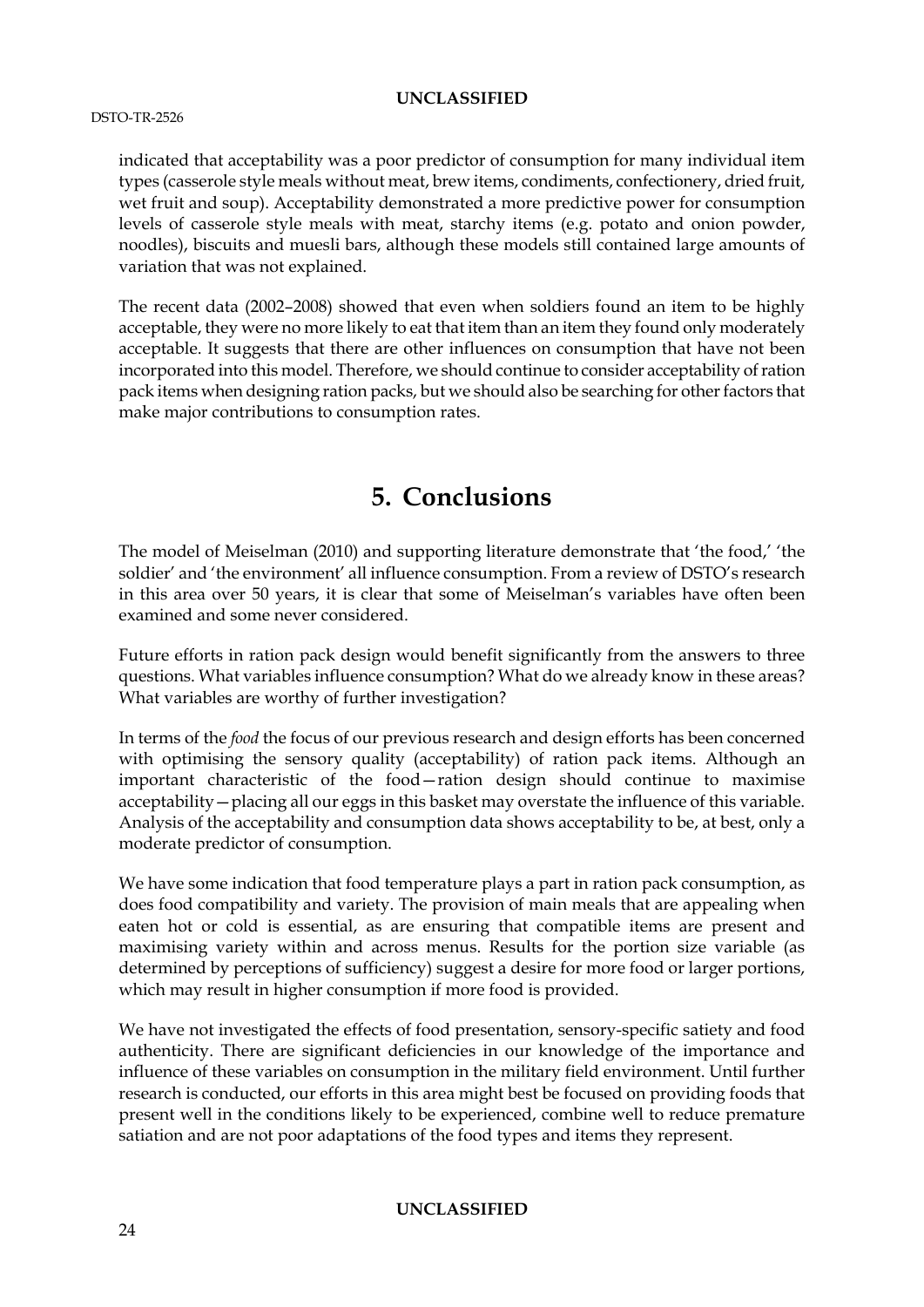The characteristics of the *soldier* have an influence on consumption but our data are limited in this area. It is important that we design ration packs to best suit the preferences and expectations of our population. We know that our population is predominantly young and male, but we do not have a clear picture of their preferences and dietary influences, and whether they are at odds with the preferences of other populations.

We suspect that soldiers' expectations of ration pack foods are low, as they are in other countries. The inclusion of foods that are identifiable as familiar branded versions may go some way to lifting expectations and, in turn, acceptability and consumption. Where practical, consideration should be given to the utilisation of social facilitation and social modelling to identify the best methods to lift consumption.

Examination of the traits and attitudes of soldiers may be enlightening and provide some insight to ration pack designers. Traits and attitudes are very individual in nature, so investigations in this area would serve to identify commonly occurring traits/attitudes and how ration design might exploit these to encourage consumption.

The influence of the *environment* cannot be ignored, especially when it differs greatly from the normal eating situations experienced by the general population and military personnel when not on operations. We have some data indicating when ration packs and items have not been appropriate; investigation of what would be considered appropriate is warranted. Already we know that rations should be robust, reasonably light and not require large volumes of water for preparation. Because convenience is likely to be a major determinant of ration pack consumption in all situations, even more so in high tempo training and operations, meals or snacks should be quick and easy to prepare and eat. Waste should be kept to a minimum. We need to resolve whether camouflage packaging is essential. We also need to determine the preferences for snack-based rations versus meal-based rations and which are better consumed.

Underconsumption of ration packs is a common problem. Food is fuel for the body and a soldier's body represents an important piece of physical and cognitive capability essential to the performance of his role. It is imperative that soldiers fuel their bodies to perform at their best. The findings of this review provide guidance for future ration pack design. Investigation of the other variables described in the Three Factor Model will provide further guidance.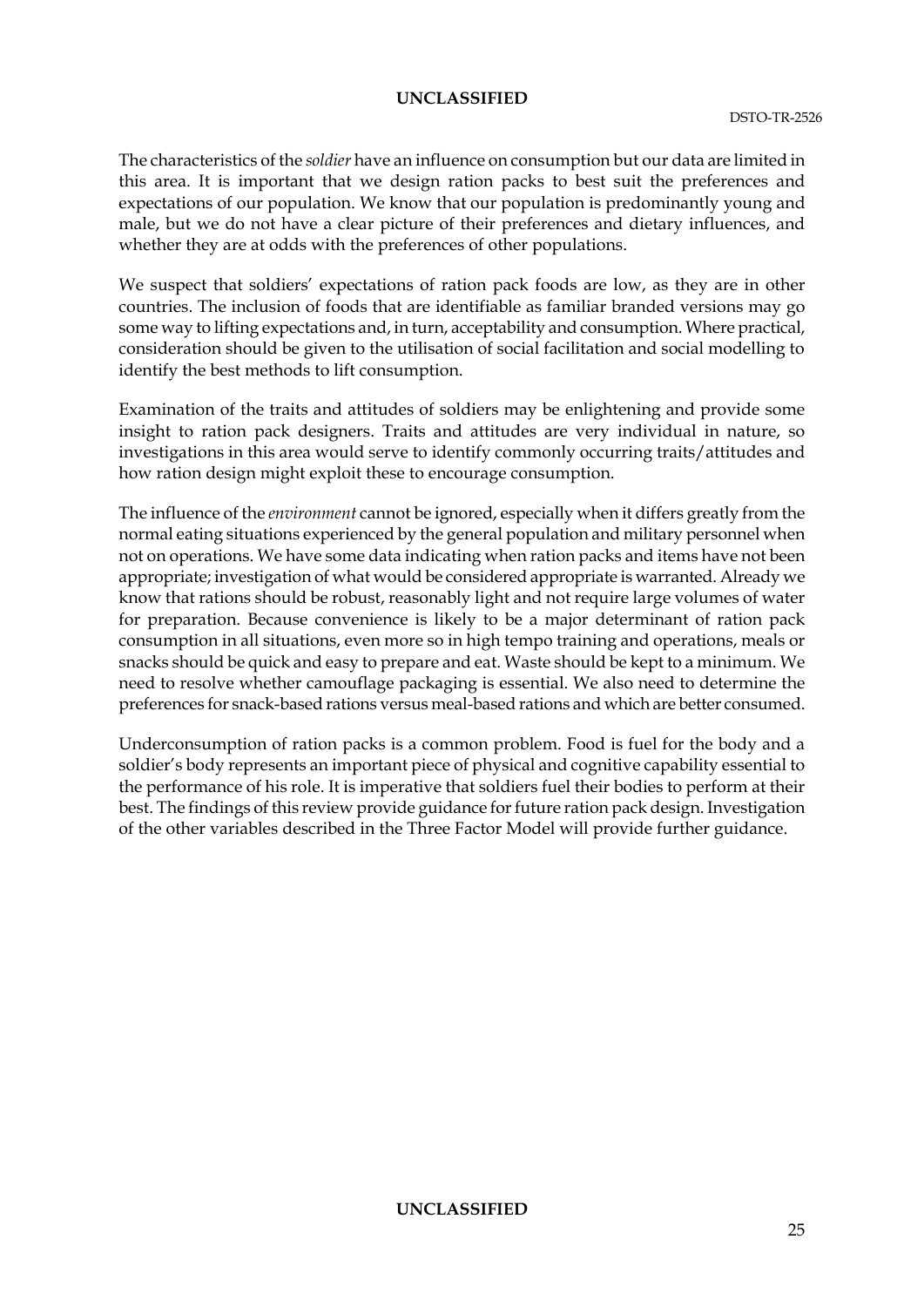<span id="page-32-0"></span>DSTO-TR-2526

# **6. Recommendations**

It is recommended that:

- 1. Portion size
	- Larger portion sizes should be considered for popular and nutritionally dense items in the ration packs. This would need to be considered within the context of a balanced nutritional menu. The optimal portion size would need to be determined.
	- The larger portion size should be in the same packaging (increase that package size) to give the soldier access to more food without the inconvenience of dealing with more packages.
- 2. Food temperature
	- Main meals should be palatable both heated and unheated.
	- All ration pack food components should be suitable including their palatability for consumption in the climates and/or other environments in which the ration pack is intended to be used.
- 3. Food compatibilities
	- Ration pack design should consider food compatibilities, to ensure that products that are customarily served together are present within a menu, so that consumption of a product is not reduced for want of a functional or flavour enhancing partner.
- 4. Acceptability
	- Further research should be conducted into reformulations or substitutes for the items which have continually been reported as unacceptable.
	- The quality/acceptability/likeability of the foods in Australian ration packs should be monitored regularly to determine which products are not acceptable to soldiers and the reasons for their unacceptability.
	- Efforts to identify new products for ration packs and to assess their acceptability should continue to be supported.
- 5. Variety
	- More variety should be incorporated into the ration packs. This could be in the form of more main meal options, as well as more flavours/varieties of snack foods.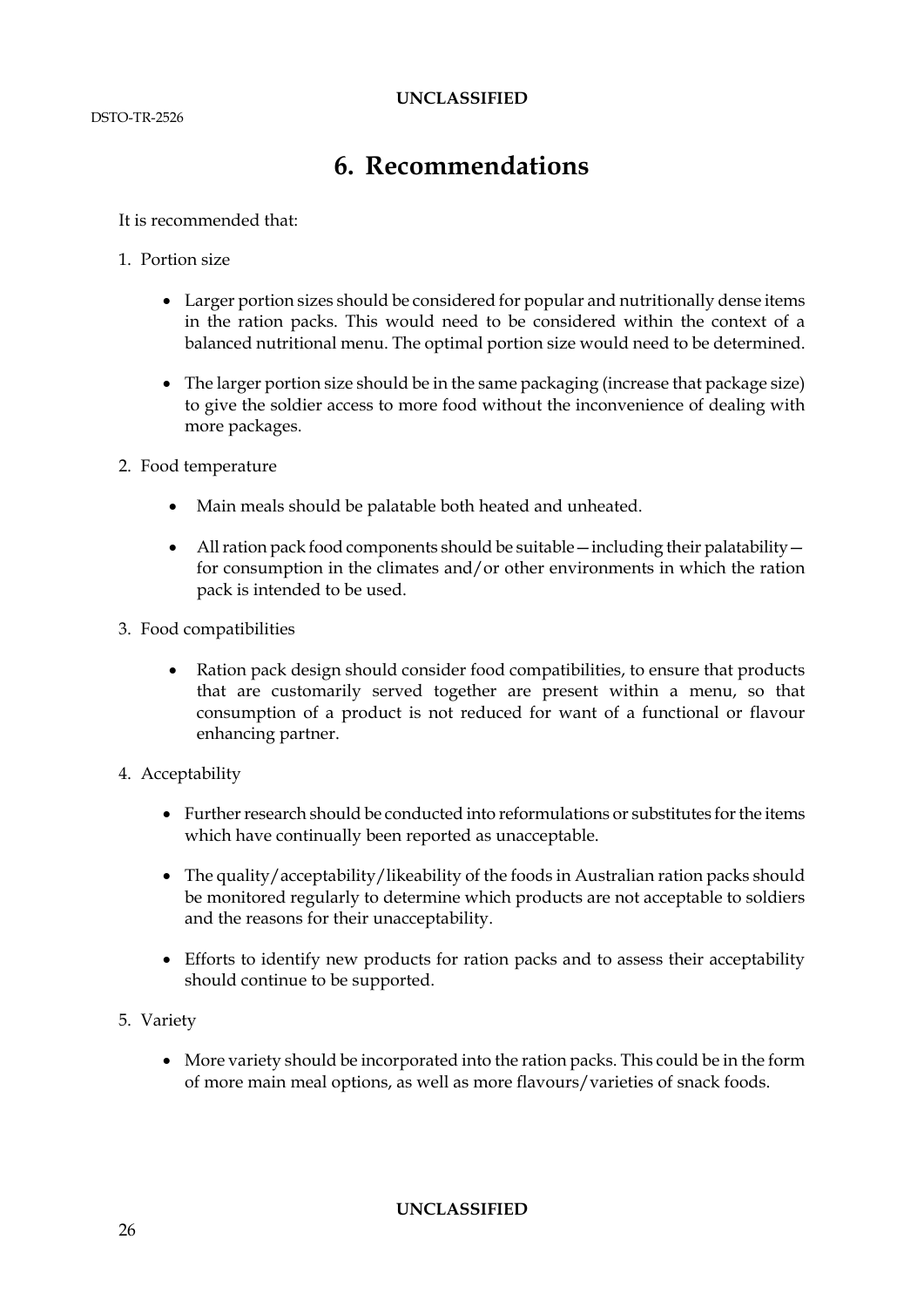- The ration packing system should be modified to ensure that a mixture of menus is always available to soldiers.
- 6. The Soldier/Individual
	- Future research should be directed to determining the characteristics and preferences of Australian soldiers for the purpose of incorporating trends into ration pack design.
	- Consideration should be given to including familiar branded products in ration packs to raise expectations of the standard of ration pack food.
	- Social influences should be further investigated including considering the benefits of social facilitation and social modelling, amongst other social and behavioural psychology frameworks.
	- As part of their training, soldiers should be educated about the nutritional composition of the ration packs and how the ration is designed to be eaten.

7. Appropriateness

- Ration packs should be designed to be robust, reasonably light and strike a balance between being lightweight and requiring minimal accompanying water for preparation.
- The requirement for camouflage packaging should be clarified.
- Other determinants of appropriateness should be investigated.
- 8. Meal patterns
	- The preference for snack-based or meal-based rations should be determined.
	- The consumption of snack-based or meal-based rations should be assessed.
- 9. Convenience
	- Convenience, especially the amount of time and effort required to prepare and eat, should be an important selection criterion when considering food products for inclusion in ration packs.
	- The ration pack as a whole should be assessed with a view to maximising 'convenience' and minimising waste.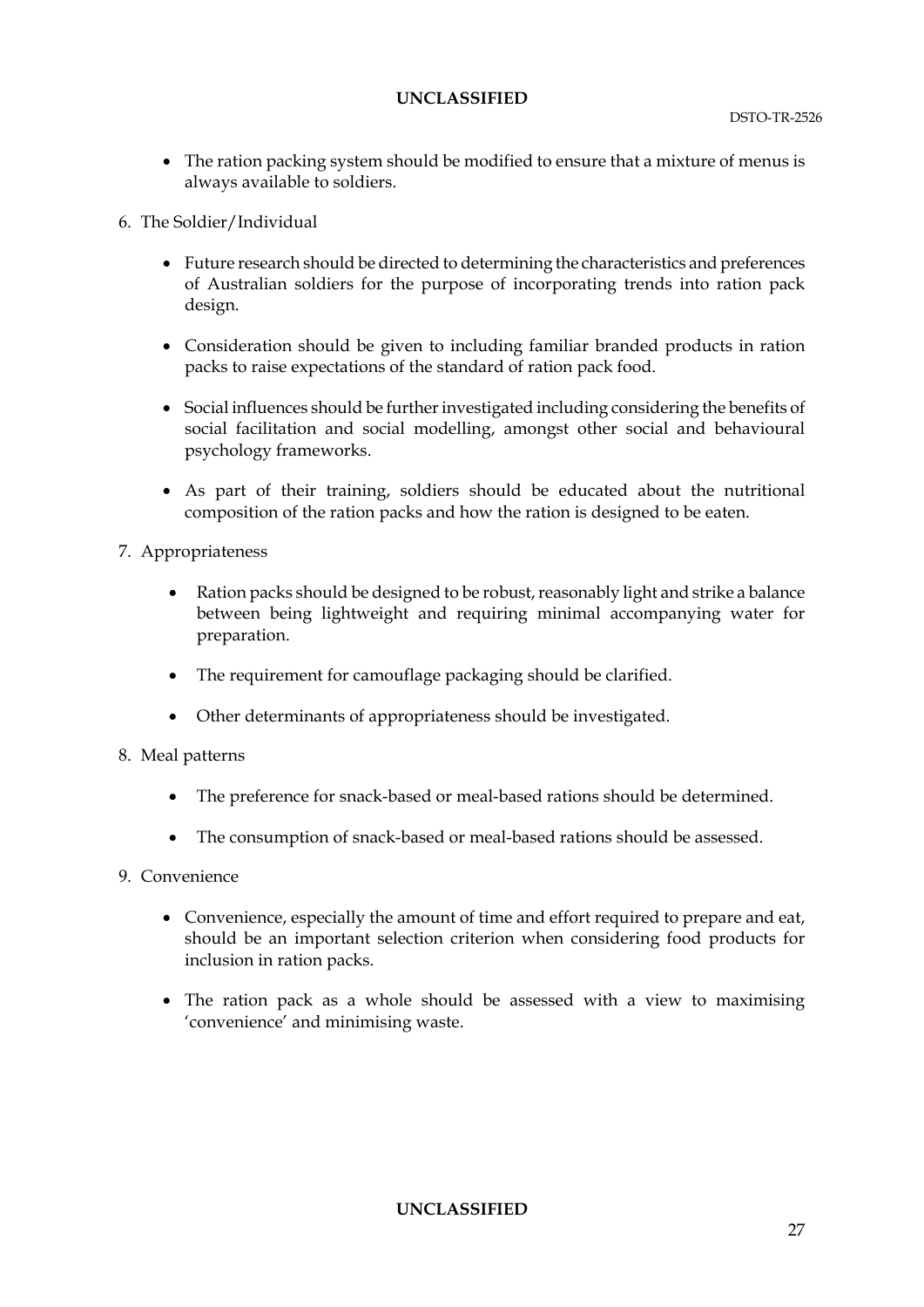# <span id="page-34-22"></span><span id="page-34-21"></span><span id="page-34-20"></span><span id="page-34-19"></span><span id="page-34-18"></span><span id="page-34-17"></span><span id="page-34-16"></span><span id="page-34-15"></span>**7. References**

- <span id="page-34-0"></span>Ajzen, I. (1988) *Attitudes, personality, and behavior*. Mapping Social Psychology. Chicago, IL, Dorsey Press.
- <span id="page-34-6"></span>Badcock, W. E. (1985) *Field Evaluation of Australian Ration Packs Combat Ration Ten Man*. Scottsdale, Tasmania, Armed Forces Food Science Establishment.
- <span id="page-34-5"></span>Badcock, W. E. and Lichtenstein, D. J. (1978) *Field Evaluation of Australian Ration Packs*. Report 4/78, Scottsdale, Tasmania, Armed Forces Food Science Establishment.
- Badcock, W. E. and Lichtenstein, D. J. (1981) *Field Evaluation of Australian Ration Packs. Emergency Flying Ration*. Report 2/81, Scottsdale, Tasmania, Armed Forces Food Science Establishment.
- <span id="page-34-4"></span>Baker-Fulco, C. J. (1995) Overview of dietary intakes during military exercises. In: Marriott, B. M. (ed.) *Not eating enough: overcoming underconsumption of military operational rations*. Washington, D.C., National Academy Press
- <span id="page-34-9"></span>Booth, C. K.*, et al.* (2001) *The Effect of Consumption of Australian Combat Rations on Military Personnel after a Medium-Term Field Exercise*. Report DSTO-RR-0243, Fishermans Bend, Victoria, Defence Science and Technology Organisation.
- <span id="page-34-3"></span>Booth, C. K.*, et al.* (2003) The physiological and psychological effects of combat ration feeding during a 12-day training exercise in the tropics*. Military Medicine* **168** (1) 63-70.
- <span id="page-34-12"></span>Boss, D. *Leveraging Consumer Megatrends*. (2007) [Accessed 05 Sept 2007.]; Available from: [www.nacufs.org/i4a/pages/index.cfm?pageID=4425](http://www.nacufs.org/i4a/pages/index.cfm?pageID=4425)
- <span id="page-34-14"></span>Cardello, A. V. (2007) Measuring consumer expectations to improve food product development. In: MacFie, H. J. H. (ed.) *Consumer led product development*. Cambridge, UK, Woodhead 223-261.
- <span id="page-34-13"></span>Cardello, A. V., Bell, R. and Kramer, F. M. (1996) Attitudes of consumers toward military and other institutional foods*. Food Quality and Preference* **7** (1) 7-20.
- <span id="page-34-2"></span>Carins, J. E. (2002) *The Acceptability of the Combat Ration One Man (CR1M) Ration Pack in the Field : A Survey*. DSTO Scottsdale Internal Report, Scottsdale, Tasmania, Defence Science and Technology Organisation.
- <span id="page-34-10"></span>Carins, J. E. and Thomson, G. F. (2004) *PR1M Acceptability Survey (Internal Report to Senior Inspector Foodstuffs, ADF Catering Group)*. Scottsdale, Tasmania, Defence Science and Technology Organisation.
- <span id="page-34-11"></span>Department of Defence. *Defence Census 2007, Demographics Fact Sheet.* (2007) [Accessed 18 February 2010]; Available from: [http://intranet.defence.gov.au/pspg/sites/Defence%20Census%202007/docs/10-](http://intranet.defence.gov.au/pspg/sites/Defence%20Census%202007/docs/10-Demographics_Fact_Sheet.pdf) [Demographics\\_Fact\\_Sheet.pdf](http://intranet.defence.gov.au/pspg/sites/Defence%20Census%202007/docs/10-Demographics_Fact_Sheet.pdf)
- <span id="page-34-1"></span>Department of Defence (2009) *Integrated Logistic Support Instruction In-Service Management (Version 3). Army Logistic Instruction MM 1-65 Combat Rations.* ALI MM 1-65, Issue No. 1.0. Land Systems Division, D. M. O., Commonwealth of Australia.
- <span id="page-34-7"></span>Dowman, I. D., McLelland, J. A. and Reck, L. A. (1970) *Field trial of the third prototype Combat Ration (10 Man) Lightweight*. Report MR/56, Scottsdale, Tasmania, Army Food Science Establishment.
- <span id="page-34-8"></span>Driver, G. E.*, et al.* (1996) *Trial and Evaluation of Australian Re-designed Ration Packs - Lightweight Individual Meal Ration Pack (IMCR) and Combat Ration Five Man (CR5M)*. Defence Food Science Centre Internal Report, Scottsdale, Tasmania, Defence Science and Technology Organisation.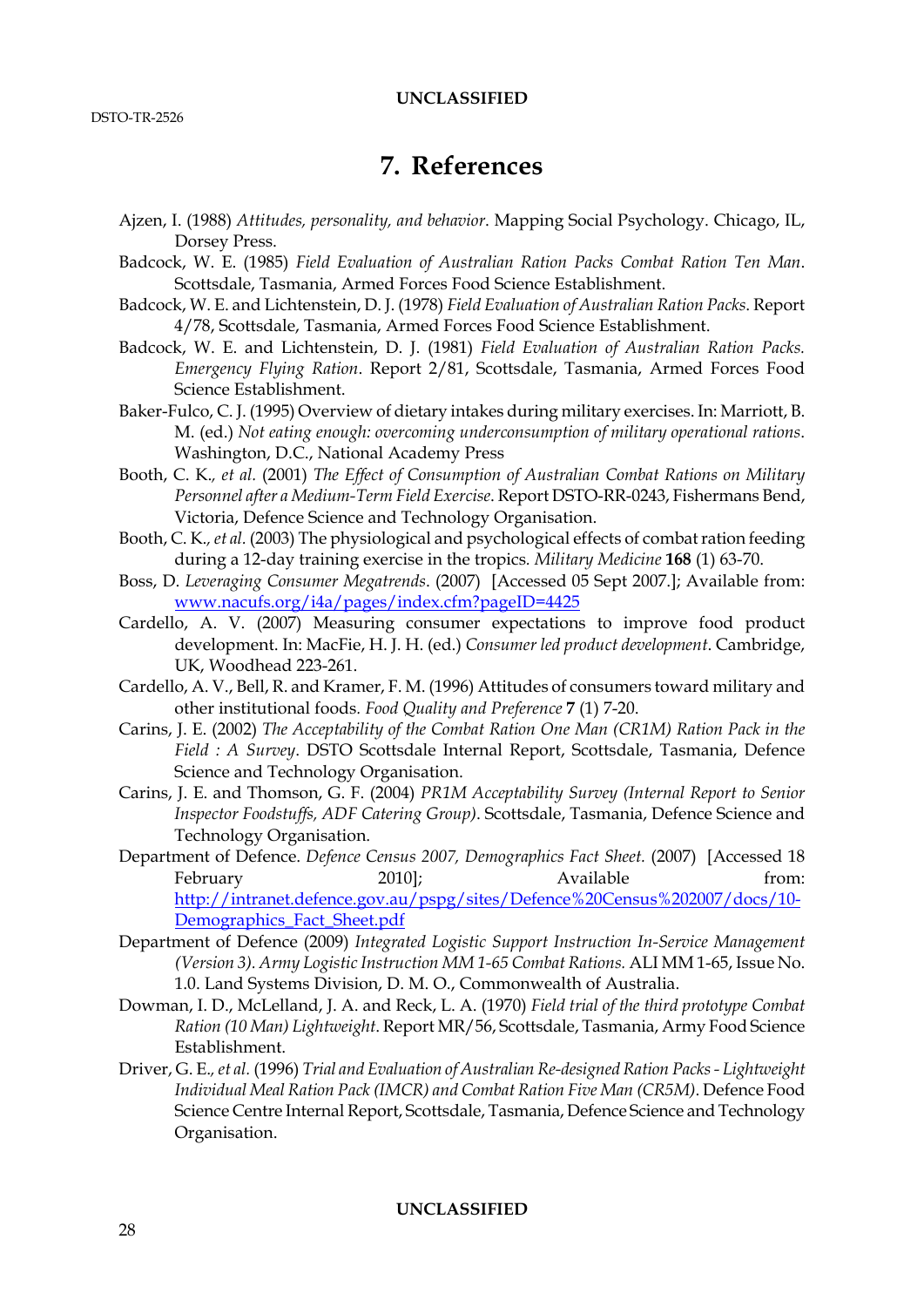- <span id="page-35-29"></span><span id="page-35-28"></span><span id="page-35-27"></span><span id="page-35-26"></span><span id="page-35-25"></span><span id="page-35-24"></span><span id="page-35-23"></span><span id="page-35-22"></span><span id="page-35-21"></span><span id="page-35-20"></span><span id="page-35-19"></span><span id="page-35-18"></span><span id="page-35-17"></span><span id="page-35-15"></span>Engell, D.*, et al.* (1990) The effect of social influence on food intake. . In: *Society for Nutrition Education* Anaheim, Calif
- <span id="page-35-2"></span>Forbes-Ewan, C. H. (2001) *Acceptability and Service Suitability of the Combat Ration One Man during Operation Warden*. Defence Nutrition Research Centre Internal Report, Scottsdale, Tasmania, Defence Science and Technology Organisation.
- <span id="page-35-0"></span>Forbes-Ewan, C. H. (2009) *Australian Defence Force Nutritional Requirements in the 21st Century (Version 1)*. DSTO-GD-0578, Fishermans Bend, Victoria, Australia, Defence Science and Technology Organisation.
- <span id="page-35-1"></span>Forbes-Ewan, C. H.*, et al.* (1988) *Food Intake and Energy Expenditure of Soldiers Undergoing Jungle Warfare Training*. MRL-R-1130, Tasmania, Materials Research Laboratory, Defence Science and Technology Organisation.
- Forbes-Ewan, C. H., Morrissey, B. L. L. and Waters, D. R. (1988) *Field Evaluation of Australian Ration Packs. Acceptability of the Individual Meal Combat Ration*. Report MRL-TN-534, Scottsdale, Tasmania, Defence Science and Technology Organisation.
- <span id="page-35-8"></span>Forbes-Ewan, C. H. and Waters, D. R. (1986) *Field Evaluation of Australian Ration Packs. Revision of Combat Ration One Man.* Report 1/86, Scottsdale, Tasmania, Armed Forces Food Science Establishment.
- <span id="page-35-7"></span>Forbes-Ewan, C. H. and Waters, D. R. (1987) *Field Evaluation of Australian Ration Packs. Revision of Combat Ration Ten Man*. Report 1/87, Scottsdale, Tas, Armed Forces Food Science Establishment.
- <span id="page-35-3"></span>Hutchinson, R. C. (1962) *Field trials of second prototype light-weight (one man) ration pack*. Report HQ/8, Melbourne, Department of the Army, Food Science Establishment.
- <span id="page-35-4"></span>Hutchinson, R. C., Gillis, R. and Hope, G. (1971) *Field trial of prototype Patrol Ration (PNG)*. Report MR/79, Scottsdale, Tasmania, Armed Forces Food Science Establishment.
- <span id="page-35-12"></span>Hutchinson, R. C. and McNaughton, J. W. (1961) *Field trials of prototype combat ration light weight, one man*. Report HQ/5, Melbourne, Departmnt of the Army, Food Science Establishment.
- <span id="page-35-10"></span>Hutchinson, R. C., Reck, L. A. and McLelland, J. A. (1970) *Field trial of additional varieties of the Combat Ration (One Man) Lightweight*. Report MR/60, Scottsdale, Tasmania, Army Food Science Establishment.
- <span id="page-35-16"></span>Jaeger, S. R. and Cardello, A. V. (2007) A construct analysis of meal convenience applied to military foods*. Appetite* **49** (1) 231-239.
- <span id="page-35-11"></span>James, D. G. and Row, B. E. (1970) *Field trial of the second prototype Combat Ration (10 Man) Lightweight*. Report MR/54, Scottsdale, Tasmania, Army Food Science Establishment.
- <span id="page-35-14"></span>Katz, B. *Focus on: Generation Y*. Food Processing. (2007) [Accessed Accessed 05 Sept 2007]; Available from: [www.foodprocessing.com/articles/2007/203.html](http://www.foodprocessing.com/articles/2007/203.html)
- <span id="page-35-9"></span>Kullen, C. J.*, et al.* (in preparation) *Field Evaluation of a Prototype Hot Weather Ration*. Scottsdale, Tasmania, Defence Science and Technology Organisation.
- <span id="page-35-13"></span>Langtry, J. O. and Munro, R. D. (1955) *Field trials of 24-hour Ration Pack (One Man)— Experimental pack No. 1.* AAORG Report 3/55, Australian Army Operational Research Group.
- <span id="page-35-6"></span>Lichtenstein, D. J. (1979a) *Field Evaluation of Australian Ration Packs. Combat Ration (One Man) 1976/77.* Report 2/79, Scottsdale, Tasmania, Armed Forces Food Science Establishment.
- <span id="page-35-5"></span>Lichtenstein, D. J. (1979b) *Field Evaluation of Australian Ration Packs. Combat Ration (One Man) 1976/77. Exercise Top Point*. Report 5/79, Scottsdale, Tasmania, Armed Forces Food Science Establishment.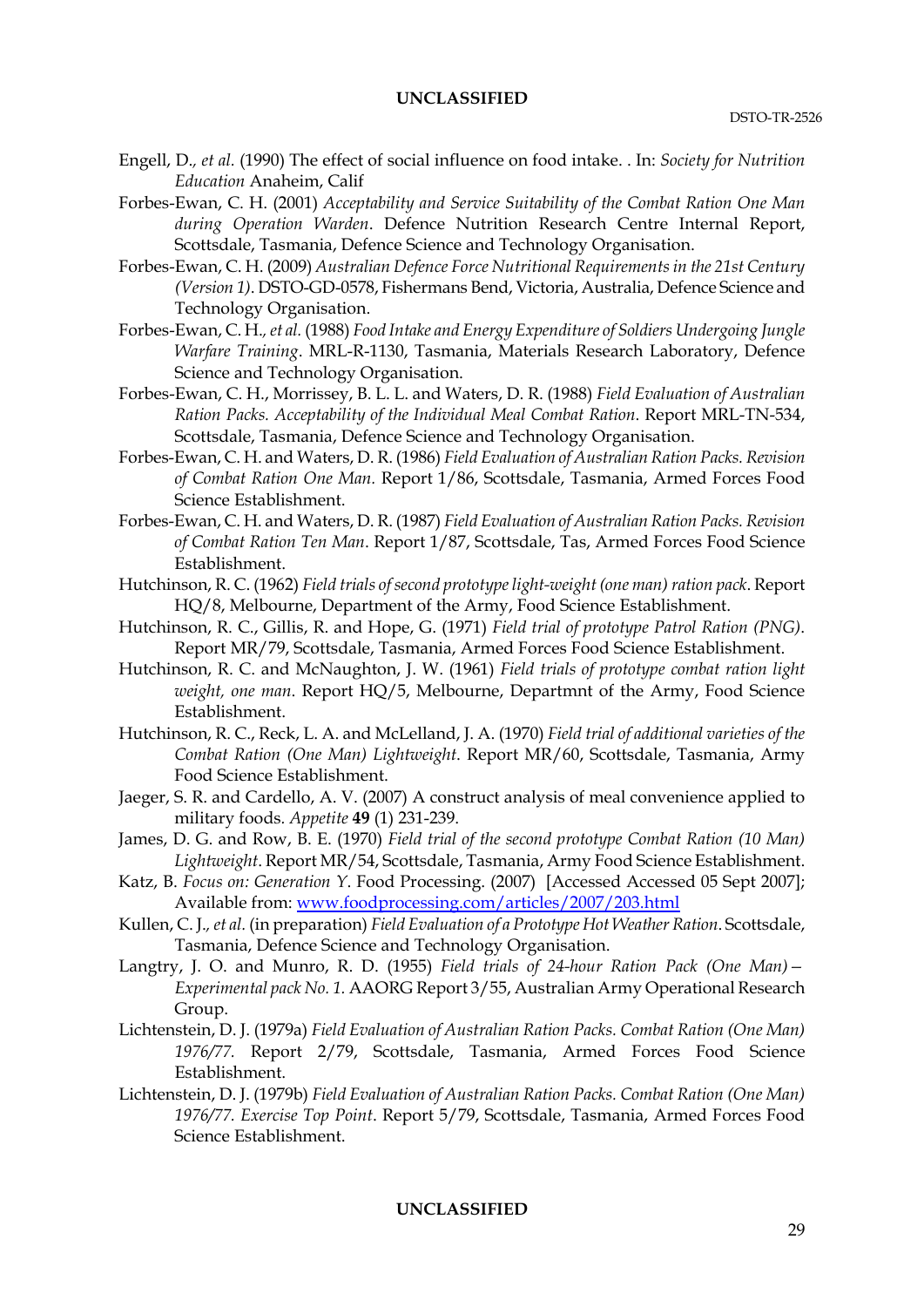- <span id="page-36-24"></span><span id="page-36-23"></span><span id="page-36-22"></span><span id="page-36-21"></span><span id="page-36-20"></span><span id="page-36-19"></span><span id="page-36-18"></span><span id="page-36-17"></span><span id="page-36-6"></span>Lichtenstein, D. J. and Venkata-Raman, S. (1979) *Patrol Ration (One Man), New Prototype Trialed at Exercise Emu 2*. Report 1/79, Scottsdale, Tasmania, Armed Forces Food Science Establishment.
- <span id="page-36-11"></span>McLaughlin, T. N. and Hay, T. K. C. (in preparation) *Light Weight Ration*. Scottsdale Tasmania, Defence Science and Technology Organisation.
- <span id="page-36-10"></span>McLaughlin, T. N. and Thomson, G. F. (2002) *Patrol Ration One Man Trial Pack Acceptability Survey*. Defence Nutrition Research Centre Internal Report, Scottsdale, Tasmania, Defence Science and Technology Organisation.
- <span id="page-36-15"></span>McLellan, T. M., Bell, D. G. and Kamimori, G. H. (2004) Caffeine Improves Physical Performance During 24 h of Active Wakefulness*. Aviation, Space, and Environmental Medicine* **75** 666-672.
- <span id="page-36-16"></span>McLellan, T. M.*, et al.* (2005) Caffeine Maintains Vigilance and Marksmanship in Simulated Urban Operations with Sleep Deprivation*. Aviation, Space, and Environmental Medicine* **76** 39-45.
- <span id="page-36-1"></span>Meiselman, H. L. (1996) The contextual basis for food acceptance, food choice, and food intake: the food, the situation and the individual. In: Meiselman, H. L. and MacFie, H. J. H. (eds.) *Food choice, acceptance and consumption*. 1st ed. London, Blackie Academic 239-263.
- <span id="page-36-3"></span>Meiselman, H. L. (2010) Annex K - NATO ration characteristics likely to increase/decrease consumption. In: *RTO-TR-HFM-154 Nutrition Science and Food Standards for Military Operations*. Neuilly-sur-Seine, France, North Atlantic Treaty Organisation
- <span id="page-36-0"></span>Mudambo, K. S., Scrimgeour, C. M. and Rennie, M. J. (1997) Adequacy of food rations in soldiers during exercise in hot, day-time conditions assessed by doubly labelled water and energy balance methods*. European Journal of Applied Physiology & Occupational Physiology* **76** (4) 346-351.
- <span id="page-36-9"></span>Poole, B. T. (1968) *Field trials of varieties "D" and "E" of the Combat Ration (One Man) Lightweight*. Report MR/42, Scottsdale, Tasmaina, Army Food Science Establishment.
- <span id="page-36-14"></span>Popper, R.*, et al.* (1989) Eating in combat: a survey of U.S. Marines*. Military Medicine* **154** (12) Dec 619-623.
- <span id="page-36-7"></span>Probert, B., Bandara, A. and Jayasena, V. (2010) *Australian Defence Force Requirements for a Group–Feeding Ration Pack*. Fishermans Bend, Victoria, Defence Science and Technology Organisation.
- <span id="page-36-8"></span>Rayner, H. J. (~1966) *Combat ration (one man) experimental user acceptability trial*. Research Project 23, Scottsdale, Tasmania, Army Food Science Establishment.
- <span id="page-36-13"></span>Rolls, B. J. (1995) Effects of Food Quality, Quantity, and Variety on Intake. In: Marriott, B. M. (ed.) *Not Eating Enough: Overcoming Underconsumption of Military Operational Rations*. Washington DC, National Academy Press 203- 215.
- <span id="page-36-12"></span>Rolls, B. J., Roe, L. S. and Meengs, J. S. (2006) Larger Portion Sizes Lead to a Sustained Increase in Energy Intake Over 2 Days*. J Am Diet Assoc* **106** (4) 543-549.
- <span id="page-36-2"></span>Rozin, P. and Tuorila, H. (1993) Simultaneous and temporal contextual influences on food acceptance*. Food Quality and Preference* **4** (1-2) 11-20.
- <span id="page-36-4"></span>Smith, S. W. C. (1964) *Training ration pack (two man) report on consumer acceptance questionnaires*. Research Project 28, Scottsdale, Tasmania, Army Food Science Establishment.
- <span id="page-36-5"></span>Smith, S. W. C. (1965) *Field trials of prototype patrol ration*. Report 2/65, Scottsdale, Tasmania, Army Food Science Establishment.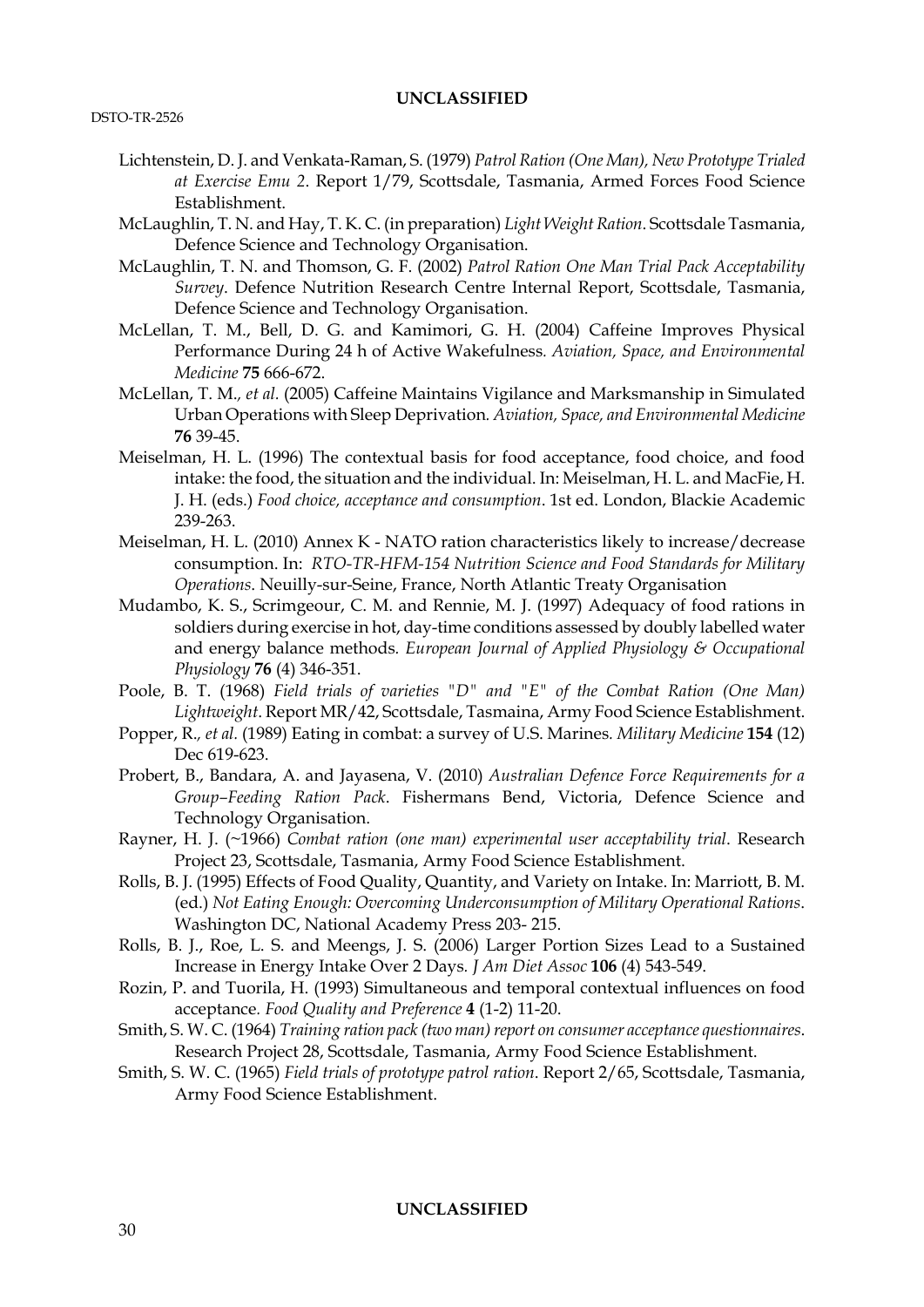- <span id="page-37-14"></span><span id="page-37-13"></span><span id="page-37-12"></span><span id="page-37-11"></span><span id="page-37-10"></span><span id="page-37-9"></span><span id="page-37-8"></span><span id="page-37-1"></span>Stephenson, T. N., Cavanough, P. J. and Driver, G. E. (1998) *Acceptability of the Patrol Ration One Man*. Report DSTO-TN-0136, Melbourne, Victoria, Defence Science and Technology Organisation.
- <span id="page-37-5"></span>Steptoe, A., Pollard, T. M. and Wardle, J. (1995) Development of a Measure of the Motives Underlying the Selection of Food: the Food Choice Questionnaire*. Appetite* **25** (3) 267- 284.
- <span id="page-37-4"></span>Stroebele, N. and De Castro, J. M. (2004) Effect of ambience on food intake and food choice*. Nutrition* **20** (9) 821-838.
- <span id="page-37-6"></span>Thach, E. C. and Olsen, J. E. (2006) Market segment analysis to target young adult wine drinkers*. Agribusiness* **22** (3) 307-322.
- <span id="page-37-7"></span>Tharion, W. J., Shukitt-Hale, B. and Lieberman, H. R. (2003) Caffeine Effects on Marksmanship During High-Stress Military Training with 72 Hour Sleep Deprivation*. Aviation, Space, and Environmental Medicine* **74** 309-314.
- <span id="page-37-2"></span>Younger, A. E. (1964) *Development trial on a special purpose ration pack*. Report 1R/13, Scottsdale, Tasmania, Army Food Science Establishment.
- Younger, A. E. (1966a) *Analysis of rations taken by Australian soldiers on patrol in Borneo*. Report MR/21, Scottsdale, Tasmania, Army Food Science Establishment.
- <span id="page-37-0"></span>Younger, A. E. (1966b) *Field trials of modified patrol ration for Pacific Islands Regiment.* Report 1/66, Scottsdale, Tasmania, Army Food Science Establishment.
- Younger, C. F. A. (1967a) *Field trials of modified patrol ration for Pacific Islands Regiment. Supplementary Report.* Report MR/23, Scottsdale, Tasmania, Army Food Science Establishment.
- <span id="page-37-3"></span>Younger, C. F. A. (1967b) *Field trials of third prototype combat ration (one man) lightweight*. Report 1/67, Scottsdale, Tasmania, Army Food Science Establishment.
- Younger, C. F. A., Spencer, G. P. and Dowman, I. D. (1969) *Field trial of the prototype Combat Ration (10 Man) Lightweight*. Report MR/47, Scottsdale, Tasmania, Army Food Science Establishment.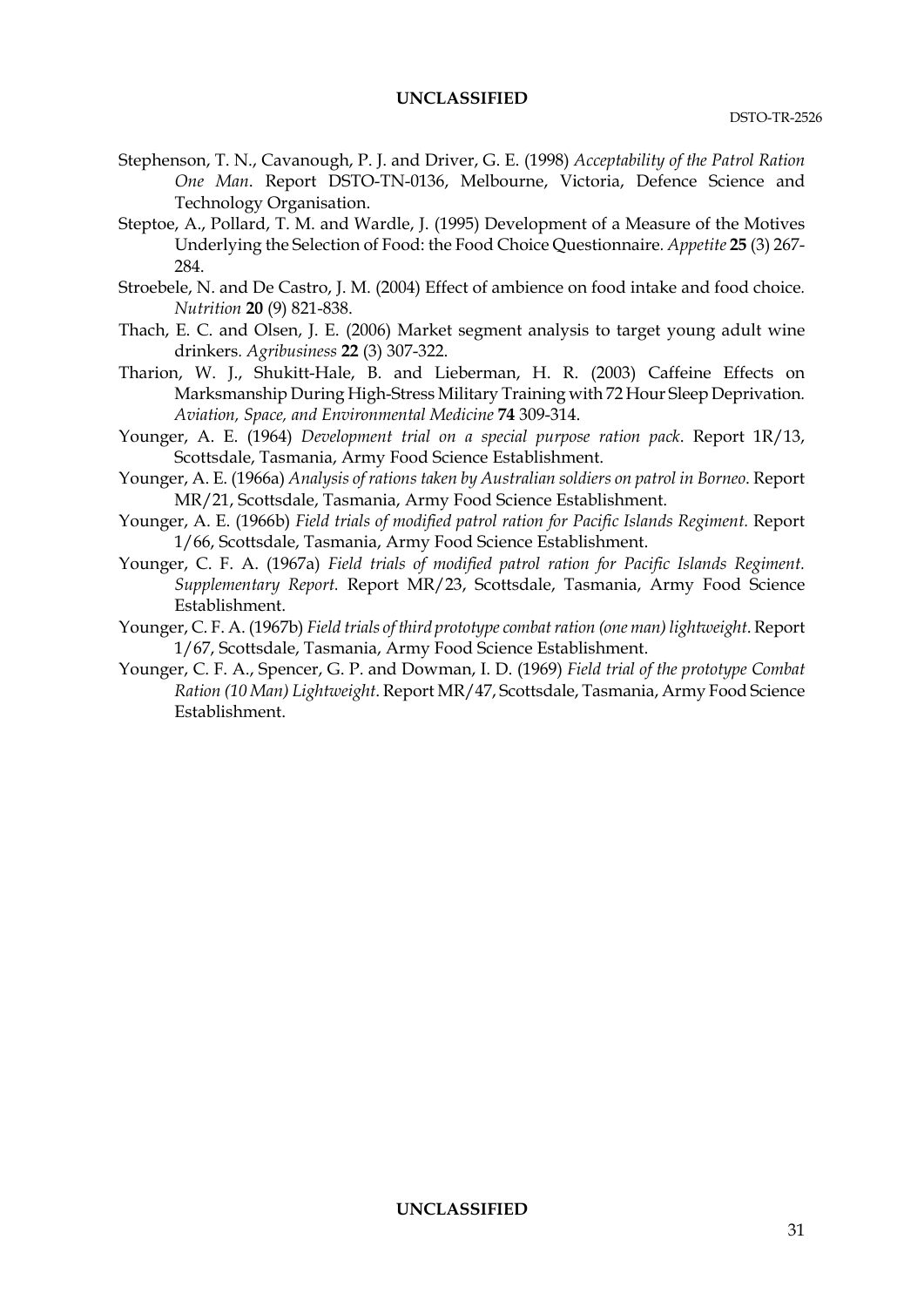<span id="page-38-0"></span>DSTO-TR-2526

*This page is intentionally blank*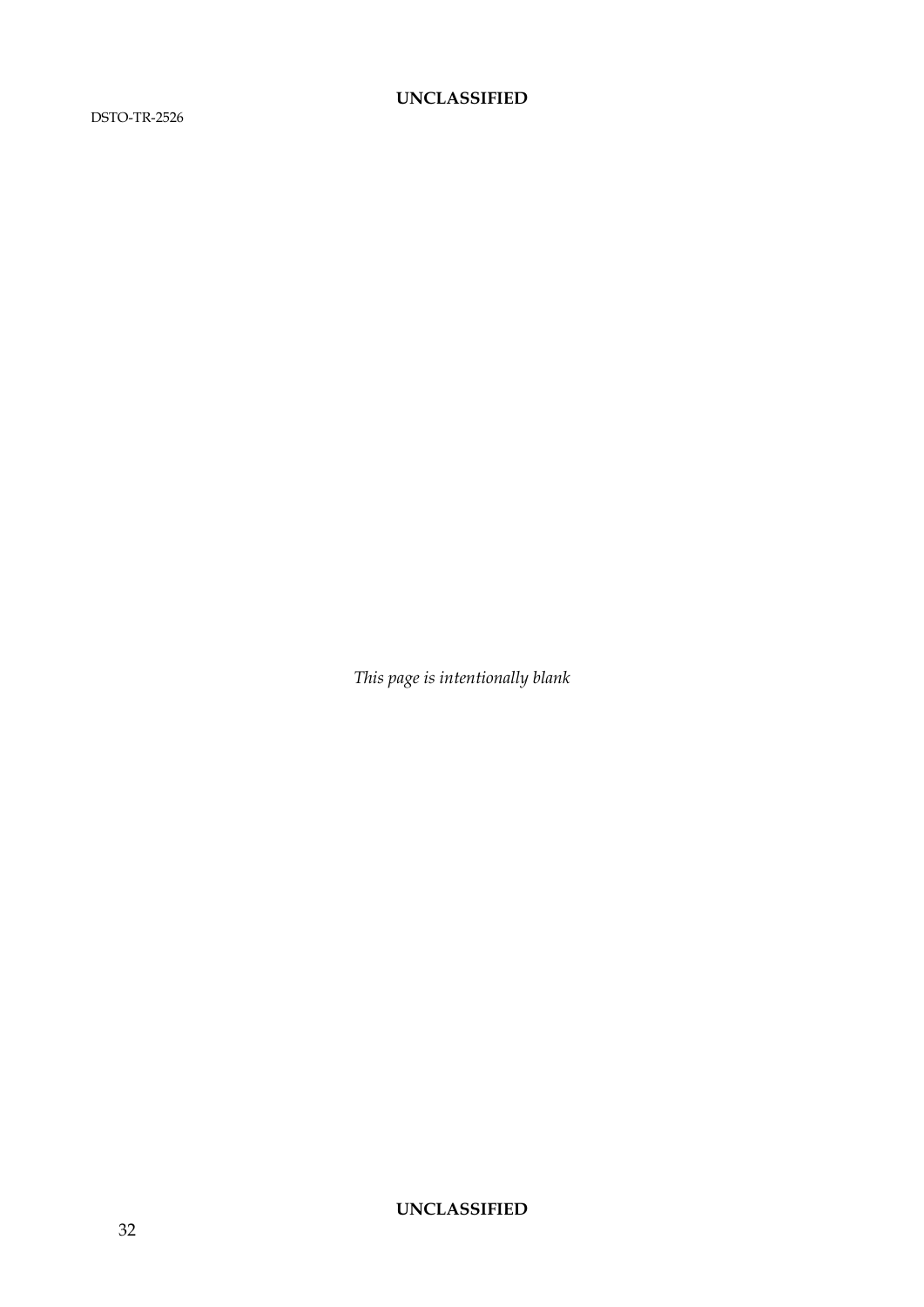# **Appendix A: List of Reports and Brief Description**

<span id="page-39-0"></span>The reports are listed here, and in the following tables in reverse chronological order.

1. Kullen, C. J., et al. (in preparation) Field Evaluation of a Prototype Hot Weather Ration.

*This trial tested a prototype Hot Weather Ration (HWR) against the current CR1M. The HWR was a snack-based ration consisting of main meals (some menus of which did not require heating), muesli/energy bars, beef jerky, savoury snacks (biscuits/nuts) dried fruit, protein drinks, tuna, sports drinks, protein drinks, cheese, chocolate sweetened condensed milk, condiments, tea, coffee and sugar; whereas the CR1M contained main meals (retort pouches), biscuits, muesli bars, fruit grains, cheese, canned fruit, noodles, potato and onion powder, fruit drink powders, soup powders, chocolate, candies, sweetened condensed milk, condiments, tea, coffee and sugar. The trial took place during a jungle warfare training course in far north Queensland, in 2007. A total of 65 soldiers participated in the trial.* 

2. McLaughlin, T. N. and Hay, T. K. C. (in preparation) Light Weight Ration.

*This trial assessed a prototype Light Weight Ration (LWR). The LWR was an eat-on-the-move, nutrient-dense ration containing COTS products (energy bars, energy gels, trail mix, candies, tuna/chicken/chilli con carne, condiments, tea, coffee and sugar) with minimal packaging. It was designed for short periods of use, for example during initial insertions. The trial took place during EX Talisman Saber in June 2007, involving 70 participants from 3RAR engaged in an airborne insertion and subsequent operational activities for 72 hours.* 

3. Probert, B., Bandara, A. and Jayasena, V. (2010) Australian Defence Force Requirements for a Group–Feeding Ration Pack.

*This report draws together the results of three surveys conducted and previously reported in brief. One survey was done in 1998, and the other two in 2003. The surveys tested the acceptability and suitability of the Combat Ration 5 Man (CR5M). The CR5M consists of main meals, soup, vegetables, fruit pudding, muesli bars, cheese, chocolate, candies, drink powders, condiments, tea, coffee and sugar. The surveys were conducted during field exercises all over Australia. A total of 137 participated in the 1998 survey; and 140 and 71 soldiers took part in the two 2003 surveys.* 

4. Carins, J. E. and Thomson, G. F. (2004) PR1M Acceptability Survey (Internal Report to Senior Inspector Foodstuffs, ADF Catering Group).

*This survey examined the acceptability of the Patrol Ration One Man (PR1M). The Ration consisted of freeze dried main meals, biscuits, candy, potato and onion powder, rice, fruit grains, muesli bars, noodles, beverage powders, condiments, tea, coffee and sugar. Surveys were completed by two groups during exercises conducted at Combat Training Centre. A total of 129 soldiers participated.* 

5. Carins, J. E. (2002) The Acceptability of the Combat Ration One Man (CR1M) Ration Pack in the Field: A Survey.

*This survey examined the acceptability of the CR1M. The ration consisted of main meals (retort pouches), biscuits, muesli bars, fruit grains, cheese, canned fruit, rice, noodles, potato and onion powder, fruit drink powders, soup powders, chocolate, candies, sweetened condensed milk, condiments,*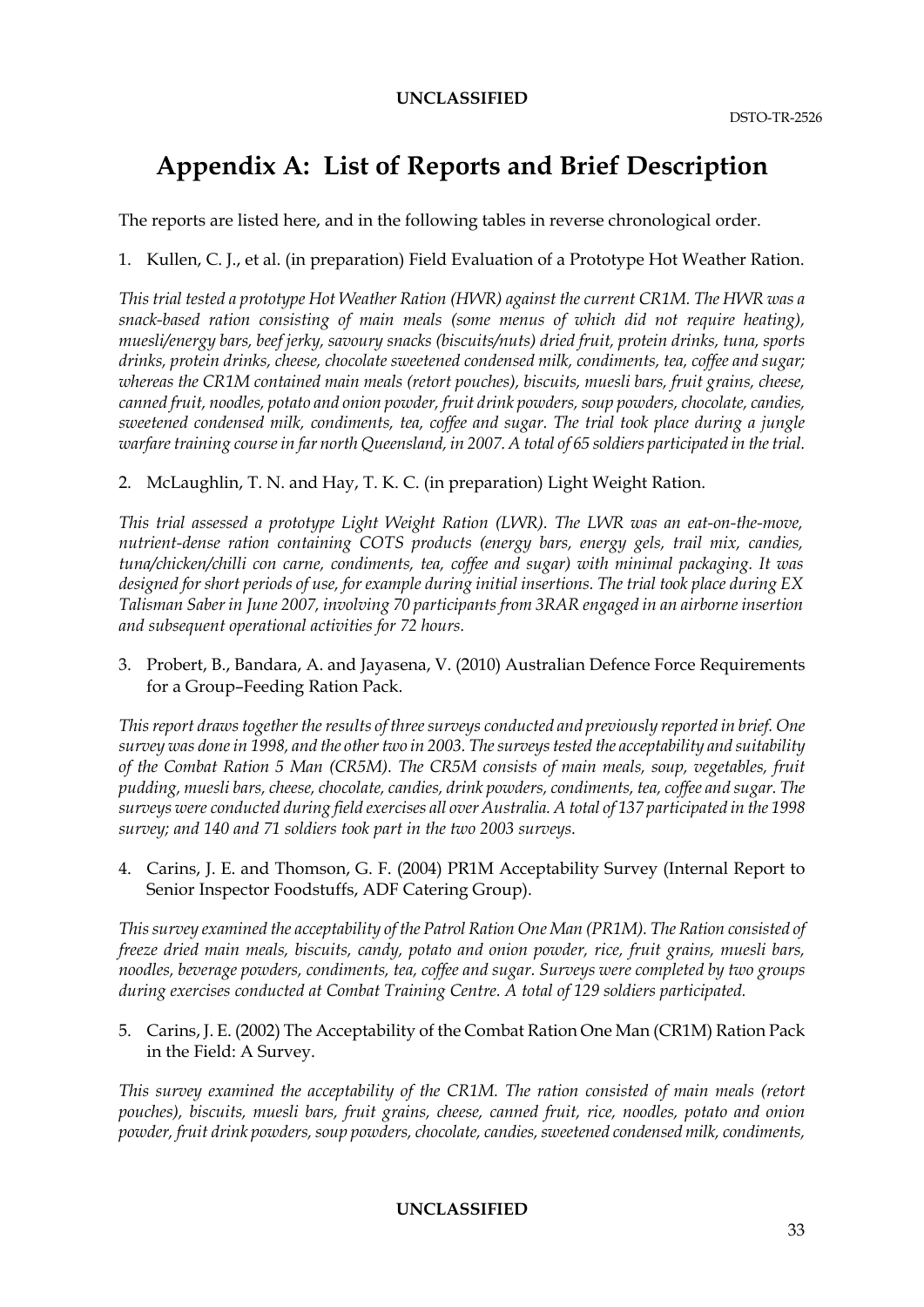*tea, coffee and sugar. Surveys were completed by groups working in the field. Two reserve groups were surveyed during exercise at Singleton and Puckapunyal. Surveys were also collected from regular army units at Darwin, Holsworthy, Brisbane and Townsville. A total of 456 soldiers participated.* 

6. McLaughlin, T. N. and Thomson, G. F. (2002) Patrol Ration One Man Trial Pack Acceptability Survey.

*This survey examined user acceptability of a trial Patrol Ration One Man. The ration consisted of main meals (one retort pouch and one freeze dried meal) biscuits, muesli bars, fruit grains, fruit drink powders, soup powders, chocolate, candies, sweetened condensed milk, condiments, tea, coffee and sugar. Surveys were distributed to 2FSB, 3RAR, 1CDO, REGT and 4RAR (CDO). A total of 307 surveys were returned.* 

7. Forbes-Ewan, C. H. (2001) Acceptability and Service Suitability of the Combat Ration One Man during Operation Warden.

*This study was a retrospective survey about the acceptability and service suitability of the CR1M during Operation Warden. The ration consisted of main meals (retort pouches), biscuits, muesli bars, fruit grains, cheese, canned fruit, rice, noodles, potato and onion powder, fruit drink powders, soup powders, chocolate, candies, sweetened condensed milk, condiments, tea, coffee and sugar. A total of 192 surveys were completed by soldiers from 3 RAR, 2RAR and 2 AFDS.* 

8. Booth, C. K.*, et al.* (2001) The Effect of Consumption of Australian Combat Rations on Military Personnel after a Medium-Term Field Exercise.

*This trial examined the effect of ration pack feeding on military performance in a tropical environment. Soldiers were feed three diets—fresh food, a full ration pack equivalent and a half ration equivalent. Items were selected by soldiers from existing combat ration pack items (freeze dried and retort pouch meals, rice, noodles, potato and onion powder, soup powder, cheese, fruit grains, canned fruit, biscuits, muesli bars, fruit drink powders, condiments, tea, coffee and sugar. The trail lasted for 12 days, and 33 soldiers participated.* 

9. Stephenson, T. N., Cavanough, P. J. and Driver, G. E. (1998) Acceptability of the Patrol Ration One Man.

*This survey tested the acceptability and service suitability of the PR1M. The PR1M consisted of main meals, rice, potato and onion powder, noodles, muesli bars, biscuits, confectionery, fruit drink powders, condiments, tea, coffee and sugar. The surveys were mostly filled out during field exercises which included counter terrorist activities. A total of 126 surveys were completed.* 

## 10. Driver, G. E., et al. (1996) Trial and Evaluation of Australian Re-designed Ration Packs - Lightweight Individual Meal Ration Pack (IMCR) and Combat Ration Five Man (CR5M).

*For this survey, sample ration packs were assembled to be presented to soldiers in barracks for tasting and assessment. New technologies such as freeze-dried meals and pouched meals, the suitability of the IMCR and CR5M and food preferences were being assessed. The IMCR consisted of freeze dried main meals, biscuits, cheese, fruit drink powders, sweets, chocolate, sweetened condensed milk, chocolate drink powder, condiments, tea, coffee and sugar. The CR5M consisted of pouched main meals, soup powder, vegetables, biscuits, chocolate, canned fruit, fruit cake, muesli bars, cheese, spreads,*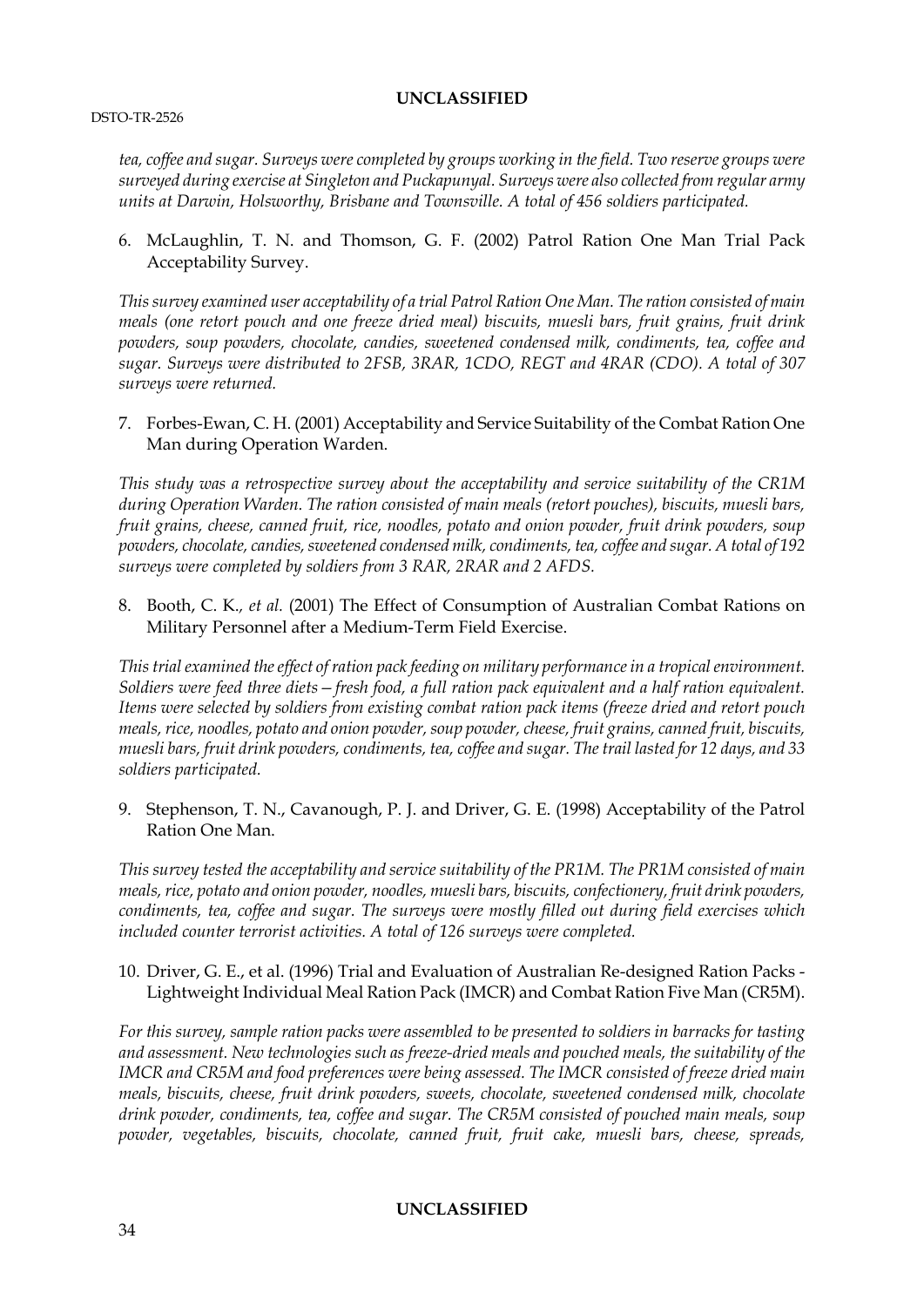*condiments, tea, coffee and sugar. The prototypes were examined and tasted and discussed in small groups then the questionnaire was administered. A total of 157 surveys were analysed for the IMCR and 161 for the CR5M.* 

11. Forbes-Ewan, C. H., Morrissey, B. L. L. and Waters, D. R. (1988) Field Evaluation of Australian Ration Packs. Acceptability of the Individual Meal Combat Ration.

*This survey was tested the field acceptability of the IMCR. The one meal ration consisted of a main meal item, biscuits, fruit drink powder, sweets, condiments, tea, coffee and sugar. The survey was administered during a number of exercises at a variety of locations. A total of 329 questionnaires were completed.* 

12. Forbes-Ewan, C. H. and Waters, D. R. (1987) Field Evaluation of Australian Ration Packs. Revision of Combat Ration Ten Man.

*This survey examined the field acceptability and service suitability of CR10M. This group feeding ration consisted of main meals, vegetables, fruit pudding or canned fruit, condiments, tea, coffee and sugar. Bread, biscuits or rice were issued separately as a supplement. Two exercises were used for the trial which were at Woomera (where soldiers worked hard in extreme hot temperatures) and Shoalwater Bay (where the climate was mild and the workload less strenuous). A total of 278 questionnaires were completed.* 

13. Forbes-Ewan, C. H. and Waters, D. R. (1986) Field Evaluation of Australian Ration Packs. Revision of Combat Ration One Man.

*This survey evaluated the field acceptability and service suitability of CR1M. The ration consisted of main meals, rice, potato and onion powder, canned fruit, soup powder, cereal block, survival biscuits, cheese, chocolate, condiments, tea, coffee and sugar. The survey was conducted during three field trials which were representative of an array of climatic conditions, terrains and workloads. In total 641 surveys were completed.* 

14. Badcock, W. E. (1985) Field Evaluation of Australian Ration Packs Combat Ration Ten Man.

*In this report, the acceptability and adequacy of CR10M was assessed. The ration consisted of main meals, vegetables, pudding, canned fruit, jam, butter concentrate, sweetened condensed milk, condiments, tea, coffee and sugar with a cereal supplement of bread, biscuits or rice. The surveys were completed during normal training exercises. There were 610 subjects.* 

15. Badcock, W. E. and Lichtenstein, D. J. (1981) Field Evaluation of Australian Ration Packs. Emergency Flying Ration.

*This trial tested the acceptability of the Emergency Flying Ration during the combat survival course conducted by the RAAF. The ration consisted of beef blocks, soup cubes, biscuits, cheese, cereal block, butterscotch, candy, chocolate, tea, coffee, milk powder and sugar. A total of 531 participants were surveyed.* 

16. Lichtenstein, D. J. (1979b) Field Evaluation of Australian Ration Packs. Combat Ration (One Man) 1976/77. Exercise Top Point.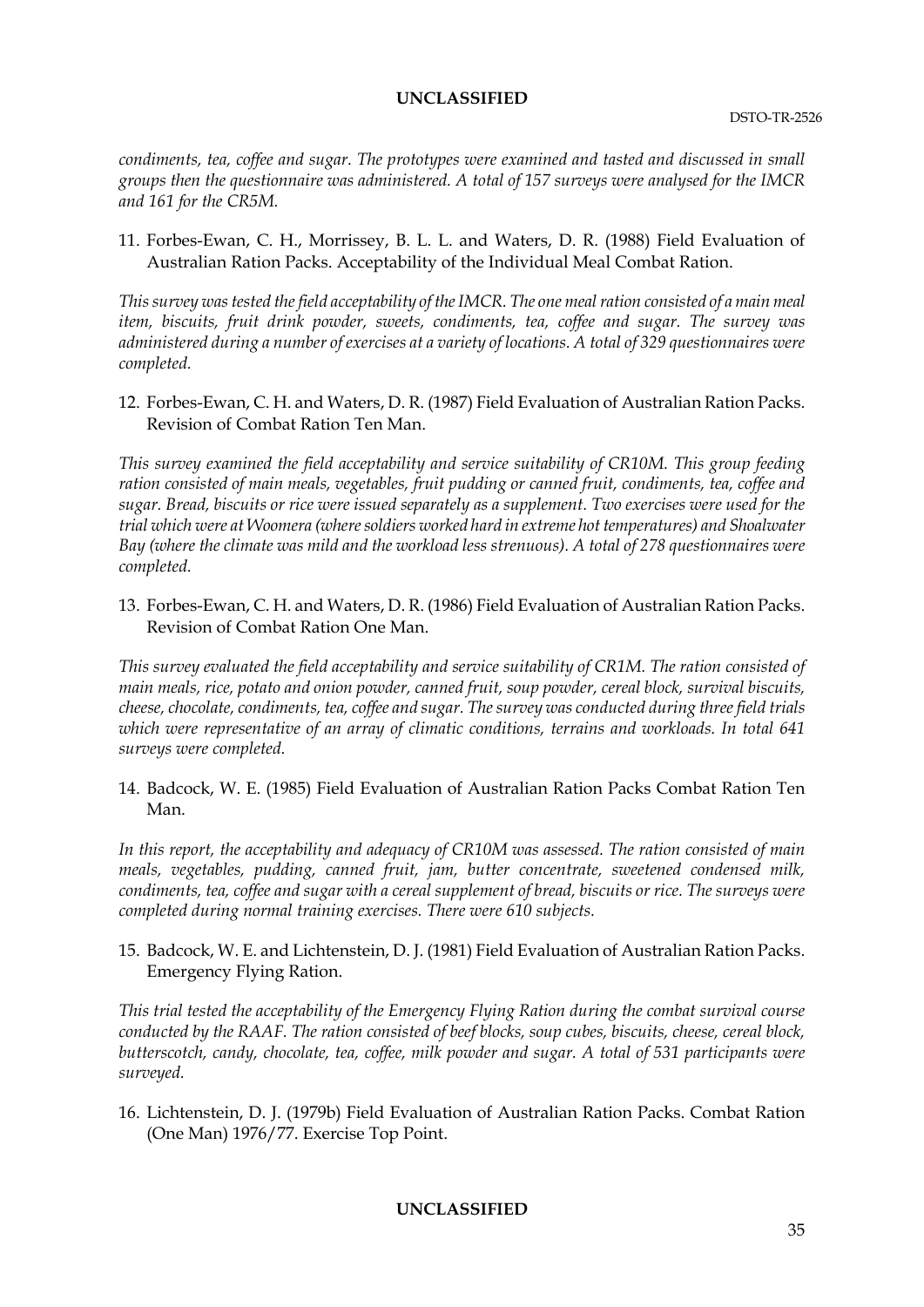#### DSTO-TR-2526

*This field trial was testing the user acceptability, adequacy and service suitability of the CR1M. The purpose was to confirm earlier results 1978 and early 1979. The trial ran for 4 days, with 43 participants from 2/4 RAR.* 

17. Lichtenstein, D. J. (1979a) Field Evaluation of Australian Ration Packs. Combat Ration (One Man) 1976/77.

*This trial tested a prototype CR1M (RPP 76/77) designed to address issues found during the 1978 evaluation of the CR1M (RPP 75/76). In the prototype CR1M the fudge had been removed, as well as one packet of survival biscuits. Canned fruits were reintroduced and butter concentrate and potato and onion powder were added. The trial was conducted with platoons from 6 RAR and 8/9 RAR over a five day period. There were 42 participants in total.* 

18. Lichtenstein, D. J. and Venkata-Raman, S. (1979) Patrol Ration (One Man), New Prototype Trialled at Exercise Emu 2.

*This trial tested a prototype PR1M designed to address issues found during the 1978 evaluation of the PR1M. The three least popular main meals had been replaced with new recipes, as well as the rice and candy creamy fudge being replaced. Twenty-four troops from 3 SAS Sqn were used as subjects during a patrol lasting six days.* 

19. Badcock, W. E. and Lichtenstein, D. J. (1978) Field Evaluation of Australian Ration Packs.

*This trial tested the consumer acceptability and service suitability of PR1M and CR1M. The CR1M contained main meals, rice, cereal block, biscuits, cheese, chocolate, soup powders, sweets, drink powders, condiments, tea, coffee and sugar. The PR1M contained freeze dried main meals, biscuits, cheese sticks, rice, fudge, fruit drink powders, condiments, tea, coffee and sugar. Data was collected from fourteen different exercises conducted all over Australia and a total of 352 troops were surveyed.* 

20. Hutchinson, R. C., Gillis, R. and Hope, G. (1971) Field trial of prototype Patrol Ration (PNG).

*This trial tested a prototype patrol ration for Papua New Guinea. The ration consisted of freeze dried meat, rice, biscuits, chocolate, condiments, tea, coffee and sugar. The trial took place during a four day patrol through jungle near Port Moresby. A total of 100 Pacific Islands Regiment soldiers and 17 Australian soldiers participated in the trial.* 

21. Hutchinson, R. C., Reck, L. A. and McLelland, J. A. (1970) Field trial of additional varieties of the Combat Ration (One Man) Lightweight.

*The aim of this trial was to test consumer acceptability of four new varieties of one man ration packs. The ration consisted of four new varieties of main meals, plus rice, biscuits, sweets, candies, condiments, tea, coffee and sugar. The trial took place during an exercise at Shoalwater bay and lasted for eight days. There were 104 participants from 3RAR.* 

22. Dowman, I. D., McLelland, J. A. and Reck, L. A. (1970) Field trial of the third prototype Combat Ration (10 Man) Lightweight.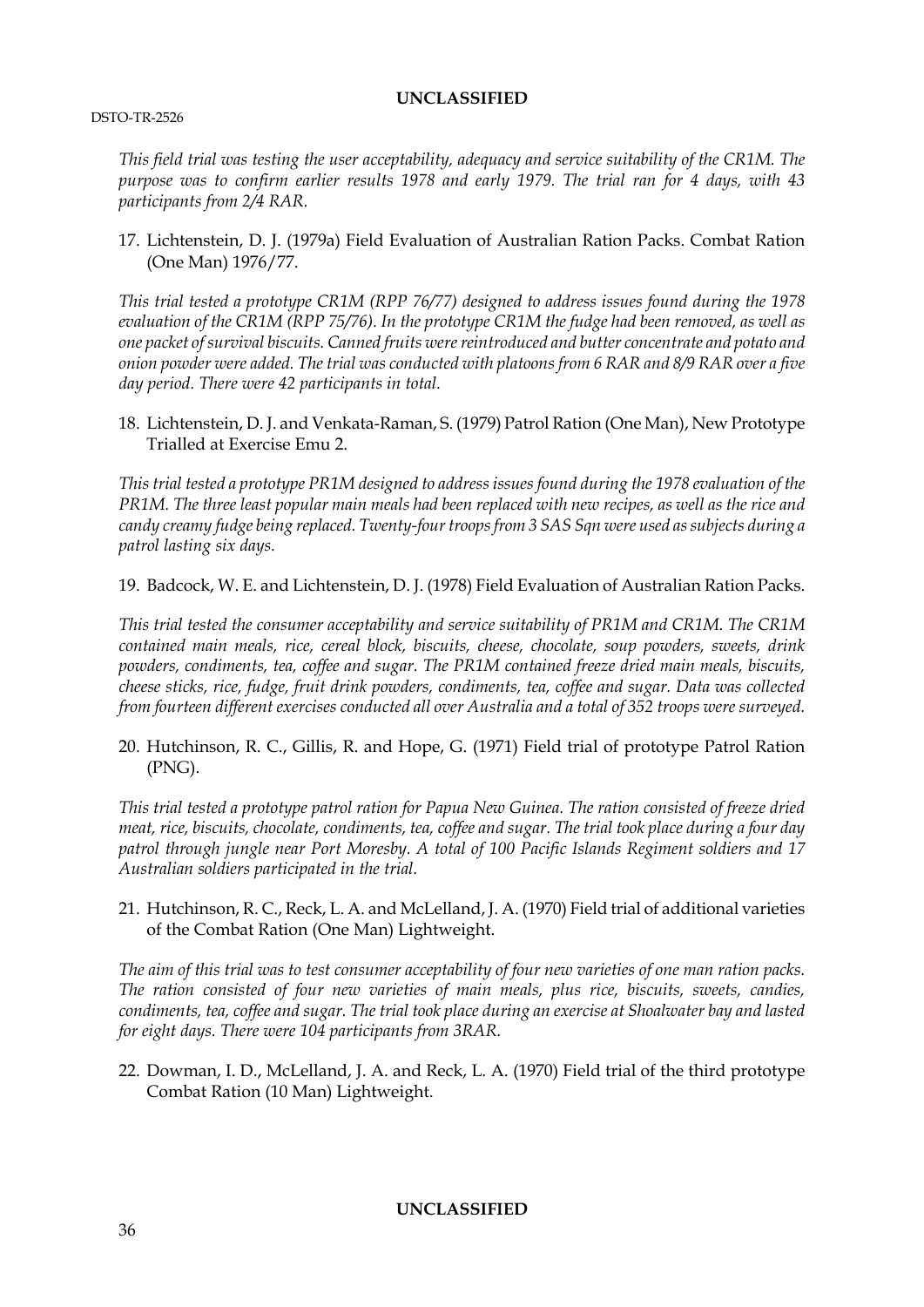*The purpose of this trial was to test consumer acceptability and service suitability of the third prototype CR10M Lightweight. The ration consisted of egg blocks, main meal blocks, dessert blocks, porridge blocks, potato powder blocks, bread blocks (all dehydrated), soup powder, rice, biscuits, fruit drink powder, sweets, condiments, tea, coffee and sugar. The ration was tested during a training exercise in North Queensland. A total of 256 soldiers from 12 Field Regiment were divided into three groups each participating in different activities. An independent report was also received from a Light Aid Detachment that was also using the ration.* 

23. James, D. G. and Row, B. E. (1970) Field trial of the second prototype Combat Ration (10 Man) Lightweight.

*This trial tested consumer acceptability and service suitability of the second prototype CR10M Lightweight. The ration consisted of egg blocks, main meal blocks, dessert blocks, porridge blocks, potato powder blocks, bread blocks (all dehydrated), rice, biscuits, fruit drink powder, sweets, condiments, tea, coffee and sugar. There were 203 troops who participated in the trial which took place on Cape Barren Island.* 

24. Younger, C. F. A., Spencer, G. P. and Dowman, I. D. (1969) Field trial of the prototype Combat Ration (10 Man) Lightweight.

*In this trial the consumer acceptability and service suitability of the prototype CR10M Lightweight was tested. The ration consisted of egg blocks, main meal blocks, dessert blocks, porridge blocks, potato powder blocks, bread blocks (all dehydrated), rice, biscuits, fruit drink powder, condiments, tea, coffee and sugar. The trial took place during an exercise held near Townsville in Queensland, after which 116 questionnaires from soldiers were analysed.* 

25. Poole, B. T. (1968) Field trials of varieties "D" and "E" of the Combat Ration (One Man) Lightweight.

*The aim of this trial was to test the consumer acceptability and service suitability of two new varieties of the CR1M Lightweight under field conditions, which included comparison of dehydrated meals with freeze dried meals. The rations consisted of main meals (both dehydrated and freeze dried), biscuits, a sweet bar, tea, coffee, sugar and condiments. The trial took place in Papua New Guinea and conditions were hot and humid. A total of 67 surveys were completed.* 

26. Younger, C. F. A. (1967b) Field trials of third prototype combat ration (one man) lightweight.

*This purpose of this trial was to test consumer acceptability, nutritional adequacy and service suitability of the third prototype Combat Ration One Man Lightweight. The ration consisted of main meals, ration biscuits, cheese, sweet biscuits, chocolate discs, instant cream, coffee and condiments. The trial took place in a hot, humid region of South East Asia, involving 64 soldiers.*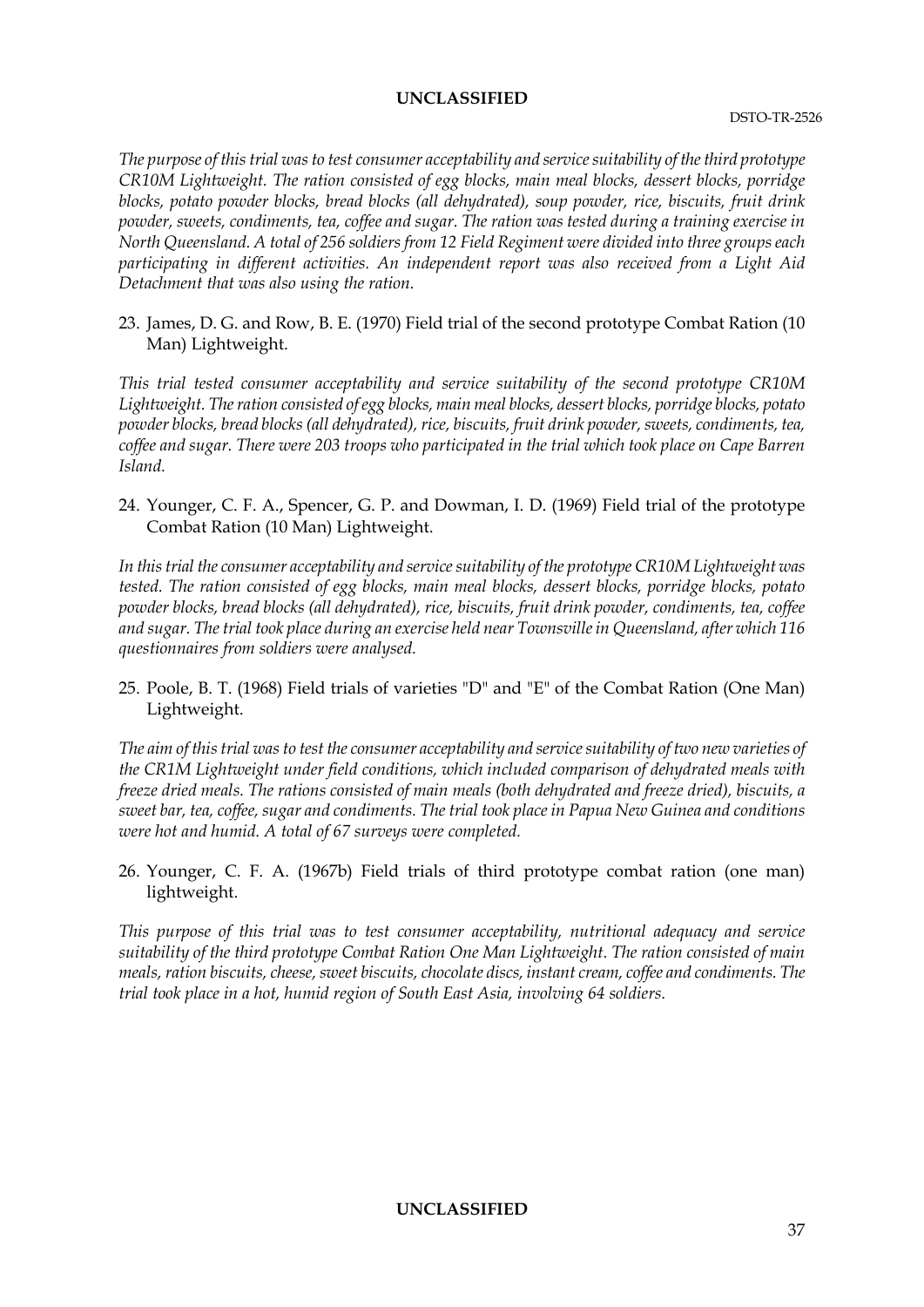DSTO-TR-2526

27. Younger, C. F. A. (1967a) Field trials of modified patrol ration for Pacific Islands Regiment. Supplementary Report.

*This trial was testing acceptability of the modified Patrol Ration for the Pacific Island Regiment, with Special Air Services personnel. The ration consisted of main meals, vegetable blocks, fruit candies, rice, biscuits, chocolate, curry powder, milk, sugar, tea and coffee. It was tested during patrols of 14 day duration in Papua New Guinea. Surveys were given to the SAS troops to determine the acceptability, adequacy and service suitability of the ration.* 

28. Younger, A. E. (1966b) Field trials of modified patrol ration for Pacific Islands Regiment.

*The aim of the trial was to determine consumer acceptability and service suitability of the modified patrol ration, with the Pacific Island Regiment. The ration consisted of main meals, vegetable blocks, fruit candies, rice, biscuits, chocolate, curry powder, milk, sugar, tea and coffee. The rations were tested over fourteen days during patrols in Northern New Guinea.* 

### 29. Younger, A. E. (1966a) Analysis of rations taken by Australian soldiers on patrol in Borneo.

*This was a small pilot trial, investigating the weight and calorific value of ration items taken on patrol by soldiers. To do this they recorded the actual weights and calorific values of the ration items taken on patrol after soldiers may have discarded items (a process known as 'stripping'). Details of 64 rations were analysed.* 

30. Rayner, H. J. (~1966) Combat ration (one man) experimental user acceptability trial.

*The purpose of this trial was to establish whether an experimental CR1M was more or less acceptable than the standard CR1M. Each menu of the experimental CR1M contained two canned meals, cereal block, biscuits, rice, curry/onion powder, chocolate, candy, sweetened condensed milk, tea, coffee, powdered beverage, sugar and salt. The six day trial was conducted at Jungle Training Centre in Canungra, QLD. There were 252 troops involved with the trial.* 

31. Smith, S. W. C. (1965) Field trials of prototype patrol ration.

*This trial tested the acceptability, consumption, satiety value, nutritional adequacy and ease of portability of four varieties of a prototype patrol ration. Another aim was to choose one of these varieties that would be suitable for use by both Australians and Pacific Islanders. The ration consisted of canned meat or main meals, dehydrated beef bars, dehydrated vegetables, rice, biscuits, milk, tea, coffee and sugar. The trial was conducted over 14 days, with 33 men.* 

32. Smith, S. W. C. (1964) Training ration pack (two man) report on consumer acceptance questionnaires.

*This report details the results of analysis of questionnaires distributed to user units in all commands to assess the general acceptability of the Training Ration Pack Two Man. The ration consisted of canned main meals, vegetables, rice, pudding, dried fruit, spreads, juice, condensed milk, tea, coffee and sugar. A total of 359 surveys were returned.*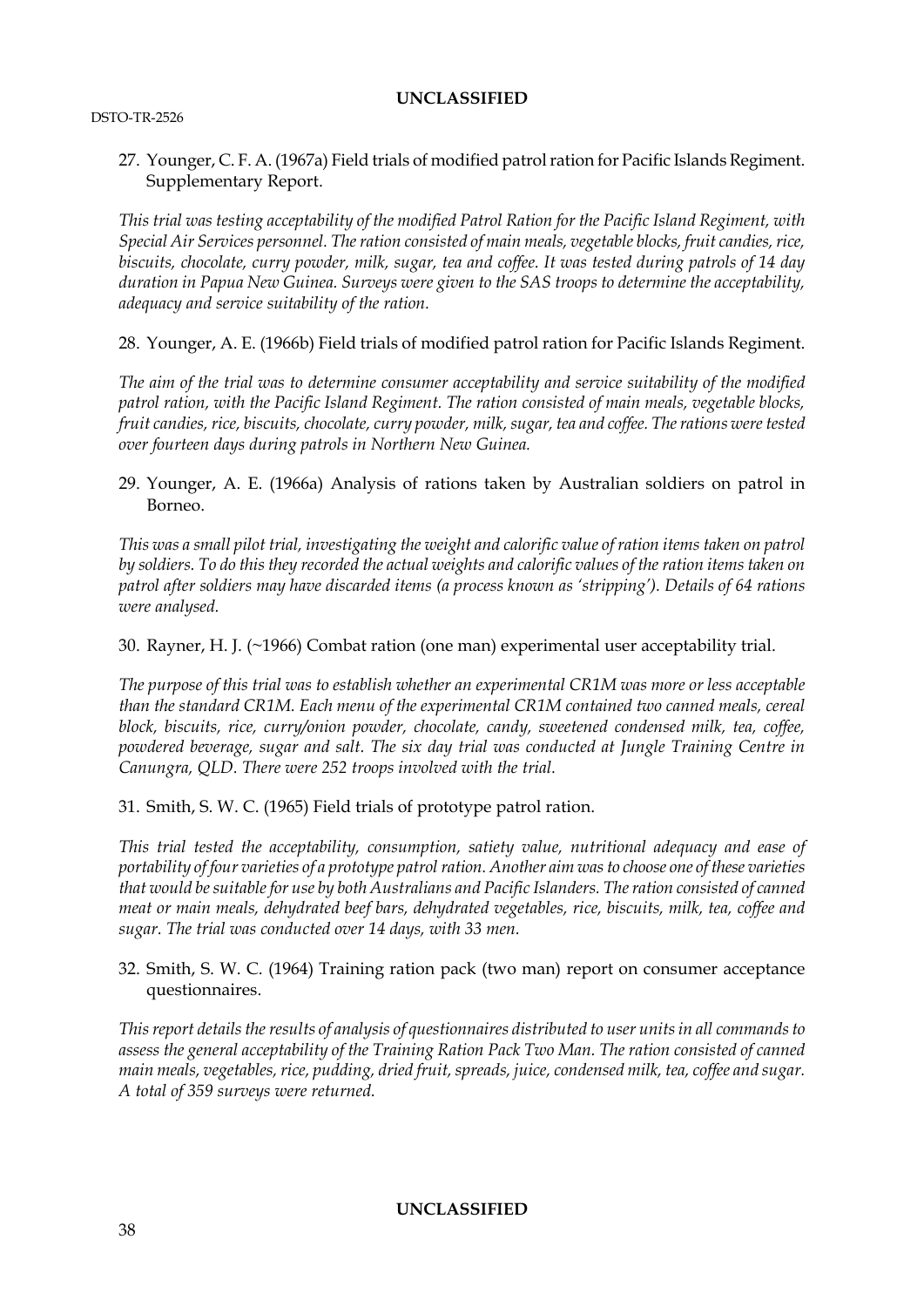## 33. Younger, A. E. (1964) Development trial on a special purpose ration pack.

*The aim of this trial was to determine the acceptability of a special purpose, lower calorie ration pack under hot, dry conditions. Soldiers were allowed to choose the items from a list of items to make up the ration, as long as the total energy was near to 2,800 calories. They were also permitted to make exchanges for items of similar calorific value. As the usual energy content of a ration was 3,500 calories, physical deterioration of the troops was closely monitored to determine if normal activities could be conducted on the lower calorie ration. The ration was comprised of canned main meals, mutton and beef bars, dehydrated vegetables, fruit slice, sweet biscuits, ration biscuits, soup powder, rice, cheese, chocolate, fruit candies, milk, tea, coffee and sugar. There were 79 men who completed the trial.* 

34. Hutchinson, R. C. (1962) Field trials of second prototype light-weight (one man) ration pack.

*In this trial, the acceptability, nutritional adequacy and service suitability of the revised light weight combat ration was tested. The rations consisted of canned spaghetti or noodles, cheese, biscuits, mutton and beef bars, rice, chocolate discs, milk powder, onion and curry powders, spreads, tea, coffee and sugar. Members of 2RAR participated in the trial while engaged in border security operations on the border of Northern Malaya and Thailand. Surveys were completed by 154 troops.* 

35. Hutchinson, R. C. and McNaughton, J. W. (1961) Field trials of prototype combat ration light weight, one man.

*This trial determined the acceptability, nutritional adequacy and service suitability of a range of prototype lightweight Combat rations (One Man). Each of the prototype menus contained biscuits, cereal block, chocolate, fruit candies, instant desserts, cheese, instant milk, sweetened condensed milk, canned meat or meals, dehydrated vegetables, tomato sauce, sweet spreads, tea, coffee, sugar and salt. There were two different groups, of about eighty men each, testing the rations; one in Holsworthy, NSW and the second in Puckapunyal, Victoria. The trial ran for nine days.* 

36. Langtry, J. O. and Munro, R. D. (1955) Field trials of 24 hr Ration Pack (One Man)— Experimental pack No. 1.

*This report details the results of field trials of a new 'special ration', the first Australian individual ration pack. The 24–hour Ration Pack (One Man) consisted of dried or canned main meals, cheese, biscuits, fruit and cereal blocks, chocolate, fruit tablets, barley sugar, sweetened condensed milk, tea and sugar. Troop trials were conducted in northern Australia and New Guinea to assess this ration.*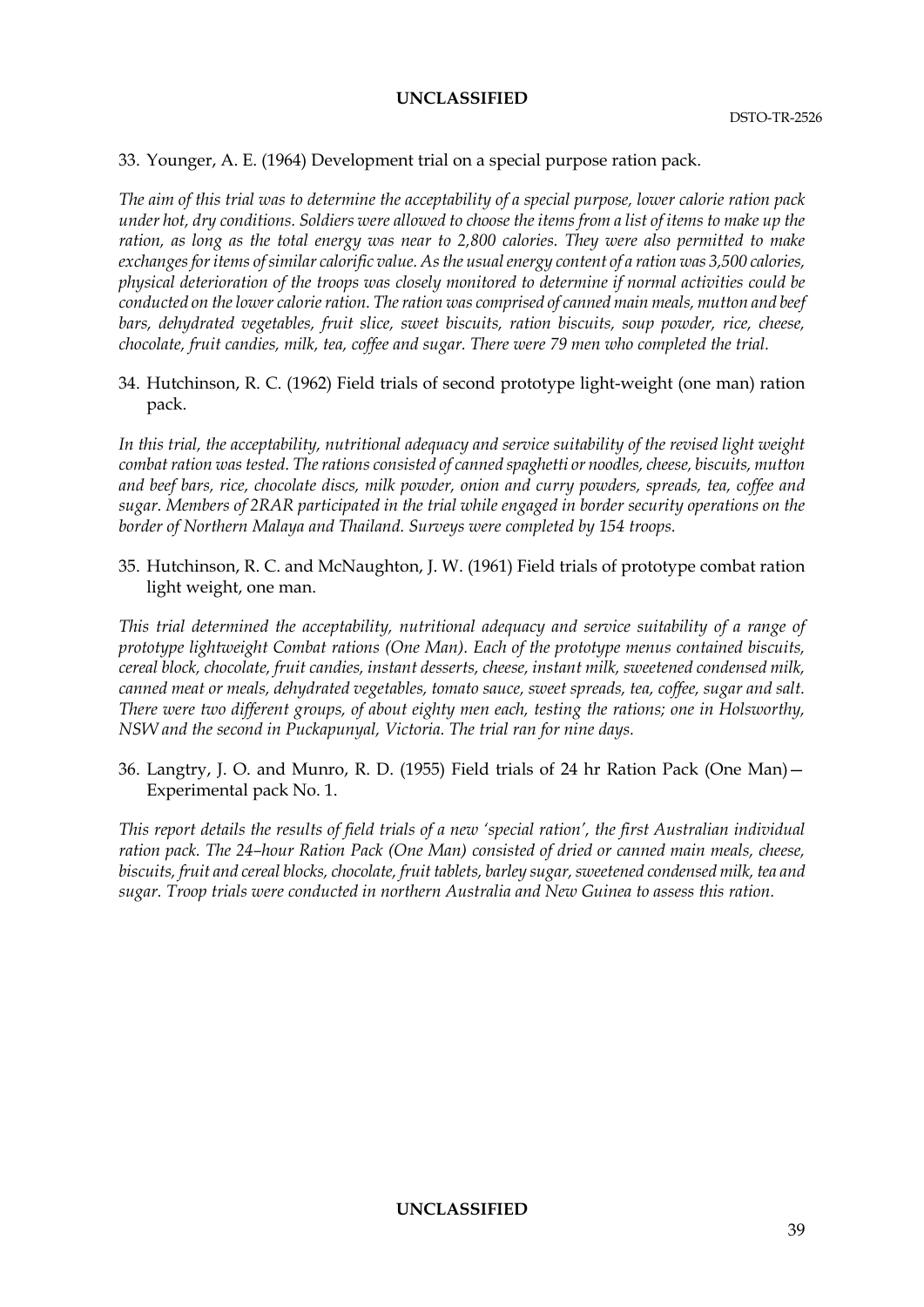# **Appendix B: Consumption of Ration Packs during Trials**

<span id="page-46-0"></span>

| Report                                        | <b>Ration concerned</b>                                                                    | <b>Measurement of Consumption</b>                                                                                                                                                                              | Findings                                                                                                                                                                                                                                                                                                                                             | Conclusion                                                                                                                                                |
|-----------------------------------------------|--------------------------------------------------------------------------------------------|----------------------------------------------------------------------------------------------------------------------------------------------------------------------------------------------------------------|------------------------------------------------------------------------------------------------------------------------------------------------------------------------------------------------------------------------------------------------------------------------------------------------------------------------------------------------------|-----------------------------------------------------------------------------------------------------------------------------------------------------------|
| 1. (Kullen et al. in<br>preparation)          | Prototype Hot Weather<br>Ration (HWR) was<br>compared with Combat<br>Ration One Man (CR1M) | Consumption of each item measured using<br>bar-coding technology. Items were<br>registered when issued to soldiers, and<br>counted as "used", "partially used" and<br>"not used" on return.                    | Highly consumed items from both rations<br>were snacks (biscuits, bars, jerky,<br>confectionery, nuts, tuna). Poorly<br>consumed items were condiments,<br>beverage powders, soup and potato and<br>onion powder.                                                                                                                                    | The HWR was rated as a success as more of<br>the snack-based HWR was consumed (61%<br>of available energy) than the CR1M (45% of<br>available energy).    |
| 2. (McLaughlin<br>and Hay in<br>preparation)  | Prototype Light Weight<br>Ration (LWR)                                                     | Consumption of each item measured by<br>counting discards at the end of the three<br>day period.                                                                                                               | Consumption was high, with highly<br>consumed items being jerky, candies, tuna,<br>bars, trail mix. The least consumed items<br>were tea, coffee, sports drink powders, and<br>gels.                                                                                                                                                                 | N/A                                                                                                                                                       |
| 3. (Probert,<br>Bandara and<br>Jayasena 2010) | Combat Ration Five Man<br>(CR5M)                                                           | Consumption was not directly observed,<br>but measured for each item via a survey<br>using a 3 point scale of "none", "some" or<br>"all" consumed.                                                             | Highly consumed items were main meals,<br>snacks, cheese and chocolate. Poorly<br>consumed items were soup, drinks,<br>condiments, and some muesli bars.                                                                                                                                                                                             | It was concluded that the ration is not fully<br>meeting the needs of the ADF, and that the<br>CR1M and the PR1M could easily<br>substitute for the CR5M. |
| 4. (Carins and<br>Thomson 2004)               | Patrol Ration One Man<br>(PR1M)                                                            | Consumption was not directly observed,<br>but measured for each item via a survey<br>using a 3 point scale of "none", "some" or<br>"all" consumed.                                                             | Highly consumed items were main meals,<br>biscuits and fruit grains. Poorly consumed<br>items were condiments, potato and onion<br>powder, rice and drink powders.                                                                                                                                                                                   | It was concluded there was strong support<br>for the pack from those using it in the field.<br>Some improvements were recommended.                        |
| <b>5.</b> (Carins 2002)                       | Combat Ration One Man<br>(CR1M)                                                            | Consumption was not directly observed,<br>but measured for each item via a survey<br>using a 3 point scale of "none", "some" or<br>"all" consumed. Soldiers were also asked<br>to list items they did not use. | Items well consumed were main meals,<br>biscuits, muesli bars, canned fruit, cheese<br>and confectionery. Poorly consumed items<br>were the soups, freeze dried rice, potato<br>and onion powder, sports drinks and<br>condiments.                                                                                                                   | A number of items were rated as<br>unacceptable, and changes were<br>recommended to improve the ration.                                                   |
| 6. (McLaughlin<br>and Thomson<br>2002)        | Patrol Ration One Man<br>(PR1M) Trial Pack                                                 | Consumption was not examined, but<br>demand was measured on a 3 point scale<br>of "not enough" to "too much". Soldiers<br>were also asked to list items they did not<br>use.                                   | The majority of responses fell into the<br>"enough" category, but some items (some<br>main meals, fruit grains, jam sandwich<br>biscuit, brew gear, toilet paper) had high<br>responses in the "not enough" category.<br>For unused items, 59% discarded at least<br>one item. Commonly discarded items were<br>soups, sports drinks and condiments. | Concluded the trial pack was favourably<br>received.                                                                                                      |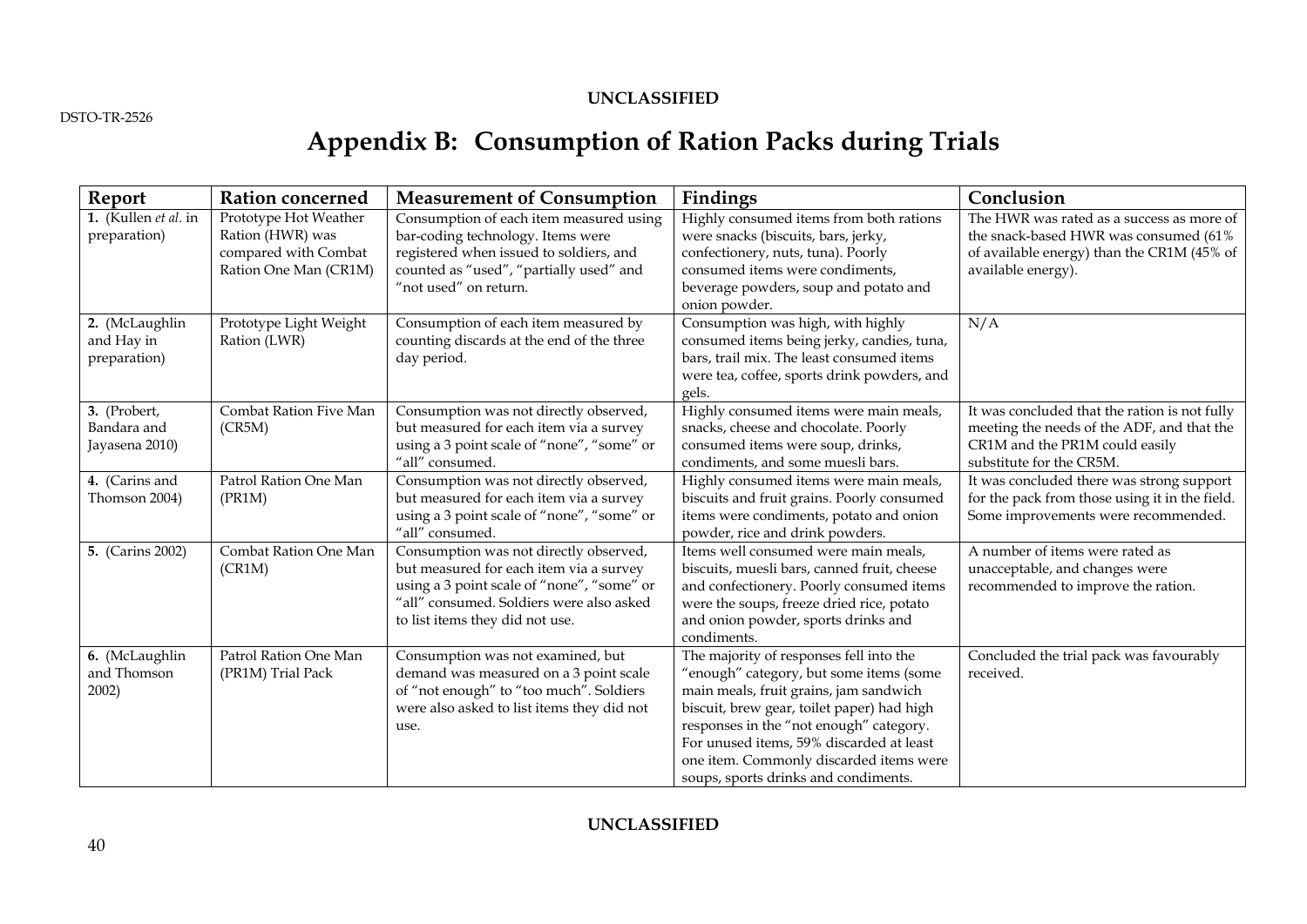DSTO-TR-2526

| Report                                                   | <b>Ration concerned</b>                                                                | <b>Measurement of Consumption</b>                                                                                                                                                         | Findings                                                                                                                                                                                                                                                                                                           | Conclusion                                                                                                                                                       |
|----------------------------------------------------------|----------------------------------------------------------------------------------------|-------------------------------------------------------------------------------------------------------------------------------------------------------------------------------------------|--------------------------------------------------------------------------------------------------------------------------------------------------------------------------------------------------------------------------------------------------------------------------------------------------------------------|------------------------------------------------------------------------------------------------------------------------------------------------------------------|
| 7. (Forbes-Ewan<br>2001)                                 | Combat Ration One Man<br>(CR1M)                                                        | Consumption was not examined, but<br>soldiers were asked to list items they<br>discarded or exchanged.                                                                                    | A total of 98% of soldiers stated that they<br>discarded items. Foods commonly<br>discarded were muesli bars, baked beans,<br>chocolate, candy and rice.                                                                                                                                                           | A number of changes were recommended<br>including investigation of more acceptable<br>high carbohydrate foods and the<br>development of a light weight ration.   |
| 8. (Booth et al.<br>2001)                                | <b>Full Ration Equivalent</b><br>and Half Ration<br>Equivalent                         | Measured food consumption and discards<br>of ration packs to determine energy intake<br>during the trial. Consumption of<br>individual items not reported, just overall<br>energy intake. | Rations were underconsumed, soldiers in<br>the full ration group eating $~60\%$ of the<br>energy provided by the ration and the half<br>ration group eating ~90% of the energy<br>provided by the ration. Both consumed less<br>than their estimated daily total energy<br>expenditure.                            | Concluded that there were measurable<br>negative changes in nutritional,<br>physiological and psychological status<br>with both the full and half ration groups. |
| 9. (Stephenson,<br>Cavanough and<br>Driver 1998)         | Patrol Ration One Man<br>(PR1M)                                                        | Consumption was not examined, but<br>demand was measured on a 3 point scale<br>of "not enough" to "too much". Also asked<br>soldiers to list items they discarded or<br>exchanged.        | Most items were considered to be provided<br>in sufficient quantity. For discards and<br>exchanges, 68% of soldiers stated they<br>discarded at least one item, 36% exchanged<br>at least one item. Commonly discarded<br>items were condiments, potato and onion<br>powder, rice, beverage powders and<br>sweets. | Concluded that changes needed to be<br>made to the PR1M to reduce the culling of<br>items from the ration.                                                       |
| 10.(Driver et al.<br>1996)                               | <b>Individual Meal Combat</b><br>Ration (IMCR) and<br>Combat Ration Five Man<br>(CR5M) | Consumption or discards were not<br>examined.                                                                                                                                             | N/A                                                                                                                                                                                                                                                                                                                | Both rations were found to be acceptable in<br>the group sessions and recommended for<br>testing in the field.                                                   |
| 11.(Forbes-Ewan,<br>Morrissey and<br><b>Waters 1988)</b> | <b>Individual Meal Combat</b><br>Ration (IMCR)                                         | Consumption rates were not examined.                                                                                                                                                      | The questionnaire asked soldiers to list<br>items they discarded. At least one food<br>item was discarded by 36% of soldiers, the<br>most common items being non-food items<br>or brew gear.                                                                                                                       | The conclusion was the IMCR was well<br>received in the field, and minor<br>modifications would make it even more<br>acceptable.                                 |
| 12.(Forbes-Ewan<br>and Waters 1987)                      | Combat Ration Ten Man<br>(CR10M)                                                       | Consumption rates were not examined.                                                                                                                                                      | The questionnaire asked soldiers to<br>nominate the frequency of consumption of<br>only the desserts. At least one food item<br>was discarded by 83% of soldiers, the most<br>common items being butter concentrate,<br>butterscotch, and cereal block.                                                            | The conclusion was that the ration was<br>basically sound, but more variety of food<br>and drinks and flavouring agents was<br>needed.                           |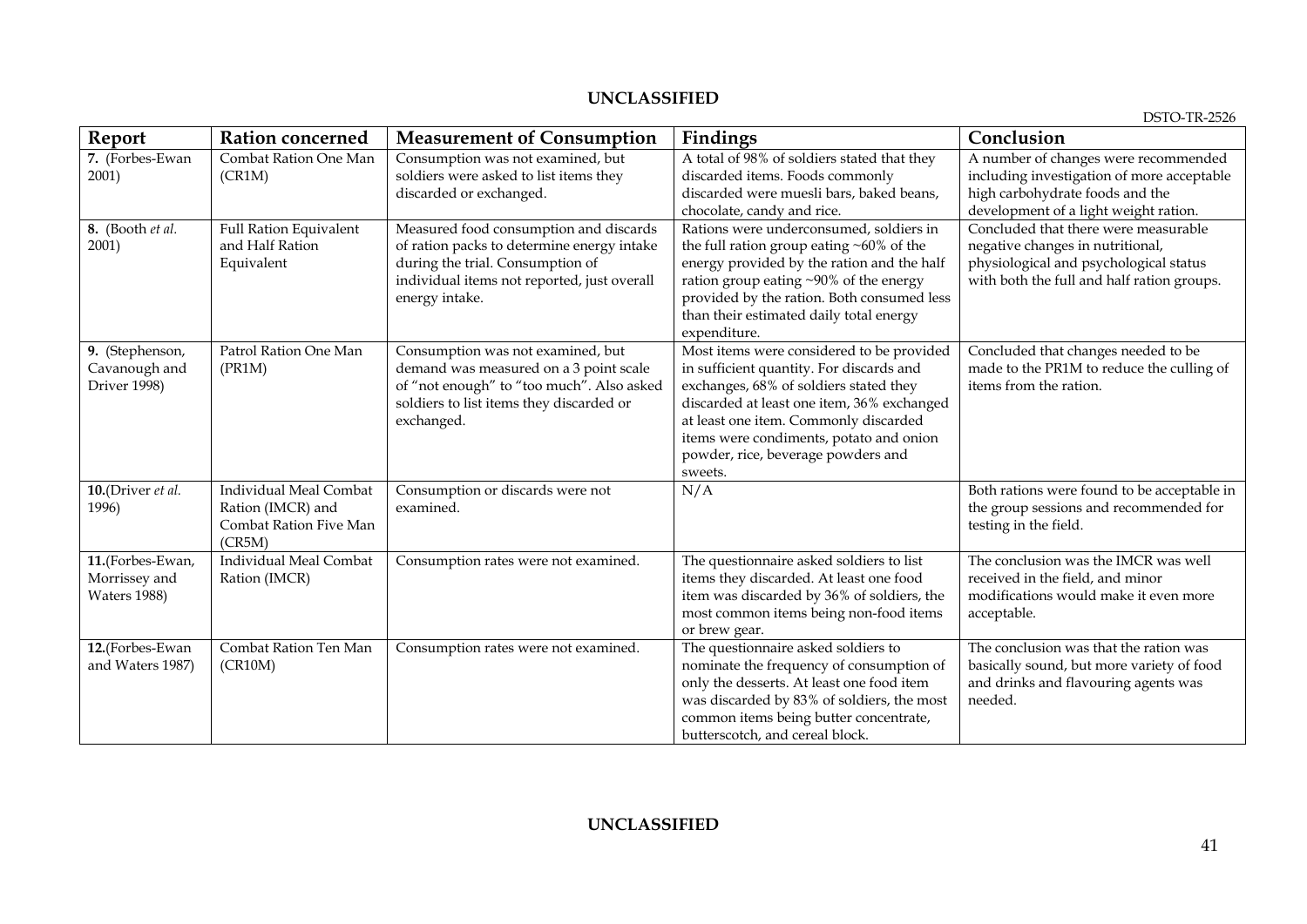#### DSTO-TR-2526

| Report                                          | <b>Ration concerned</b>          | <b>Measurement of Consumption</b>                                                                                 | Findings                                                                                                                                                                                                                                                                                                          | Conclusion                                                                                                                                         |
|-------------------------------------------------|----------------------------------|-------------------------------------------------------------------------------------------------------------------|-------------------------------------------------------------------------------------------------------------------------------------------------------------------------------------------------------------------------------------------------------------------------------------------------------------------|----------------------------------------------------------------------------------------------------------------------------------------------------|
| 13.(Forbes-Ewan<br>and Waters 1986)             | Combat Ration One Man<br>(CR1M)  | Consumption rates were not examined.                                                                              | N/A                                                                                                                                                                                                                                                                                                               | The conclusions were that the ration was<br>overdue for an extensive overhaul, and a<br>long list of recommendations for this was<br>given.        |
| 14.(Badcock 1985)                               | Combat Ration Ten Man<br>(CR10M) | Consumption was not examined, but<br>demand was measured on a 3 point scale<br>of "not enough" to "discarded it". | Red kidney beans, biscuits and chopped<br>pork and cereal had highest discard rates.<br>Items with low discard rates include<br>peaches, carrots, pea and ham soup<br>powder, cut potato, fruit salad, and peas.                                                                                                  | The ration was considered adequate for its<br>purpose, but could be improved.                                                                      |
| 15.(Badcock and<br>Lichtenstein 1981)           | <b>Emergency Flying Ration</b>   | Consumption and discard rates were not<br>examined.                                                               | N/A                                                                                                                                                                                                                                                                                                               | The ration pack was deemed satisfactory,<br>and a few recommendations were made for<br>improvement.                                                |
| 16.(Lichtenstein<br>1979b)                      | Combat Ration One Man<br>(CR1M)  | Consumption was measured by collecting<br>discards at the beginning during and end<br>of the trial.               | Commonly discarded items included fruit<br>drink powders, butterscotch and butter<br>concentrate. Peaches, two fruits and cheese<br>had zero discard rates.                                                                                                                                                       | These results confirmed that the ration was<br>considered to be an improvement over the<br>previous version.                                       |
| 17.(Lichtenstein<br>1979a)                      | Combat Ration One Man<br>(CR1M)  | Consumption was measured by collecting<br>discards at the beginning during and end<br>of the trial.               | Common discards were instant rice, cereal<br>block, survival biscuits, curry powder,<br>soup powders, fruit drink powders, candy<br>creamy fudge and salt. Items with a low<br>discard rate included main meals, canned<br>fruit and jam.                                                                         | The ration was considered to be an<br>improvement over the previous version,<br>with further field trials recommended to<br>confirm these results. |
| 18.(Lichtenstein<br>and Venkata-<br>Raman 1979) | Patrol Ration One Man<br>(PR1M)  | Consumption was not measured.                                                                                     | Soldiers were able to suggest items that<br>should be deleted. Candy creamy fudge was<br>nominated for deletion by 75% and 42%<br>wanted sweet and sour pork deleted from<br>the current PR1M. The prototype PR1M did<br>not contain these two items and there were<br>also fewer requests for deletion of items. | The prototype was considered to be an<br>improvement on the current PR1M.                                                                          |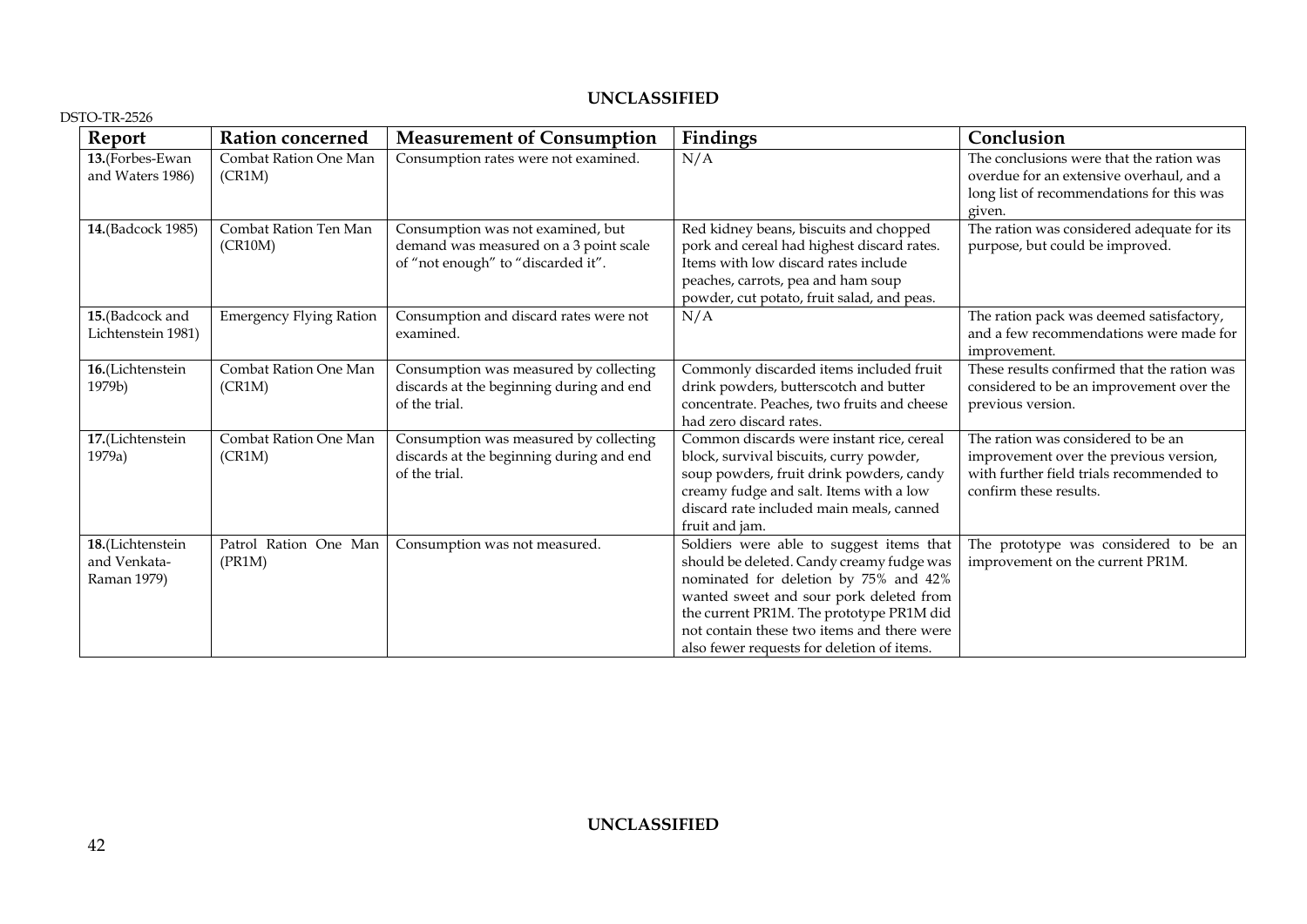| The PR1M was considered to be of<br>Consumption was not directly measured,<br>Discards for PR1M: 22% discarded candy<br>19.(Badcock and<br>Patrol Ration One Man<br>but discards for each item were analysed<br>(PR1M) and Combat<br>creamy fudge, 13% discarded instant milk<br>Lichtenstein 1978)<br>doubtful utility in the drier parts of<br>Ration One Man (CR1M)<br>by questionnaire.<br>powder, 9% discarded shortbread biscuits,<br>Australia, and major recommendations<br>and 9% discarded orange drink powder.<br>were made for improvement. The CR1M<br>Items with low discard rates include beef<br>was considered to be satisfactory for the<br>and beans, savoury steak fingers and beef<br>task for which it was designed and only<br>and onion. Discards for CR1M: 41%<br>minor improvements were suggested.<br>discarded candy creamy fudge, 36%<br>discarded cereal block, 29% discarded the<br>lime fruit juice powder, 29% discarded the<br>lemon fruit juice powder and 28%<br>discarded the orange fruit juice powder.<br>Items with low discard rates include<br>sweetened condensed milk, cheese and<br>beef and vegetables.<br>The average wastage each day was 5.6% of<br>20.(Hutchinson,<br>Patrol Ration (PNG)<br>Consumption was assessed by measuring<br>The ration was considered to be acceptable<br>unconsumed food at the end of each day.<br>the ration (~180 calorie or 760KJ). Butter<br>with minor improvements.<br>Gillis and Hope<br>concentrate was most commonly discarded<br>1971)<br>$(20.8%$ wasted).<br>Combat Ration One Man<br>Consumption rates were determined by<br>The most commonly returned foods were<br>The ration was rated as having a high<br>21.(Hutchinson,<br>examining unconsumed food which was<br>Reck and<br>(CR1M) Light weight<br>"Max Mints" (39% returned), fruit candies<br>overall acceptability.<br>collected by helicopter usually each day.<br>(37% returned), instant tea (18% returned)<br>McLelland 1970)<br>and express rice (17% returned).<br>Combat Ration Ten Man<br>The ration was rated as not suitable for<br>The ration was rated as not suitable for<br>Consumption rates not examined.<br>22.(Dowman,<br>McLelland and<br>field or moving groups, but successful in a<br>(CR10M) Light weight<br>field or moving groups, but successful in a<br>base area. The need for it in a base area was<br>base area. The need for it in a base area was<br>Reck 1970)<br>questioned due to the ability to supply<br>questioned due to the ability to supply<br>fresh and canned food.<br>fresh and canned food.<br>Combat Ration Ten Man<br>The ration was rated as marginally<br>Consumption rates not examined.<br>It was noted that plate waste was small<br>23.(James and | Report | <b>Ration concerned</b> | <b>Measurement of Consumption</b> | Findings | Conclusion |
|----------------------------------------------------------------------------------------------------------------------------------------------------------------------------------------------------------------------------------------------------------------------------------------------------------------------------------------------------------------------------------------------------------------------------------------------------------------------------------------------------------------------------------------------------------------------------------------------------------------------------------------------------------------------------------------------------------------------------------------------------------------------------------------------------------------------------------------------------------------------------------------------------------------------------------------------------------------------------------------------------------------------------------------------------------------------------------------------------------------------------------------------------------------------------------------------------------------------------------------------------------------------------------------------------------------------------------------------------------------------------------------------------------------------------------------------------------------------------------------------------------------------------------------------------------------------------------------------------------------------------------------------------------------------------------------------------------------------------------------------------------------------------------------------------------------------------------------------------------------------------------------------------------------------------------------------------------------------------------------------------------------------------------------------------------------------------------------------------------------------------------------------------------------------------------------------------------------------------------------------------------------------------------------------------------------------------------------------------------------------------------------------------------------------------------------------------------------------------------------------------------------------------------------------------------------------------------------------------------------------------------------------------------------------------------------------------------------------------------------------------------------|--------|-------------------------|-----------------------------------|----------|------------|
|                                                                                                                                                                                                                                                                                                                                                                                                                                                                                                                                                                                                                                                                                                                                                                                                                                                                                                                                                                                                                                                                                                                                                                                                                                                                                                                                                                                                                                                                                                                                                                                                                                                                                                                                                                                                                                                                                                                                                                                                                                                                                                                                                                                                                                                                                                                                                                                                                                                                                                                                                                                                                                                                                                                                                                |        |                         |                                   |          |            |
|                                                                                                                                                                                                                                                                                                                                                                                                                                                                                                                                                                                                                                                                                                                                                                                                                                                                                                                                                                                                                                                                                                                                                                                                                                                                                                                                                                                                                                                                                                                                                                                                                                                                                                                                                                                                                                                                                                                                                                                                                                                                                                                                                                                                                                                                                                                                                                                                                                                                                                                                                                                                                                                                                                                                                                |        |                         |                                   |          |            |
|                                                                                                                                                                                                                                                                                                                                                                                                                                                                                                                                                                                                                                                                                                                                                                                                                                                                                                                                                                                                                                                                                                                                                                                                                                                                                                                                                                                                                                                                                                                                                                                                                                                                                                                                                                                                                                                                                                                                                                                                                                                                                                                                                                                                                                                                                                                                                                                                                                                                                                                                                                                                                                                                                                                                                                |        |                         |                                   |          |            |
|                                                                                                                                                                                                                                                                                                                                                                                                                                                                                                                                                                                                                                                                                                                                                                                                                                                                                                                                                                                                                                                                                                                                                                                                                                                                                                                                                                                                                                                                                                                                                                                                                                                                                                                                                                                                                                                                                                                                                                                                                                                                                                                                                                                                                                                                                                                                                                                                                                                                                                                                                                                                                                                                                                                                                                |        |                         |                                   |          |            |
|                                                                                                                                                                                                                                                                                                                                                                                                                                                                                                                                                                                                                                                                                                                                                                                                                                                                                                                                                                                                                                                                                                                                                                                                                                                                                                                                                                                                                                                                                                                                                                                                                                                                                                                                                                                                                                                                                                                                                                                                                                                                                                                                                                                                                                                                                                                                                                                                                                                                                                                                                                                                                                                                                                                                                                |        |                         |                                   |          |            |
|                                                                                                                                                                                                                                                                                                                                                                                                                                                                                                                                                                                                                                                                                                                                                                                                                                                                                                                                                                                                                                                                                                                                                                                                                                                                                                                                                                                                                                                                                                                                                                                                                                                                                                                                                                                                                                                                                                                                                                                                                                                                                                                                                                                                                                                                                                                                                                                                                                                                                                                                                                                                                                                                                                                                                                |        |                         |                                   |          |            |
|                                                                                                                                                                                                                                                                                                                                                                                                                                                                                                                                                                                                                                                                                                                                                                                                                                                                                                                                                                                                                                                                                                                                                                                                                                                                                                                                                                                                                                                                                                                                                                                                                                                                                                                                                                                                                                                                                                                                                                                                                                                                                                                                                                                                                                                                                                                                                                                                                                                                                                                                                                                                                                                                                                                                                                |        |                         |                                   |          |            |
|                                                                                                                                                                                                                                                                                                                                                                                                                                                                                                                                                                                                                                                                                                                                                                                                                                                                                                                                                                                                                                                                                                                                                                                                                                                                                                                                                                                                                                                                                                                                                                                                                                                                                                                                                                                                                                                                                                                                                                                                                                                                                                                                                                                                                                                                                                                                                                                                                                                                                                                                                                                                                                                                                                                                                                |        |                         |                                   |          |            |
|                                                                                                                                                                                                                                                                                                                                                                                                                                                                                                                                                                                                                                                                                                                                                                                                                                                                                                                                                                                                                                                                                                                                                                                                                                                                                                                                                                                                                                                                                                                                                                                                                                                                                                                                                                                                                                                                                                                                                                                                                                                                                                                                                                                                                                                                                                                                                                                                                                                                                                                                                                                                                                                                                                                                                                |        |                         |                                   |          |            |
|                                                                                                                                                                                                                                                                                                                                                                                                                                                                                                                                                                                                                                                                                                                                                                                                                                                                                                                                                                                                                                                                                                                                                                                                                                                                                                                                                                                                                                                                                                                                                                                                                                                                                                                                                                                                                                                                                                                                                                                                                                                                                                                                                                                                                                                                                                                                                                                                                                                                                                                                                                                                                                                                                                                                                                |        |                         |                                   |          |            |
|                                                                                                                                                                                                                                                                                                                                                                                                                                                                                                                                                                                                                                                                                                                                                                                                                                                                                                                                                                                                                                                                                                                                                                                                                                                                                                                                                                                                                                                                                                                                                                                                                                                                                                                                                                                                                                                                                                                                                                                                                                                                                                                                                                                                                                                                                                                                                                                                                                                                                                                                                                                                                                                                                                                                                                |        |                         |                                   |          |            |
|                                                                                                                                                                                                                                                                                                                                                                                                                                                                                                                                                                                                                                                                                                                                                                                                                                                                                                                                                                                                                                                                                                                                                                                                                                                                                                                                                                                                                                                                                                                                                                                                                                                                                                                                                                                                                                                                                                                                                                                                                                                                                                                                                                                                                                                                                                                                                                                                                                                                                                                                                                                                                                                                                                                                                                |        |                         |                                   |          |            |
|                                                                                                                                                                                                                                                                                                                                                                                                                                                                                                                                                                                                                                                                                                                                                                                                                                                                                                                                                                                                                                                                                                                                                                                                                                                                                                                                                                                                                                                                                                                                                                                                                                                                                                                                                                                                                                                                                                                                                                                                                                                                                                                                                                                                                                                                                                                                                                                                                                                                                                                                                                                                                                                                                                                                                                |        |                         |                                   |          |            |
|                                                                                                                                                                                                                                                                                                                                                                                                                                                                                                                                                                                                                                                                                                                                                                                                                                                                                                                                                                                                                                                                                                                                                                                                                                                                                                                                                                                                                                                                                                                                                                                                                                                                                                                                                                                                                                                                                                                                                                                                                                                                                                                                                                                                                                                                                                                                                                                                                                                                                                                                                                                                                                                                                                                                                                |        |                         |                                   |          |            |
|                                                                                                                                                                                                                                                                                                                                                                                                                                                                                                                                                                                                                                                                                                                                                                                                                                                                                                                                                                                                                                                                                                                                                                                                                                                                                                                                                                                                                                                                                                                                                                                                                                                                                                                                                                                                                                                                                                                                                                                                                                                                                                                                                                                                                                                                                                                                                                                                                                                                                                                                                                                                                                                                                                                                                                |        |                         |                                   |          |            |
|                                                                                                                                                                                                                                                                                                                                                                                                                                                                                                                                                                                                                                                                                                                                                                                                                                                                                                                                                                                                                                                                                                                                                                                                                                                                                                                                                                                                                                                                                                                                                                                                                                                                                                                                                                                                                                                                                                                                                                                                                                                                                                                                                                                                                                                                                                                                                                                                                                                                                                                                                                                                                                                                                                                                                                |        |                         |                                   |          |            |
|                                                                                                                                                                                                                                                                                                                                                                                                                                                                                                                                                                                                                                                                                                                                                                                                                                                                                                                                                                                                                                                                                                                                                                                                                                                                                                                                                                                                                                                                                                                                                                                                                                                                                                                                                                                                                                                                                                                                                                                                                                                                                                                                                                                                                                                                                                                                                                                                                                                                                                                                                                                                                                                                                                                                                                |        |                         |                                   |          |            |
|                                                                                                                                                                                                                                                                                                                                                                                                                                                                                                                                                                                                                                                                                                                                                                                                                                                                                                                                                                                                                                                                                                                                                                                                                                                                                                                                                                                                                                                                                                                                                                                                                                                                                                                                                                                                                                                                                                                                                                                                                                                                                                                                                                                                                                                                                                                                                                                                                                                                                                                                                                                                                                                                                                                                                                |        |                         |                                   |          |            |
|                                                                                                                                                                                                                                                                                                                                                                                                                                                                                                                                                                                                                                                                                                                                                                                                                                                                                                                                                                                                                                                                                                                                                                                                                                                                                                                                                                                                                                                                                                                                                                                                                                                                                                                                                                                                                                                                                                                                                                                                                                                                                                                                                                                                                                                                                                                                                                                                                                                                                                                                                                                                                                                                                                                                                                |        |                         |                                   |          |            |
|                                                                                                                                                                                                                                                                                                                                                                                                                                                                                                                                                                                                                                                                                                                                                                                                                                                                                                                                                                                                                                                                                                                                                                                                                                                                                                                                                                                                                                                                                                                                                                                                                                                                                                                                                                                                                                                                                                                                                                                                                                                                                                                                                                                                                                                                                                                                                                                                                                                                                                                                                                                                                                                                                                                                                                |        |                         |                                   |          |            |
|                                                                                                                                                                                                                                                                                                                                                                                                                                                                                                                                                                                                                                                                                                                                                                                                                                                                                                                                                                                                                                                                                                                                                                                                                                                                                                                                                                                                                                                                                                                                                                                                                                                                                                                                                                                                                                                                                                                                                                                                                                                                                                                                                                                                                                                                                                                                                                                                                                                                                                                                                                                                                                                                                                                                                                |        |                         |                                   |          |            |
|                                                                                                                                                                                                                                                                                                                                                                                                                                                                                                                                                                                                                                                                                                                                                                                                                                                                                                                                                                                                                                                                                                                                                                                                                                                                                                                                                                                                                                                                                                                                                                                                                                                                                                                                                                                                                                                                                                                                                                                                                                                                                                                                                                                                                                                                                                                                                                                                                                                                                                                                                                                                                                                                                                                                                                |        |                         |                                   |          |            |
|                                                                                                                                                                                                                                                                                                                                                                                                                                                                                                                                                                                                                                                                                                                                                                                                                                                                                                                                                                                                                                                                                                                                                                                                                                                                                                                                                                                                                                                                                                                                                                                                                                                                                                                                                                                                                                                                                                                                                                                                                                                                                                                                                                                                                                                                                                                                                                                                                                                                                                                                                                                                                                                                                                                                                                |        |                         |                                   |          |            |
|                                                                                                                                                                                                                                                                                                                                                                                                                                                                                                                                                                                                                                                                                                                                                                                                                                                                                                                                                                                                                                                                                                                                                                                                                                                                                                                                                                                                                                                                                                                                                                                                                                                                                                                                                                                                                                                                                                                                                                                                                                                                                                                                                                                                                                                                                                                                                                                                                                                                                                                                                                                                                                                                                                                                                                |        |                         |                                   |          |            |
|                                                                                                                                                                                                                                                                                                                                                                                                                                                                                                                                                                                                                                                                                                                                                                                                                                                                                                                                                                                                                                                                                                                                                                                                                                                                                                                                                                                                                                                                                                                                                                                                                                                                                                                                                                                                                                                                                                                                                                                                                                                                                                                                                                                                                                                                                                                                                                                                                                                                                                                                                                                                                                                                                                                                                                |        |                         |                                   |          |            |
|                                                                                                                                                                                                                                                                                                                                                                                                                                                                                                                                                                                                                                                                                                                                                                                                                                                                                                                                                                                                                                                                                                                                                                                                                                                                                                                                                                                                                                                                                                                                                                                                                                                                                                                                                                                                                                                                                                                                                                                                                                                                                                                                                                                                                                                                                                                                                                                                                                                                                                                                                                                                                                                                                                                                                                |        |                         |                                   |          |            |
|                                                                                                                                                                                                                                                                                                                                                                                                                                                                                                                                                                                                                                                                                                                                                                                                                                                                                                                                                                                                                                                                                                                                                                                                                                                                                                                                                                                                                                                                                                                                                                                                                                                                                                                                                                                                                                                                                                                                                                                                                                                                                                                                                                                                                                                                                                                                                                                                                                                                                                                                                                                                                                                                                                                                                                |        |                         |                                   |          |            |
|                                                                                                                                                                                                                                                                                                                                                                                                                                                                                                                                                                                                                                                                                                                                                                                                                                                                                                                                                                                                                                                                                                                                                                                                                                                                                                                                                                                                                                                                                                                                                                                                                                                                                                                                                                                                                                                                                                                                                                                                                                                                                                                                                                                                                                                                                                                                                                                                                                                                                                                                                                                                                                                                                                                                                                |        |                         |                                   |          |            |
| Row 1970)<br>(except for the egg dishes) indicating high<br>acceptable in its current form.<br>(CR10M) Light weight                                                                                                                                                                                                                                                                                                                                                                                                                                                                                                                                                                                                                                                                                                                                                                                                                                                                                                                                                                                                                                                                                                                                                                                                                                                                                                                                                                                                                                                                                                                                                                                                                                                                                                                                                                                                                                                                                                                                                                                                                                                                                                                                                                                                                                                                                                                                                                                                                                                                                                                                                                                                                                            |        |                         |                                   |          |            |
| consumption.<br>Combat Ration Ten Man                                                                                                                                                                                                                                                                                                                                                                                                                                                                                                                                                                                                                                                                                                                                                                                                                                                                                                                                                                                                                                                                                                                                                                                                                                                                                                                                                                                                                                                                                                                                                                                                                                                                                                                                                                                                                                                                                                                                                                                                                                                                                                                                                                                                                                                                                                                                                                                                                                                                                                                                                                                                                                                                                                                          |        |                         |                                   |          |            |
| In this group wastage was low - only 5%<br>Consumption was not directly measured,<br>24.(Younger,<br>The ration was rated as unacceptable in its<br>although plate waste and unconsumed<br>was wasted if the egg dishes were not<br>(CR10M) Light weight<br>current form.<br>Spencer and                                                                                                                                                                                                                                                                                                                                                                                                                                                                                                                                                                                                                                                                                                                                                                                                                                                                                                                                                                                                                                                                                                                                                                                                                                                                                                                                                                                                                                                                                                                                                                                                                                                                                                                                                                                                                                                                                                                                                                                                                                                                                                                                                                                                                                                                                                                                                                                                                                                                       |        |                         |                                   |          |            |
| food was monitored in one small group.<br>counted. On average, 68% of the egg dishes<br>Dowman 1969)                                                                                                                                                                                                                                                                                                                                                                                                                                                                                                                                                                                                                                                                                                                                                                                                                                                                                                                                                                                                                                                                                                                                                                                                                                                                                                                                                                                                                                                                                                                                                                                                                                                                                                                                                                                                                                                                                                                                                                                                                                                                                                                                                                                                                                                                                                                                                                                                                                                                                                                                                                                                                                                           |        |                         |                                   |          |            |
| were wasted.                                                                                                                                                                                                                                                                                                                                                                                                                                                                                                                                                                                                                                                                                                                                                                                                                                                                                                                                                                                                                                                                                                                                                                                                                                                                                                                                                                                                                                                                                                                                                                                                                                                                                                                                                                                                                                                                                                                                                                                                                                                                                                                                                                                                                                                                                                                                                                                                                                                                                                                                                                                                                                                                                                                                                   |        |                         |                                   |          |            |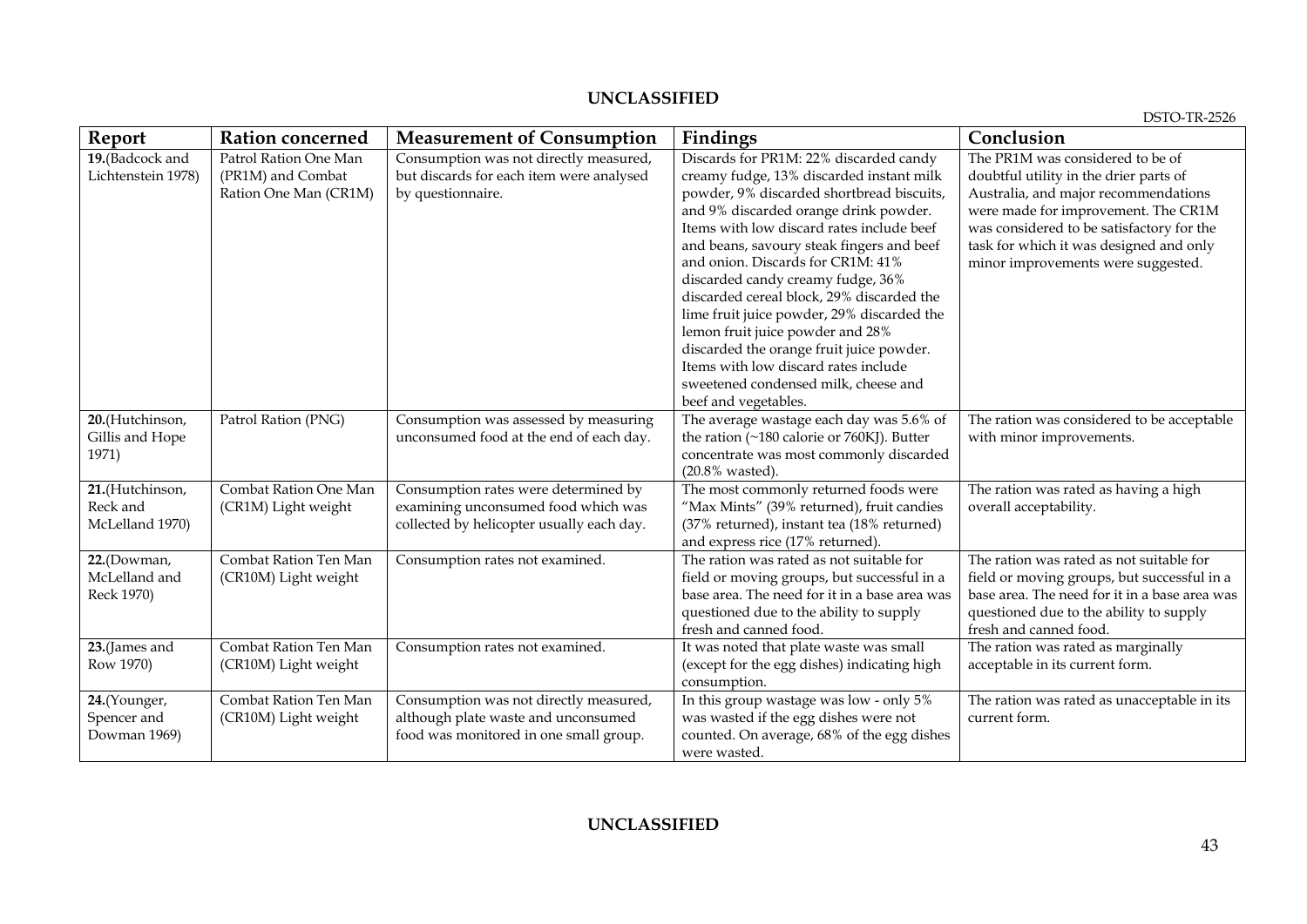| Report                | <b>Ration concerned</b>                      | <b>Measurement of Consumption</b>                                                                                                                                                                                | Findings                                                                                                                                                                                                                                                                                                                                                                                                                                                      | Conclusion                                                                                 |
|-----------------------|----------------------------------------------|------------------------------------------------------------------------------------------------------------------------------------------------------------------------------------------------------------------|---------------------------------------------------------------------------------------------------------------------------------------------------------------------------------------------------------------------------------------------------------------------------------------------------------------------------------------------------------------------------------------------------------------------------------------------------------------|--------------------------------------------------------------------------------------------|
| 25.(Poole 1968)       | Combat Ration One Man<br>(CR1M) Light weight | Consumption was not measured.                                                                                                                                                                                    | The results state the only items that were<br>discarded or unconsumed were tea bags,<br>coffee and chewing gum.                                                                                                                                                                                                                                                                                                                                               | The ration was rated as successful in terms<br>of acceptability and suitability            |
| 26.(Younger<br>1967b) | Combat Ration One Man<br>(CR1M) Light weight | Food items that were discarded before the<br>trial and unconsumed food during the trial<br>was collected for analysis.                                                                                           | Curry powder, chocolate discs and service<br>biscuits were the most commonly<br>discarded items for the six day patrol.<br>Service biscuits, jam filled biscuits, currant<br>luncheon biscuits and chocolate discs were<br>the most commonly discarded items for the<br>eight day patrol. Main meals had low<br>discard rates for both patrols.<br>Consumption rates were calculated and the<br>on average soldiers were consuming 1977<br>calories each day. | The ration was rated as successful in terms<br>of acceptability, adequacy and suitability. |
| 27.(Younger<br>1967a) | Patrol Ration                                | Consumption was not measured.                                                                                                                                                                                    | Consumption was not measured.                                                                                                                                                                                                                                                                                                                                                                                                                                 | The ration was rated as less acceptable to<br>this group.                                  |
| 28.(Younger<br>1966b) | Patrol Ration                                | Consumption was measured by collecting<br>unconsumed food daily.                                                                                                                                                 | Consumption was high, with unconsumed<br>food representing only a small percentage<br>of the food provided. The most commonly<br>discarded item was vegetable block, still<br>with a small discard rate of 6.5%.                                                                                                                                                                                                                                              | The ration was rated as highly acceptable,<br>with only minor modifications required.      |
| 29.(Younger<br>1966a) | Various Rations                              | Consumption was indirectly measured, by<br>analysing lists of items taken on patrol by<br>soldiers. Although acknowledged to be<br>only crudely scientific the figures were<br>valuable for later ration design. | Items commonly taken (and assumed to be<br>consumed) were coffee, sugar, meat blocks,<br>soup powder and apple flakes.                                                                                                                                                                                                                                                                                                                                        | The rations were not rated.                                                                |
| 30.(Rayner ~1966)     | Combat Ration One Man<br>(CR1M)              | Consumption was measured by recorded<br>discarded items at both the beginning of<br>the trial and during the trial.                                                                                              | Items commonly discarded were biscuits,<br>margarine, cereal block, tea and rice.<br>Discards were measured in terms of<br>percentages of individual items (packets<br>rejected divided by packets issued).                                                                                                                                                                                                                                                   | It was concluded that the ration was a very<br>good one.                                   |
| 31.(Smith 1965)       | Patrol Ration                                | Measured consumption at the end of each<br>24 hour period by counting unconsumed<br>food.                                                                                                                        | Consumption was high, (unconsumed food<br>was found to be negligible). The items<br>returned in small amounts were ration<br>biscuits, dehydrated cabbage, dehydrated<br>beans, and curry powder.                                                                                                                                                                                                                                                             | The ration was rated as fair to good.                                                      |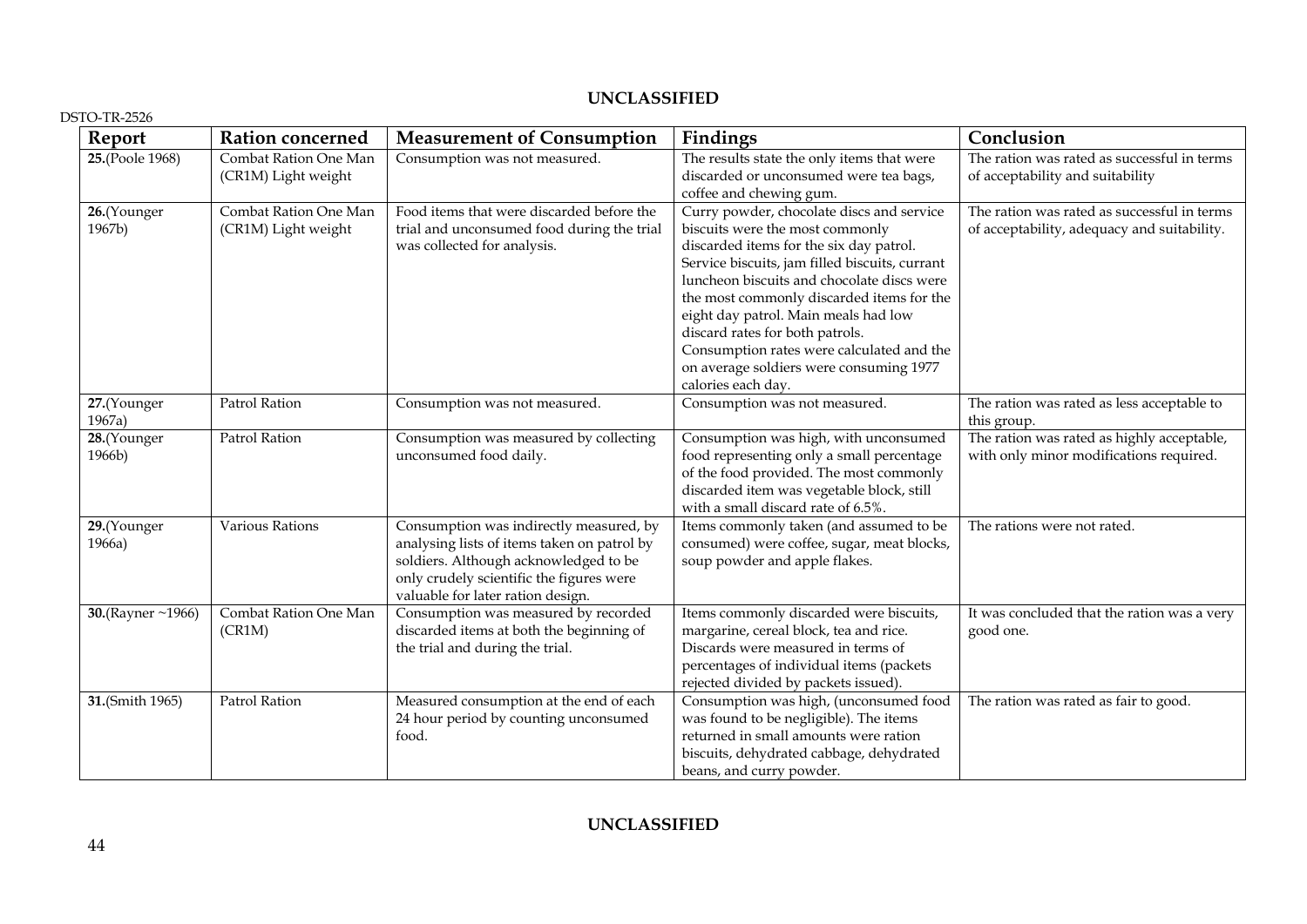| Report                                    | <b>Ration concerned</b>                      | <b>Measurement of Consumption</b>                                                                                                                | Findings                                                                                                                                                                    | Conclusion                                                                                                                                                                            |
|-------------------------------------------|----------------------------------------------|--------------------------------------------------------------------------------------------------------------------------------------------------|-----------------------------------------------------------------------------------------------------------------------------------------------------------------------------|---------------------------------------------------------------------------------------------------------------------------------------------------------------------------------------|
| 32. (Smith 1964)                          | <b>Training Ration Pack</b><br>(Two Man)     | Consumption was not measured.                                                                                                                    | Consumption was not measured.                                                                                                                                               | The ration was rated as highly acceptable.                                                                                                                                            |
| 33. (Younger 1964)                        | <b>Special Purpose Ration</b><br>Pack        | Measured consumption by counting<br>returned (unconsumed) items, however<br>exchanges were permitted for items of<br>equivalent calorific value. | Items commonly returned were margarine,<br>jam, mutton and beef bars, carrot, cabbage,<br>and ration biscuits. Items rarely rejected<br>were sweet biscuits and main meals. | The conclusion was that for up to eight<br>days 2 800 Calories (11 700 kJ) was<br>sufficient. Suggestions for items that<br>should be included in a low calorie ration<br>were given. |
| 34.(Hutchinson<br>1962)                   | Light Weight (One Man)<br><b>Ration Pack</b> | Measured consumption by counting<br>unconsumed items.                                                                                            | Items commonly unconsumed were tea,<br>cheese, milk powder and ration biscuits.<br>Items rarely returned were sweet biscuits<br>and coffee.                                 | The ration was found to be acceptable,<br>requiring a few small changes.                                                                                                              |
| 35.(Hutchinson<br>and McNaughton<br>1961) | Combat Ration Light<br>Weight One Man        | Measured consumption by counting<br>returned items.                                                                                              | Items most commonly returned were<br>instant desserts, instant milk, biscuits,<br>cereal block, dehydrated mutton and beef,<br>dehydrated vegetables and tomato sauce.      | Concluded the ration had major<br>shortcomings in terms of acceptability,<br>adequacy and service suitability.                                                                        |
| 36.(Langtry and<br><b>Munro 1955)</b>     | 24hr Ration Pack (One<br>Man)                | Measured consumption by counting plate<br>waste.                                                                                                 | Items most commonly discarded were<br>oatmeal block, nut food, fish loaf, sultanas<br>and cereal, currants and cereal.                                                      | Concluded that although there were a few<br>shortcomings, the ration was a 'good<br>ration' when used over the intended time<br>period of three to four days.                         |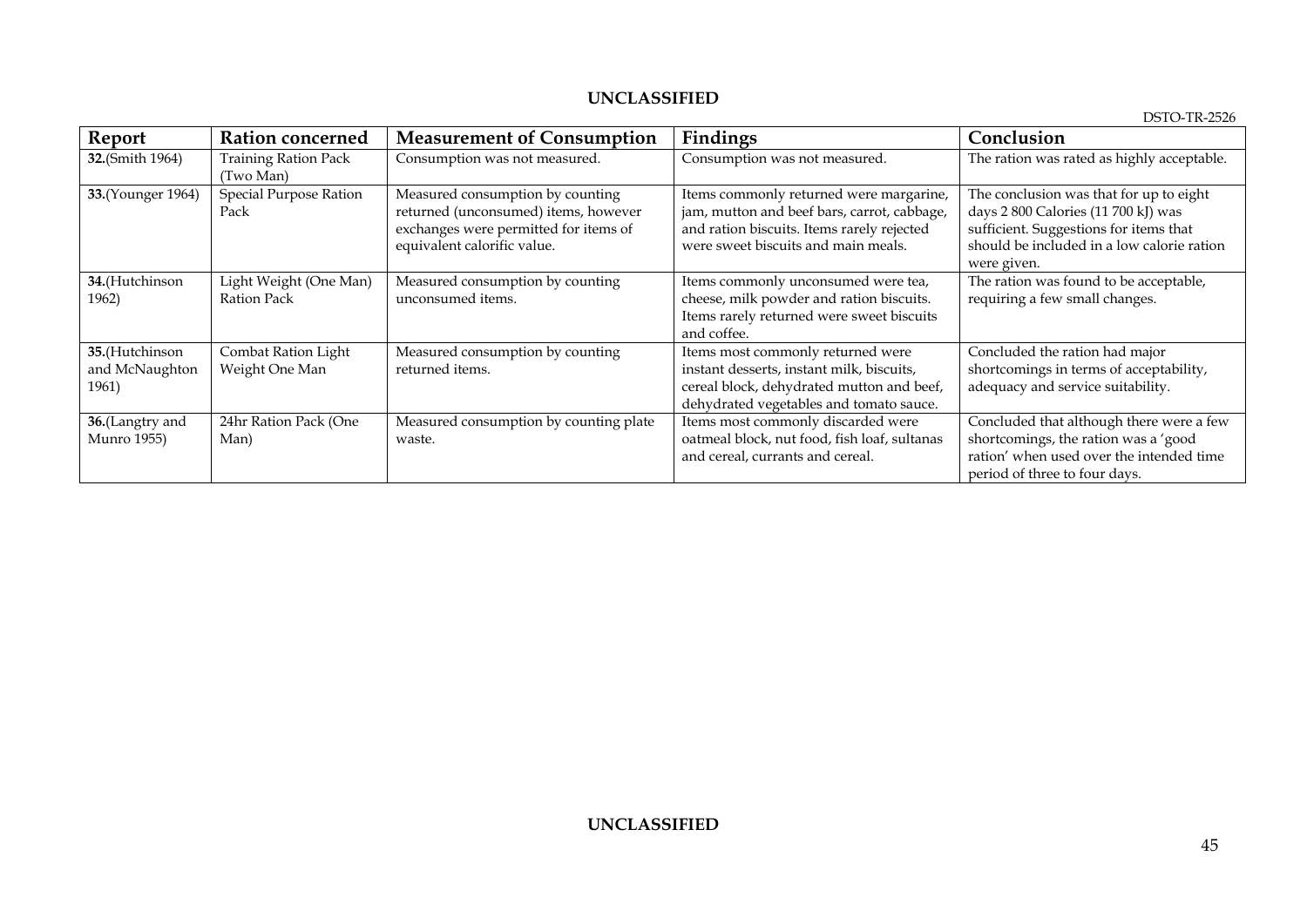## **UNCLASSIFIED FIED**

#### DSTO-TR-2526

# **Appendix C: Identification of the Factors in each Report**

**Contract Contract** 

**C.1. The Food** 

<span id="page-52-1"></span><span id="page-52-0"></span>

| Key:<br>= report did contain findings related to this variable<br>Yes<br>= report did not contain findings related to this variable<br>No |                |              |                 |                        |                         |                |                      |                                                  |
|-------------------------------------------------------------------------------------------------------------------------------------------|----------------|--------------|-----------------|------------------------|-------------------------|----------------|----------------------|--------------------------------------------------|
| <b>Report</b>                                                                                                                             |                | Temperature  | Compatibilities | Acceptance<br>Quality/ | Packaging/<br>Labelling | Presentation   | Monotony<br>Variety/ | Authenticity/<br>Country of<br>Origin<br>Country |
| Does this factor have the potential to increase consumption?                                                                              | $\checkmark$   | $\checkmark$ | $\checkmark$    | $\checkmark$           | $\checkmark$            | $\checkmark$   | $\checkmark$         | $\ddot{\cdot}$                                   |
| Does this factor have the potential to decrease consumption?                                                                              | $\checkmark$   | $\checkmark$ | $\checkmark$    | $\checkmark$           | $\checkmark$            | ✓              | $\checkmark$         | $\ddot{\cdot}$                                   |
| (Kullen et al. in preparation)<br>1.                                                                                                      | No             | Yes          | Yes             | Yes                    | No                      | No             | No                   | No                                               |
| (McLaughlin and Hay in preparation)<br>2.                                                                                                 | Yes            | No           | No              | Yes                    | No                      | N <sub>o</sub> | N <sub>o</sub>       | No                                               |
| 3.<br>(Probert, Bandara and Jayasena 2010)                                                                                                | No             | Yes          | Yes             | Yes                    | No                      | No             | Yes                  | No                                               |
| (Carins and Thomson 2004)<br>4.                                                                                                           | Yes            | Yes          | Yes             | Yes                    | No                      | No             | Yes                  | No                                               |
| 5.<br>(Carins 2002)                                                                                                                       | Yes            | Yes          | Yes             | Yes                    | No                      | No             | Yes                  | No                                               |
| (McLaughlin and Thomson 2002)<br>6.                                                                                                       | Yes            | Yes          | No              | Yes                    | No                      | No             | Yes                  | $\rm No$                                         |
| (Forbes-Ewan 2001)<br>7.                                                                                                                  | Yes            | Yes          | No              | Yes                    | No                      | No             | Yes                  | No                                               |
| (Booth et al. 2001)<br>8.                                                                                                                 | No             | No           | No              | Yes                    | No                      | No             | No                   | No                                               |
| (Stephenson, Cavanough and Driver 1998)<br>9.                                                                                             | Yes            | Yes          | No              | Yes                    | No                      | No             | Yes                  | $\rm No$                                         |
| (Driver et al. 1996)<br>10.                                                                                                               | Yes            | Yes          | Yes             | Yes                    | No                      | No             | Yes                  | No                                               |
| (Forbes-Ewan, Morrissey and Waters 1988)<br>11.                                                                                           | Yes            | No           | No              | Yes                    | No                      | No             | Yes                  | $\rm No$                                         |
| (Forbes-Ewan and Waters 1987)<br>12.                                                                                                      | Yes            | No           | Yes             | Yes                    | No                      | No             | Yes                  | No                                               |
| (Forbes-Ewan and Waters 1986)<br>13.                                                                                                      | Yes            | Yes          | Yes             | Yes                    | Yes                     | No             | Yes                  | No                                               |
| (Badcock 1985)<br>14.                                                                                                                     | Yes            | No           | No              | Yes                    | No                      | $\rm No$       | Yes                  | $\rm No$                                         |
| (Badcock and Lichtenstein 1981)<br>15.                                                                                                    | N <sub>o</sub> | No           | No              | Yes                    | No                      | N <sub>o</sub> | No                   | No                                               |
| (Lichtenstein 1979b)<br>16.                                                                                                               | Yes            | No           | No              | Yes                    | N <sub>o</sub>          | No             | No                   | N <sub>o</sub>                                   |
| (Lichtenstein 1979a)<br>17.                                                                                                               | Yes            | No           | No              | Yes                    | No                      | No             | Yes                  | No                                               |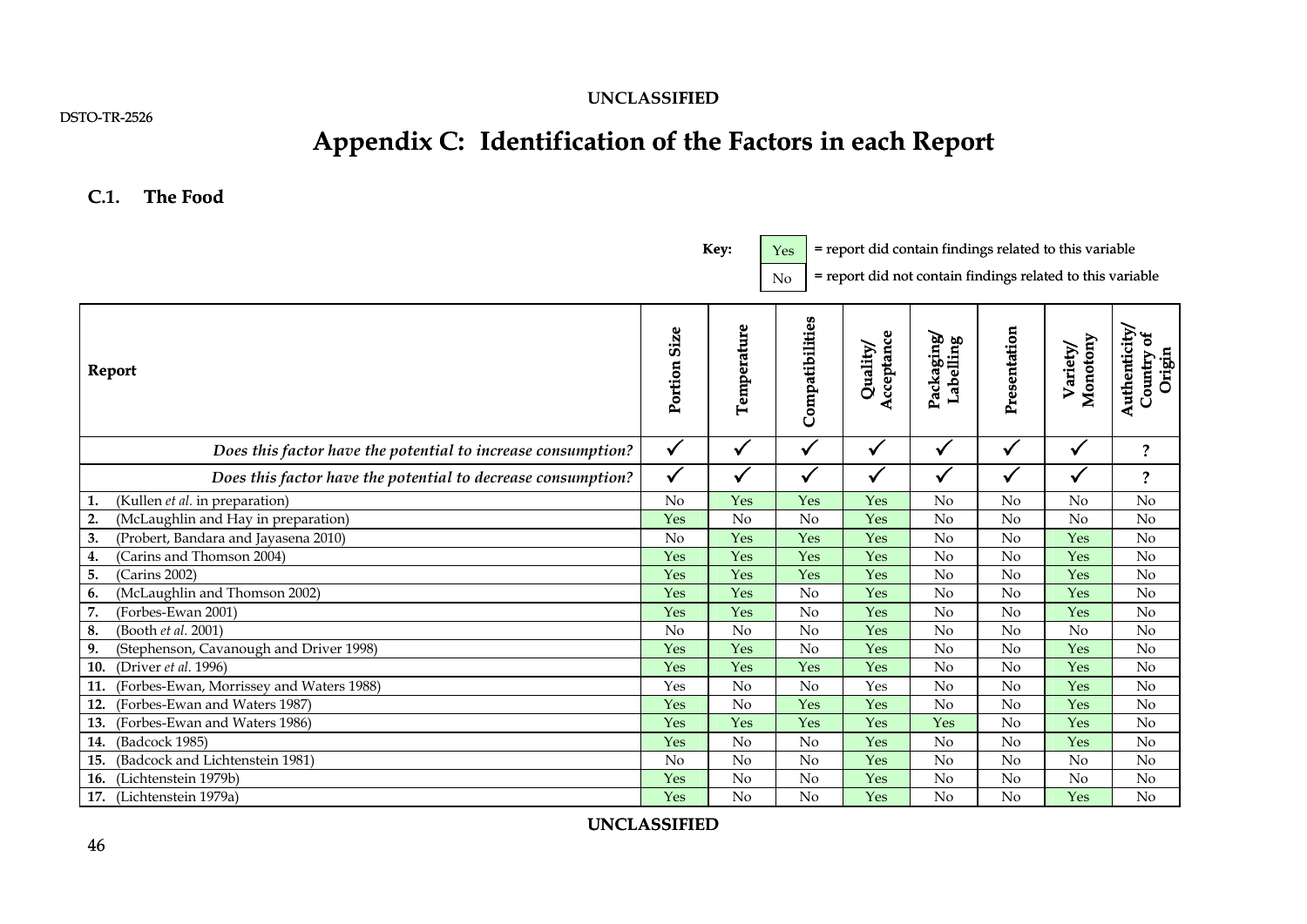Compatibilities **Compatibilities Authenticity/ Temperature Portion Size**  Temperature **Presentation**  Presentation **Authenticity** Portion Size **Quality/ Acceptance**  Packaging/<br>Labelling **Packaging/ Variety/ Monotony Country of**  Country of **Origin Report**  *Does this factor have the potential to increase consumption?* **?** *Does this factor have the potential to decrease consumption?* **?**  ([Lichtenstein and Venkata-Raman 1979\)](#page-36-20) Yes No No Yes No No Yes No **18.19.**([Badcock and Lichtenstein 1978](#page-34-21)) (Badcock and Lichtenstein 1978) (Badcock and Lichtenstein 1978) (Badcock and Lichtenstein 1978) ([Hutchinson, Gillis and Hope 1971](#page-35-24)) Yes No No Yes No No Yes No **20.21.** ([Hutchinson, Reck and McLelland 1970](#page-35-25)) No No Yes Yes No No No No **22.** ([Dowman, McLelland and Reck 1970](#page-34-22)) **Solution Service Service Yes Yes Yes Yes Yes No Yes No Yes No Yes No Yes 23.** ([James and Row 1970\)](#page-35-26) No  $\begin{array}{c|c|c|c|c|c|c|c|c} \hline \end{array}$  Yes No No Yes No No No No No No No No No No No **24.** ([Younger, Spencer and Dowman 1969](#page-37-9)) No No No No No No No Yes No No Yes No Yes No No Yes No **25.** (Poole 1968) ([Poole 1968](#page-36-21)) Yes No No Yes No No No No **26.** (Younger 1967b) ([Younger 1967b](#page-37-10)) No Yes No No Yes No No No Yes No Yes No Yes No Yes No Yes No No Yes No No Yes No No Yes No No Yes No No Yes No No Yes No No Yes No No Yes No No Yes No No Yes No No Yes No No Yes No No Yes No No Yes No No Ye **27.** (Younger 1967a) ([Younger 1967a](#page-37-11)) Yes No No Yes No No No No **28.** (Younger 1966b) ([Younger 1966b](#page-37-12)) No Yes No No Yes No No No Yes No Yes No Yes No Yes No Yes No Yes No No Yes No No Yes No No Yes **29.** (Younger 1966a) ([Younger 1966a](#page-37-13)) No No No Yes No No No No **30.**([Rayner ~1966](#page-36-22)) No Yes No Yes No Yes No No Yes No Yes No Yes No Yes No Yes No Yes No Yes No Yes No Yes No No Yes **31.** ([Smith 1965](#page-36-23)) Yes No Yes Yes No No No No **32.**([Smith 1964](#page-36-24)) Solution of the Second Second Second Second Second Second Second Second Second Second Second Second Second Second Second Second Second Second Second Second Second Second Second Second Second Second Second Seco **33.** ([Younger 1964](#page-37-14)) No No No Yes No No No No ([Hutchinson 1962\)](#page-35-27) Yes No No Yes No No No No **34.35.** ([Hutchinson and McNaughton 1961\)](#page-35-28) Yes No No Yes No No No No **36.** ([Langtry and Munro 1955](#page-35-29)) No Yes No Yes No Yes No Yes No Yes Yes No Yes No Yes No Yes No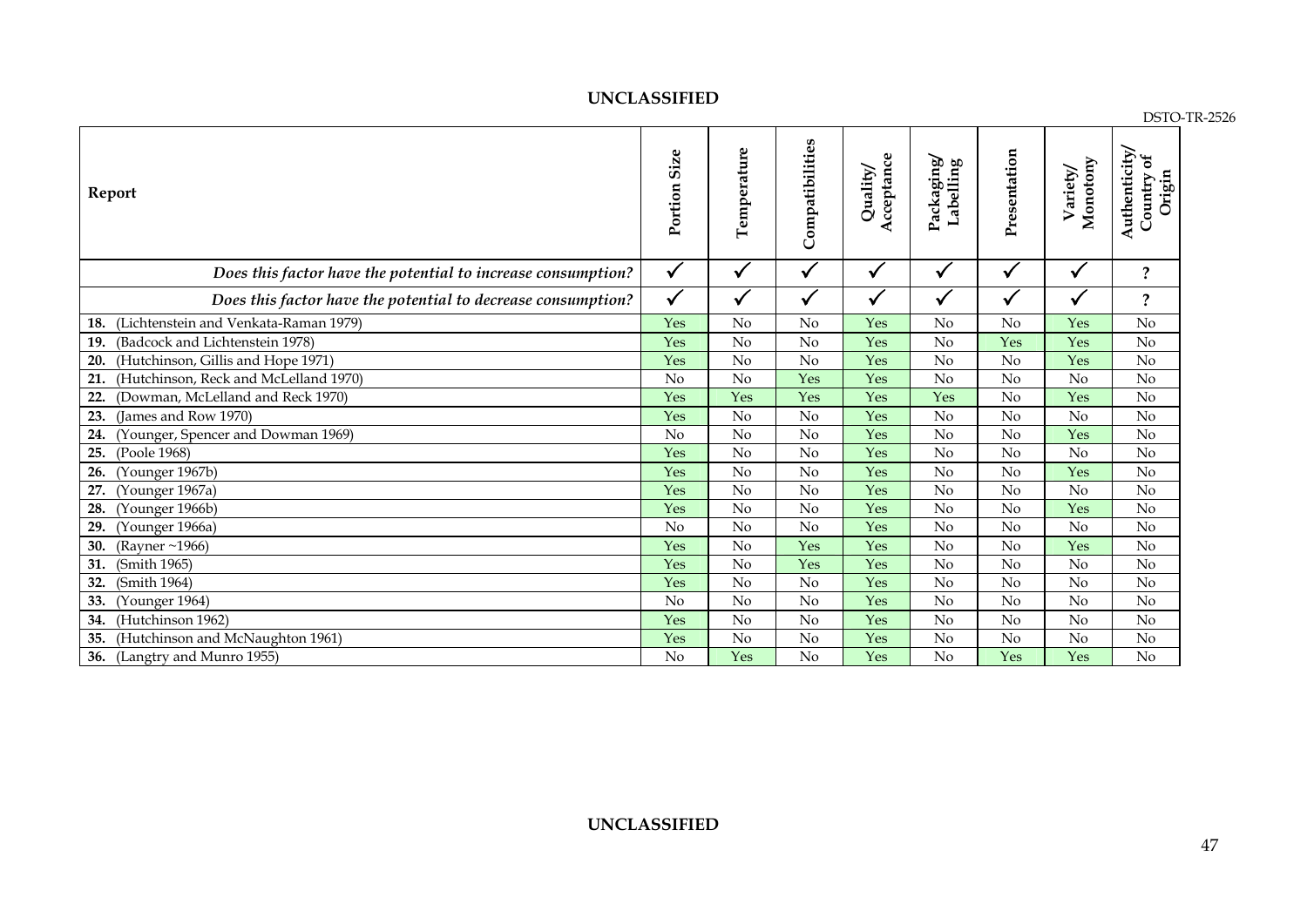#### DSTO-TR-2526

**C.2. The Soldier** 

|                                                                  |                         | Key:           | <b>Yes</b>   | = report did contain findings related to this variable |                             |                            |                                                 |              |                         |                |
|------------------------------------------------------------------|-------------------------|----------------|--------------|--------------------------------------------------------|-----------------------------|----------------------------|-------------------------------------------------|--------------|-------------------------|----------------|
| = report did not contain findings related to this variable<br>No |                         |                |              |                                                        |                             |                            |                                                 |              |                         |                |
| <b>Report</b>                                                    |                         | Gender         | Expectations | Influences<br>Religious                                | Other Dietary<br>Influences | Attitudes<br><b>Traits</b> | Preferences<br><b>Cultural &amp;</b><br>Dietary | Commensality | Emotions<br>Moods/      | Satiety        |
| Does this factor have the potential to increase consumption?     | $\ddot{\mathbf{?}}$     | ✓              | $\checkmark$ | $\overline{?}$                                         | $\ddot{\cdot}$              | ✓                          | ✓                                               | $\checkmark$ | $\ddot{\mathbf{?}}$     | ✓              |
| Does this factor have the potential to decrease consumption?     | $\overline{\mathbf{?}}$ | ✓              |              | ✓                                                      | $\checkmark$                | ✓                          | ✓                                               | ✓            | $\overline{\mathbf{?}}$ | ✓              |
| (Kullen et al. in preparation)<br>1.                             | No                      | No             | No           | No                                                     | No                          | No                         | No                                              | No           | No                      | No             |
| (McLaughlin and Hay in preparation)<br>2.                        | No                      | No             | No           | No                                                     | No                          | No                         | No                                              | No           | No                      | No             |
| 3.<br>(Probert, Bandara and Jayasena 2010)                       | N <sub>o</sub>          | No             | No           | No                                                     | N <sub>o</sub>              | No                         | $\overline{N}$                                  | No           | No                      | No             |
| (Carins and Thomson 2004)<br>4.                                  | No                      | No             | Yes          | No                                                     | No                          | No                         | No                                              | No           | No                      | No             |
| 5.<br>(Carins 2002)                                              | No                      | No             | No           | No                                                     | Yes                         | No                         | No                                              | No           | No                      | No             |
| 6.<br>(McLaughlin and Thomson 2002)                              | No                      | N <sub>o</sub> | No           | No                                                     | N <sub>o</sub>              | No                         | No                                              | No           | No                      | N <sub>o</sub> |
| 7.<br>(Forbes-Ewan 2001)                                         | No                      | N <sub>o</sub> | No           | No                                                     | Yes                         | No                         | No                                              | No           | No                      | N <sub>o</sub> |
| 8.<br>(Booth et al. 2001)                                        | N <sub>o</sub>          | No             | No           | No                                                     | No                          | No                         | No                                              | No           | Yes                     | No             |
| 9.<br>(Stephenson, Cavanough and Driver 1998)                    | No                      | No             | No           | No                                                     | No                          | No                         | No                                              | No           | No                      | No             |
| (Driver et al. 1996)<br>10.                                      | No                      | N <sub>o</sub> | No           | No                                                     | N <sub>o</sub>              | No                         | No                                              | No           | No                      | No             |
| (Forbes-Ewan, Morrissey and Waters 1988)<br>11.                  | No                      | No             | No           | No                                                     | No                          | No                         | No                                              | No           | No                      | No             |
| (Forbes-Ewan and Waters 1987)<br>12.                             | Yes                     | No             | Yes          | No                                                     | No                          | No                         | No                                              | No           | No                      | No             |
| (Forbes-Ewan and Waters 1986)<br>13.                             | No                      | No             | No           | No                                                     | No                          | No                         | No                                              | No           | No                      | No             |
| (Badcock 1985)<br>14.                                            | N <sub>o</sub>          | No             | No           | No                                                     | No                          | No                         | No                                              | No           | No                      | No             |
| (Badcock and Lichtenstein 1981)<br>15.                           | N <sub>o</sub>          | No             | No           | $\overline{N}$                                         | No                          | No                         | $\overline{N}$                                  | No           | No                      | No             |
| (Lichtenstein 1979b)<br>16.                                      | No                      | N <sub>o</sub> | No           | No                                                     | No                          | No                         | No                                              | No           | No                      | N <sub>o</sub> |
| (Lichtenstein 1979a)<br>17.                                      | No                      | No             | No           | No                                                     | No                          | No                         | No                                              | No           | No                      | No             |
| (Lichtenstein and Venkata-Raman 1979)<br>18.                     | No                      | N <sub>o</sub> | No           | No                                                     | No                          | No                         | No                                              | No           | N <sub>o</sub>          | N <sub>o</sub> |
| (Badcock and Lichtenstein 1978)<br>19.                           | No                      | N <sub>o</sub> | No           | No                                                     | $\overline{No}$             | No                         | No                                              | No           | No                      | N <sub>o</sub> |
| (Hutchinson, Gillis and Hope 1971)<br>20.                        | No                      | No             | No           | $\rm No$                                               | No                          | No                         | $\rm No$                                        | No           | No                      | Yes            |
| (Hutchinson, Reck and McLelland 1970)<br>21.                     | No                      | No             | No           | No                                                     | No                          | No                         | No                                              | No           | No                      | No             |

<span id="page-54-0"></span>**UNCLASS FIED I**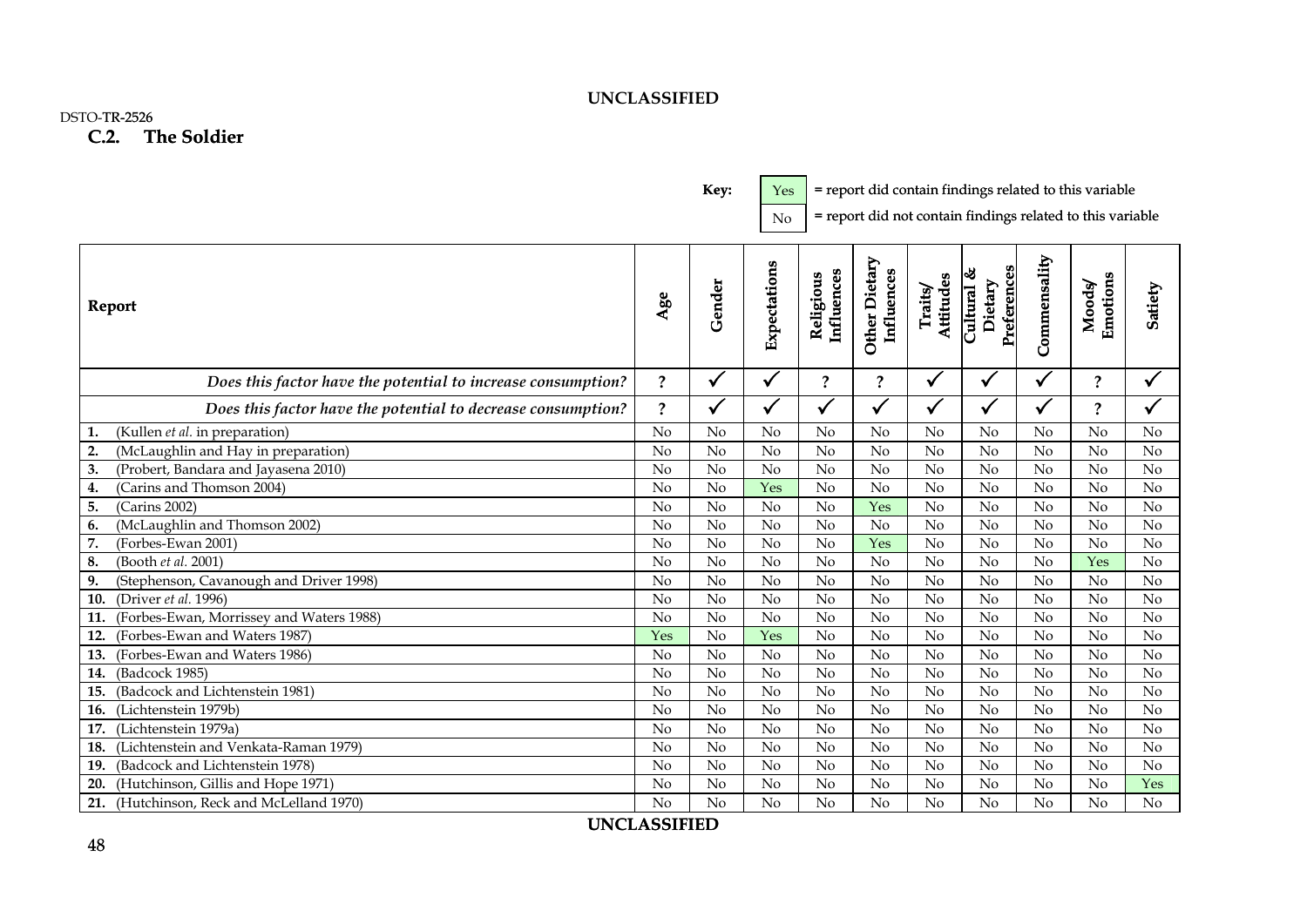Other Dietary<br>Influences **Commensality Other Dietary**  Commensality **Expectations**  Expectations **Religious Preferences Influences Influences Cultural &**  Preferences Cultural & **Moods/ Attitudes Emotions Traits/ Dietary Gender Satiety Age Report**  *Does this factor have the potential to increase consumption?* **? ? ? ?**  *Does this factor have the potential to decrease consumption?*  $\begin{array}{c|c|c|c|c} \n\end{array}$   $\begin{array}{c|c|c|c} \n\end{array}$   $\begin{array}{c|c|c} \n\end{array}$   $\begin{array}{c|c|c} \n\end{array}$   $\begin{array}{c|c|c} \n\end{array}$   $\begin{array}{c|c|c} \n\end{array}$   $\begin{array}{c|c|c} \n\end{array}$   $\begin{array$  ([Dowman, McLelland and Reck 1970](#page-34-22)) No No No No No No No No No Yes **22.** ([James and Row 1970\)](#page-35-26) Yes No Yes No No No No No No No **23.** ([Younger, Spencer and Dowman 1969](#page-37-9)) No No No No No No No No No No **24.25.** ([Poole 1968](#page-36-21)) No No No No No No No No No No **26.** ([Younger 1967b](#page-37-10)) No No No No No No No No No No **27.** ([Younger 1967a](#page-37-11)) No No No No No No No No No No **28.** ([Younger 1966b](#page-37-12)) No No No No No No Yes No No No **29.** (Younger 1966a) ([Younger 1966a](#page-37-13)) No No No No No No No No No No **30.** ([Rayner ~1966](#page-36-22)) No No No No No No No No No No **31.**([Smith 1965](#page-36-23)) No No No No No No No No No Yes No No Yes No No Yes No Yes No Yes No Yes No Yes No Yes No Yes No Yes **32.** ([Smith 1964](#page-36-24)) No No No No No No No No No No **33.** (Younger 1964) ([Younger 1964](#page-37-14)) No No No No No No No No No No **34.** ([Hutchinson 1962\)](#page-35-27) No No No No No No No No No Yes ([Hutchinson and McNaughton 1961\)](#page-35-28) No No No No No No No No No Yes No Yes **35.36.** ([Langtry and Munro 1955](#page-35-29)) No No No No No No No No No Yes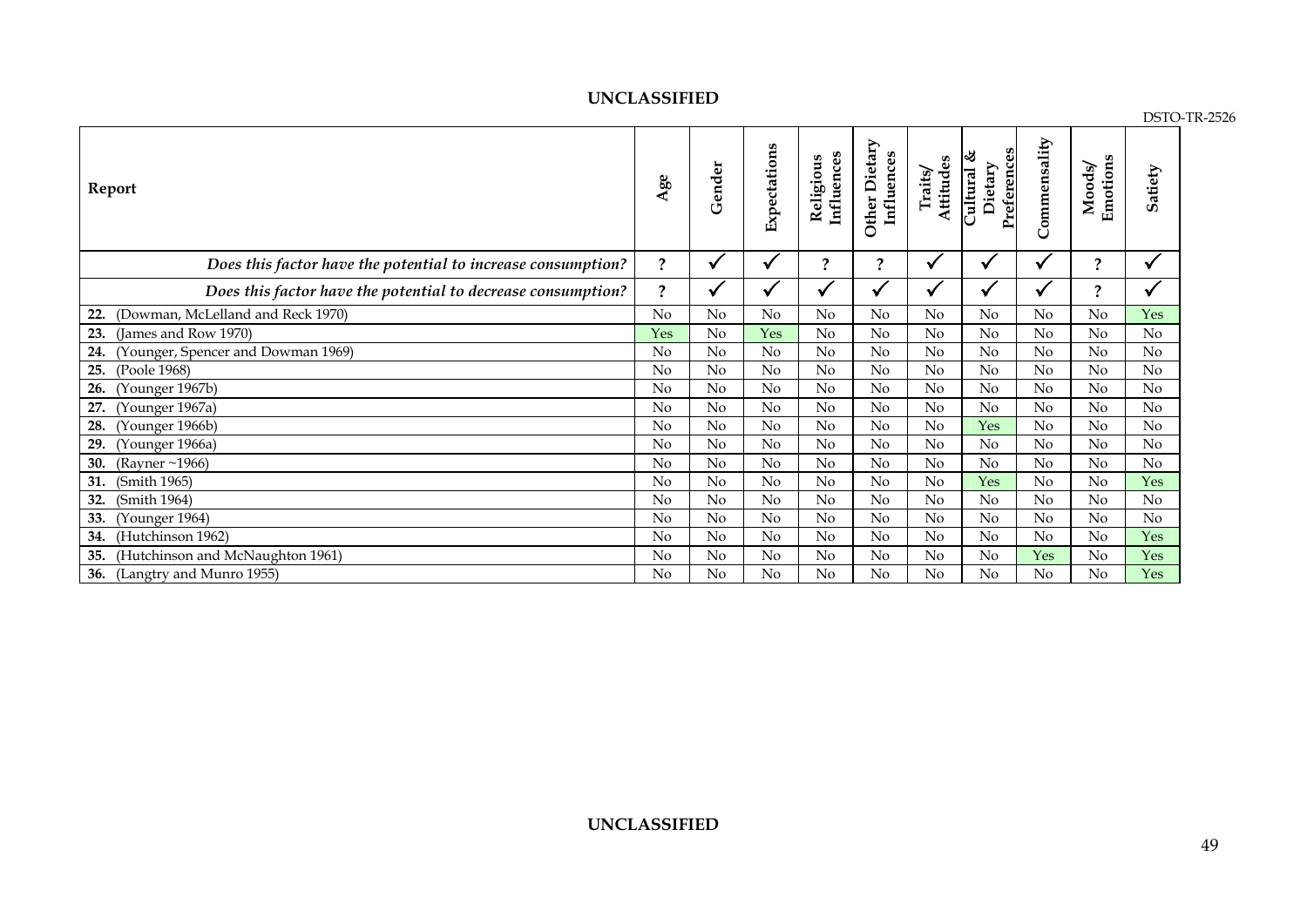#### DSTO-TR-2526

**C.3. The Environment** 

<span id="page-56-0"></span>

| = report did contain findings related to this variable<br>Key:<br>Yes<br>= report did not contain findings related to this variable<br>No. |                |                 |                |                 |                       |                               |                                            |                |                               |
|--------------------------------------------------------------------------------------------------------------------------------------------|----------------|-----------------|----------------|-----------------|-----------------------|-------------------------------|--------------------------------------------|----------------|-------------------------------|
| <b>Report</b>                                                                                                                              |                | ζe<br>Time of D | Choice         | Location        | Comfort vs.<br>stress | <b>Temperature</b><br>weather | of Eating<br><b>Meal Duration</b><br>Speed | Convenience    | Value,<br>Free Food<br>Price, |
| Does this factor have the potential to increase consumption?                                                                               | $\checkmark$   | ✓               | ✓              | $\checkmark$    | $\checkmark$          | $\checkmark$                  | ✓                                          | ✓              | $\checkmark$                  |
| Does this factor have the potential to decrease consumption?                                                                               | $\checkmark$   | $\checkmark$    | V              | $\checkmark$    | $\checkmark$          |                               | M                                          |                | $\ddot{\mathbf{?}}$           |
| (Kullen et al. in preparation)<br>1.                                                                                                       | Yes            | No              | No             | No              | No                    | Yes                           | N <sub>o</sub>                             | Yes            | No                            |
| 2.<br>(McLaughlin and Hay in preparation)                                                                                                  | Yes            | No              | No             | $\overline{No}$ | No                    | No                            | No                                         | Yes            | No                            |
| (Probert, Bandara and Jayasena 2010)<br>3.                                                                                                 | No             | No              | No             | No              | N <sub>o</sub>        | Yes                           | No                                         | Yes            | No                            |
| (Carins and Thomson 2004)<br>4.                                                                                                            | Yes            | N <sub>o</sub>  | No             | No              | No                    | No                            | N <sub>o</sub>                             | Yes            | No                            |
| 5.<br>(Carins 2002)                                                                                                                        | Yes            | No              | N <sub>o</sub> | N <sub>o</sub>  | No                    | Yes                           | No                                         | Yes            | No                            |
| (McLaughlin and Thomson 2002)<br>6.                                                                                                        | N <sub>o</sub> | N <sub>o</sub>  | N <sub>o</sub> | No              | No                    | No                            | No                                         | Yes            | No                            |
| 7.<br>(Forbes-Ewan 2001)                                                                                                                   | Yes            | No              | N <sub>o</sub> | No              | N <sub>o</sub>        | No                            | No                                         | Yes            | No                            |
| 8.<br>(Booth et al. 2001)                                                                                                                  | No             | N <sub>o</sub>  | Yes            | No              | No                    | No                            | N <sub>o</sub>                             | N <sub>o</sub> | No                            |
| (Stephenson, Cavanough and Driver 1998)<br>9.                                                                                              | Yes            | No              | No             | No              | No                    | No                            | Yes                                        | Yes            | No                            |
| (Driver et al. 1996)<br>10.                                                                                                                | Yes            | No              | N <sub>o</sub> | N <sub>o</sub>  | No                    | No                            | N <sub>o</sub>                             | Yes            | N <sub>o</sub>                |
| (Forbes-Ewan, Morrissey and Waters 1988)<br>11.                                                                                            | No             | No              | No             | N <sub>o</sub>  | N <sub>o</sub>        | No                            | No                                         | No             | No                            |
| (Forbes-Ewan and Waters 1987)<br>12.                                                                                                       | No             | No              | N <sub>o</sub> | No              | No                    | Yes                           | N <sub>o</sub>                             | No             | No                            |
| (Forbes-Ewan and Waters 1986)<br>13.                                                                                                       | Yes            | No              | N <sub>o</sub> | N <sub>o</sub>  | No                    | No                            | N <sub>o</sub>                             | N <sub>o</sub> | No                            |
| (Badcock 1985)<br>14.                                                                                                                      | N <sub>o</sub> | No              | N <sub>o</sub> | No              | No                    | Yes                           | N <sub>o</sub>                             | N <sub>o</sub> | N <sub>o</sub>                |
| (Badcock and Lichtenstein 1981)<br>15.                                                                                                     | Yes            | No              | N <sub>o</sub> | N <sub>o</sub>  | N <sub>o</sub>        | No                            | No                                         | Yes            | No                            |
| (Lichtenstein 1979b)<br>16.                                                                                                                | Yes            | No              | No             | No              | No                    | No                            | No                                         | Yes            | No                            |
| (Lichtenstein 1979a)<br>17.                                                                                                                | Yes            | No              | N <sub>o</sub> | N <sub>o</sub>  | No                    | No                            | N <sub>o</sub>                             | N <sub>o</sub> | No                            |
| (Lichtenstein and Venkata-Raman 1979)<br>18.                                                                                               | No             | No              | N <sub>o</sub> | N <sub>o</sub>  | No                    | No                            | N <sub>o</sub>                             | N <sub>o</sub> | No                            |
| (Badcock and Lichtenstein 1978)<br>19.                                                                                                     | Yes            | No              | No             | No              | N <sub>o</sub>        | No                            | No                                         | Yes            | $\rm No$                      |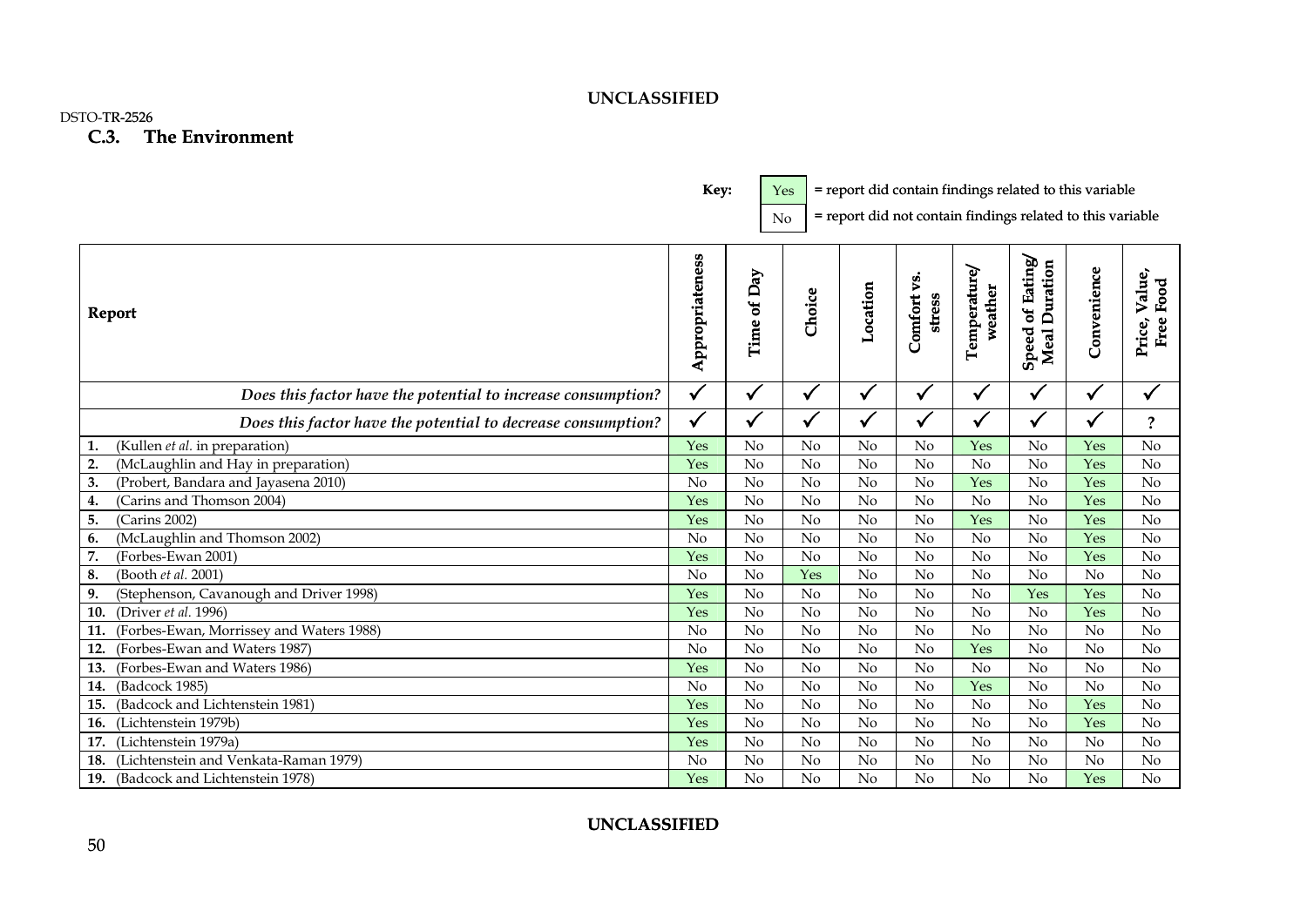| Report                                                       |                | $\mathbf{A}$<br>≏<br>$\mathfrak{b}$<br>Time | Choice | Location | VS.<br>Comfort<br>stress | Temperature<br>weather | of Eating<br>Duration<br>Meal<br>Speed | Convenience  | Value,<br>Food<br>Free<br>Price, |
|--------------------------------------------------------------|----------------|---------------------------------------------|--------|----------|--------------------------|------------------------|----------------------------------------|--------------|----------------------------------|
| Does this factor have the potential to increase consumption? | $\checkmark$   | ✔                                           | ✓      | ✔        | ✓                        | v                      | ✓                                      | $\checkmark$ | $\sqrt{ }$                       |
| Does this factor have the potential to decrease consumption? | $\checkmark$   | √                                           |        | ✔        | √                        | v                      | √                                      | ✓            | $\ddot{\mathbf{?}}$              |
| (Hutchinson, Gillis and Hope 1971)<br>20.                    | Yes            | No                                          | No     | No       | No                       | No                     | No                                     | Yes          | No                               |
| (Hutchinson, Reck and McLelland 1970)<br>21.                 | No             | No                                          | No     | No       | No                       | Yes                    | No                                     | No           | No                               |
| (Dowman, McLelland and Reck 1970)<br>22.                     | Yes            | No                                          | No     | No       | No                       | No                     | No                                     | Yes          | No                               |
| (James and Row 1970)<br>23.                                  | Yes            | No                                          | No     | No       | No                       | No                     | No                                     | Yes          | N <sub>o</sub>                   |
| (Younger, Spencer and Dowman 1969)<br>24.                    | $\overline{N}$ | No                                          | No     | No       | $\rm No$                 | $\rm No$               | $\rm No$                               | Yes          | N <sub>o</sub>                   |
| 25.<br>(Poole 1968)                                          | Yes            | No                                          | No     | No       | No                       | No                     | No                                     | Yes          | No                               |
| 26.<br>(Younger 1967b)                                       | Yes            | No                                          | No     | No       | No                       | No                     | No                                     | Yes          | No                               |
| 27.<br>(Younger 1967a)                                       | Yes            | No                                          | No     | No       | No                       | No                     | No                                     | Yes          | No                               |
| 28.<br>(Younger 1966b)                                       | Yes            | No                                          | No     | No       | No                       | No                     | No                                     | Yes          | $\rm No$                         |
| 29.<br>(Younger 1966a)                                       | No             | No                                          | No     | No       | No                       | No                     | No                                     | Yes          | $\rm No$                         |
| 30.<br>(Rayner ~1966)                                        | Yes            | No                                          | No     | No       | No                       | No                     | No                                     | No           | N <sub>o</sub>                   |
| (Smith 1965)<br>31.                                          | No             | No                                          | No     | No       | No                       | No                     | No                                     | No           | No                               |
| (Smith 1964)<br>32.                                          | No             | No                                          | No     | No       | No                       | No                     | No                                     | Yes          | $\rm No$                         |
| (Younger 1964)<br>33.                                        | $\rm No$       | No                                          | Yes    | No       | $\rm No$                 | No                     | No                                     | Yes          | $\rm No$                         |
| (Hutchinson 1962)<br>34.                                     | Yes            | No                                          | No     | No       | No                       | No                     | No                                     | Yes          | No                               |
| (Hutchinson and McNaughton 1961)<br>35.                      | No             | No                                          | No     | No       | No                       | No                     | No                                     | Yes          | $\rm No$                         |
| (Langtry and Munro 1955)<br>36.                              | Yes            | No                                          | No     | No       | No                       | Yes                    | No                                     | No           | $\rm No$                         |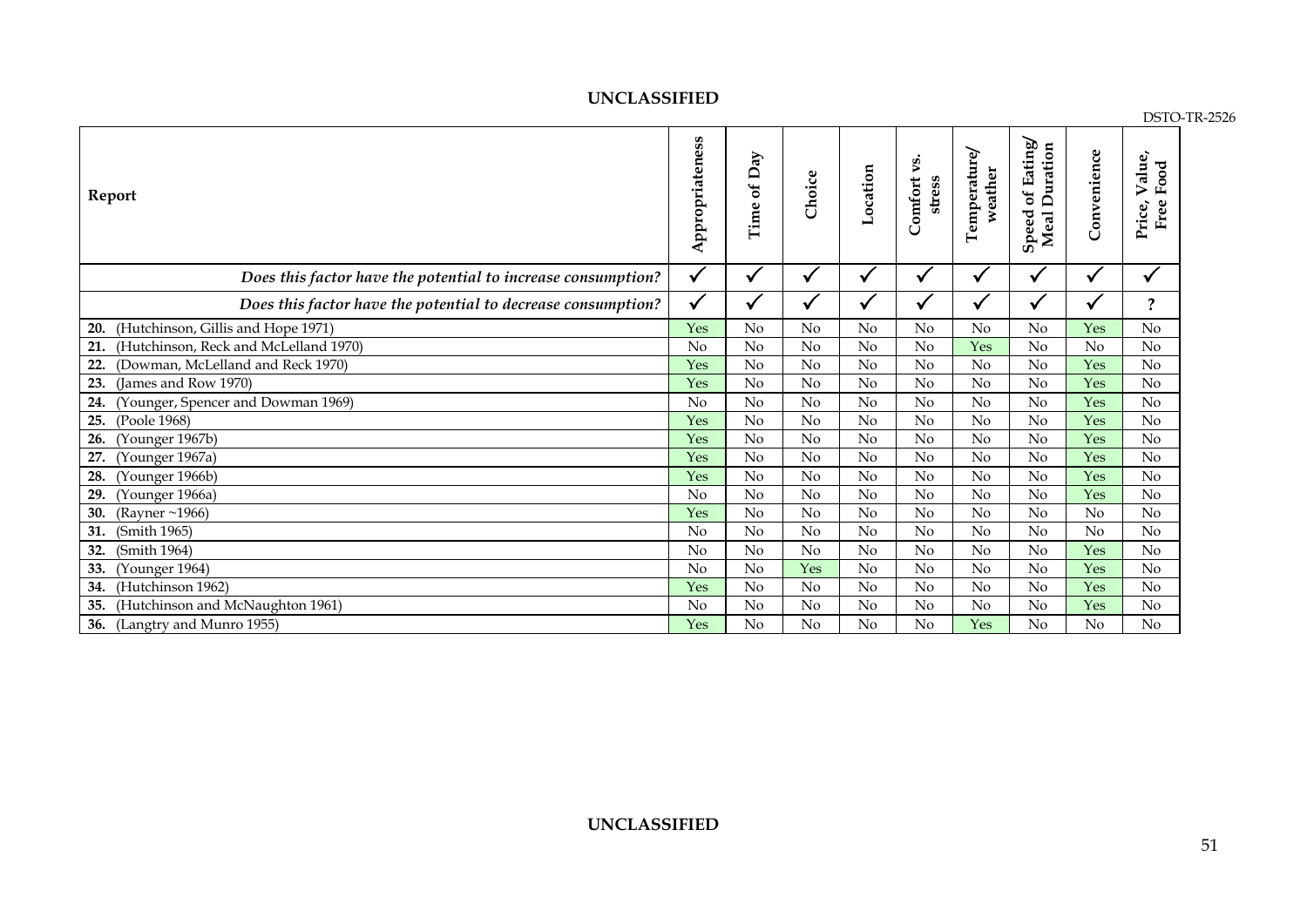# **Appendix D: Description of findings for each Factor**

## **D.1. The Food**

<span id="page-58-1"></span><span id="page-58-0"></span>

| Report                                        | <b>Portion Size</b>                                                                                                                                                                                                         |
|-----------------------------------------------|-----------------------------------------------------------------------------------------------------------------------------------------------------------------------------------------------------------------------------|
| 2. (McLaughlin and Hay in                     | Adequacy of individual items was tested using a three point scale from "not enough" to "too much". The majority of responses fell in the 'enough                                                                            |
| preparation)                                  | category for most items. Items that were rated as "not enough" included coffee, trail mix, sweetened condensed milk, sports beans, crackers, tuna,<br>jerky and tortilla bread.                                             |
| 4. (Carins and Thomson                        | Adequacy of individual items was not tested, but asked about adequacy of main meals, snack items, sweet items, cold drinks, and hot drinks. The                                                                             |
| 2004)                                         | majority thought all of these classes of items were provided in sufficient quantities. Questioned how the PR1M met soldiers overall food needs (very<br>bad to very good) during the exercise - the majority answered good. |
| 5. (Carins 2002)                              | Adequacy of individual items was not tested. Found that 56% of soldiers thought that the size of main meals was 'a good size', 63% thought amount                                                                           |
|                                               | of snacks was 'OK', 59% thought there to be enough cold drinks and 54% thought there was enough hot drinks.                                                                                                                 |
| 6. (McLaughlin and<br>Thomson 2002)           | Adequacy of individual items was tested using a three point scale from "not enough" to "too much". The majority of responses fell in the 'enough<br>category for every item.                                                |
| 7. (Forbes-Ewan 2001)                         | Adequacy of individual items was not tested. Main meals were considered to be too small. About one third stated that there were not enough cold                                                                             |
|                                               | drinks and not enough snacks. Overall the ration was rated as fair to poor in terms of meeting the need for food.                                                                                                           |
| 9. (Stephenson, Cavanough<br>and Driver 1998) | Adequacy of some items was tested using a 3 point scale from 'too much' to 'not enough'. The overall ration was rated as having enough food.                                                                                |
| 10. (Driver et al. 1996)                      | Adequacy of most items was tested using a 3 point scale from 'too much' to 'not enough'. Soldiers generally thought the quantities provided in the<br>IMCR were adequate. They requested more chewing gum.                  |
| 11. (Forbes-Ewan, Morrissey                   | Adequacy of most items was tested using a 3 point scale from 'too much' to 'not enough'. Some desired an increase in the following items - biscuits                                                                         |
| and Waters 1988)                              | (30%), fruit drink powder (25% if current flavour retained and 75% if flavour is improved), sweetened condensed milk (36%), and sweets (33%). Most<br>(71%) thought there was enough food in the pack.                      |
| 12. (Forbes-Ewan and Waters                   | Adequacy of most items (cereal supplement, soups, canned vegetables, spreads, tea, coffee, sugar, sweetened condensed milk, main meals) was tested                                                                          |
| 1987)                                         | using a 3-point scale from 'too much' to 'not enough'. Some desired an increase in the following items - biscuits (34%), soup (31%), coffee (52%), sugar                                                                    |
|                                               | (30%), and sweetened condensed milk (52%). Main meals were generally considered adequate, as were vegetables. For the pack overall, 33.5%                                                                                   |
|                                               | considered quantity to be adequate including cereal supplement and 29.1% believed amount adequate without cereal supplement.                                                                                                |
| 13. (Forbes-Ewan and Waters                   | Adequacy of individual items was not tested. Soldiers were divided as to whether there should be more total food in the ration pack.                                                                                        |
| 1986)                                         |                                                                                                                                                                                                                             |
| <b>14.</b> (Badcock 1985)                     | Demand for items was measured using a 3 point scale from "not enough" to "discarded it". Items that received ratings on the "not enough" end of the                                                                         |
|                                               | range included bread, canned fruit, brew gear, pudding, cake and meat products.                                                                                                                                             |
| 16. (Lichtenstein 1979b)                      | Adequacy of individual items was tested using a three point scale from "not enough" to "too much". Items considered to be provided in insufficient                                                                          |
|                                               | quantities included cheese, sweetened condensed milk, coffee, canned fruit and some main meals. Few respondents considered any items to be                                                                                  |
|                                               | present in excess.                                                                                                                                                                                                          |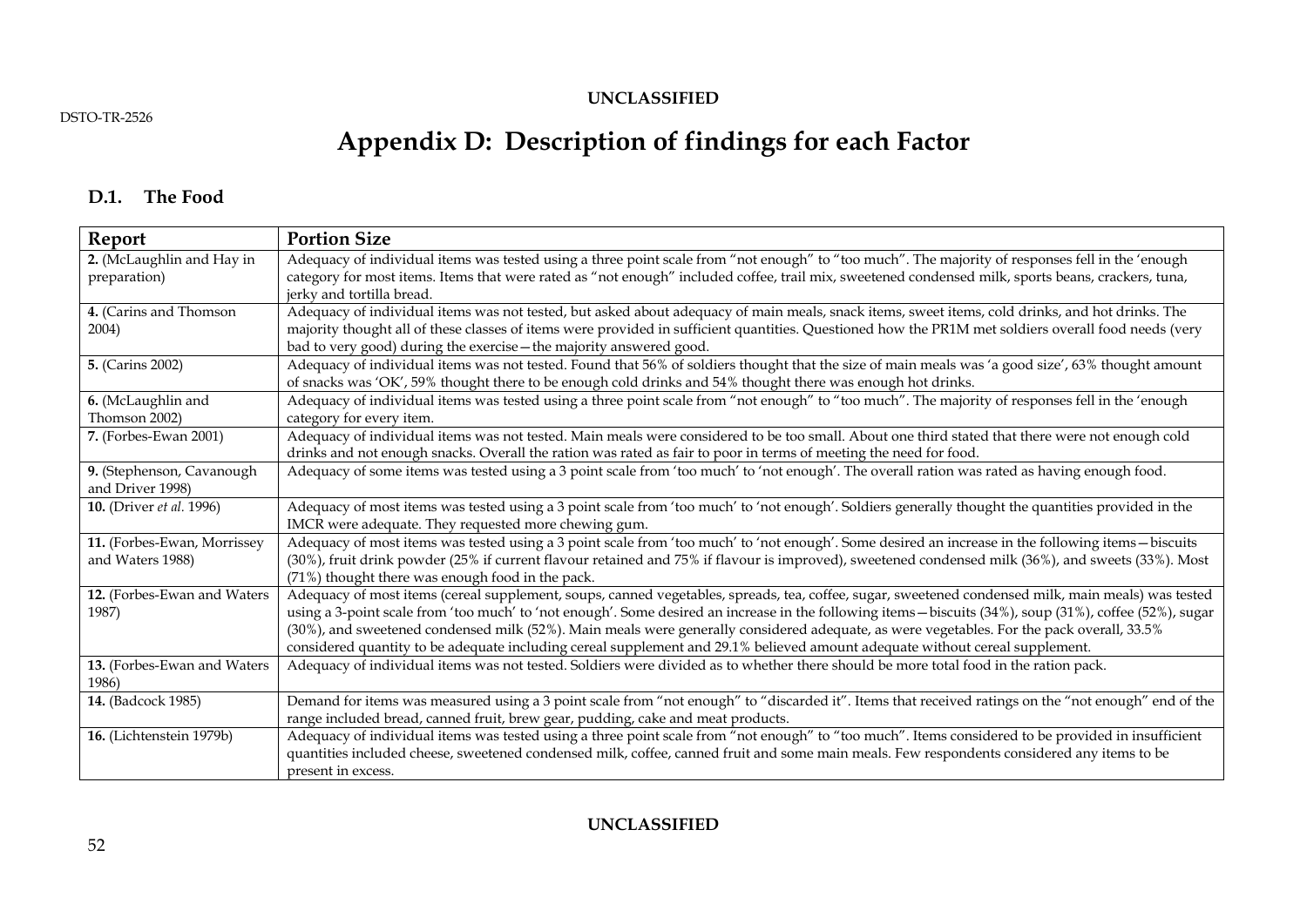| Report                      | <b>Portion Size</b>                                                                                                                                    |
|-----------------------------|--------------------------------------------------------------------------------------------------------------------------------------------------------|
| 17. (Lichtenstein 1979a)    | Adequacy of individual items was tested using a three point scale from "not enough" to "too much". Items considered to be provided in insufficient     |
|                             | quantities by all groups included cheese, sweetened condensed milk, brew gear, chocolate, sweet biscuits and some main meals. Some groups desired      |
|                             | more rice. Items thought to be present in excess were survival biscuits, sugar, and luncheon meat but these results were not conclusive.               |
| 18. (Lichtenstein and       | Adequacy of each item was not reported. The reduced size of the main meals seemed adequate to most users. The amount of (new) raisins was              |
| Venkata-Raman 1979)         | deemed to be insufficient by 96% of users.                                                                                                             |
| 19. (Badcock and            | Adequacy of individual items was tested using a three point scale from "not enough" to "too much". Items thought to be present in insufficient         |
| Lichtenstein 1978)          | amounts in the PR1M were: brew gear, fruit drink powders, biscuits and cheese; and in the CR1M: survival biscuits. Items thought to be provided in     |
|                             | excess in the PR1M were: sugar and in the CR1M: sweet biscuits, cheese, sweetened condensed milk, brew gear, rice, main meals.                         |
| 20. (Hutchinson, Gillis and | Adequacy of individual items was not tested, however soldiers were asked which items they would like to see increased or decreased to improve that     |
| Hope 1971)                  | ration. Soldiers desired an increase in the amount of rice, coffee, tea bags, sugar, biscuits, fruit drink powder. They also wanted a decrease in the  |
|                             | amount of freeze dried meat and brown gravy and vegetable flavour blocks.                                                                              |
| 22. (Dowman, McLelland      | Adequacy of individual items was not tested. Some commented that the ration completed satisfied the men, others considered that there was not          |
| and Reck 1970)              | enough food in the ration for men engaged in strenuous work.                                                                                           |
| 23. (James and Row 1970)    | Adequacy of individual items was not tested. For the overall ration, out of seven companies all found the amount of food adequate except one           |
|                             | company where distribution was thought to be the issue.                                                                                                |
| 25. (Poole 1968)            | Adequacy of individual items was not tested, but the overall ration was rated as adequate by 69% (variety D) and 73% (variety E) of soldiers. Soldiers |
|                             | reported that they would have eaten more of the meals if provided as they were extremely palatable.                                                    |
| 26. (Younger 1967b)         | Adequacy of individual items was not tested, but for overall ration adequacy 95% thought the ration provided enough food.                              |
| 27. (Younger 1967a)         | Adequacy of individual items was not tested. Most thought the ration provided adequate food overall, only 10% thought that there was 'too little'.     |
| 28. (Younger 1966b)         | There was a demand for more rice and sugar. All soldiers reported having adequate food - but the majority still lost weight.                           |
| 30. (Rayner ~1966)          | Adequacy of individual items was not tested, but for overall ration adequacy it was found there was 'enough' food in the experimental ration,          |
|                             | averaging 3.19 when rated on a 5 point scale (from 1 - much too little to 5 - much too much).                                                          |
| 31. (Smith 1965)            | Sufficiency for each ration item was tested using a 3 point scale from 'too much' to 'not enough'. Most items were rated as having insufficient        |
|                             | quantities, including rice, biscuits, chocolate, and dried vegetables. All ration menus were considered to contain insufficient food.                  |
| 32. (Smith 1964)            | Sufficiency for each ration item was tested, the majority of items were considered to have sufficient quantities. More coffee was desired.             |
| 34. (Hutchinson 1962)       | Soldiers were asked to list the items they thought were insufficient. Sugar and coffee were regularly listed. Adequate food was considered to be       |
|                             | present in the ration overall.                                                                                                                         |
| 35. (Hutchinson and         | The majority thought there was sufficient food in the overall ration.                                                                                  |
| McNaughton 1961)            |                                                                                                                                                        |

| Report                      | <b>Food Temperature</b>                                                                                                             |
|-----------------------------|-------------------------------------------------------------------------------------------------------------------------------------|
| 1. (Kullen <i>et al.</i> in | Main meals that did not require heating were more acceptable and had the highest consumption of the main meals.                     |
| preparation)                |                                                                                                                                     |
| 3. (Probert, Bandara and    | In the 2003 survey, 87% stated that main meals should be able to be eaten cold, but 83% stated that having hot meals was important. |
| Jayasena 2010)              |                                                                                                                                     |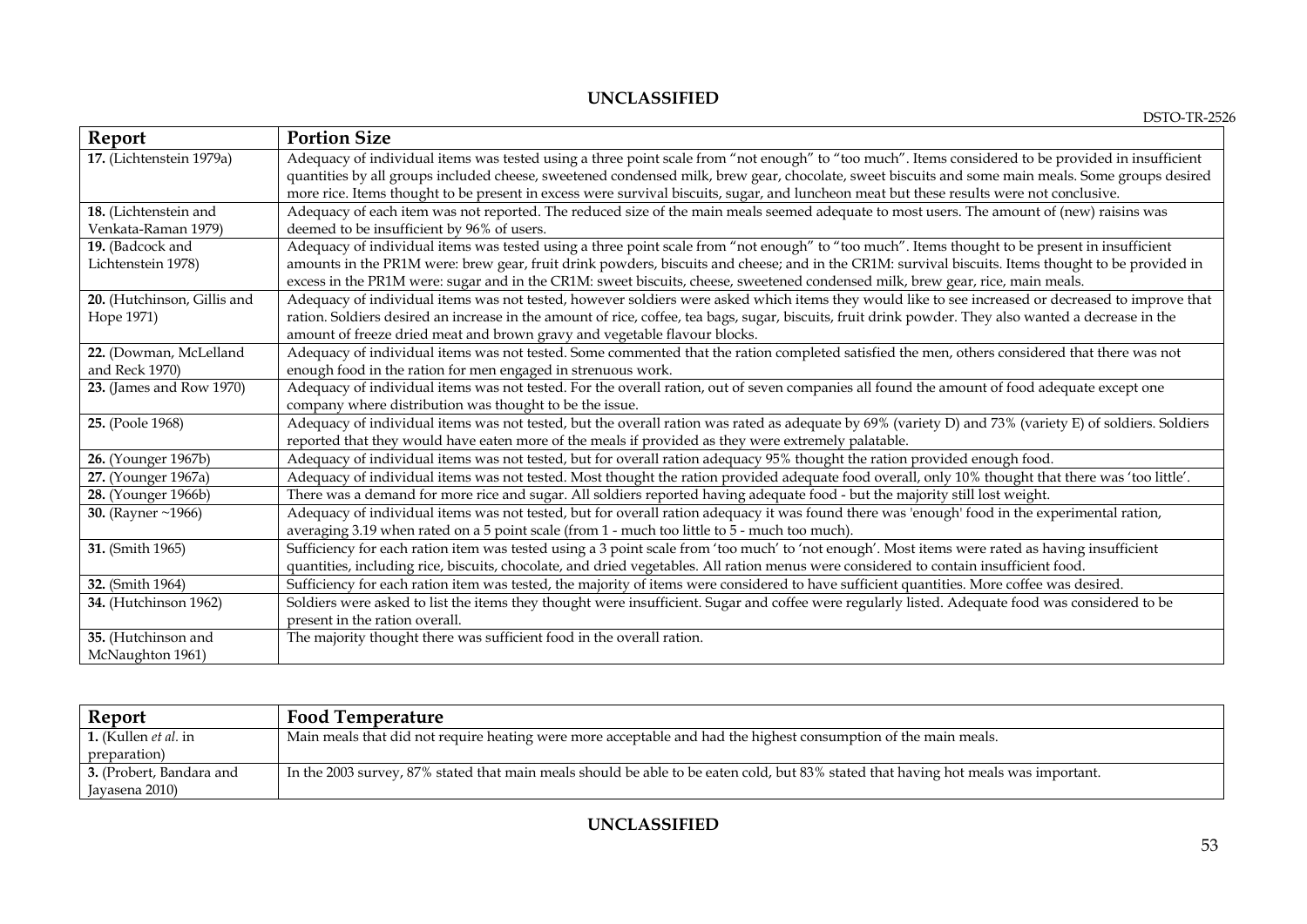| Report                                 | <b>Food Temperature</b>                                                                                                                                |
|----------------------------------------|--------------------------------------------------------------------------------------------------------------------------------------------------------|
| 4. (Carins and Thomson                 | The majority stated that it was important to them to be able to eat FD meals warm, but were not always able to do so.                                  |
| 2004)                                  |                                                                                                                                                        |
| <b>5.</b> (Carins 2002)                | Soldiers were evenly divided as to whether it was important to them to heat food items, but 84% said they heat meals sometimes, often or always.       |
| 6. (McLaughlin and                     | Asked whether it was difficult to heat different meal types. The majority had no difficulty with freeze dried meals, cans or retort pouches. A greater |
| Thomson 2002)                          | percentage had trouble with retort pouches, although this still represented a minority.                                                                |
| 7. (Forbes-Ewan 2001)                  | Heating food was stated to be important to 55%, and 92% were able to heat their food sometimes or often.                                               |
| 9. (Stephenson, Cavanough              | Potato and onion could not be eaten cold. There was a clear desire for a main meal that could be eaten cold.                                           |
| and Driver 1998)                       |                                                                                                                                                        |
| <b>10.</b> (Driver <i>et al.</i> 1996) | Asked whether the meals were edible cold, about one third responded that they were not.                                                                |
| 13. (Forbes-Ewan and Waters            | One of the most common comments was that rations needed to be edible hot and cold, and that some main meals were unpalatable when cold.                |
| 1986)                                  |                                                                                                                                                        |
| 22. (Dowman, McLelland                 | Found that food had to be prepared and then eaten hot. It couldn't be eaten cold straight from the packet.                                             |
| and Reck 1970)                         |                                                                                                                                                        |
| 36. (Langtry and Munro                 | The contribution of food temperature to the appeal of each item was considered                                                                         |
| 1955)                                  |                                                                                                                                                        |

| Report                          | <b>Meal Components (Food compatibilities)</b>                                                                                                         |
|---------------------------------|-------------------------------------------------------------------------------------------------------------------------------------------------------|
| 1. (Kullen et al. in            | Compared two rations - the current meal-based CR1M and the snack-based HWR, and found the snack-based ration more acceptable and better               |
| preparation)                    | consumed.                                                                                                                                             |
| 3. (Probert, Bandara and        | In the 2003 survey, 72% stated that there was a lack of specific breakfast items.                                                                     |
| Javasena 2010)                  |                                                                                                                                                       |
| 4. (Carins and Thomson          | Majority (57%) thought that there was not a specific breakfast item.                                                                                  |
| 2004)                           |                                                                                                                                                       |
| <b>5.</b> (Carins 2002)         | The majority stated there was not really anything to make into breakfast.                                                                             |
| <b>10.</b> (Driver et al. 1996) | There was a preference for a main meal in every IMCR menu. A menu composed entirely of snacks was not considered appropriate.                         |
|                                 | CR5M – there was a clear desire for a new group feeder that also had the capacity to individually feed, rather than a true group feeder. The majority |
|                                 | also wanted foods specifically designed for breakfast. Spreads provided in the CR5M were found to be of no use, because a cereal supplement was not   |
|                                 | provided regularly.                                                                                                                                   |
| 12. (Forbes-Ewan and Waters     | The spreads were considered useless when the cereal supplement (bread/biscuits) was not issued (cereal supplement was not issued to 38% of            |
| 1987)                           | respondents). There was a desire for specific breakfast items - porridge or breakfast cereal.                                                         |
| 13. (Forbes-Ewan and Waters     | There was a demand by all groups for larger breakfast meals.                                                                                          |
| 1986)                           |                                                                                                                                                       |
| 21. (Hutchinson, Reck and       | There was a desire for 3 main meals; this is being addressed by increasing the size of the existing main meals.                                       |
| McLelland 1970)                 |                                                                                                                                                       |
| 22. (Dowman, McLelland          | Macaroni Cheese not a suitable breakfast item, if it had meat mixed with it, it might be more acceptable for breakfast.                               |
| and Reck 1970)                  |                                                                                                                                                       |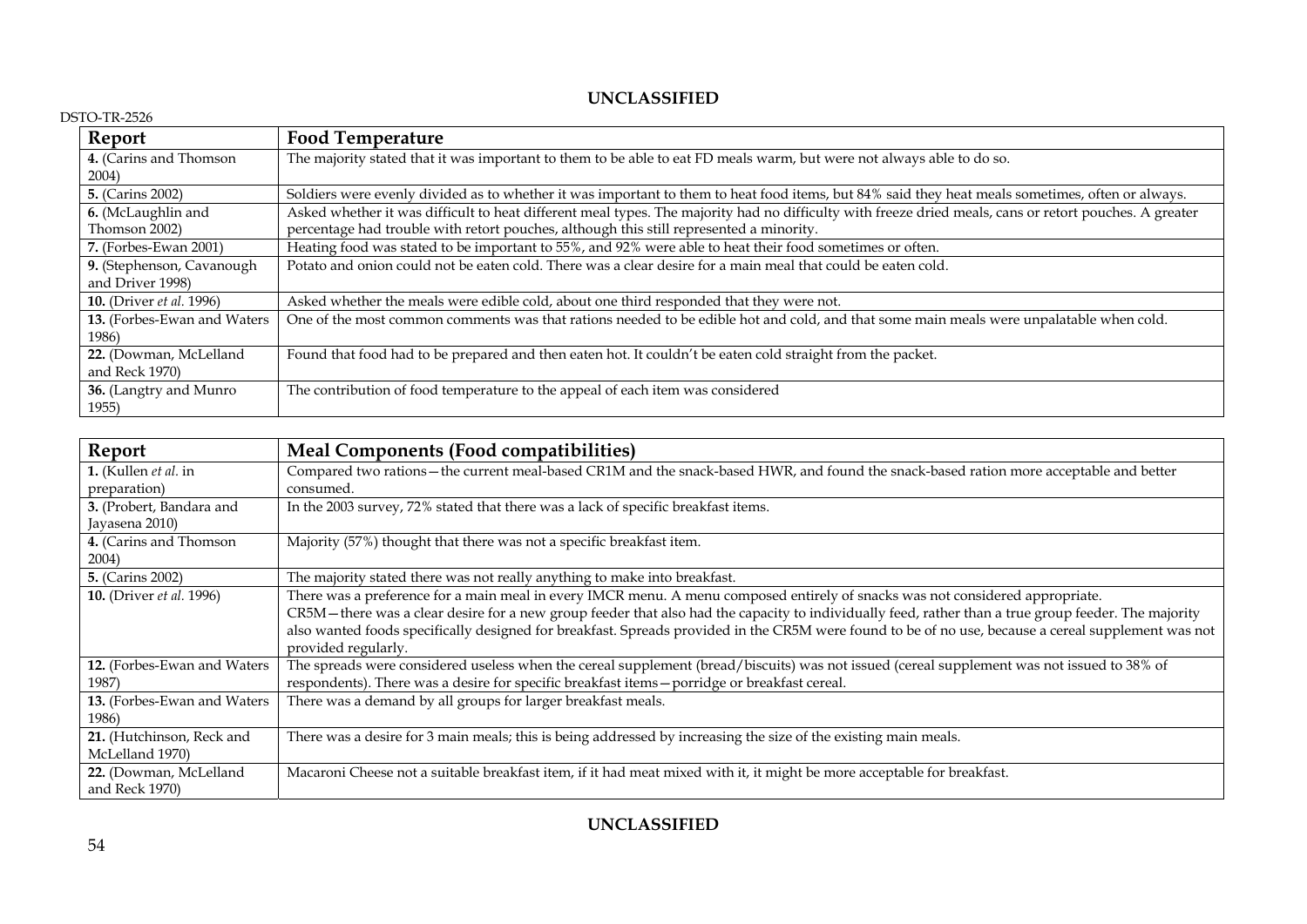| Report                  | Meal<br>  Components (Food compatibilities)                                   |
|-------------------------|-------------------------------------------------------------------------------|
| 30. (Rayner<br>~1966    | Proposed adoption of a midday meal that requires no cooking (a midday snack). |
| <b>31.</b> (Smith 1965) | Rice was more desirable to the Pacific Islanders than the Australians.        |

| Report                      | <b>Food Quality/Acceptance</b>                                                                                                                             |
|-----------------------------|------------------------------------------------------------------------------------------------------------------------------------------------------------|
| 1. (Kullen et al. in        | Tested acceptability of each item using a 5 point scale. HWR items more acceptable than CR1M. Popular items were sweet and savoury biscuits,               |
| preparation)                | protein bars, jerky, trail and nut mixes, protein drinks, sports drinks and main meals (non-heating). Unpopular items were retort main meals, and          |
|                             | soup powders.                                                                                                                                              |
| 2. (McLaughlin and Hay in   | Tested acceptability of each item using a 5 point scale. Most items were well liked, except for ration chocolate and chocolate powergel.                   |
| preparation)                |                                                                                                                                                            |
| 3. (Probert, Bandara and    | Tested acceptability using a 9 point scale in 1998, and using a 5 point scale in 2003. Highly acceptable items were biscuits, cheese and chocolate (1998), |
| Jayasena 2010)              | and cheese, canned fruit, some main meals, sweetened condensed milk and biscuits (2003). Unacceptable items were soup and tropical muesli bar              |
|                             | (1998) and soup, ANZAC muesli bar, sports drinks, curry powder, butter concentrate, vegetable extract and some main meals (2003).                          |
| 4. (Carins and Thomson      | Tested acceptability of each item using a 5 point scale. Acceptable items were biscuits, main meals, fruit grains, chocolate powder, sweetened             |
| 2004)                       | condensed milk, noodles and beverage powders. Unacceptable items were rice, ration chocolate, potato and onion powder, ANZAC biscuit, and curry            |
|                             | powder.                                                                                                                                                    |
| <b>5.</b> (Carins 2002)     | Tested acceptability of each item using a 9 point scale. Acceptable items were most main meals, biscuits, fruit grains and canned fruit, noodles, cheese   |
|                             | and confectionery. Unacceptable items were soups, freeze dried rice, potato and onion powder.                                                              |
| 6. (McLaughlin and          | Tested acceptability of each item using a 9 point scale. Fruit grains, tinned fruit, main meals and biscuits were found to be generally acceptable. Soup   |
| Thomson 2002)               | powders, sports drinks and curry powders were found to be not acceptable.                                                                                  |
| 7. (Forbes-Ewan 2001)       | Acceptability of each item was not tested. The most common reason for discarding items was don't like. Foods commonly discarded were muesli bars,          |
|                             | baked beans, chocolate, candy and rice. The acceptability of CR1M reduced over time for 93%, 64% of which said acceptance 'dropped greatly.' CR1M          |
|                             | doesn't rate highly as a long term feeding option. The taste of cold drinks was an issue. Main meals were too bland. Melting chocolate is common.          |
| 8. (Booth et al. 2001)      | Acceptability of each item was not tested. The acceptability of two high CHO energy supplements were tested, a bar and a drink both of which were          |
|                             | found to be mediocre.                                                                                                                                      |
| 9. (Stephenson, Cavanough   | Tested acceptability of items using a 5 point scale. Biscuits, muesli bars, noodles and main meals were all acceptable. Rice and potato and onion          |
| and Driver 1998)            | powder were unacceptable.                                                                                                                                  |
| 10. (Driver et al. 1996)    | Tested acceptability of some items in the existing rations-not the revised prototypes. For the IMCR most items scored well. For the CR5M cereal            |
|                             | supplement, pasta, bread and noodles were preferred over rice and biscuits. Popular CR5M items included fruit, pudding, biscuits, chocolate,               |
|                             | confectionary, cheese and spreads. Most main meals were rated fair. Items that were rated below fair were soup and ham and eggs.                           |
| 11. (Forbes-Ewan, Morrissey | Acceptability was tested using either a five point scale or a yes/no option. Main meals, biscuits and sweets were found to be acceptable. Fruit            |
| and Waters 1988)            | flavoured cordial was the least acceptable.                                                                                                                |
| 12. (Forbes-Ewan and Waters | Acceptability was tested using either a five or three point scale or a yes/no option. Items that were popular were vegetables, vegemite, jam, fruit and    |
| 1987)                       | puddings. Items of marginal acceptance included tea/coffee and most main meals. Items of poor acceptance include butter concentrate, luncheon              |
|                             | meat, beef and kidney and corned beef.                                                                                                                     |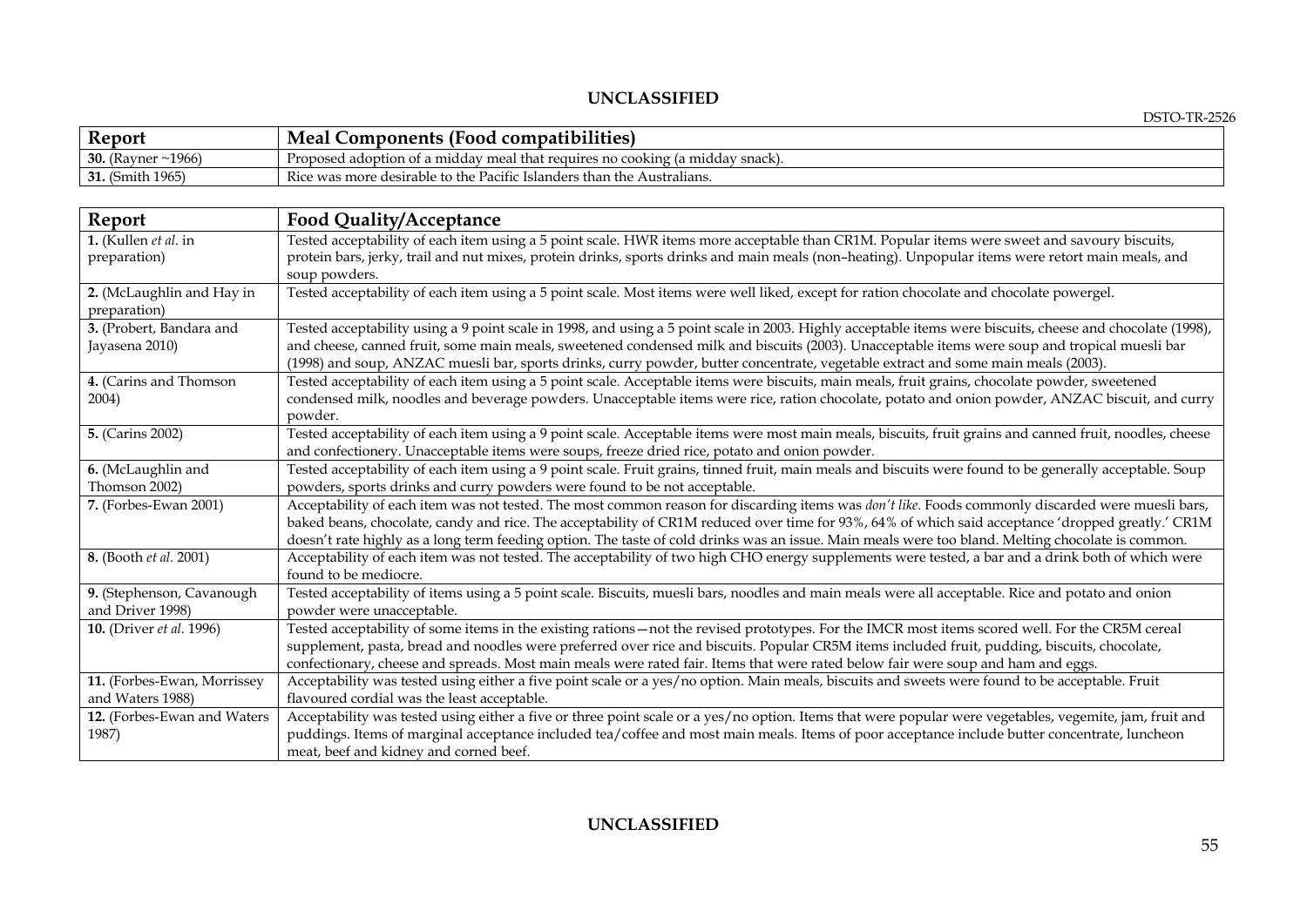| Report                      | <b>Food Quality/Acceptance</b>                                                                                                                                                                 |
|-----------------------------|------------------------------------------------------------------------------------------------------------------------------------------------------------------------------------------------|
| 13. (Forbes-Ewan and Waters | Acceptability was tested using a five point scale for main meals and canned fruit, and a yes/no option for other items. Items that were found to be                                            |
| 1986)                       | popular included shortbread biscuits, chocolate drink, fruit and confectionary. Items of marginal acceptance included most main meals, rice and                                                |
|                             | potato and onion powder. Items that were found to be not acceptable included luncheon meat, corned beef, beverage based powder, butter                                                         |
|                             | concentrate, butterscotch and cereal block. Dislike, too fatty, too salty and bland were common reasons for low acceptability.                                                                 |
| 14. (Badcock 1985)          | Acceptability was assessed using a 5 point scale $(-2 \text{ to } +2)$ . There were items found to be very popular, very unpopular and of intermediate                                         |
|                             | acceptability. Canned fruit has a very high acceptability. Popular items included bread, fruit, coffee, condensed milk, pudding and cake. Items of                                             |
|                             | marginal/moderate acceptance included most main meals, vegetables, rice, jam, biscuits, tea and butter concentrate. Items of poor acceptability                                                |
|                             | included soup, chopped pork and cereal, corned beef, steak and kidney and red kidney beans.                                                                                                    |
| 15. (Badcock and            | Acceptability was assessed using a 5 point scale (-2 to +2). Popular items included soup cubes, biscuits, cheese, cereal block, butterscotch and fruit                                         |
| Lichtenstein 1981)          | candy. Coffee, beef block and milk powder were the least popular items.                                                                                                                        |
| 16. (Lichtenstein 1979b)    | Acceptability was assessed using a 5 point scale (-2 to +2). Highly acceptable items included canned fruit, sweetened condensed milk, cheese, and                                              |
|                             | brew gear. Items of marginal acceptance included rice, most main meals and chocolate. Butterscotch, survival biscuits, cereal block and fruit drink                                            |
|                             | powders were all unacceptable.                                                                                                                                                                 |
| 17. (Lichtenstein 1979a)    | Acceptability was assessed using a 5 point scale (-2 to +2). Highly acceptable items included sweet biscuits, cheese, chocolate, sweetened condensed                                           |
|                             | milk, brew gear, rice, potato and onion powder and spreads. Items of marginal/moderate acceptance included butter concentrate and most main                                                    |
|                             | meals. Items considered unacceptable included cereal block, survival biscuits, camp pie, corned beef, fruit drink powders, luncheon meat and candy                                             |
|                             | creamy fudge. Rice was discarded by 81% (75/76 RPP) and 57% (76/77 RPP) of users.                                                                                                              |
| 18. (Lichtenstein and       | Acceptability was assessed using a 5 point scale (-2 to +2). There were problems with meat reconstitution, and menus all tasting the same. Items with                                          |
| Venkata-Raman 1979)         | high acceptability included mince and spaghetti, potato and onion powder and raisins. Items of marginal/moderate acceptance included chocolate,                                                |
|                             | most main meals and rice. Items of poor acceptance included candy creamy fudge and sweet and sour pork.                                                                                        |
| 19. (Badcock and            | Acceptability was assessed using a 5 point scale (-2 to +2). Sweet and Sour Pork, instant milk and candy creamy fudge were unacceptable in the                                                 |
| Lichtenstein 1978)          | PR1M; and the survival biscuits, cereal block and candy creamy fudge were unacceptable in the CR1M. Flavours and textures were criticised in the                                               |
|                             | main meals (of both rations). They were compared to cardboard, and thought to be too monotonous. The FD meat was difficult to reconstitute. Poor                                               |
|                             | quality ingredients were used, especially the meat which contained excess fat, gristle, blood vessels and sinews. The biscuits were criticised for being<br>too easily crushed, dry and bland. |
| 20. (Hutchinson, Gillis and | Acceptability of all items was assessed using a 5 point scale. All items rated well, biscuits, chocolate and sweetened condensed milk all rated highly.                                        |
| Hope 1971)                  |                                                                                                                                                                                                |
| 21. (Hutchinson, Reck and   | A 5 point scale was used to determine the acceptability of the main meals. All main meals were highly accepted except corned beef. Tea bags were                                               |
| McLelland 1970)             | preferred to instant tea and instant milk was preferred over coffee creamer.                                                                                                                   |
| 22. (Dowman, McLelland      | Acceptability was tested using a five point scale. Most items were rated as acceptable, except macaroni cheese. Soldiers had issues with meal textures;                                        |
| and Reck 1970)              | meat being too small; and having nothing to chew on. Some foods were perceived to be flavourless.                                                                                              |
| 23. (James and Row 1970)    | The 9 point hedonic scale was used. Scrambled and curried eggs were disliked. Apple and custard, porridge and mashed potato were all liked. Items                                              |
|                             | of moderate acceptability were main meals, choc chip dessert, rice, bread and scones.                                                                                                          |
| 24. (Younger, Spencer and   | The 9 point hedonic scale was used. Only 5 out of 12 items were found to be acceptable (scoring 5 or more out of 9). The egg dishes were the least                                             |
| Dowman 1969)                | acceptable.                                                                                                                                                                                    |
| 25. (Poole 1968)            | Each item was rated as acceptable rating 3 (or more) out of 5. The dehydrated meals rated higher than freeze dried meals.                                                                      |
| 26. (Younger 1967b)         | All items were found to be acceptable, that is scoring a rating of 3 (or more) out of 5.                                                                                                       |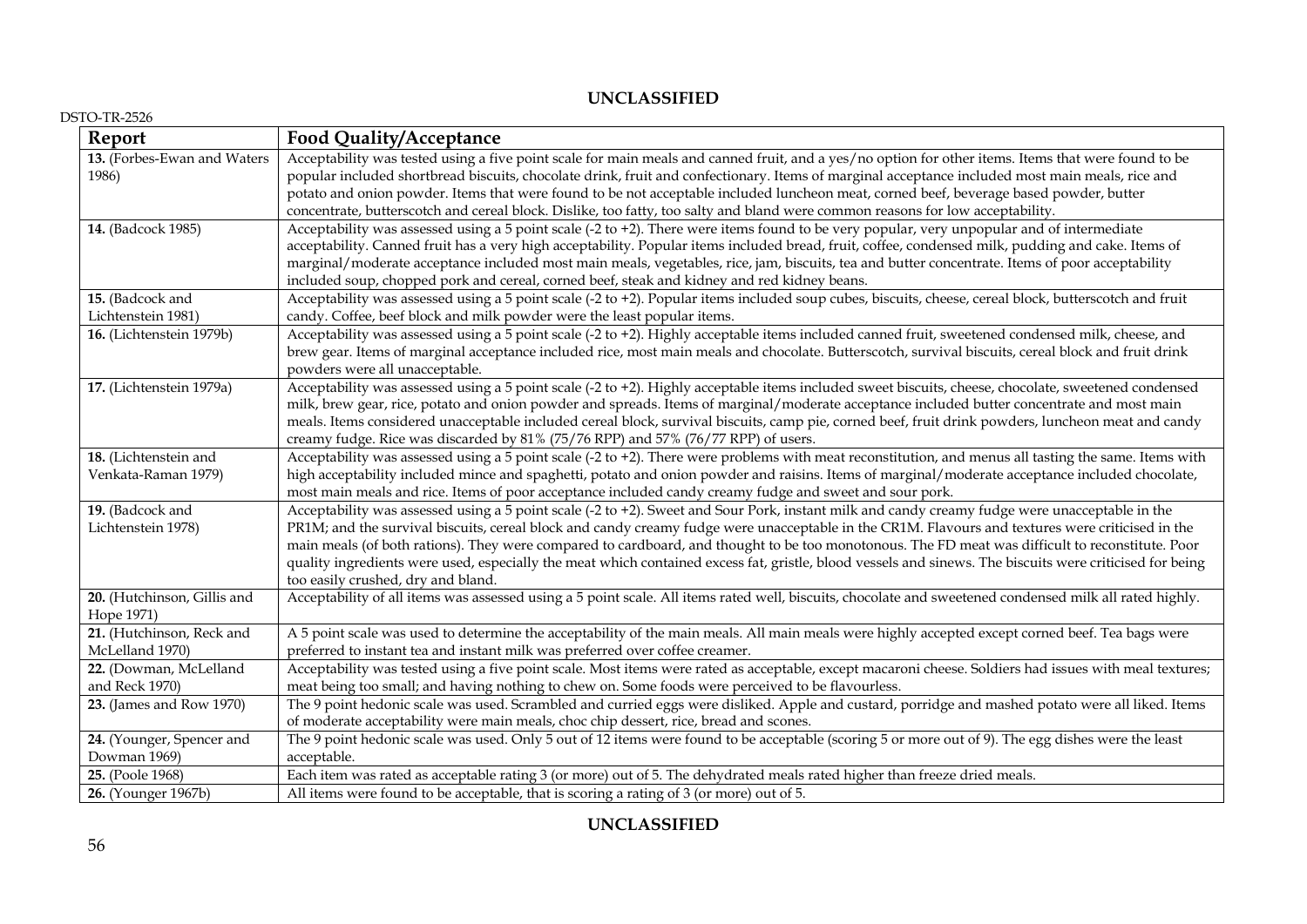|                                 | DSTO-TR-2526                                                                                                                                                                                                                                                                                                                                                  |
|---------------------------------|---------------------------------------------------------------------------------------------------------------------------------------------------------------------------------------------------------------------------------------------------------------------------------------------------------------------------------------------------------------|
| Report                          | <b>Food Quality/Acceptance</b>                                                                                                                                                                                                                                                                                                                                |
| <b>27.</b> (Younger 1967a)      | Acceptability was good to fair - 43.6% rated as good and 35.9% rated as fair.                                                                                                                                                                                                                                                                                 |
| <b>28.</b> (Younger 1966b)      | The ration overall had high acceptability. Rice was popular. Sausages and vegetables, mixed vegetable block ration biscuits and steak and egg all<br>rated poorly.                                                                                                                                                                                            |
| 29. (Younger 1966a)             | Rice was not popular neither was lemonade powder. Freeze dried meat was popular.                                                                                                                                                                                                                                                                              |
| <b>30.</b> (Rayner $\sim$ 1966) | The new pack rated better than the current CR1M when rated on a 5 point scale (from 1 - much worse to 5 - much better). Liked foods included tuna,<br>rice, Irish stew, disliked foods included Vienna Sausages. Rejected foods included biscuits, margarine and cereal blocks. Solid meats were listed as<br>liked as often as they were listed as disliked. |
| <b>31.</b> (Smith 1965)         | Items were well accepted. They were all rated fair to good. More popular items were chocolate, fruit biscuits and rice, less popular were ration<br>biscuits dehydrated cabbage, dehydrated beans and canned mixed beans.                                                                                                                                     |
| 32. (Smith 1964)                | Ration overall was found to be highly acceptable. Popular items were coffee, condensed milk, orange juice, Irish stew, peas, vegetables and meatballs.<br>Unpopular items were ravioli and tomato sauce corn beef and sweet corn, although these were still acceptable to more than half the participants                                                     |
| <b>33.</b> (Younger 1964)       | Dehydrated meals not acceptable due to toughness, poor taste and long preparation time. The dehydrated cabbage and carrot, ration biscuits, jam and<br>margarine were also rated as poor. Popular items were the confectionary jam filled and currant luncheon biscuits.                                                                                      |
| 34. (Hutchinson 1962)           | The ration was generally accepted. Popular items included jam and cream filled biscuits chocolate discs and instant rice. Unpopular items were cheese<br>with bacon, noodles and mulligatawny. Items needing improvement were meat bars cheese and instant milk.                                                                                              |
| 35. (Hutchinson and             | The pack was rated as fair, but the authors concluded it was not satisfactory with respect to acceptability, adequacy or service suitability. Cheese was                                                                                                                                                                                                      |
| McNaughton 1961)                | a popular item. Items regarded as poor were instant milk instant desserts, ration biscuits and candy. The beef and mutton blocks were liked by one                                                                                                                                                                                                            |
|                                 | group and not the other.                                                                                                                                                                                                                                                                                                                                      |
| 36. (Langtry and Munro          | The pack was rated as good. Items rated as poor were nut food, fish loaf, oatmeal block, currants and cereal, sultanas and cereal. Biscuits were                                                                                                                                                                                                              |
| 1955)                           | considered to be borderline. Many of these items were considered to have poor texture.                                                                                                                                                                                                                                                                        |

| Report                      | <b>Food Packaging and Labelling</b>                                                                                                               |
|-----------------------------|---------------------------------------------------------------------------------------------------------------------------------------------------|
| 13. (Forbes-Ewan and Waters | The authors discussed the inclusion of nutrition information on the packaging/instruction sheets to enable the soldier to be better informed when |
| 1986)                       | making discards.                                                                                                                                  |
| 22. (Dowman, McLelland      | Some fruit drink packets were unbranded, soldiers could not determine what flavour was contained in the packet.                                   |
| and Reck 1970)              |                                                                                                                                                   |

| Report                  | <b>Food Presentation</b>                                                                                         |
|-------------------------|------------------------------------------------------------------------------------------------------------------|
| <b>19.</b> (Badcock and | The main meals were considered to have an unappetising appearance.                                               |
| Lichtenstein 1978)      |                                                                                                                  |
| 36. (Langtry and Munro  | Many of the foods were considered to have poor appearance; rehydration issues and separation of fat where noted. |
| 1955)                   |                                                                                                                  |

| Report | Monotony<br>Food<br>and<br>V ariety |
|--------|-------------------------------------|
|        |                                     |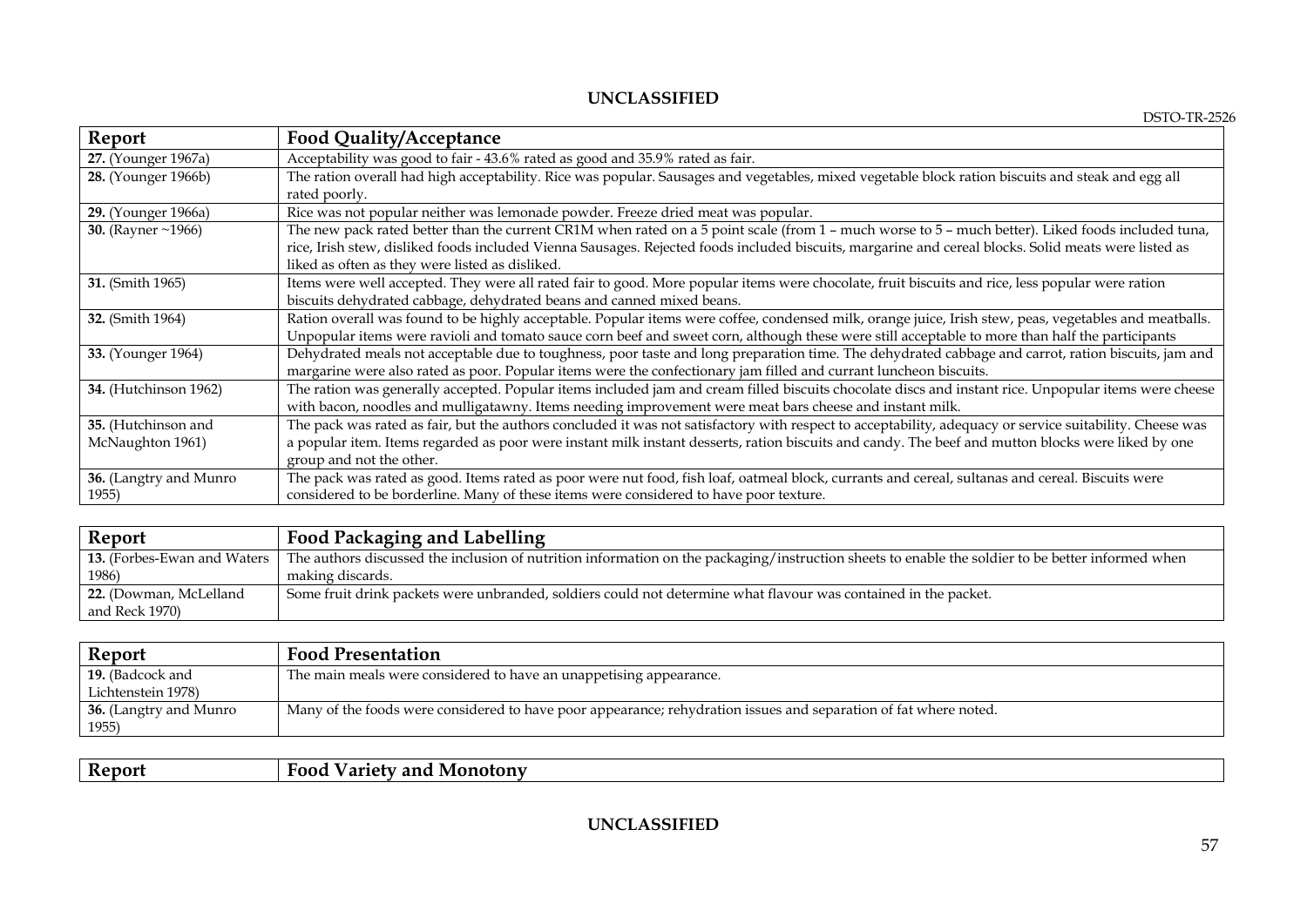| Report                      | <b>Food Variety and Monotony</b>                                                                                                                       |
|-----------------------------|--------------------------------------------------------------------------------------------------------------------------------------------------------|
| 3. (Probert, Bandara and    | A small majority (54%) stated that there was enough variety in the ration.                                                                             |
| Jayasena 2010)              |                                                                                                                                                        |
| 4. (Carins and Thomson      | The majority (63%) thought that there was enough variety in the ration.                                                                                |
| 2004)                       |                                                                                                                                                        |
| 5. (Carins 2002)            | A slight majority (57%) thought there was enough variety in the ration.                                                                                |
| 6. (McLaughlin and          | There were some requests for more variety given in the free comments.                                                                                  |
| Thomson 2002)               |                                                                                                                                                        |
| 7. (Forbes-Ewan 2001)       | Most (73%) thought there wasn't enough variety between menus.                                                                                          |
| 9. (Stephenson, Cavanough   | About half of the soldiers would like to see more variety in the biscuits and cereals, and 28% would like to see more variety in the ration generally. |
| and Driver 1998)            |                                                                                                                                                        |
| 10. (Driver et al. 1996)    | An increase in variety for chewing gum and candy was requested.                                                                                        |
| 11. (Forbes-Ewan, Morrissey | Directly examined variety for sweets and biscuits. Found more variety was desired for both sweets (54%) and biscuits (53%).                            |
| and Waters 1988)            |                                                                                                                                                        |
| 12. (Forbes-Ewan and Waters | Directly examined variety for desserts. There was an overwhelming demand for greater variety in desserts (81%). Comments were received that a          |
| 1987)                       | greater range of condiments is needed, and the variety of main meals could be increased.                                                               |
| 13. (Forbes-Ewan and Waters | Directly examined variety for biscuits, confectionary, meats/main meals and canned fruits. More variety was considered necessary for biscuits (76%),   |
| 1986)                       | confectionary (79%), and fruit (58%). There was also a desire for more condiments to be added (82%), and a common complaint was lack of variety in     |
|                             | the menus. Most soldiers considered 10-15 menus would be appropriate.                                                                                  |
| 14. (Badcock 1985)          | Comments that there was not enough variety in the meat products - that all are very similar.                                                           |
| 17. (Lichtenstein 1979a)    | Criticisms were expressed that there is a lack of variety in the menus, and there should be more variety in the sweets.                                |
| 18. (Lichtenstein and       | Criticisms were made that the PR1M has become 'very boring and monotonous', menus are not changed enough, and the menus are too similar in             |
| Venkata-Raman 1979)         | taste and appearance.                                                                                                                                  |
| 19. (Badcock and            | Flavour of the main meals considered monotonous in both CR1M and PR1M.                                                                                 |
| Lichtenstein 1978)          |                                                                                                                                                        |
| 20. (Hutchinson, Gillis and | Ration was considered to be too monotonous.                                                                                                            |
| Hope 1971)                  |                                                                                                                                                        |
| 22. (Dowman, McLelland      | The meat dishes were criticised for being indistinguishable due to similar colour and texture. Texture was monotonous. Due to a shortage of time and   |
| and Reck 1970)              | limited cooking equipment, variety in the meals was not achieved; every meal was meat and potato/rice. More variety was desired in the sauces,         |
|                             | soups and condiments.                                                                                                                                  |
| 24. (Younger, Spencer and   | Main meal texture, taste and appearance were criticised for being monotonous.                                                                          |
| Dowman 1969)                |                                                                                                                                                        |
| 26. (Younger 1967b)         | Although not asked in the questionnaire, it was recommended that further varieties of the ration be developed.                                         |
| 28. (Younger 1966b)         | The varieties in the ration were too similar it was feared that this would be a problem over lengthy periods of issue. More canned meats were required |
|                             | to create more variety, and some new varieties were suggested.                                                                                         |
| 30. (Rayner ~1966)          | The pack was designed to include more variety, moving to 5 menus instead of three.                                                                     |
| 36. (Langtry and Munro      | The majority considered there to be enough variety in the pack.                                                                                        |
| 1955                        |                                                                                                                                                        |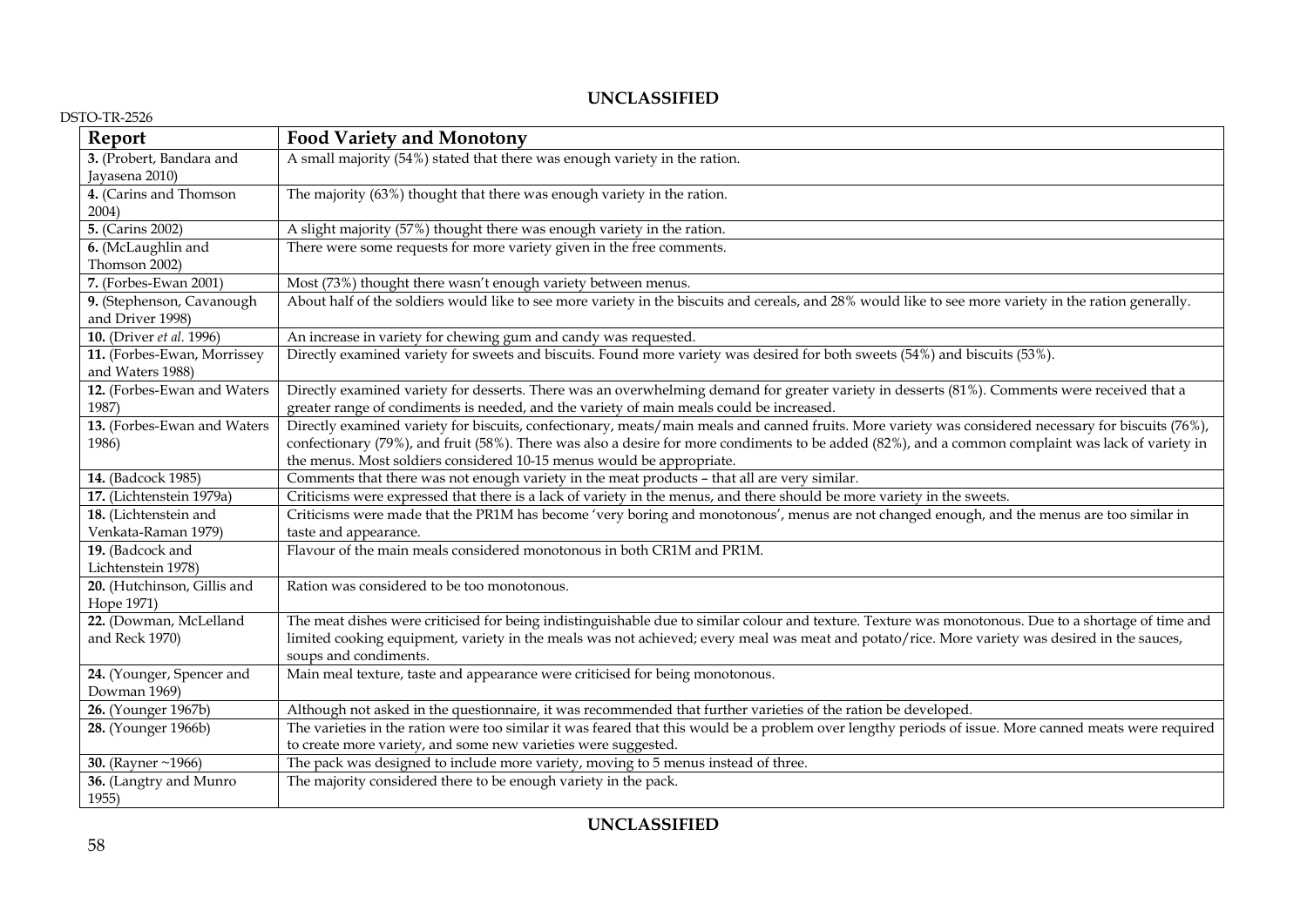## **D.2. The Soldier**

| Report                             | Age                                                                                                                                                |
|------------------------------------|----------------------------------------------------------------------------------------------------------------------------------------------------|
| <b>12.</b> (Forbes-Ewan and Waters | Kidney and offal are not liked by the younger generation, they were commonly used by older generations, but now they are no longer traditionally   |
| 1987)                              | consumed, and this was reflected in the low acceptability and consumption rates.                                                                   |
| <b>23.</b> (James and Row 1970)    | Divided ages into under and over 23 year olds. The younger age group disliked the egg dishes more, and more often stated that there was not enough |
|                                    | food.                                                                                                                                              |

| <b>Report</b>                      | Expectations                                                                                                                                       |
|------------------------------------|----------------------------------------------------------------------------------------------------------------------------------------------------|
| 4. (Carins and Thomson             | The majority stated that the PR1M should contain energy drinks (76%) and energy bars (82%). They were evenly divided as to whether it should       |
| 2004)                              | contain canned fruit.                                                                                                                              |
| <b>12.</b> (Forbes-Ewan and Waters | Kidney and offal are not liked by the younger generation, they were commonly used by older generations, but now they are no longer traditionally   |
| 1987)                              | consumed, and this was reflected in the low acceptability and consumption rates.                                                                   |
| <b>23.</b> (James and Row 1970)    | Divided ages into under and over 23 year olds. The younger age group disliked the egg dishes more, and more often stated that there was not enough |
|                                    | food.                                                                                                                                              |

| ≖<br>Report                | Other<br>Dietary<br>'egetarian.<br>Influences                                               |
|----------------------------|---------------------------------------------------------------------------------------------|
| Carins 2002)<br>$\sqrt{ }$ | 220<br>Need for a<br>a vegetarian menu was supported by .<br>$\angle$ $\angle$ $\sqrt{0}$ . |
| 7. (Forbes-Ewan 2001)      | $ \circ$<br>I Need for more vegetarian food was only suppor<br>orted by 5%.                 |

| Report              | <b>Cultural &amp; Dietary Preferences/Aversions</b>                                                                                                   |
|---------------------|-------------------------------------------------------------------------------------------------------------------------------------------------------|
| 28. (Younger 1966b) | This modified ration was designed to be suitable for both Pacific Islanders and Australians, and was found to be acceptable to both cultural groups.  |
| $31.$ (Smith 1965)  | They tested the ration with Pacific Islanders and Australians, it was found to be acceptable to both. The Pacific Islanders prefer more rice than the |
|                     | Australians. The report made suggestions for rations that would be acceptable to both cultural groups.                                                |

| Report              | Commensality                                                                                                                                           |
|---------------------|--------------------------------------------------------------------------------------------------------------------------------------------------------|
| 35. (Hutchinson and | Suspected that group influence contributed to a higher than usual rate of return of meat blocks from one of their groups, noting that "several of them |
| McNaughton 1961)    | were very outspoken in expressing their dislike of the meat blocks to the project officer. No doubt they were even more outspoken to their             |
|                     | companions"                                                                                                                                            |

<span id="page-65-0"></span>

| Kepor'                    | Emotions<br>Moods<br>anu                                                                                                                                                                                                                                 |
|---------------------------|----------------------------------------------------------------------------------------------------------------------------------------------------------------------------------------------------------------------------------------------------------|
| 2001<br>8. (Booth<br>. и. | $\mathbf{1}$ . $\mathbf{1}$ .<br>-anc<br>detected<br>the.<br>were<br>over<br>. however<br>asureo.<br>. differenc⁄<br>significant ا<br>hetween<br>tım<br>∘ treatment groups.<br>` were no<br>were mea<br>. chanc<br>state<br>- there<br>$\sim$ 100 $\sim$ |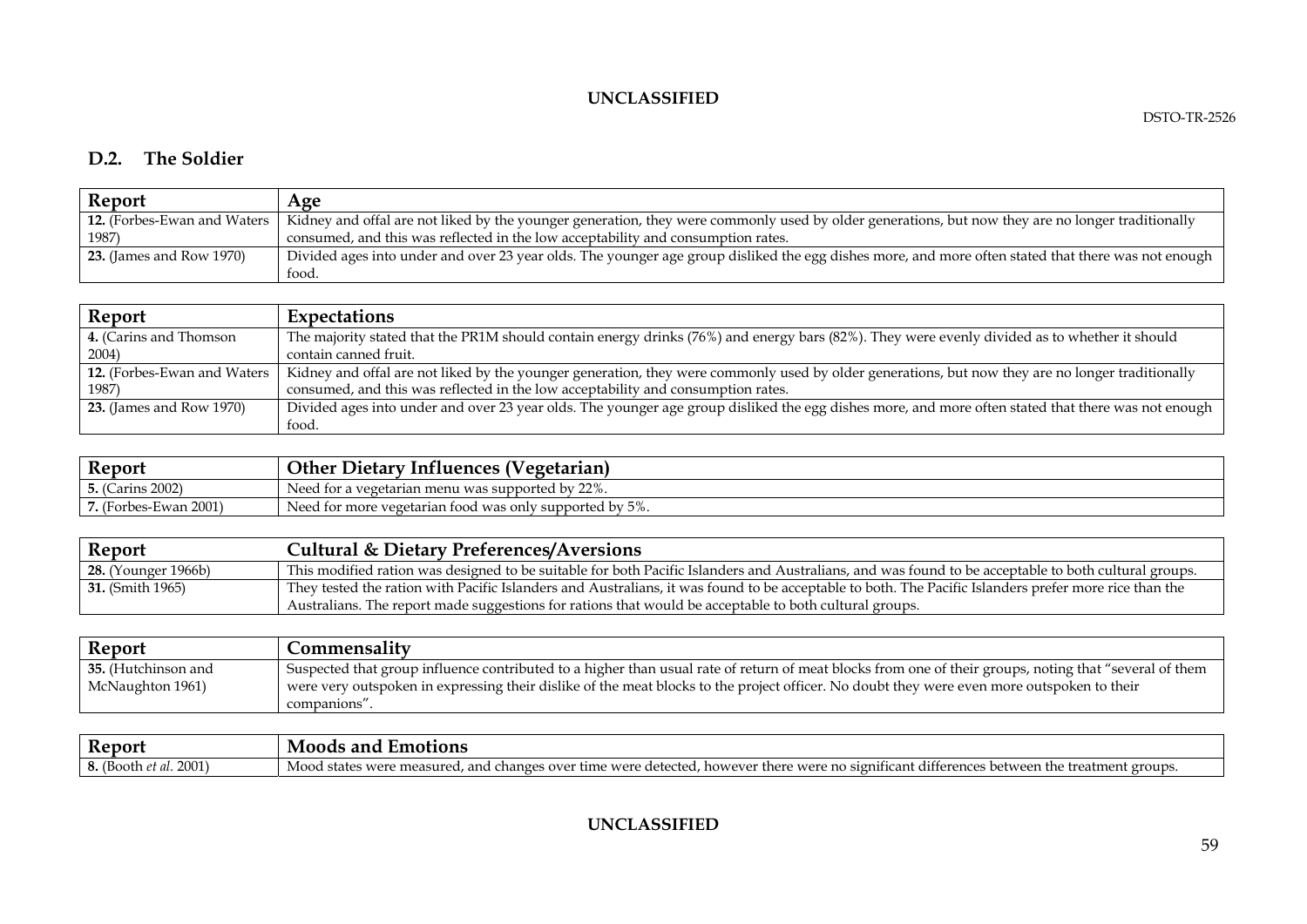#### DSTO-TR-2526

| Report                       | <b>Satiety</b>                                                                                                                                    |
|------------------------------|---------------------------------------------------------------------------------------------------------------------------------------------------|
| 20. (Hutchinson, Gillis and  | Soldiers commented that the ration lacked satiety.                                                                                                |
| Hope 1971)                   |                                                                                                                                                   |
| 22. (Dowman, McLelland       | The rations seemed to satisfy the hunger of the soldiers in the Light Aid Detachment as there was no tendency to snack between meals, however the |
| and Reck 1970)               | ration was considered insufficient for those engaged in very strenuous work by those from 12 Field Regiment.                                      |
| <b>31.</b> (Smith 1965)      | Satiety was tested. All rations were said to contain insufficient food.                                                                           |
| <b>34.</b> (Hutchinson 1962) | Each man was satisfied after each meal.                                                                                                           |
| <b>35.</b> (Hutchinson and   | Troops were more hungry as the trial progressed, but these troops who complained of increased hunger didn't necessarily lose weight.              |
| McNaughton 1961)             |                                                                                                                                                   |
| 36. (Langtry and Munro       | Satiety was gauged by observing natural appetite.                                                                                                 |
| 1955)                        |                                                                                                                                                   |

## **D.3. The Environment**

<span id="page-66-0"></span>

| Report                          | Appropriateness                                                                                                                                          |
|---------------------------------|----------------------------------------------------------------------------------------------------------------------------------------------------------|
| 1. (Kullen <i>et al.</i> in     | HWR ration was designed to suit hot environment and tested against current CR1M to determine success. It was found to be better consumed and             |
| preparation)                    | more acceptable.                                                                                                                                         |
| 2. (McLaughlin and Hay in       | Asked soldiers to rate whether weight, size, packaging and water required to reconstitute was too much, manageable or ideal. Half of the soldiers        |
| preparation)                    | considered the ration manageable with respect to these issues; the other half rated it ideal.                                                            |
| 4. (Carins and Thomson          | The majority of soldiers (80%) did not feel that there were problems with the packaging of the PR1M. However some did identify problems under the        |
| 2004)                           | provided headings of noisy (22%) and lack of camouflage (8%).                                                                                            |
| <b>5.</b> (Carins 2002)         | Tested infantry vs. non-infantry. Generally infantry personnel rated items higher for acceptability, some significantly. Infantry personnel responded    |
|                                 | more strongly 'no' to the questions 'should there be more sweet things?' and 'should there be a vegetarian menu?' They also answered more                |
|                                 | negatively to the question 'do you take jack rations?', although the majority of infantry still took jack rations.                                       |
| 7. (Forbes-Ewan 2001)           | The majority (76%) were dissatisfied with the packaging-required improvements included better camouflage, stronger packaging (for biscuits and           |
|                                 | tubes), and removal of the cans. The CR1M was considered to be heavy and bulky by 87% of soldiers.                                                       |
| 9. (Stephenson, Cavanough       | About two thirds stated that a light weight ration would be suitable for their use. About half stated there were times when the ration was not suitable, |
| and Driver 1998)                | including those where water supply was limited, and where the ration was used for long periods. Whilst weight was not considered to be an issue,         |
|                                 | the ration was considered to be too bulky by about one quarter of respondents. Many complained about the amount of waste.                                |
| <b>10.</b> (Driver et al. 1996) | IMCR-when asked to give a preference between cans (no water required) and freeze dried meals (require the addition of water), soldiers in the            |
|                                 | hotter northern areas preferred cans, even though the requirement for 'no rehydration' of IMCR items was not scored highly. The increased water          |
|                                 | requirement was the factor used in the argument against the used of dried items. The provision of lightweight pouches was considered important.          |
|                                 | CR5M - pouches were deemed to be suitable packaging, but respondents from Darwin showed a higher preference for cans. Soldiers considered 5              |
|                                 | people the best number to be fed with a group feeding ration.                                                                                            |
| 13. (Forbes-Ewan and Waters     | Packaging was considered suitable by the majority (74%). Common suggestions for improvement were having a sealable outer bag, reducing the total         |
| 1986)                           | packaging.                                                                                                                                               |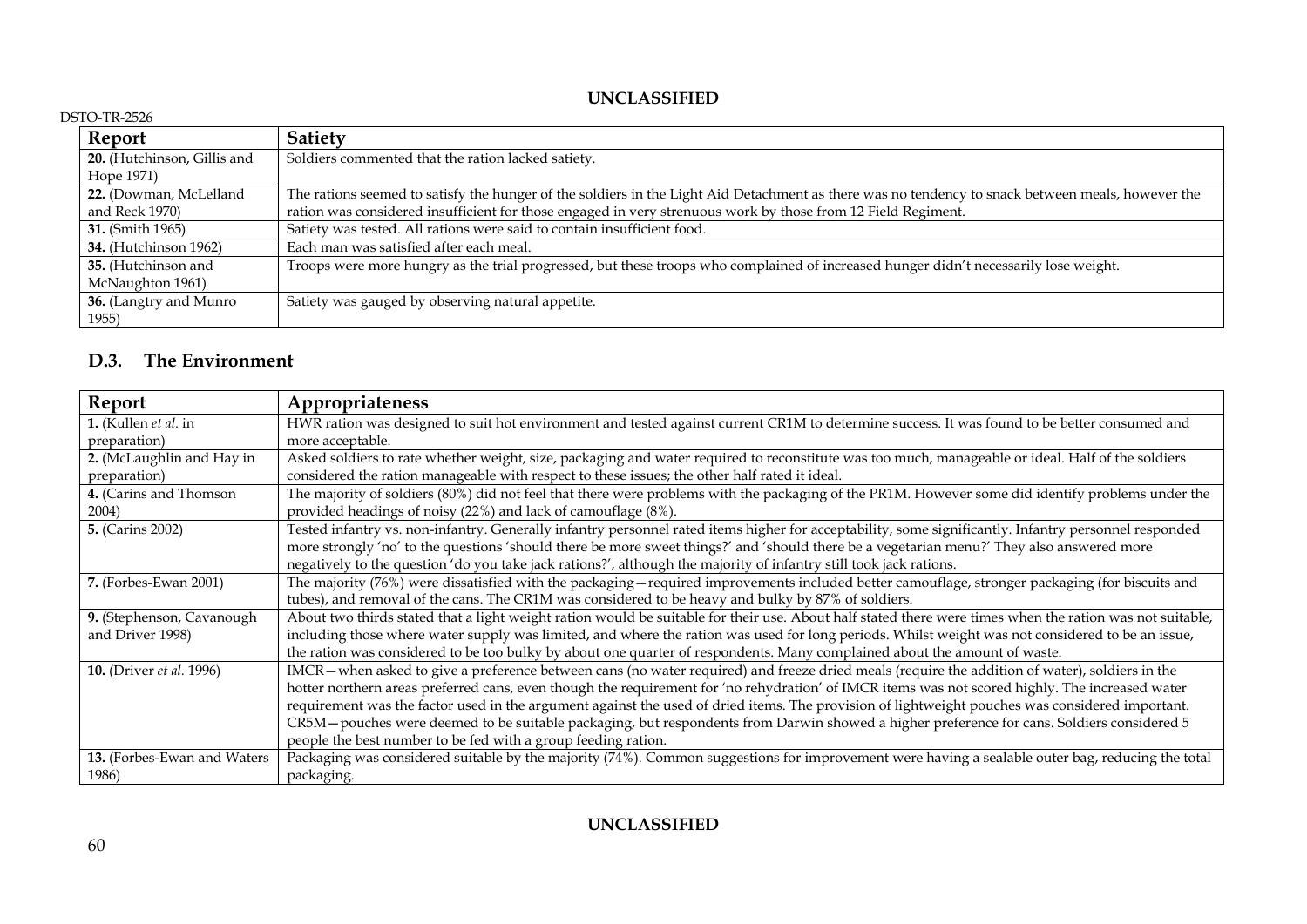| Report                                    | Appropriateness                                                                                                                                                                                                                                                                                                                                                             |
|-------------------------------------------|-----------------------------------------------------------------------------------------------------------------------------------------------------------------------------------------------------------------------------------------------------------------------------------------------------------------------------------------------------------------------------|
| 15. (Badcock and<br>Lichtenstein 1981)    | Water food bag inadequate strength, sweet wrappers stuck to sweets, matches less than ideal and the water sterilisation packaging hard to open.                                                                                                                                                                                                                             |
| 16. (Lichtenstein 1979b)                  | The questionnaire asked whether the packaging was alright, too shiny, too crackly, too flimsy or too bulky for each item. Few items were considered<br>to have these problems. The exception was the main meals which were considered to be too shiny. Some considered that all items should be packed in<br>camouflaged materials.                                         |
| 17. (Lichtenstein 1979a)                  | Comments were made that the canned fruit containers were considered to be too flimsy, that cans should be made of a lighter material, and a<br>resealable bag for the CR1M should be included.                                                                                                                                                                              |
| 19. (Badcock and<br>Lichtenstein 1978)    | Criticism of the amount of water required to be carried for the PR1M and this was not appropriate in drier climates. Packaging of items was<br>considered too shiny for tactical conditions, and there were adverse camouflage and flammability aspects to the packaging. Taints from the packaging<br>were found, and often flavours came through from nearby items.       |
| 20. (Hutchinson, Gillis and<br>Hope 1971) | The packaging and non-edible items represent 20% of the ration weight which was considered to be an area for improvement.                                                                                                                                                                                                                                                   |
| 22. (Dowman, McLelland<br>and Reck 1970)  | Some problems with leakages.                                                                                                                                                                                                                                                                                                                                                |
| 23. (James and Row 1970)                  | Some outer tins burst after the air drop, however individual items were unaffected.                                                                                                                                                                                                                                                                                         |
| 25. (Poole 1968)                          | An inferior laminate was used (due to unavailability of the correct laminate at the time) which had problems such as punctures and catching on fire<br>when heated. The proper laminate has no reports of this so it is recommended that only the correct laminate be used. Inner bag was too noisy; soldiers<br>were concerned with the noise compromising their security. |
| 26. (Younger 1967b)                       | There were some problems with pouch ruptures and some punctures.                                                                                                                                                                                                                                                                                                            |
| 27. (Younger 1967a)                       | Some soldiers expressed dissatisfaction with the cans, requesting they be omitted from the pack.                                                                                                                                                                                                                                                                            |
| 28. (Younger 1966b)                       | Rice and sugar pouches burst in the air drop - perhaps this could be fixed with a vacuum sealed bag. The tubes of milk were also damaged and a few<br>cans burst.                                                                                                                                                                                                           |
| 30. (Rayner $~1966$ )                     | To save weight they packed rations together in fibreboard boxes instead of tinplate boxes. This meant they crumpled slightly on air drop.                                                                                                                                                                                                                                   |
| 34. (Hutchinson 1962)                     | Briefly mentioned, all items were packed in pouches to reduce weight and volume. The troops did not evaluate this packaging.                                                                                                                                                                                                                                                |
| 36. (Langtry and Munro<br>1955)           | The packaging was considered inadequate and recommendations were made for improvements.                                                                                                                                                                                                                                                                                     |

| Report                               | Choice                                                                                                                                                 |
|--------------------------------------|--------------------------------------------------------------------------------------------------------------------------------------------------------|
| <b>8.</b> (Booth <i>et al.</i> 2001) | Soldiers chose the items that would make up their ration pack from a list. The list was divided into categories (main meals, vegetables, soups, dairy, |
|                                      | fruits, sugar, biscuits, muesli bars, choc/energy bars, and beverage powders) and soldiers chose one or more from each category depending on which     |
|                                      | treatment they were assigned to. Both full and half CRP groups had high discard rates and consumed considerably less energy than they expended.        |
| <b>33.</b> (Younger 1964)            | They were able to choose items to make their own rations with a caloric value of 2,800, and make exchanges during the trial. Control groups were also  |
|                                      | allowed to take extra items if they desired.                                                                                                           |

| -ather -<br><b>RED</b><br>◡ |
|-----------------------------|
|-----------------------------|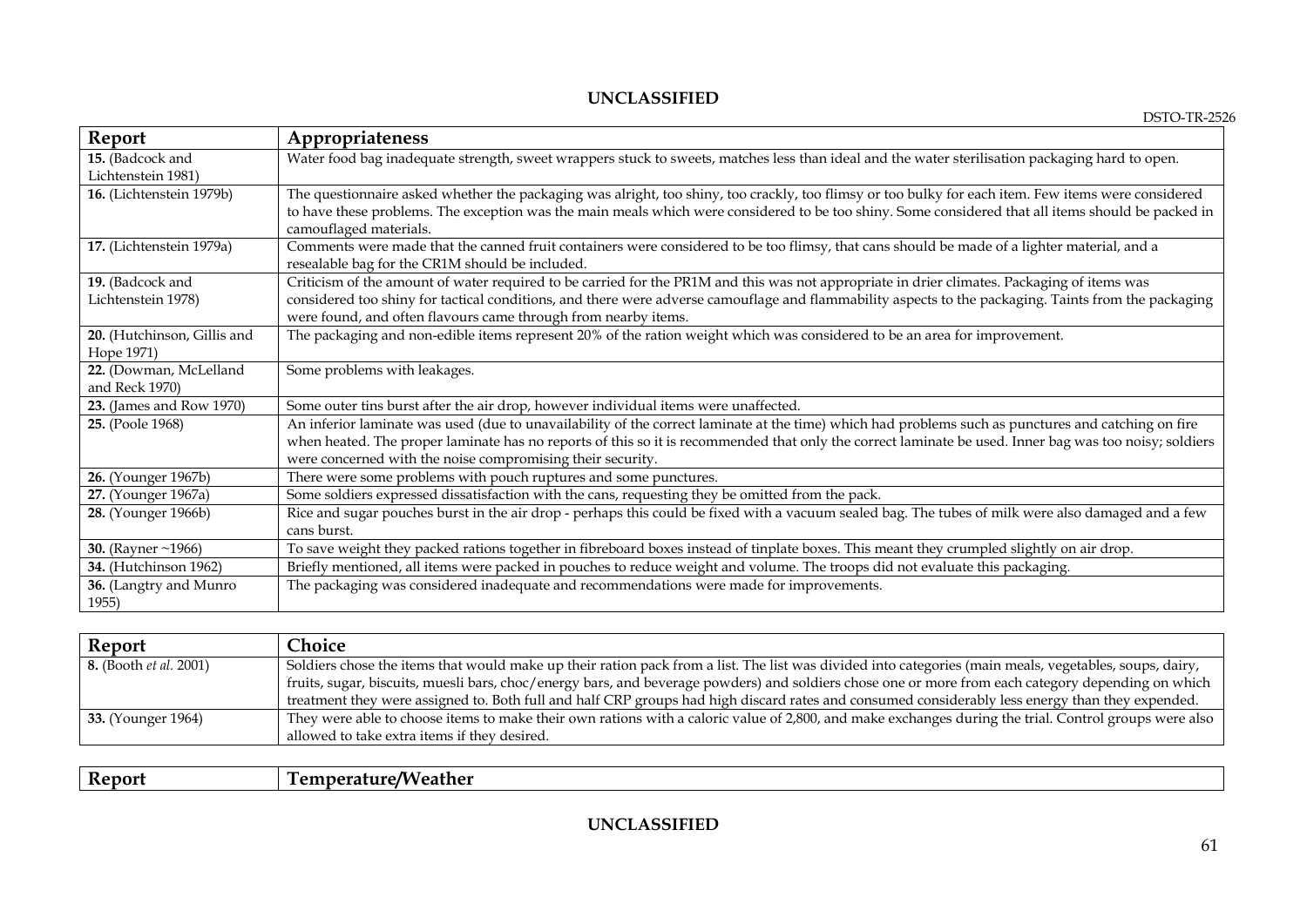| Report                      | Temperature/Weather                                                                                                                                 |
|-----------------------------|-----------------------------------------------------------------------------------------------------------------------------------------------------|
| 1. (Kullen et al. in        | Ration designed for hot weather found to be more acceptable than existing ration                                                                    |
| preparation)                |                                                                                                                                                     |
| 3. (Probert, Bandara and    | In the 2003 survey, those in cooler climates gave more favourable assessments for all items, consumed muesli bars and rated them higher, consumed   |
| Jayasena 2010)              | fruit spreads and rated them higher. Those in hot climates stated there were insufficient snack items, and took more dried meats, canned fish and   |
|                             | flavoured biscuits as jack rations. A slight majority (56%) gave support to the idea of a hot weather ration.                                       |
| <b>5.</b> (Carins 2002)     | Examined different climates. Those in a hot climate rated the ration lower in acceptability and consumed less. There were higher proportions of     |
|                             | soldiers in hot climates who responded 'yes' to the question 'does the chocolate melt a lot?' and 'too many hot drinks'.                            |
| 12. (Forbes-Ewan and Waters | Two groups were surveyed, one working very hard with extremes of heat (during the day) and cold (during the night); the other working moderately    |
| 1987)                       | hard in mild temperatures. Group differences were found with respect to soup (higher preference by first group)                                     |
| <b>14.</b> (Badcock 1985)   | Hot drinks appear to be popular in hot or cold climates.                                                                                            |
| 21. (Hutchinson, Reck and   | Details of average weather conditions were given - 27°C and 75% humidity. The mints were recommended for removal as they were considered to be      |
| McLelland 1970)             | unacceptable in a hot climate.                                                                                                                      |
| 36. (Langtry and Munro      | The ration was tested in two different climates, and was deemed satisfactory for both. It was considered that more salt may be necessary for warmer |
| 1955)                       | climates.                                                                                                                                           |

| Report                             | <b>Speed of Eating/Meal Duration</b>                                       |
|------------------------------------|----------------------------------------------------------------------------|
| <b>1.</b> (Kullen <i>et al.</i> in | No time was listed as the major reason for poor consumption of food items. |
| preparation)                       |                                                                            |
| 9. (Stephenson, Cavanough          | Most (80%) stated that they usually have to rush their meals.              |
| and Driver 1998)                   |                                                                            |

| Report                    | Convenience                                                                                                                                         |
|---------------------------|-----------------------------------------------------------------------------------------------------------------------------------------------------|
| 2. (McLaughlin and Hay in | Asked soldiers to nominate how they prepared some items, choosing from the options "ate directly from packaging", "removed from packaging and       |
| preparation)              | ate without preparation" and "removed from packaging and prepared before consuming". Most items were eaten directly from the packaging, except      |
|                           | for the drinks (sports drink powders and coffee/tea).                                                                                               |
| 3. (Probert, Bandara and  | In the 1998 survey 60% of soldiers considered there was too much waste.                                                                             |
| Jayasena 2010)            |                                                                                                                                                     |
| 4. (Carins and Thomson    | A significant majority thought the weight and bulk were OK. Rubbish removal was identified as an issue for 14%.                                     |
| 2004)                     |                                                                                                                                                     |
| 5. (Carins 2002)          | A significant majority thought the weight and bulk were OK. A common complaint was that soups take too much time to prepare. Preference was         |
|                           | stated for pouches or freeze dried meals instead of cans.                                                                                           |
| 6. (McLaughlin and        | Vial matches very well received in preference to boxed matches. Retort pouches were considered a good addition instead of cans. Soups take too long |
| Thomson 2002)             | to heat. Respondents were divided on the questions of 'were cans easy to carry' whereas retort pouches and freeze dried meals were both considered  |
|                           | easy to carry by the majority. Retort pouches, freeze dried meals and cans all found to be easy to open.                                            |
| 7. (Forbes-Ewan 2001)     | The majority (76%) were dissatisfied with the packaging-required improvements included removal of the cans. The CR1M was considered to be           |
|                           | heavy and bulky by 87% of soldiers.                                                                                                                 |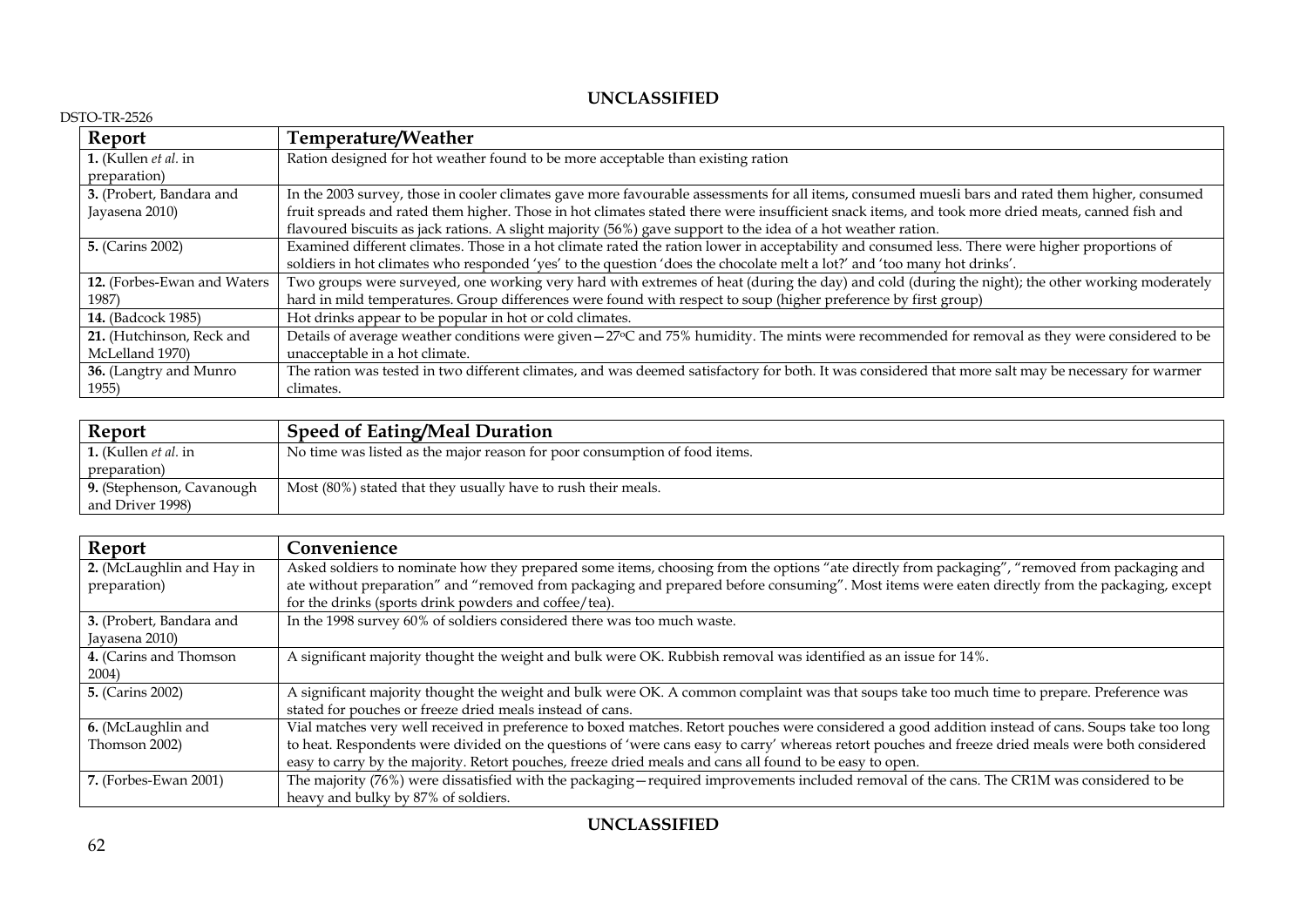| Report                      | Convenience                                                                                                                                                                                    |
|-----------------------------|------------------------------------------------------------------------------------------------------------------------------------------------------------------------------------------------|
| 9. (Stephenson, Cavanough   | Plastic spoon breaks too easily, matches hard to light/break upon striking. Hexamine stove rated as fair. Soldiers stated that the majority of their                                           |
| and Driver 1998)            | meals were prepared by heating water and adding to the meals, but 35% said they didn't have time to heat meals. Too much reliance on readily                                                   |
|                             | available water. Whilst weight was not considered to be an issue, the ration was considered to be too bulky by about one quarter of respondents.                                               |
|                             | Many complained about the amount of waste.                                                                                                                                                     |
| 10. (Driver et al. 1996)    | 'Easy to open', 'easy to heat', 'low weight' and 'easy to dispose of after use' were considered important characteristics for the IMCR.                                                        |
|                             | These convenient features were not considered to be as important for the CR5M.                                                                                                                 |
| 13. (Forbes-Ewan and Waters | Packaging was considered suitable by the majority (74%). Common suggestions for improvement were having a sealable outer bag, reducing the total                                               |
| 1986)                       | packaging.                                                                                                                                                                                     |
| 15. (Badcock and            | Water food bag inadequate strength, sweet wrappers stuck to sweets, matches less than ideal and the water sterilisation packaging hard to open. The                                            |
| Lichtenstein 1981)          | packaging was considered both excessive and difficult to open.                                                                                                                                 |
| 16. (Lichtenstein 1979b)    | Comments that ring top pulls on cans would be preferable. The time required to prepare items such as rice and potato and onion powder was the<br>reason for critical responses to these items. |
| 19. (Badcock and            | Reliance on water availability for FD meals was an issue. A long preparation time was also required. Bulk and weight was also considered a problem                                             |
| Lichtenstein 1978)          | with the PR1M.                                                                                                                                                                                 |
| 20. (Hutchinson, Gillis and | A number of soldiers wanted a meal they could eat in a hurry without cooking, for breakfast or lunch. Of the participants, 94.9% thought the ration                                            |
| Hope 1971)                  | was not too heavy, and 71.8% thought that the ration did not take too long to cook. The packaging and non-edible items represent 20% of the ration                                             |
|                             | weight which was considered to be an area for improvement.                                                                                                                                     |
| 22. (Dowman, McLelland      | Took too much time to prepare, relied too heavily on water and there was insufficient equipment to prepare the meals. Difficult to prepare hurriedly,                                          |
| and Reck 1970)              | and cannot be broken down to suit smaller numbers. Cannot keep meals for those who come late.                                                                                                  |
| 23. (James and Row 1970)    | Cooking time was found to be too long, longer than the preparation sheet stated. The egg blocks were difficult to break up and prepare. There was a                                            |
|                             | heavy reliance on water for this ration, and many complaints about the lack of water.                                                                                                          |
| 24. (Younger, Spencer and   | Cooking time was too long; there was a heavy reliance on water, and difficulty crushing the food blocks to prepare them.                                                                       |
| Dowman 1969)                |                                                                                                                                                                                                |
| 25. (Poole 1968)            | Matches were found to be unsatisfactory; easily broken when damp.                                                                                                                              |
| 26. (Younger 1967b)         | No difficulties in preparation or in carrying 7 days' worth of rations.                                                                                                                        |
| 27. (Younger 1967a)         | Soldiers complained the pack was too heavy, requesting replacement of the cans with dehydrated food. Dehydrated food was requested by 63.4% of<br>soldiers.                                    |
| 28. (Younger 1966b)         | The pre-cooked rice was popular due to the short preparation time.                                                                                                                             |
| 29. (Younger 1966a)         | Soldiers will discard food items to make packs lighter particularly on a long patrol which makes the caloric value lower, in this trial as usually lower                                       |
|                             | than 2,500 calories per day.                                                                                                                                                                   |
| 32. (Smith 1964)            | Some considered the ration 'a nuisance to carry'; a figure that was suspected to be artificially low as most had vehicular assistance with carrying                                            |
|                             | rations.                                                                                                                                                                                       |
| 33. (Younger 1964)          | Dehydrated foods take too long to prepare. When they are tired they do not want to prepare meals as it requires too much effort.                                                               |
| 34. (Hutchinson 1962)       | Soldiers stated that they preferred rations containing pre-cooked canned meals.                                                                                                                |
| 35. (Hutchinson and         | The large amount of water needed to prepare the rations was considered a problem. More effort to carry the water in the ration. Time to prepare some                                           |
| McNaughton 1961)            | of the meals was also considered too long.                                                                                                                                                     |